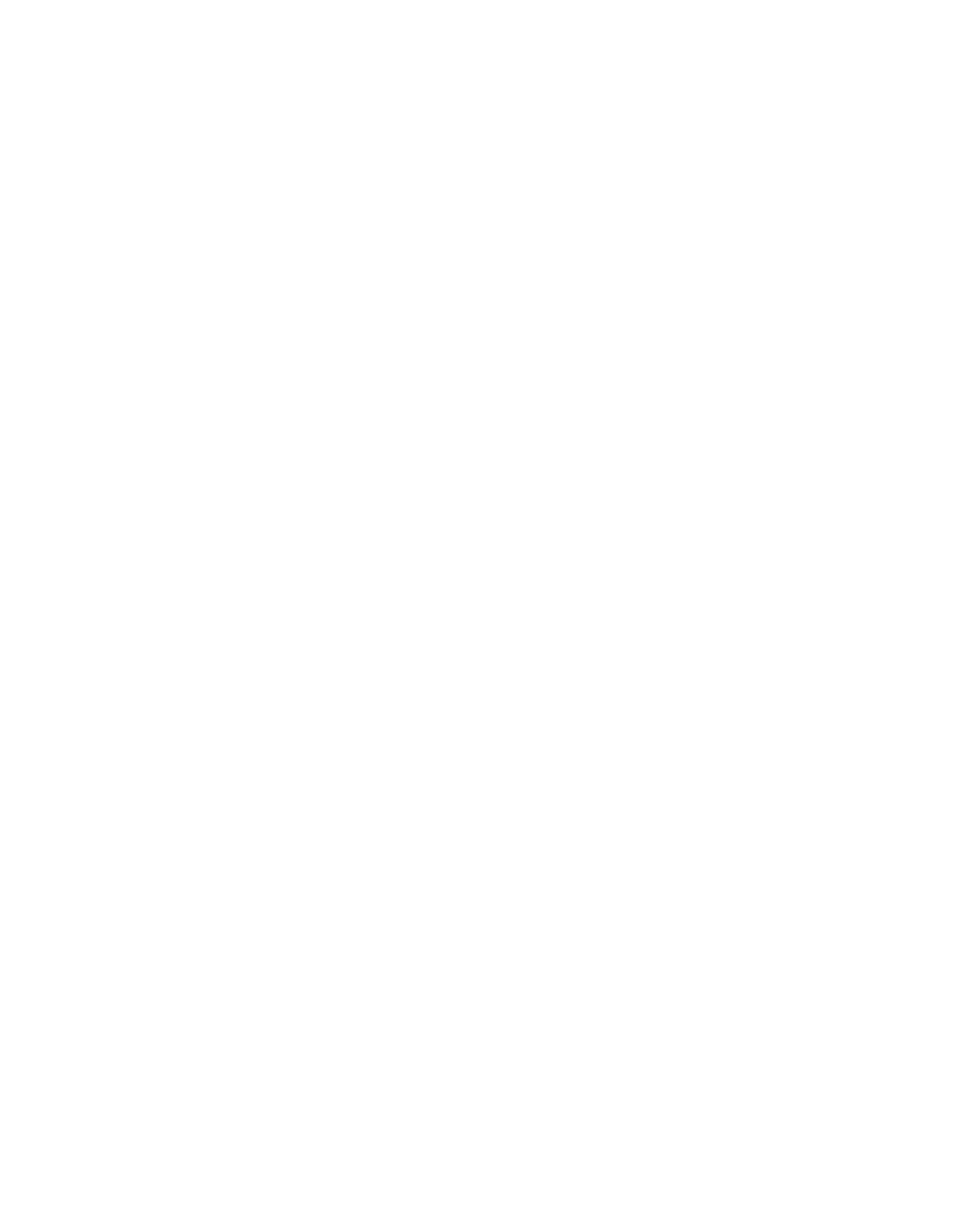

## **SYNERGY GREEN INDUSTRIES LIMITED**

(Formerly known as Synergy Green Industries Pvt. Ltd.)

(CIN : L27100PN2010PLC137493)

## **11TH ANNUAL REPORT FOR THE F.Y. 2020-2021**

## **BOARD OF DIRECTORS (As on 27-05-2021)**

Mr. Sachin R. Shirgaokar Chairman & Managing Director

Mr. Shishir S. Shirgaokar Non-Executive Director

Mr. Chandan S. Shirgaokar Non-Executive Director

Mr. Sohan S. Shirgaokar Joint Managing Director

Mr. V. S. Reddy Executive Director (Technical)

Mrs. Prabha P. Kulkarni **Independent Woman Director** 

Mr. Dattaram P. Kamat **Independent Director** 

Dr. M. R. Desai Independent Director

Mr. Meyyappan Shanmugam Independent Director

Mr. Subhash G. Kutte Independent Director

## **KEY MANAGERIAL PERSONNEL**

Mr. Nilesh M. Mankar Company Secretary

Mr. Suhas B. Kulkarni Chief Financial Officer

## **AUDITORS**

M/s. P. G. Bhagwat LLP, Chartered Accountants, C. S. No. 221, B-1, E Ward, Rajhans Apartment, 2nd Floor, Flat No. S-6, Tarabai Park, Kolhapur - 416 003. Phone - (0231) - 2659546

1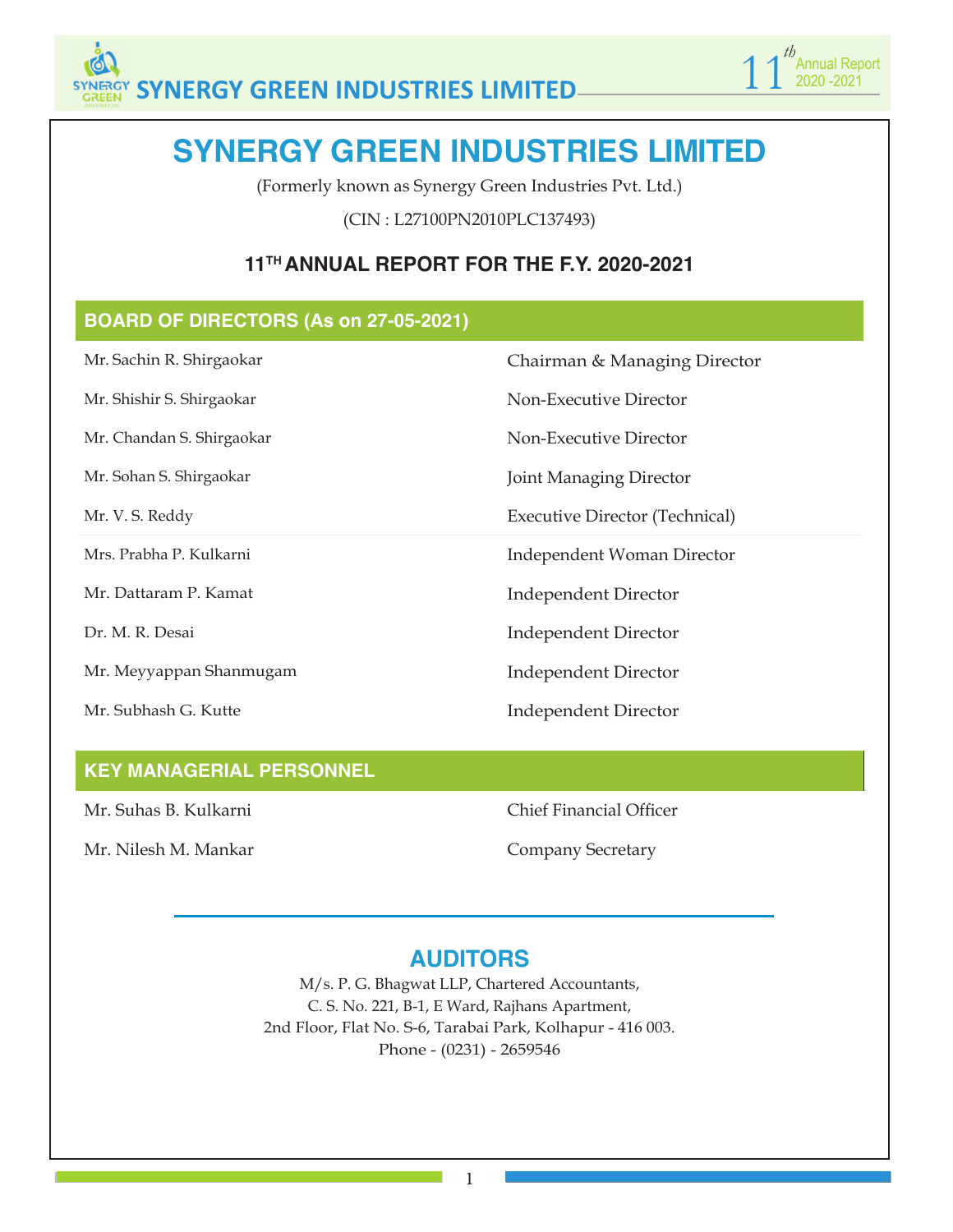

## **CONTENTS**

| Sr.<br>No.     | <b>Particulars</b>                         | Page Nos. |
|----------------|--------------------------------------------|-----------|
| $\mathbf{1}$ . | <b>Chairman's Letter</b>                   | 3         |
| 2.             | <b>Notice of Annual General Meeting</b>    | $4 - 11$  |
| 3.             | <b>Directors' Report with Annexures</b>    | $12 - 42$ |
| 4.             | <b>Auditor's Report with Annexures</b>     | $43 - 49$ |
| 5.             | <b>Balance Sheet</b>                       | 50        |
| 6.             | <b>Profit &amp; Loss Account</b>           | 51        |
| 7.             | <b>Cash Flow</b>                           | 52        |
| 8.             | <b>Significant Accounting Policies</b>     | $53 - 55$ |
| 9.             | <b>Notes to Financial Statements</b>       | $56 - 67$ |
| 10.            | <b>Other Information &amp; Disclosures</b> | $68 - 75$ |

## **Registered Office: Factory Office**

392, E Ward, Assembly Road, Shahupuri, Kolhapur-416001, Maharashtra. Tel. No.:0231 2658375 Web.: www.synergygreenind.com

C-18, Five Star MIDC, Kagal, Tal. Hatkanangle, Kolhapur-416216. Tel. No.:0231 2305311, 2305312 Email : info@synergygreenind.com

1 1<sup>th</sup> Annual Report 2020 -2021

*th*

## **Registrar & Transfer Agent**

Link Intime India Pvt. Ltd. Block No. 202, Akshay Complex, Near Ganesh Temple, Off Dhole Patil Road, Pune - 411 001 Phone: +91 20 26160084 Email:- pune@linkintime.co.in

### **Bankers**

Bank of Baroda

## **ANNUAL GENERAL MEETING**

**11TH ANNUAL GENERAL MEETING THROUGH VIDEO CONFERENCING OR OTHER AUDIO VISUAL MEANS AT KOLHAPUR ON TUESDAY, THE 28TH DAY OF SEPTEMBER, 2021 AT 11.00 A.M. IST**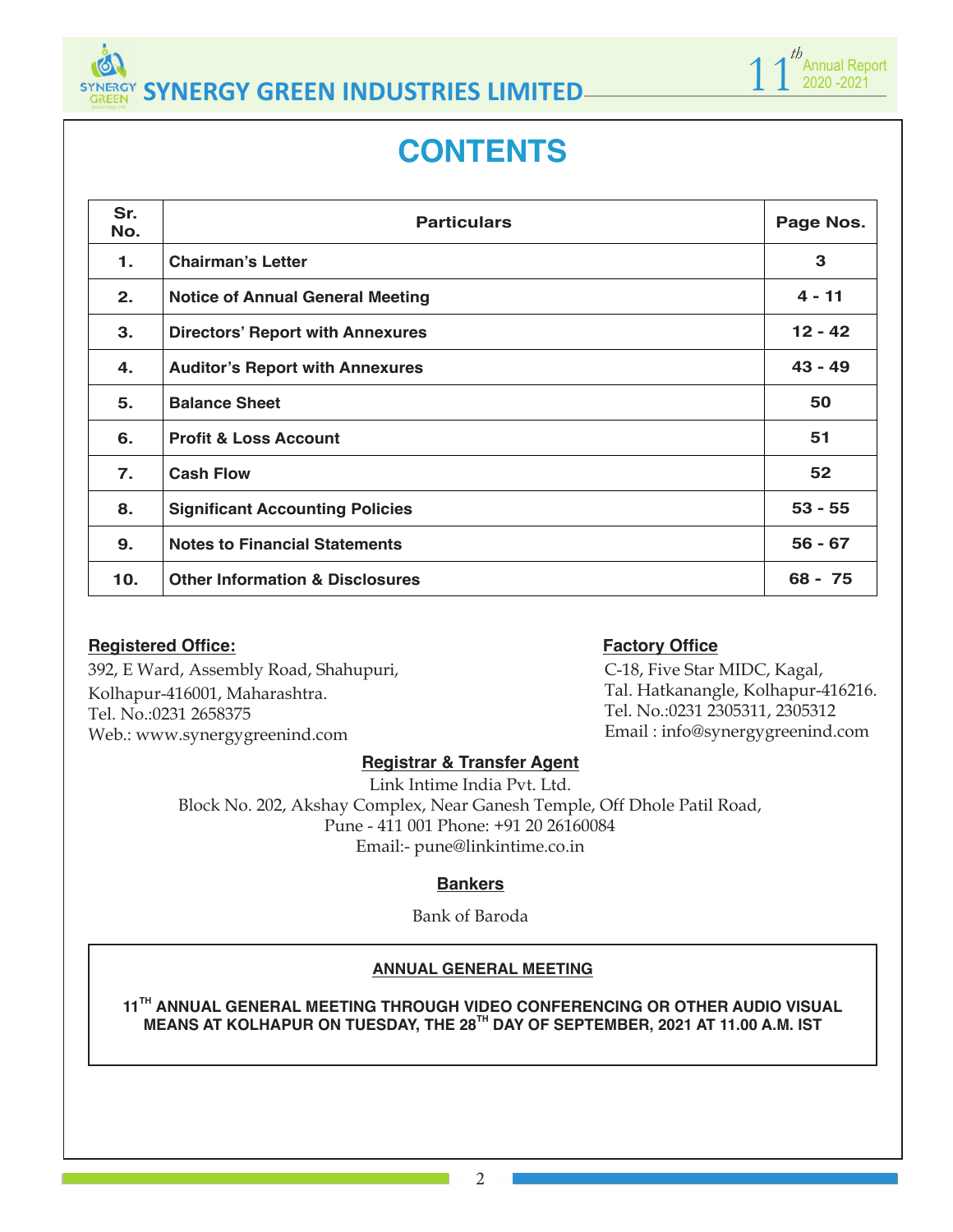



## **Chairman's Letter**

Dear Share Holders,

Honourable Shri Rajendra V Shirgaokar had shouldered me the responsibility of Chairmanship, with his guidance & blessings I am confident of taking his legacy forward and take the company to new highs.

FY 2020-21 was a testing year for our business resilience because of Covid 19 pandemic disruption. Majority of first quarter operations were interrupted due to nationwide lockdown and spilled over to next quarter for attaining complete normalcy due to migrant labour issues. In spite of all this, company's revenue has been protected and recorded a net sale of Rs.198.85 Crores as against Rs.207.87 Crores in the previous year with a marginal decrease of 4.34%. This could be achieved because of strong global demand and export revenues grown over 200% from Rs.29.58 Crores to Rs.90.22 Crores.

#### **Industry overview and future prospects:**

- a. In spite of Covid pandemic shadow on entire business environment, it was an outstanding year for global wind installations with an impressive growth of 53% from 60.8 GW in 2019 to 93 GW in 2020. This was mainly because of tax incentive cutoff in USA & China. As per GWEC report, these installations are forecasted to sustain with 4% CAGR growth during next 5 years.
- b. Indian wind industry is subdued because of pandemic and installations were halved from 2.04 GW in FY 2019-20 to 1.12 GW in FY 2020-21. However it is expected to catch up with global trend with improvement in domestic constraints.
- c. Company's order book is originated from domestic installations, export of made in India turbines and global market. We foresee strong orders growth of over 40% for next two years with non-binding capacity allocations from major customers.
- d. Considering the strong growth visibility, it has been planned to enhance the capacity by another 50% from 30,000 TPA to 45,000 TPA during FY 2021-22.

In order to comply with the provisions of SEBI LODR for migration of the Company from SME exchange to Main exchange, Board of Directors has been restructured. Resultant of this, Directors Shri Rajendra Shirgaokar, Shri Prafulla Shirgaokar, Shri Niraj Shirgaokar and Shri Jeevan Shirgaokar have stepped down from the Board. I acknowledge the contributions of these Directors during their tenure. Their guidance will help us to achieve new milestones during the years to come.

Also, I am highly thankful to our Board for their valuable guidance and our management team & all employees for their continued effort towards the vision and bringing excellent growth to organisation. I take this opportunity to thank our banker, Bank of Baroda for their continued support in achieving our goals. I also acknowledge the support extended by Central & State governments and express our sincere thanks to them. I would like to express our appreciation to our suppliers and customers for their continued support. I would also like to thank our esteem shareholders for their support.

With Warm Regards

**Sachin Rajendra Shirgaokar**

**Chairman & Managing Director**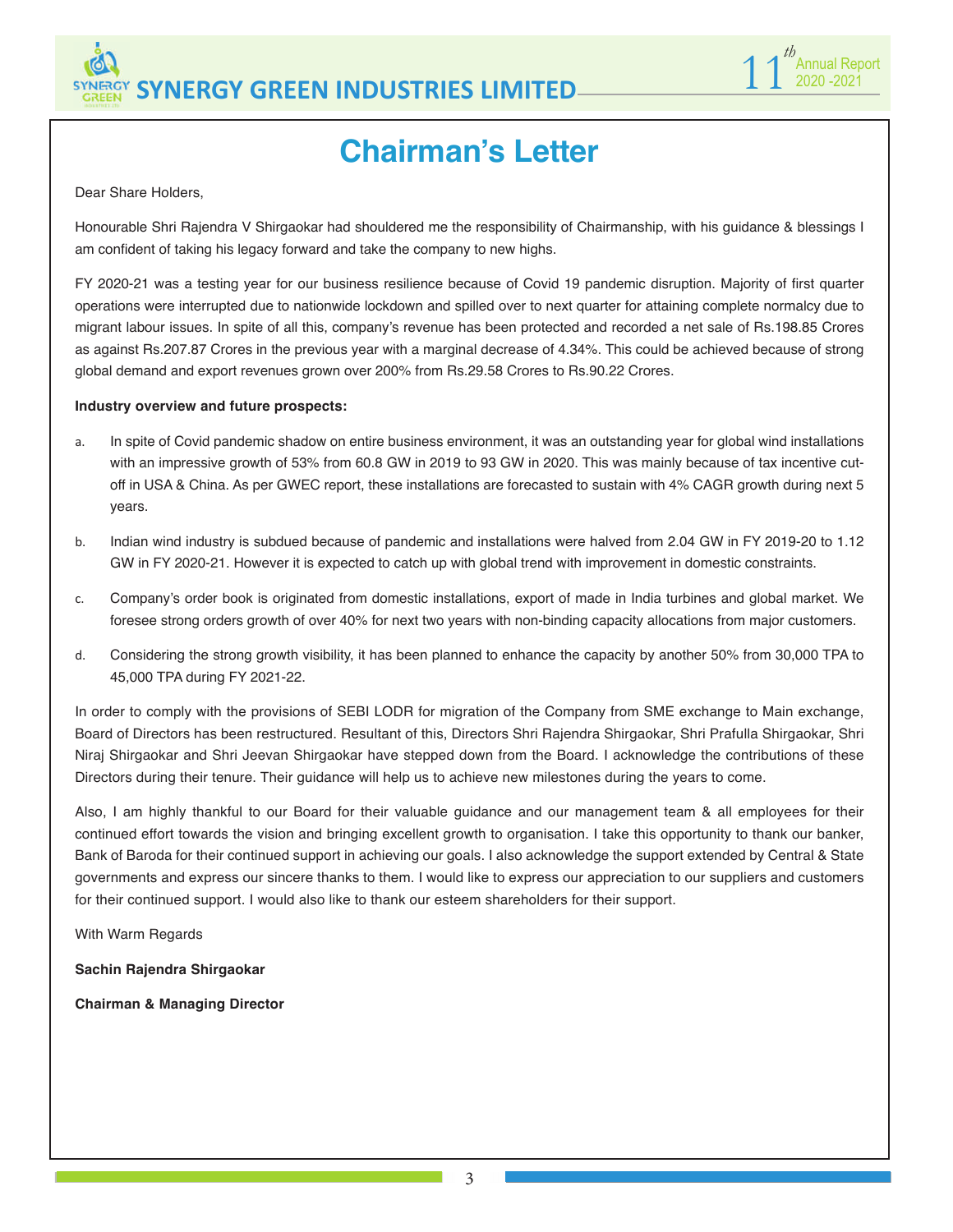



## **AGM NOTICE**

Notice is hereby given that the 11<sup>th</sup>Annual General Meeting of the Members of the Company will be held on Tuesday, September 28, 2021 at Kolhapur at 11:00 a.m. through Video Conferencing ("VC") / Other Audio Visual Means ("OAVM") to transact the following business:

#### **ORDINARY BUSINESS:**

- 1. To receive, consider and adopt the Audited Financial Statements of the Company for the Financial Year ended 31<sup>st</sup> March, 2021 together with the Board's Report and the Auditors' Report thereon.
- **2.** To appoint a Director in place of Mr. Chandan S. Shirgaokar (DIN: 00208200), who retires by rotation and being eligible, offers himself for reappointment.
- **3.** To appoint Auditors M/s DAB And Associates, Chartered Accountants in the place of retiring Auditors M/s. P. G. Bhagwat LLP, Chartered Accountants.

**RESOLVED THAT pursuant to Sections 139, 142 of the Companies Act, 2013 ("Act") and other applicable provisions, if any, of the said Act and Companies (Audit and Auditors) Rules, 2014 made thereunder and other applicable rules, if any, under the said Act (including any statutory modification(s) or re-enactment thereof for the time being in force) M/s.** DAB Associates, Chartered Accountants (FRN.101119W), be and is hereby appointed as the Statutory Auditors of the Company for the period of 5 years (one term) i.e from the conclusion of the ensuing Annual General Meeting till the Annual General Meeting to be held for the year 2026 at such remuneration, as may be mutually agreed upon between the Board of Directors of the Company and the Auditors.

#### **SPECIAL BUSINESS:**

**4. To consider and to pass if thought fit, with or without modification, the following resolution as Special Resolution:**

**"RESOLVED THAT** pursuant to applicable provisions of the Companies Act 2013 and rules made there under including any statutory modifications or re-enactment thereof, Regulation 17(1A) of the SEBI (Listing Obligation and Disclosure Requirements) (Amendment) Regulations, 2018, approval of the members be and is hereby accorded for continuation of Mr. Shishir S. Shirgaokar as a Non-Executive Director of the Company, who has already attained the age of 75 years for further period of three years as Non-Executive Director from conclusion of this Annual General Meeting till the conclusion of Annual General Meeting to be held in the year 2024.

**"RESOLVED FURTHER THAT**, the Board of Director and/or the Company Secretary, be and are hereby authorised to settle any question, difficulty or doubt, that may arise in giving effect to this resolution and to do all such act, deeds and things as may be necessary, expedient and desirable for the purpose of giving effect to this resolution."

#### **5. To consider and to pass if thought fit, with or without modification, the following resolution as an Ordinary Resolution:**

**"RESOLVED THAT** pursuant to Section 148 and other applicable provisions, if any, of the Companies Act, 2013 and the Companies (Audit and Auditors) Rules, 2014, including any statutory modification or re-enactment thereof, for the time being in force and pursuant to the recommendation of Audit Committee and resolution passed in the meeting of Board of Directors held on May 27, 2021 the members of the Company hereby ratify and confirm the remuneration of Rs.1,25,000/ plus applicable taxes and out of pocket expenses (if any) at actual, for the financial year ending March 31, 2022 to M/s Adawadkar Chougule & Associates, Cost Accountants (Firm Registration No. 00425) who are appointed as Cost Auditors to conduct the audit of cost records maintained by the Company for the Financial Year 2021-22."

**"RESOLVED FURTHER THAT** Mr. Sachin R. Shirgaokar (DIN: 00254442) Chairman & Managing Director or Mr. Sohan S. Shirgaokar (DIN: 00217631), Joint Managing Director of the Company be and are hereby authorized, to do and execute such other forms, E-forms, letters, documents, acts and things as may be necessary, desirable or expedient for the purpose of giving effect to any of foregoing resolutions."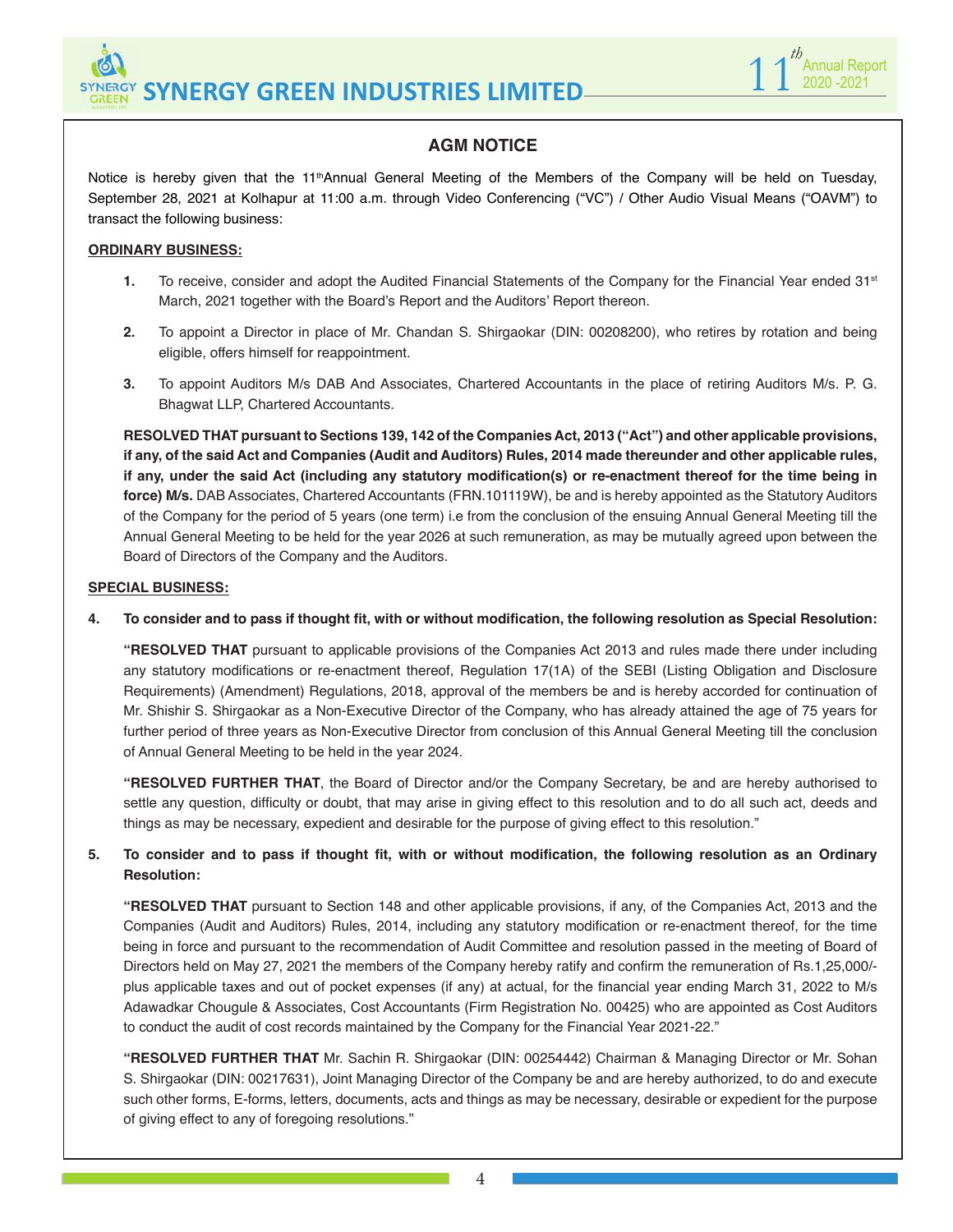

#### **6. To consider and to pass if thought fit, with or without modification, the following resolution as an Ordinary Resolution:**

"**RESOLVED THAT** pursuant to the provisions of Section 73(2) read with the Companies (Acceptance of Deposits) Rules, 2014 and all other applicable provisions, if any, of the Companies Act, 2013 and within the overall borrowing limits approved by the members the Company be and is hereby authorised to accept / renew unsecured deposits from its members not exceeding the limits, as prescribed, of the aggregate of the paid up capital and free reserves of the Company as per the latest audited accounts as of 31/03/2021."

**"RESOLVED FURTHER THAT** Mr. Sachin R. Shirgaokar (DIN: 00254442) Chairman & Managing Director or Mr. Sohan S. Shirgaokar (DIN: 00217631), Joint Managing Director of the Company of the Company be and are hereby authorized, to do and execute such other forms, E-forms, letters, documents, acts and things as may be necessary, desirable or expedient for the purpose of giving effect to any of foregoing resolutions."

> **By Order of the Board For Synergy Green Industries Limited**

**Sachin R. Shirgaokar Date : May 27, 2021 Chairman & Managing Director Place : Kolhapur DIN:00254442**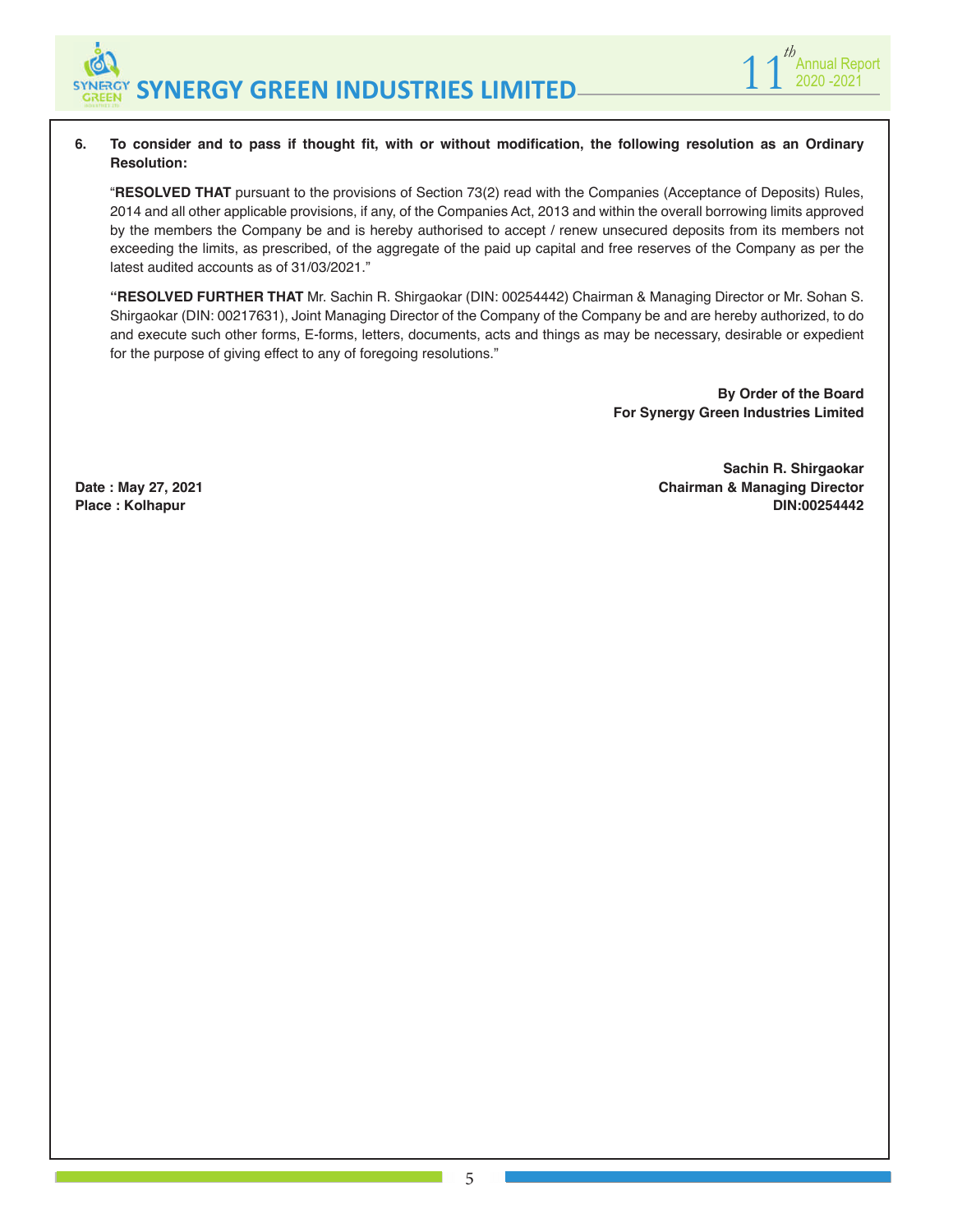

#### **NOTES**:

- 1. In view of the massive outbreak of the COVID-19 pandemic, social distancing is a norm to be followed and pursuant to the Circular No. 14/2020 dated April 08, 2020, Circular No.17/2020 dated April 13, 2020 issued by the Ministry of Corporate Affairs followed by Circular No. 20/2020 dated May 05, 2020 and Circular No. 02/2021 dated January 13, 2021 and all other relevant circulars issued from time to time, physical attendance of the Members to the EGM/AGM venue is not required and general meeting be held through video conferencing (VC) or other audio visual means (OAVM). Hence, Members can attend and participate in the ensuing EGM/AGM through VC/OAVM.
- 2. Pursuant to the Circular No. 14/2020 dated April 08, 2020, issued by the Ministry of Corporate Affairs, the facility to appoint proxy to attend and cast vote for the members is not available for this EGM/AGM. However, the Body Corporates are entitled to appoint authorised representatives to attend the EGM/AGM through VC/OAVM and participate there at and cast their votes through e-voting.
- 3. The Members can join the EGM/AGM in the VC/OAVM mode 15 minutes before and after the scheduled time of the commencement of the Meeting by following the procedure mentioned in the Notice. The facility of participation at the EGM/AGM through VC/OAVM will be made available for 1000 members on first come first served basis. This will not include large Shareholders (Shareholders holding 2% or more shareholding), Promoters, Institutional Investors, Directors, Key Managerial Personnel, the Chairpersons of the Audit Committee, Nomination and Remuneration Committee and Stakeholders Relationship Committee, Auditors etc. who are allowed to attend the EGM/AGM without restriction on account of first come first served basis.
- 4. The attendance of the Members attending the EGM/AGM through VC/OAVM will be counted for the purpose of reckoning the quorum under Section 103 of the Companies Act, 2013.
- 5. Pursuant to the provisions of Section 108 of the Companies Act, 2013 read with Rule 20 of the Companies (Management and Administration) Rules, 2014 (as amended) and Regulation 44 of SEBI (Listing Obligations & Disclosure Requirements) Regulations 2015 (as amended), and the Circulars issued by the Ministry of Corporate Affairs dated April 08, 2020, April 13, 2020 and May 05, 2020 the Company is providing facility of remote e-Voting to its Members in respect of the business to be transacted at the EGM/AGM. For this purpose, the Company has entered into an agreement with National Securities Depository Limited (NSDL) for facilitating voting through electronic means, as the authorized agency. The facility of casting votes by a member using remote e-Voting system as well as venue voting on the date of the EGM/AGM will be provided by NSDL.
- 6. In line with the Ministry of Corporate Affairs (MCA) Circular No. 17/2020 dated April 13, 2020, the Notice calling the EGM/AGM has been uploaded on the website of the Company at www.synergygreenind.com. The Notice can also be accessed from the websites of the Stock Exchanges i.e. BSE Limited and National Stock Exchange of India Limited at www.bseindia.com and www.nseindia.com respectively and the EGM/AGM Notice is also available on the website of NSDL (agency for providing the Remote e-Voting facility) i.e. www.evoting.nsdl.com.
- 7. EGM/AGM has been convened through VC/OAVM in compliance with applicable provisions of the Companies Act, 2013 read with MCA Circular No. 14/2020 dated April 08, 2020 and MCA Circular No. 17/2020 dated April 13, 2020, MCA Circular No. 20/2020 dated May 05, 2020 and MCA Circular No. 2/2021 dated January 13, 2021.

#### **THE INSTRUCTIONS FOR MEMBERS FOR REMOTE E-VOTING AND JOINING GENERAL MEETING ARE AS UNDER:-**

The remote e-voting period begins on September 25, 2021 at 9:00 A.M. and ends on September 27, 2021 at 5:00 P.M. The remote e-voting module shall be disabled by NSDL for voting thereafter. The Members, whose names appear in the Register of Members / Beneficial Owners as on the record date (cut-off date) i.e. September 22, 2021, may cast their vote electronically. The voting right of shareholders shall be in proportion to their share in the paid-up equity share capital of the Company as on the cut-off date, being September 22, 2021.

#### **How do I vote electronically using NSDL e-Voting system?**

*The way to vote electronically on NSDL e-Voting system consists of "Two Steps" which are mentioned below:*

#### **Step 1: Access to NSDL e-Voting system**

A) Login method for e-Voting and joining virtual meeting for Individual shareholders holding securities in demat mode

In terms of SEBI circular dated December 9, 2020 on e-Voting facility provided by Listed Companies, Individual shareholders holding securities in demat mode are allowed to vote through their demat account maintained with Depositories and Depository Participants. Shareholders are advised to update their mobile number and email Id in their demat accounts in order to access e-Voting facility.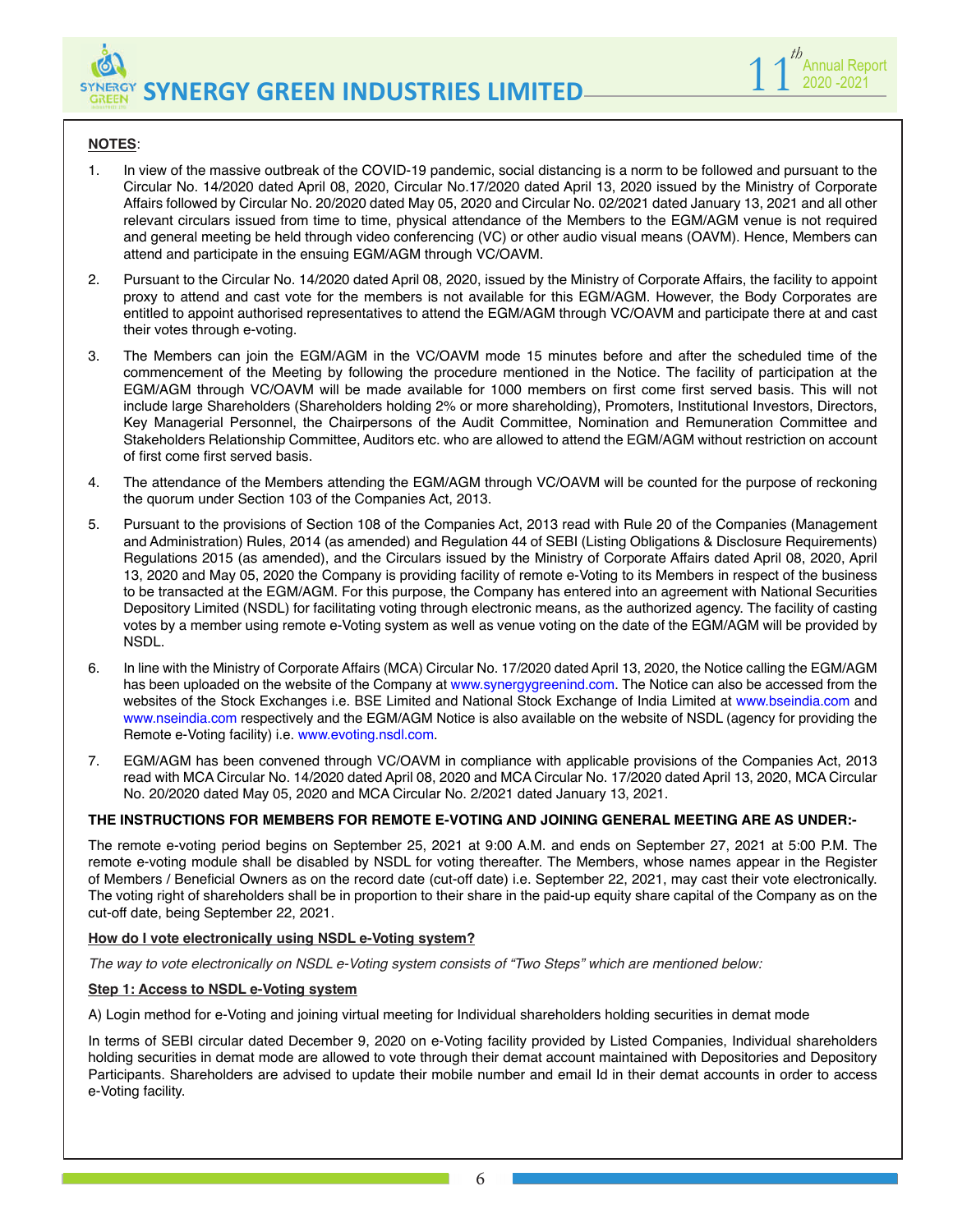



| Login method for Individual shareholders holding securities in demat mode is given below:                                |                                                                                                                                                                                                                                                                                                                                                                                                                                                                                                                                                                                                                                                                                                                                                                                                                                                                              |  |
|--------------------------------------------------------------------------------------------------------------------------|------------------------------------------------------------------------------------------------------------------------------------------------------------------------------------------------------------------------------------------------------------------------------------------------------------------------------------------------------------------------------------------------------------------------------------------------------------------------------------------------------------------------------------------------------------------------------------------------------------------------------------------------------------------------------------------------------------------------------------------------------------------------------------------------------------------------------------------------------------------------------|--|
| Type of<br>shareholders                                                                                                  | <b>Login Method</b>                                                                                                                                                                                                                                                                                                                                                                                                                                                                                                                                                                                                                                                                                                                                                                                                                                                          |  |
| Individual<br>Shareholders<br>holding securities<br>in demat mode with<br>NSDL.                                          | 1. Existing IDeAS user can visit the e-Services website of NSDL Viz. https://eservices.nsdl.com either<br>on a Personal Computer or on a mobile. On the e-Services home page click on the "Beneficial<br>Owner" icon under "Login" which is available under 'IDeAS' section, this will prompt you to enter<br>your existing User ID and Password. After successful authentication, you will be able to see e-Voting<br>services under Value added services. Click on "Access to e-Voting" under e-Voting services and<br>you will be able to see e-Voting page. Click on company name or e-Voting service provider i.e.<br>NSDL and you will be re-directed to e-Voting website of NSDL for casting your vote during the remote<br>e-Voting period or joining virtual meeting & voting during the meeting.                                                                   |  |
|                                                                                                                          | 2. If you are not registered for IDeAS e-Services, option to register is available at https://eservices.nsdl.<br>com. Select "Register Online for IDeAS Portal" or click at https://eservices.nsdl.com/SecureWeb/<br>IdeasDirectReg.jsp                                                                                                                                                                                                                                                                                                                                                                                                                                                                                                                                                                                                                                      |  |
|                                                                                                                          | 3. Visit the e-Voting website of NSDL. Open web browser by typing the following URL: https://www.<br>evoting.nsdl.com/ either on a Personal Computer or on a mobile. Once the home page of e-Voting<br>system is launched, click on the icon "Login" which is available under 'Shareholder/Member' section. A<br>new screen will open. You will have to enter your User ID (i.e. your sixteen digit demat account number<br>hold with NSDL), Password/OTP and a Verification Code as shown on the screen. After successful<br>authentication, you will be redirected to NSDL Depository site wherein you can see e-Voting page.<br>Click on company name or e-Voting service provider i.e. NSDL and you will be redirected to e-Voting<br>website of NSDL for casting your vote during the remote e-Voting period or joining virtual meeting &<br>voting during the meeting. |  |
|                                                                                                                          | 4. Shareholders/Members can also download NSDL Mobile App "NSDL Speede" facility by scanning the<br>QR code mentioned below for seamless voting experience.                                                                                                                                                                                                                                                                                                                                                                                                                                                                                                                                                                                                                                                                                                                  |  |
|                                                                                                                          | <b>NSDL Mobile App is available on</b><br>Google Play<br><b>App Store</b>                                                                                                                                                                                                                                                                                                                                                                                                                                                                                                                                                                                                                                                                                                                                                                                                    |  |
| Individual<br>Shareholders<br>holding securities<br>in demat mode with                                                   | 1. Existing users who have opted for Easi / Easiest, they can login through their user id and password.<br>Option will be made available to reach e-Voting page without any further authentication. The URL for<br>users to login to Easi / Easiest are https://web.cdslindia.com/myeasi/home/login or www.cdslindia.com<br>and click on New System Myeasi.                                                                                                                                                                                                                                                                                                                                                                                                                                                                                                                  |  |
| <b>CDSL</b>                                                                                                              | 2. After successful login of Easi/Easiest the user will be also able to see the E Voting Menu. The Menu l<br>will have links of e-Voting service provider i.e. NSDL. Click on NSDL to cast your vote.                                                                                                                                                                                                                                                                                                                                                                                                                                                                                                                                                                                                                                                                        |  |
|                                                                                                                          | 3. If the user is not registered for Easi/Easiest, option to register is available at https://web.cdslindia.com/<br>myeasi/Registration/EasiRegistration                                                                                                                                                                                                                                                                                                                                                                                                                                                                                                                                                                                                                                                                                                                     |  |
|                                                                                                                          | 4. Alternatively, the user can directly access e-Voting page by providing demat Account Number and PAN<br>No. from a link in www.cdslindia.com home page. The system will authenticate the user by sending<br>OTP on registered Mobile & Email as recorded in the demat Account. After successful authentication,<br>user will be provided links for the respective ESP i.e. NSDL where the e-Voting is in progress.                                                                                                                                                                                                                                                                                                                                                                                                                                                         |  |
| Individual<br>Shareholders<br>(holding securities<br>in demat mode)<br>login through<br>their depository<br>participants | You can also login using the login credentials of your demat account through your Depository Participant<br>registered with NSDL/CDSL for e-Voting facility. upon logging in, you will be able to see e-Voting<br>option. Click on e-Voting option, you will be redirected to NSDL/CDSL Depository site after successful<br>authentication, wherein you can see e-Voting feature. Click on company name or e-Voting service<br>provider i.e. NSDL and you will be redirected to e-Voting website of NSDL for casting your vote during the<br>remote e-Voting period or joining virtual meeting & voting during the meeting.                                                                                                                                                                                                                                                  |  |

Important note: Members who are unable to retrieve User ID/ Password are advised to use Forget User ID and Forget Password option available at above mentioned website.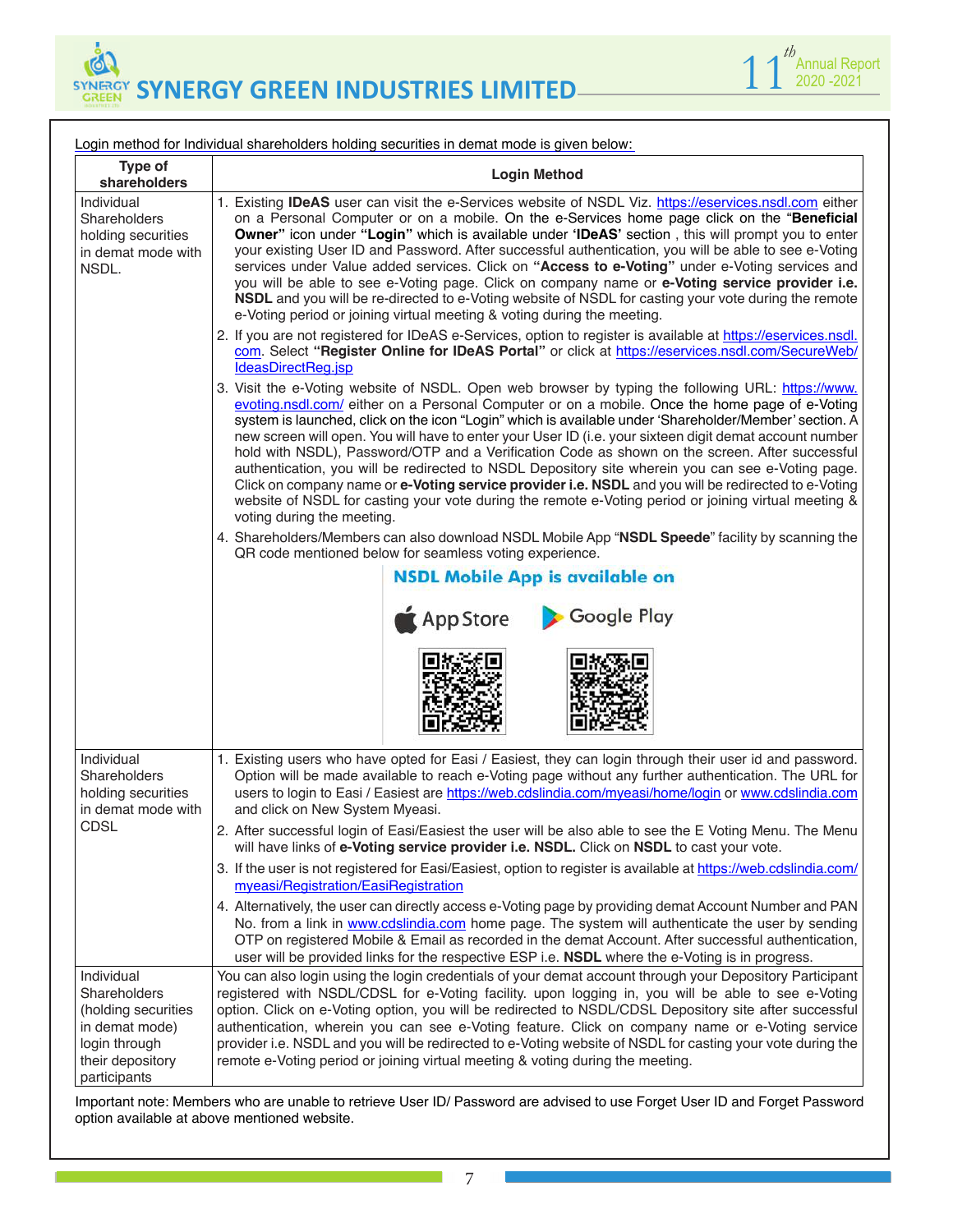

Helpdesk for Individual Shareholders holding securities in demat mode for any technical issues related to login through Depository i.e. NSDL and CDSL.

| Login type                                                            | <b>Helpdesk details</b>                                                                                                                                                           |
|-----------------------------------------------------------------------|-----------------------------------------------------------------------------------------------------------------------------------------------------------------------------------|
| Individual Shareholders holding securities<br>in demat mode with NSDL | Members facing any technical issue in login can contact NSDL helpdesk by<br>sending a request at evoting@nsdl.co.in or call at toll free no.: 1800 1020 990 and<br>1800 22 44 30  |
| Individual Shareholders holding securities<br>in demat mode with CDSL | Members facing any technical issue in login can contact CDSL helpdesk by sending<br>a request at helpdesk.evoting@cdslindia.com or contact at 022-23058738 or 022-<br>23058542-43 |

B) Login Method for e-Voting and joining virtual meeting for shareholders other than Individual shareholders holding securities in demat mode and shareholders holding securities in physical mode.

How to Log-in to NSDL e-Voting website?

- 1. Visit the e-Voting website of NSDL. Open web browser by typing the following URL: https://www.evoting.nsdl.com/ either on a Personal Computer or on a mobile.
- 2. Once the home page of e-Voting system is launched, click on the icon "Login" which is available under 'Shareholder/ Member' section.
- 3. A new screen will open. You will have to enter your User ID, your Password/OTP and a Verification Code as shown on the screen.

 *Alternatively, if you are registered for NSDL eservices i.e. IDEAS, you can log-in at https://eservices.nsdl.com/ with your existing IDEAS login. Once you log-in to NSDL eservices after using your log-in credentials, click on e-Voting and you can proceed to Step 2 i.e. Cast your vote electronically.*

4. Your User ID details are given below :

| Manner of holding shares i.e. Demat<br>(NSDL or CDSL) or Physical | Your User ID is:                                                                                                                                             |
|-------------------------------------------------------------------|--------------------------------------------------------------------------------------------------------------------------------------------------------------|
| a) For Members who hold shares in demat<br>account with NSDL.     | 8 Character DP ID followed by 8 Digit Client ID<br>For example if your DP ID is IN300*** and Client ID is 12****** then<br>your user ID is IN300***12******. |
| b) For Members who hold shares in demat<br>account with CDSL.     | 16 Digit Beneficiary ID<br>For example if your Beneficiary ID is 12************** then your user<br>ID is 12***************                                  |
| c) For Members holding shares in Physical Form.                   | EVEN Number followed by Folio Number registered with the company<br>For example if folio number is 001*** and EVEN is 101456 then user<br>ID is 101456001*** |

- 5. Password details for shareholders other than Individual shareholders are given below:
	- a) If you are already registered for e-Voting, then you can user your existing password to login and cast your vote.
	- b) If you are using NSDL e-Voting system for the first time, you will need to retrieve the 'initial password' which was communicated to you. Once you retrieve your 'initial password', you need to enter the 'initial password' and the system will force you to change your password.
	- c) How to retrieve your 'initial password'?
		- (i) If your email ID is registered in your demat account or with the company, your 'initial password' is communicated to you on your email ID. Trace the email sent to you from NSDL from your mailbox. Open the email and open the attachment i.e. a .pdf file. Open the .pdf file. The password to open the .pdf file is your 8 digit client ID for NSDL account, last 8 digits of client ID for CDSL account or folio number for shares held in physical form. The .pdf file contains your 'User ID' and your 'initial password'.
		- (ii) If your email ID is not registered, please follow steps mentioned below in **process for those shareholders whose email ids are not registered.**
- 6. If you are unable to retrieve or have not received the " Initial password" or have forgotten your password:
	- a) Click on "Forgot User Details/Password?"(If you are holding shares in your demat account with NSDL or CDSL) option available on www.evoting.nsdl.com.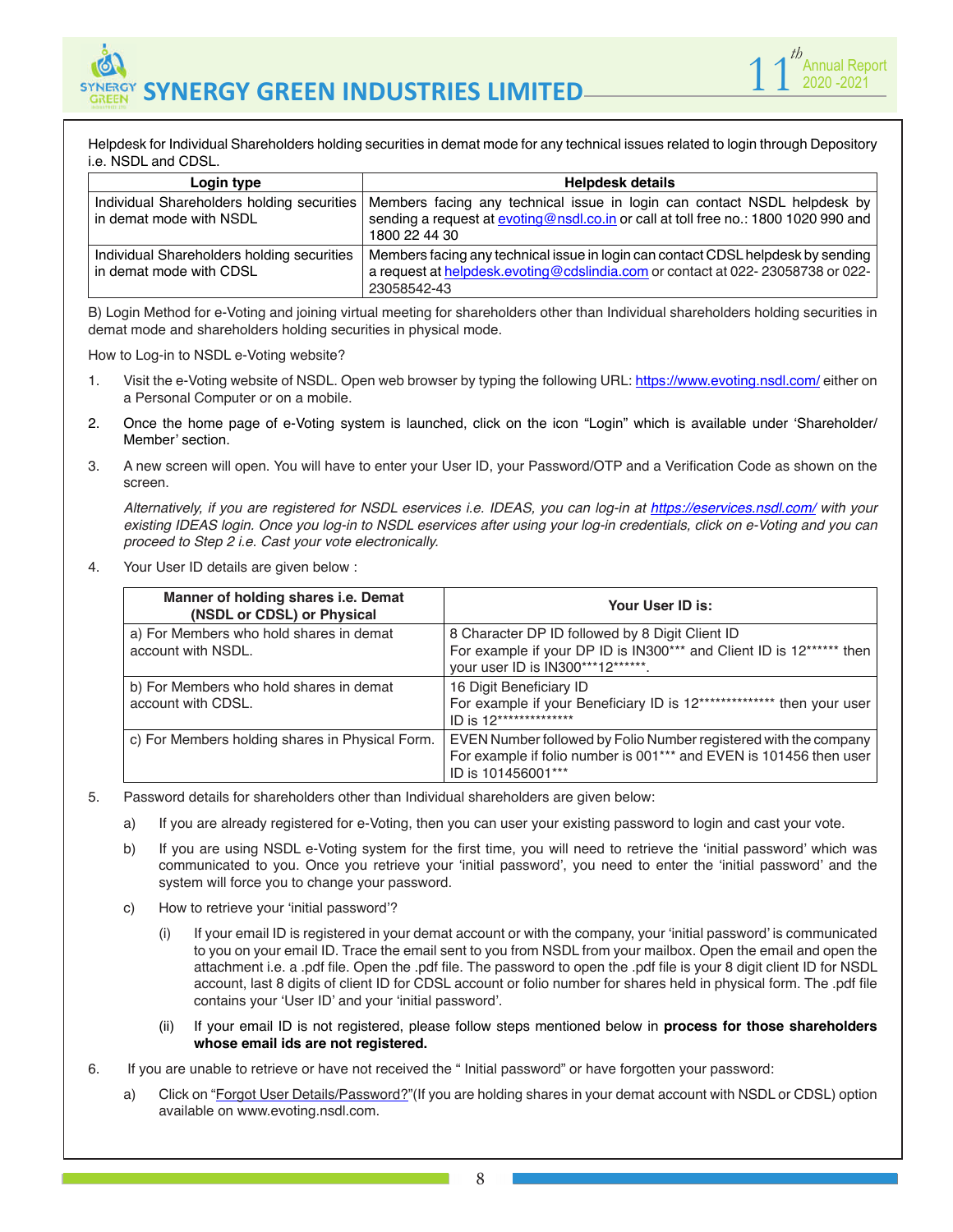

- b) Physical User Reset Password?" (If you are holding shares in physical mode) option available on www.evoting.nsdl. com.
- c) If you are still unable to get the password by aforesaid two options, you can send a request at evoting@nsdl.co.in mentioning your demat account number/folio number, your PAN, your name and your registered address etc.
- d) Members can also use the OTP (One Time Password) based login for casting the votes on the e-Voting system of NSDL.
- 7. After entering your password, tick on Agree to "Terms and Conditions" by selecting on the check box.
- 8. Now, you will have to click on "Login" button.
- 9. After you click on the "Login" button, Home page of e-Voting will open.

#### **Step 2: Cast your vote electronically and join General Meeting on NSDL e-Voting system.**

#### **How to cast your vote electronically and join General Meeting on NSDL e-Voting system?**

- 1. After successful login at Step 1, you will be able to see all the companies "EVEN" in which you are holding shares and whose voting cycle and General Meeting is in active status.
- 2. Select "EVEN" of company for which you wish to cast your vote during the remote e-Voting period and casting your vote during the General Meeting. For joining virtual meeting, you need to click on "VC/OAVM" link placed under "Join General Meeting".
- 3. Now you are ready for e-Voting as the Voting page opens.
- 4. Cast your vote by selecting appropriate options i.e. assent or dissent, verify/modify the number of shares for which you wish to cast your vote and click on "Submit" and also "Confirm" when prompted.
- 5. Upon confirmation, the message "Vote cast successfully" will be displayed.
- 6. You can also take the printout of the votes cast by you by clicking on the print option on the confirmation page.
- 7. Once you confirm your vote on the resolution, you will not be allowed to modify your vote.

#### **General Guidelines for shareholders**

- 1. Institutional shareholders (i.e. other than individuals, HUF, NRI etc.) are required to send scanned copy (PDF/JPG Format) of the relevant Board Resolution/ Authority letter etc. with attested specimen signature of the duly authorized signatory(ies) who are authorized to vote, to the Scrutinizer by e-mail to shruti@kelkarcs.com with a copy marked to evoting@nsdl.co.in.
- 2. It is strongly recommended not to share your password with any other person and take utmost care to keep your password confidential. Login to the e-voting website will be disabled upon five unsuccessful attempts to key in the correct password. In such an event, you will need to go through the "Forgot User Details/Password?" or "Physical User Reset Password?" option available on www.evoting.nsdl.com to reset the password.
- 3. In case of any queries, you may refer the Frequently Asked Questions (FAQs) for Shareholders and e-voting user manual for Shareholders available at the download section of www.evoting.nsdl.com or call on toll free no.: 1800 1020 990 and 1800 22 44 30 or send a request to Mr. Anubhav Saxena at evoting@nsdl.co.in
- 4. Any non-individual holding shares in demat form, who acquires shares of the Company and becomes member of the Company after the notice is send through e-mail and holding shares as of the cut-off date i.e. September 22, 2021, may obtain the login ID and password by sending a request at evoting@nsdl.co.in or Issuer/RTA. However, if you are already registered with NSDL for remote e-voting, then you can use your existing user ID and password for casting your vote. If you forgot your password, you can reset your password by using "Forgot User Details/Password" or "Physical User Reset Password" option available on www.evoting.nsdl.com or call on toll free no. 1800 1020 990 and 1800 22 44 30. In case of Individual Shareholders holding securities in demat mode who acquires shares of the Company and becomes a Member of the Company after sending of the Notice and holding shares as of the cut-off date i.e. September 22, 2021, may follow steps mentioned in the Notice of the AGM under "Access to NSDL e-Voting system".

#### **Process for those shareholders whose email ids are not registered with the depositories for procuring user id and password and registration of e mail ids for e-voting for the resolutions set out in this notice**:

- 1. In case shares are held in physical mode please provide Folio No., Name of shareholder, scanned copy of the share certificate (front and back), PAN (self attested scanned copy of PAN card), AADHAR (self attested scanned copy of Aadhar Card) by email to nmm@synergygreenind.com.
- 2. In case shares are held in demat mode, please provide DPID-CLID (16 digit DPID + CLID or 16 digit beneficiary ID), Name, client master or copy of Consolidated Account statement, PAN (self attested scanned copy of PAN card), AADHAR (self attested scanned copy of Aadhar Card) to nmm@synergygreenind.com. If you are an Individual shareholders holding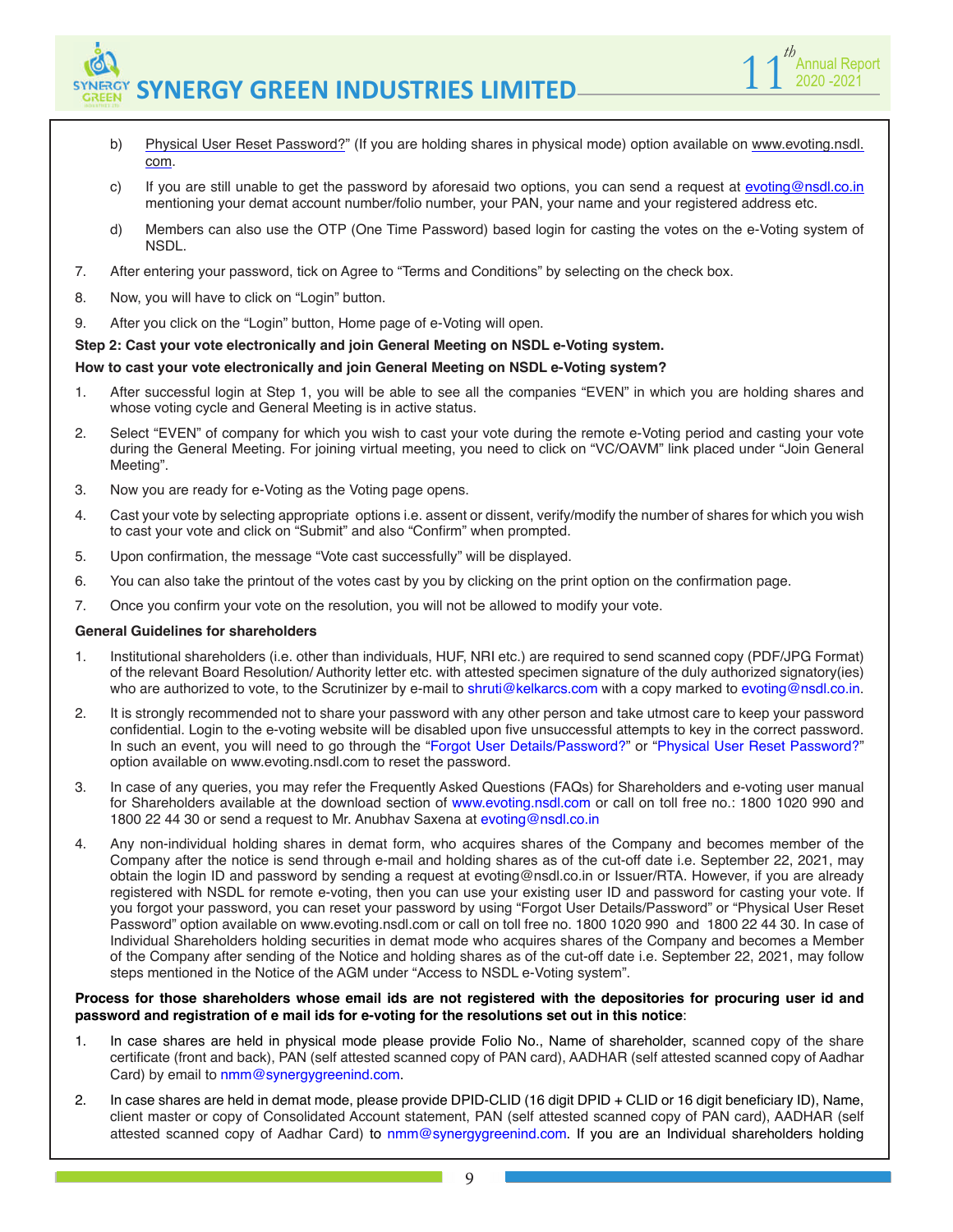

securities in demat mode, you are requested to refer to the login method explained at **step 1 (A**) i.e. Login method for e-Voting and joining virtual meeting for Individual shareholders holding securities in demat mode.

- 3. Alternatively shareholder/members may send a request to evoting@nsdl.co.in for procuring user id and password for e-voting by providing above mentioned documents.
- 4. In terms of SEBI circular dated December 9, 2020 on e-Voting facility provided by Listed Companies, Individual shareholders holding securities in demat mode are allowed to vote through their demat account maintained with Depositories and Depository Participants. Shareholders are required to update their mobile number and email ID correctly in their demat account in order to access e-Voting facility.

#### **THE INSTRUCTIONS FOR MEMBERS FOR e-VOTING ON THE DAY OF THE EGM/AGM ARE AS UNDER:-**

- 1. The procedure for e-Voting on the day of the EGM/AGM is same as the instructions mentioned above for remote e-voting.
- 2. Only those Members/ shareholders, who will be present in the EGM/AGM through VC/OAVM facility and have not casted their vote on the Resolutions through remote e-Voting and are otherwise not barred from doing so, shall be eligible to vote through e-Voting system in the EGM/AGM.
- 3. Members who have voted through Remote e-Voting will be eligible to attend the EGM/AGM. However, they will not be eligible to vote at the EGM/AGM.
- 4. The details of the person who may be contacted for any grievances connected with the facility for e-Voting on the day of the EGM/AGM shall be the same person mentioned for Remote e-voting.

#### **INSTRUCTIONS FOR MEMBERS FOR ATTENDING THE EGM/AGM THROUGH**

#### **VC/OAVM ARE AS UNDER:**

- 1. Member will be provided with a facility to attend the EGM/AGM through VC/OAVM through the NSDL e-Voting system. Members may access by following the steps mentioned above for **Access to NSDL e-Voting system**. After successful login, you can see link of "VC/OAVM link" placed under **"Join General meeting"** menu against company name. You are requested to click on VC/OAVM link placed under Join General Meeting menu. The link for VC/OAVM will be available in Shareholder/Member login where the EVEN of Company will be displayed. Please note that the members who do not have the User ID and Password for e-Voting or have forgotten the User ID and Password may retrieve the same by following the remote e-Voting instructions mentioned in the notice to avoid last minute rush.
- 2. Members are encouraged to join the Meeting through Laptops for better experience.
- 3. Further Members will be required to allow Camera and use Internet with a good speed to avoid any disturbance during the meeting.
- 4. Please note that Participants Connecting from Mobile Devices or Tablets or through Laptop connecting via Mobile Hotspot may experience Audio/Video loss due to Fluctuation in their respective network. It is therefore recommended to use Stable Wi-Fi or LAN Connection to mitigate any kind of aforesaid glitches.
- 5. Shareholders/members, who would like to ask questions, may send their questions in advance mentioning their name, demat account number/folio number, email id, mobile no. at nmm@synergygreenind.com on or before September 20, 2021. The same will be replied by the Company suitably.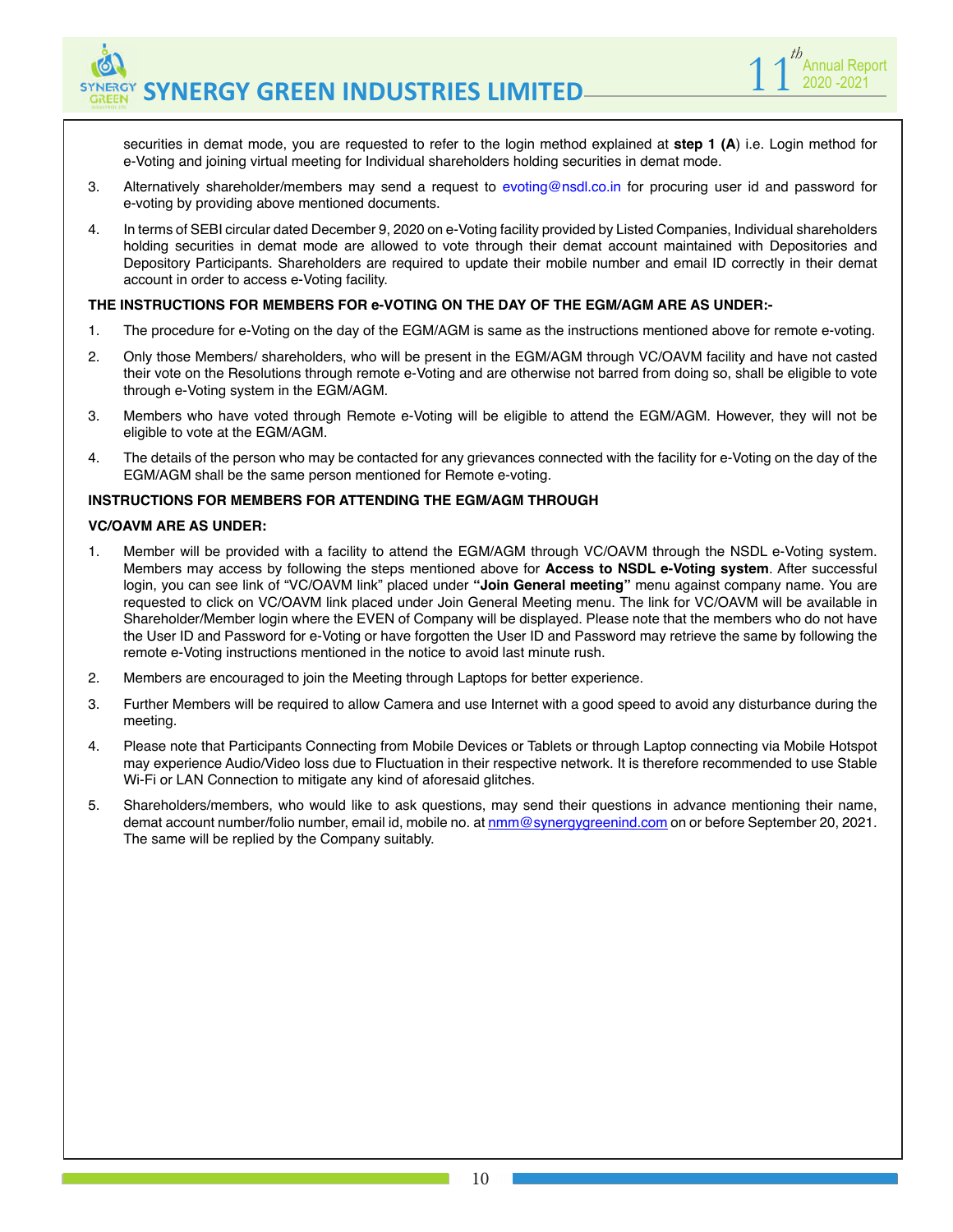

#### **EXPLANATORY STATEMENT**

#### **Pursuant to Section 102(1) of the Companies Act, 2013**

#### **Item No.4:**

Mr. Shishir S. Shirgaokar (DIN. 00166189) has vast experience of working in Sugar Industry and played a key role in carrying out the development in The Ugar Sugar Industries Limited. He is also associated with various social and cultural organizations. Presently he is Chairman of The Ugar Sugar Works Ltd.

Mr. Shishir S. Shirgaokar (DIN. 00166189) is not disqualified from being appointed as a Director in terms of Section 164 of the Companies Act, 2013.

Since he has already attained the age of 75 years, Regulation 17 of SEBI (Listing Obligation and Disclosure Requirements) Regulations 2015 requires approval of General body through special resolution for his continuation.

In the opinion of the Board of Directors of the Company, considering his seniority and to reap the benefits of his rich and varied experience, approval of the shareholders is sought for continuation of Mr. Shishir S. Shirgaokar as a Non-Executive Director from 01<sup>st</sup> April 2021 for a period of 3 years and liable to retire by rotation.

Other than Mr. Shishir S. Shirgaokar and their relatives, none of the Directors, Key Managerial Personnel or their relatives are concerned or interested, except to the extend of their shareholding, in the proposed special resolution as set out in Resolution No.4 of this Notice.

#### **Item No.5:**

Pursuant to the provisions of Section 148 of the Act, read with the Companies (Cost Records and Audit) Rules 2014, M/s Adawadkar Chougule & Associates, Cost Accountants (Firm Registration No. 00425) are proposed to be re-appointed as Cost Auditor of the Company for the Financial Year 2020-21. The Board has already approved their re-appointment as Cost Auditor in their meeting held on May 27, 2021. The Board has fixed their remuneration as Rs.1,25,000/- for Financial year 2021-22.

As per provisions of section 148 read with Rule 14 of the Companies (Audit and Auditors) Rules, 2014, the remuneration determined by the Board of Directors as per recommendations of the Audit Committee, shall be ratified/approved by the shareholders. Accordingly, resolution proposing approval of remuneration to the Cost Auditors for F.Y.2021-22 is mentioned in the Notice.

None of the Directors, Key Managerial Personnel and their relatives are, in any way concerned or interested in resolution set out at Item no.5 of the Notice.

The Board recommends the ordinary resolution set out at Item no.5 to the Notice for approval of Members.

#### **Item No.6:**

The special business relates to seeking members' approval for acceptance / renewal of unsecured deposits from members. The Board of Directors, in their meeting held on August 13, 2021, has approved the acceptance / renewal of unsecured deposits from members of the Company subject to your approval. The purpose for accepting / renewing unsecured deposits from Members is to fund the Expansion Project of the Company and augment long term working capital needs of the Company.

Directors, being members of the Company, are interested or concerned in the above resolution.

The Board recommends the Ordinary Resolution as set out in Item No.6 of the Notice for approval by the Members.

**By Order of the Board For Synergy Green Industries Limited**

 $Place: Kolhapur$ 

**Sachin R. Shirgaokar Date : May 27, 2021 Chairman & Managing Director**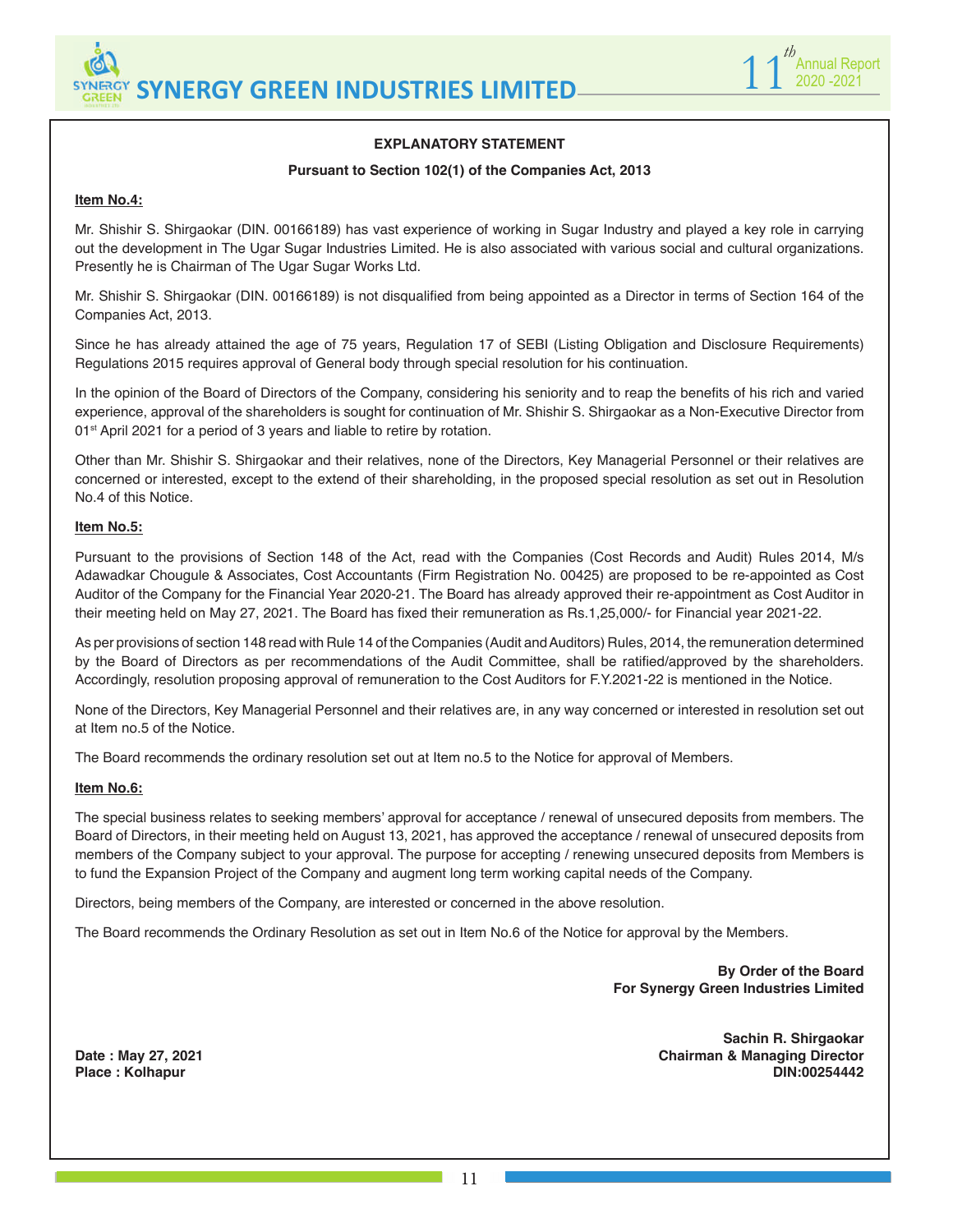

## **Board's Report**

To, Dear Members, Synergy Green Industries Limited, Shahupuri, Kolhapur.

Your directors have pleasure in presenting before you the Eleventh Annual Report of the Company along with audited annual financial statement for the year ended March 31, 2021.

#### **1. Financial Results**

The following are the financial results of the Company for the year ended March 31, 2021:

| <b>Particulars</b>                                    | For the Year ended on<br><b>March 31, 2021</b> | For the Year ended on<br><b>March 31, 2020</b> |
|-------------------------------------------------------|------------------------------------------------|------------------------------------------------|
| Revenue from Operations                               | 1,98,84,80,445                                 | 2,07,87,46,489                                 |
| Other Income                                          | 86,06,756                                      | 65,83,545                                      |
| Profit Before Interest, Depreciation &<br>Tax         | 24,82,16,329                                   | 23, 13, 15, 542                                |
| Less: Finance Cost                                    | 10,36,99,623                                   | 9,52,22,938                                    |
| Less : Depreciation & amortization<br><b>Expenses</b> | 8,49,68,863                                    | 7,37,18,629                                    |
| <b>Profit before Tax</b>                              | 5,95,47,843                                    | 6,23,73,975                                    |
| <b>Tax Expenses</b>                                   | 2,25,03,441                                    | 2,90,96,359                                    |
| <b>Profit after Tax</b>                               | 3,70,44,402                                    | 3,32,77,616                                    |
| Less: Proposed Dividend & Tax thereon                 |                                                |                                                |
| <b>Balance carried to Balance Sheet</b>               | 3,70,44,402                                    | 3,32,77,616                                    |

#### **2. State of Affairs**

- a) For the financial year 2020-21, your company has recorded a net sale of Rs.198.85 Crores as against Rs.207.87 Crores in the previous year. In spite 6 weeks lockdown and another 4 months of production disturbances due to Covid pandemic, revenue could be protected within 4.34% dip from previous year.
- b) During the year, export revenues grown by 205% from Rs 29.58 Crores to Rs.90.22 Crores.
- c) In line with revenues, there is a marginal 4.65% reduction in Profit before tax from Rs.6.24 Crore to Rs.5.95 Crore during the year. Net profit stands at Rs.3.70 Crore as against Rs.3.33 Crore during previous year.
- d) During the year, absolute PBDIT stands at Rs 24.82 Crores as against Rs 23.13 Crores last year. Supported by substantial growth in exports revenue, PBDIT margins have improved by 134 bps to 12.43% as against 11.09% during previous year.

#### **3. Industry Update & Future Outlook**

2020 was the best year in history for the global wind industry showing YOY growth of 53%. Installing more than 93 GW of wind power in a challenging year with Covid pandemic disruption to both global supply chain and project construction demonstrated with incredible resilience of wind industry. Significant contributions have come from China & USA supported by Feed in Tariff cut-off in China and phase out of the full rate Production Tax Credit (PTC) in the USA.

After an unusual 2020, global wind market growth is likely to slow down in the near-term primarily due to an expected drop in onshore installations in China and the US following the expiry of incentive schemes. Nevertheless, the market outlook for forecast period remains positive. GWEC Market Intelligence expects that over 469 GW of new onshore and offshore wind capacity will be added in the next five years - that is nearly 94 GW of new installations annually until 2025, based on present policies and projects in pipelines.

Indian installations remain subdued due to various hurdles in the industry like land allocation, grid availability, recurring financial instability of DISCOMs, tender design and PPA sanctity. As per GWEC forecast, India's installations are expected to be around 3 GW to 4 GW during next 5 years period.

In spite of subdued wind installations in India, wind turbine production levels are much higher as made in India turbines are being exported to other countries.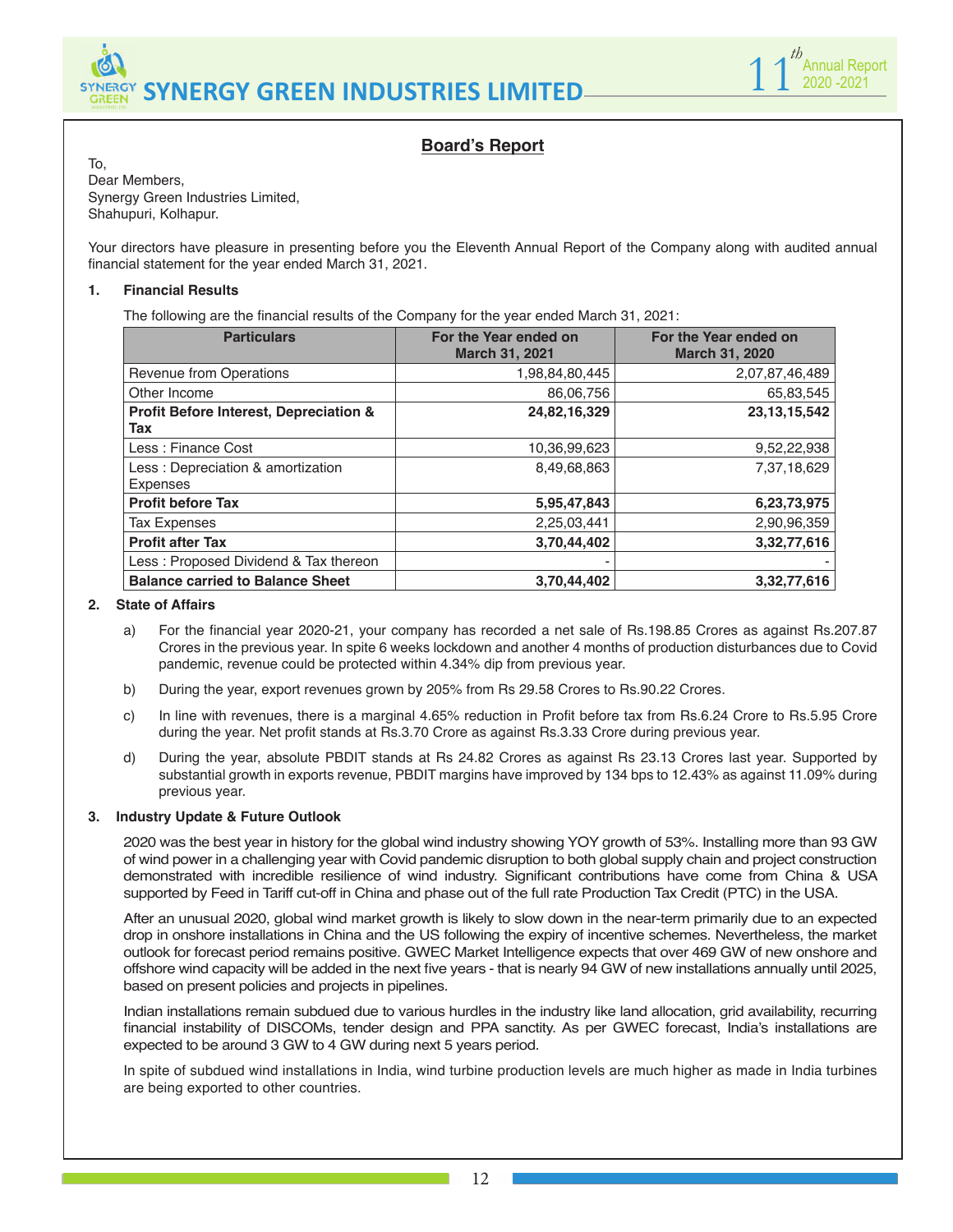

#### **4. Economic Environment**

During beginning of FY 2021-22, Indian manufacturing industry is facing challenges with second wave of Covid 19. Aggressive vaccination drive and strict administrative controls started flattening the curve. Manufacturing activities are expected to reach normalcy within couple of months.

Due to global surge in commodities demand and supply side constraints from Indian steel production have pushed the steel commodity prices to significantly higher side. There is a very little possibility that these prices will revert back to last year levels. Some moderation in prices expected once manufacturing activities revive the normal capacity.

It is being planned to handle this adverse situation by passing on partial increase to the customers, cost reduction initiatives and economies of scale should able to protect the value additions.

#### **5. Quality and Certification**

Company's focus is on quality of the products manufactured through fulfilling the requirements as per international standards and customer satisfactions. Company manned with highly qualified team and is equipped with state-of-the-art testing facilities at its Plant.

Company is certified for Quality Management System (QMS) according to ISO:9001 2015 quality standards, ISO:14001 2015 Environmental management System and also according to ISO:45001 2018 Occupational Health and Safety Standards.

#### **6. Dividend**

There being carried over losses of previous years which have not been set off completely against profits of current year. In view of the same, the Board is unable to recommend any dividend for FY 2020-21 to the Equity Shareholders and Preference Shareholders.

#### **7. Details of Subsidiaries, Joint Venture (JV) or Associate Companies (AC)**

The Company does not have Subsidiary, Associate and Joint Venture Company.

#### **8. Amounts proposed to be carried to any Reserves**

The Company has not transferred any amount to the reserves during the Financial Year ended on 31<sup>st</sup> March, 2021.

#### **9. Change in Capital Structure of the Company**

During the year under consideration, there is no change in Capital Structure of the Company.

Further, during the year under report company has not made buyback of shares or has not issued Bonus Shares, Sweat Equity Shares, Equity with differential voting rights and Employee stock option.

#### **10. Change in nature of business, if any**

During the Financial Year 2020-21 there was no change in the nature of business of the Company.

#### **11. Material changes and commitments if any, affecting the financial position of the Company which have occurred between the end of the financial year of the Company to which the financial statements relate and the date of the report**

The outbreak of the deadly COVID-19 virus and the ensuing lockdown imposed across the country affected business operations. The health of the employees and workers became a priority; stoppage of operations for the period of 6 weeks resulted in a large financial burden on the one hand and workforce idling on the other. COVID-19 is an unprecedented challenge. The lockdown gave India time to make a concerted effort to flatten the outbreak curve. However, towards later part of the year consequent to significant opening of the economic activity across the nation the demand picked up compared to that during the initial period of Covid-19. India is currently experiencing a massive second wave of Covid-19 infections. However, we expect no major changes in the economic activity as the nation is preparing to face the Pandemic with vaccines and preparedness. The escalating second wave of coronavirus infections in India present a risk to its growth forecast of 13.7% for FY22 as the re-imposition of virus management measures will curb economic activity and could dampen market and consumer sentiment.

COVID-19 is likely to materially impact the financial position and statutory compliances of many companies in India. Directors are taking due care to minimize the impact pandemic with following measures.

- a. Due care is being taken at production facilities to detect and avoid spreading of the virus in the premises. Awareness being created to all the employees to take necessary precautions to face the challenge.
- b. All the statutory guidelines issued by competent authorities are compiled and implemented in the operations.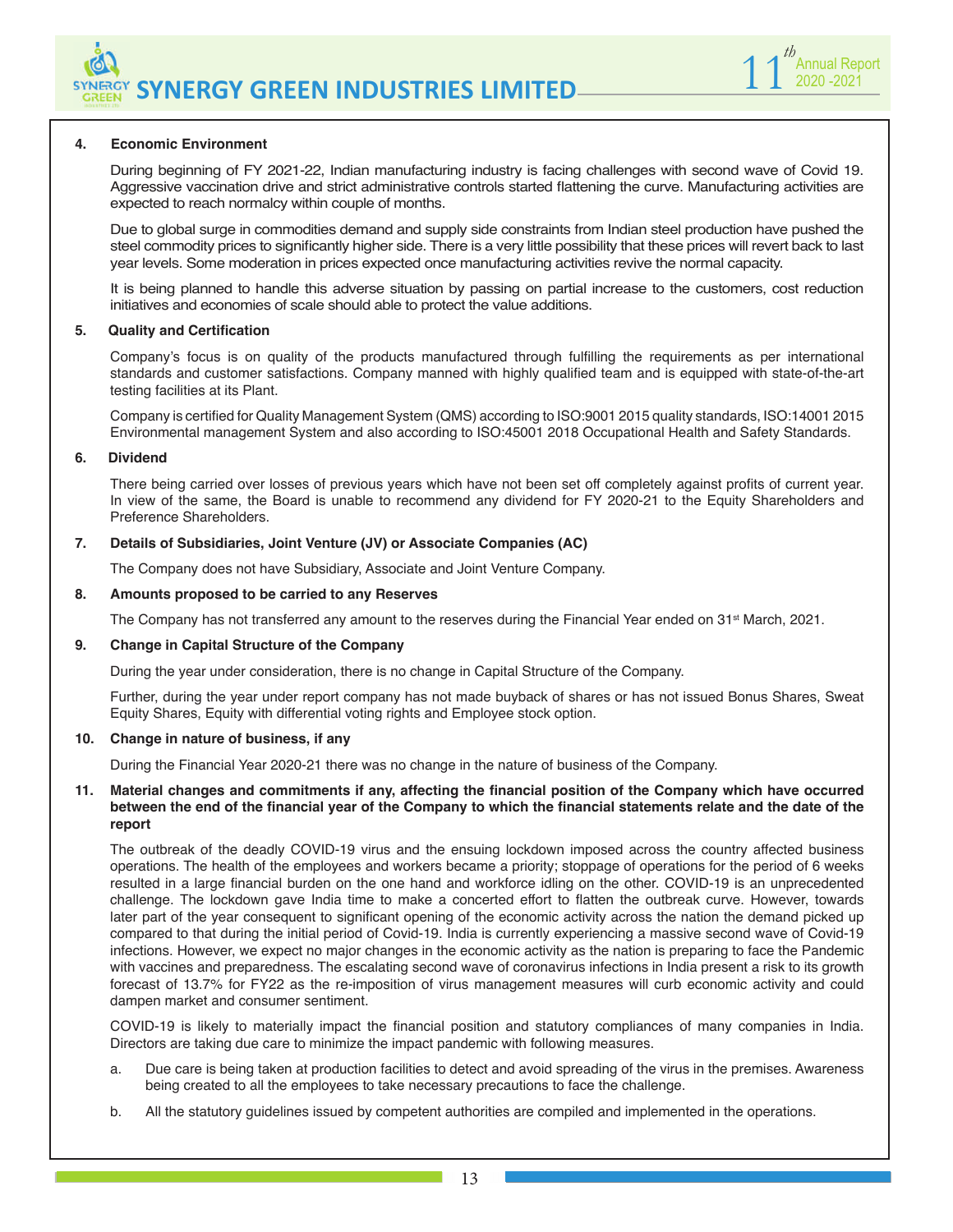c. All the business decisions are taken considering the pandemic situation in mind and accordingly all the key stake holders including the customers and suppliers are intimated time to time about the development.

1 1<sup>th</sup> Annual Report 2020 -2021

*th*

#### **12. Significant & material orders passed by the Regulators or Courts or Tribunals**

There are no significant material orders passed by the Regulators or Courts or Tribunal, which would impact the going concern status of the Company and its future operation.

#### **13. Board of Directors and Key Managerial Personnel**

The Board of the Company comprises an optimum combination of Executive, Non-Executive and Independent Directors.

#### **I. Directors appointed / re-appointed during the year and date of Report**

- a) Mr. Shishir S. Shirgaokar (DIN: 00166189), Director, retired by rotation and was re-appointed in the Annual General Meeting held on September 08, 2020.
- b) Mr. Jeevan V. Shirgaokar (DIN: 00254572), Director, retired by rotation and was re-appointed in the Annual General Meeting held on September 08, 2020.
- c) Mr. V. S. Reddy was appointed as Additional Executive Director in the Board Meeting held on February 05, 2020 for a term of 3 years. His appointed was further confirmed in the Annual General Meeting held on September 08, 2020.

Mr. Vendavagali Srinivasa Reddy aged 51 years, is the Whole Time Director of our Company. He holds a degree of Master in Technology from NIFFT, Ranchi and Bachelor in Mechanical Engineering from SKD University Andhra Pradesh. He has also completed Executive General Management from IIM Bangalore. He started his carrier in 1995 as technologist and acquired 26 years of experience in the Industry He handled various responsibility as product development, operation management, green field foundry project design and execution. He also worked with various companies like Simplex Casting Limited, U.P Steels, Larsen & Toubro Limited. He was originally appointed on the Board as Additional Director w.e.f. April 01, 2012 and regularized as Whole Time Director w.e.f. September 28, 2012 and Reappointed as Whole Time Director w.e.f. April 01, 2020 for a period of three years.

- d) The members were approved the revision in the remuneration of Mr. Sachin Shirgaokar, Chairman & Managing Director and Mr. Sohan Shirgaokar, Joint Managing Director in the Annual General Meeting held on September 08, 2020.
- e) Consequent to the resignation of Mr. Rajendra Shirgaokar, Mr. Sachin Shirgaokar was appointed as new Chairman of the Company in the Board Meeting held on February 09, 2021.

#### **II. Directors resigned during the year and date of Report**

Mr. Rajendra V. Shirgaokar, Chairman & Non-Executive Director, Mr. Prafulla V. Shirgaokar, Non-Executive Director, Mr. Niraj S. Shirgaokar, Non-Executive Director and Mr. Jeevan V. Shirgaokar, Non-Executive Director resigned during the year to comply with Reg.17(1) of SEBI (LODR) Regulation 2015 due to Migration of Company to the main Board of BSE Ltd. & NSE India Ltd. The resignation was approved in the Board meeting held on February 09, 2021.

#### **III. KMP's appointed / resigned during the year and date of Report**

There was no change in composition of Key Managerial Persons (KMP).

**IV. Directors / KMP who have been appointed / ceased to be Directors and / or KMP after the end of year and date of Report**

There is no change in the composition of Board as well as in KMPs of the Company during the year under report.

#### **V. The present Board of Directors and KMPs consists of:**

| <b>Name of Director &amp; KMP</b> | <b>Category &amp; Designation</b> |
|-----------------------------------|-----------------------------------|
| Mr. Sachin R. Shirgaokar          | Chairman & Managing Director      |
| Mr. Sohan S. Shirgaokar           | Joint Managing Director           |
| Mr. V. S. Reddy                   | Executive Director (Technical)    |
| Mr. Shishir S. Shirgaokar         | Non-Executive Director            |
| Mr. Chandan S. Shirgaokar         | Non-Executive Director            |
| Mrs. Prabha P. Kulkarni           | Independent Woman Director        |
| Mr. Dattaram P. Kamat             | Independent Director              |
| Dr. M. R. Desai                   | Independent Director              |
| Mr. Meyyappan Shanmugam           | Independent Director              |
| Mr. Subhash G. Kutte              | Independent Director              |
| Mr. Suhas B. Kulkarni             | <b>Chief Financial Officer</b>    |
| Mr. Nilesh M. Mankar              | <b>Company Secretary</b>          |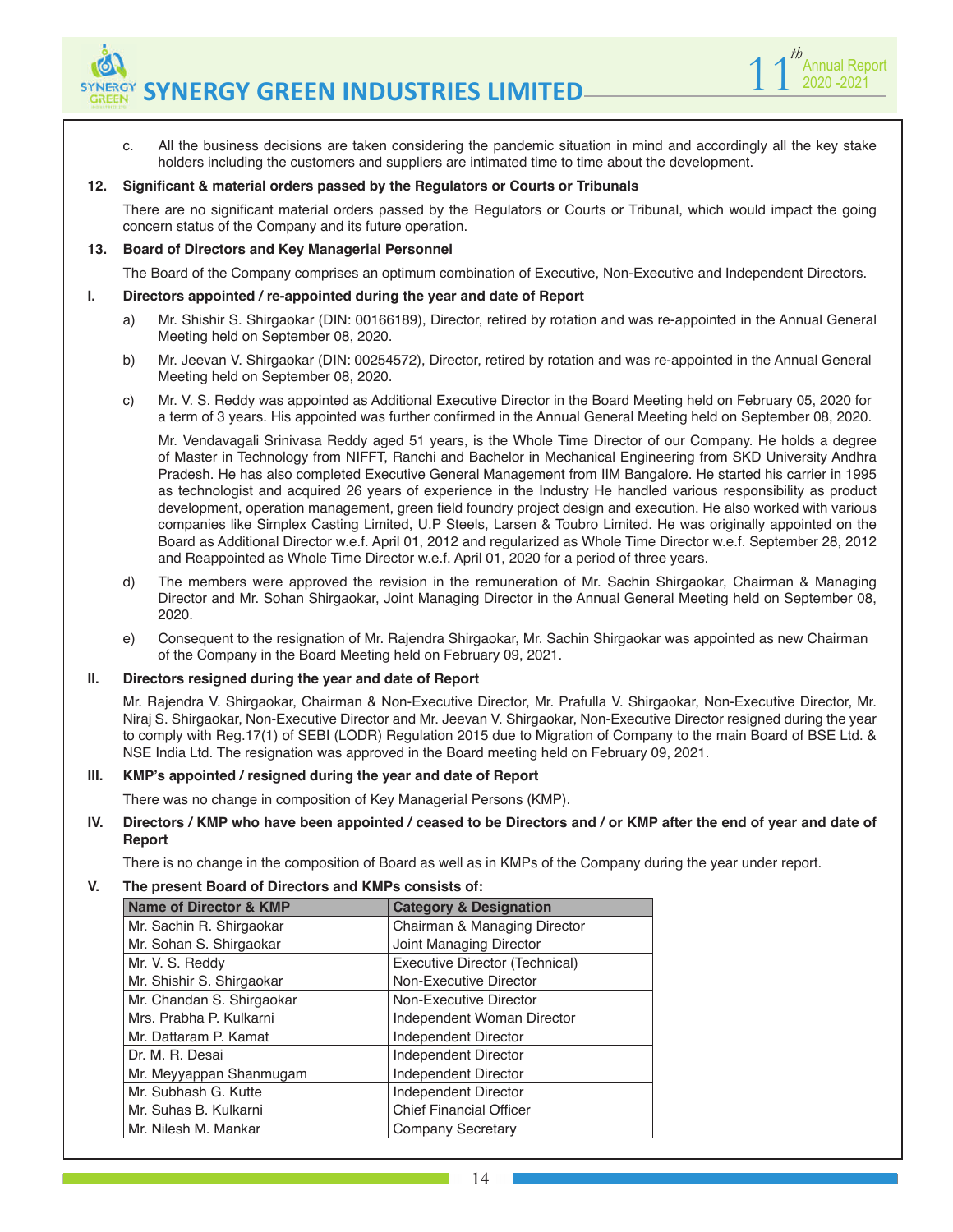



#### **VI. Directors proposed to be re-appointed at the ensuing Annual General Meeting**

Mr. Chandan S. Shirgaokar (DIN: 00208200), Non-Executive Director, retire by rotation at the ensuing Annual General Meeting and being eligible, offer themselves for re-appointment.

The Board was approved the reappointment of Mr. Shishir S. Shirgaokar (DIN: 00166189) for 3 years w.e.f. April 01, 2021 in the Board meeting held on May 27, 2021 under Regulation 17 of SEBI (Listing Obligation and Disclosure Requirements) Regulations 2015 since he was attained the age of 75 years.

#### **VII. Policy on Directors Appointment and remuneration**

The policy of the Company on Directors appointment and remuneration, including criteria for determining qualifications, positive attitudes, independence of the directors and other matters provided under section 178(3) of the Act and the listing regulations adopted by the board is available on web site of the Company and details of remuneration paid to the Board of Directors are provided in Annexure IV & V. We affirm that remuneration paid to the Directors is as per the terms laid down in the Nomination and Remuneration Policy of the Company.

#### **14. Declaration from Independent Directors**

During the year under review, all Independent Directors have given declaration that they meet the criteria of Independence as laid down under Section 149(6) of the Companies Act, 2013.

#### **15. Number of Board Meetings held**

Total 6 (six) Board Meetings were held during the financial year 2020-21 on:

| 1. June 26, 2020     | 2. July 29, 2020     |
|----------------------|----------------------|
| 3. August 13, 2020   | 4. November 10, 2020 |
| 5. February 09, 2021 | 6. March 25, 2021    |

The gap between any two consecutive Board Meetings did not exceed 120 days.

#### **16. Particulars of Employees**

The particulars of employees pursuant to Section 197 of the Companies Act, 2013 read with Sub-Rule (2) and (3) of Rule 5 of the Companies (Appointment and Remuneration of Managerial Personnel) Rules, 2014, forms part of this Report as an **Annexure - V.**

#### **17. Committees**

The Company has constituted Audit Committee, Nomination & Remuneration Committee and Stakeholder Relationship Committee. Further The details of constitution of these committees are furnished below:

Audit Committee\* :

| <b>Name of Director</b>   | <b>Nature of Directorship</b>   |
|---------------------------|---------------------------------|
| Mr. Subhash G. Kutte      | Independent Director (Chairman) |
| Mrs. Prabha P. Kulkarni   | Independent Director            |
| Mr. Dattaram P. Kamat     | Independent Director            |
| Dr. Mallappa R. Desai     | Independent Director            |
| Mr. Chandan S. Shirgaokar | Non-Executive Director          |

*\* Audit Committee was reconstituted in the Board meeting held on February 09, 2021 due to step down of Mrs. Prabha P. Kulkarni as Chairman and resignation of Mr. Rajendra V. Shirgaokar. Mr. Subhash G. Kutte was appointed as Chairman of Audit Committee*.

Nomination and Remuneration Committee\*\* :

| <b>Name of Director</b> | <b>Nature of Directorship</b>   |
|-------------------------|---------------------------------|
| l Mr. Dattaram P. Kamat | Independent Director (Chairman) |
| Mrs. Prabha P. Kulkarni | Independent Director            |
| l Mr. Subhash G. Kutte  | Independent Director            |

*\*\* Nomination and Remuneration Committee was reconstituted in the Board meeting held on February 09, 2021 due to resignation of Mr. Prafulla V. Shirgaokar and Mr. Niraj S. Shirgaokar and appointment of Mr. Subhash G. Kutte as member of Nomination and Remuneration Committee*.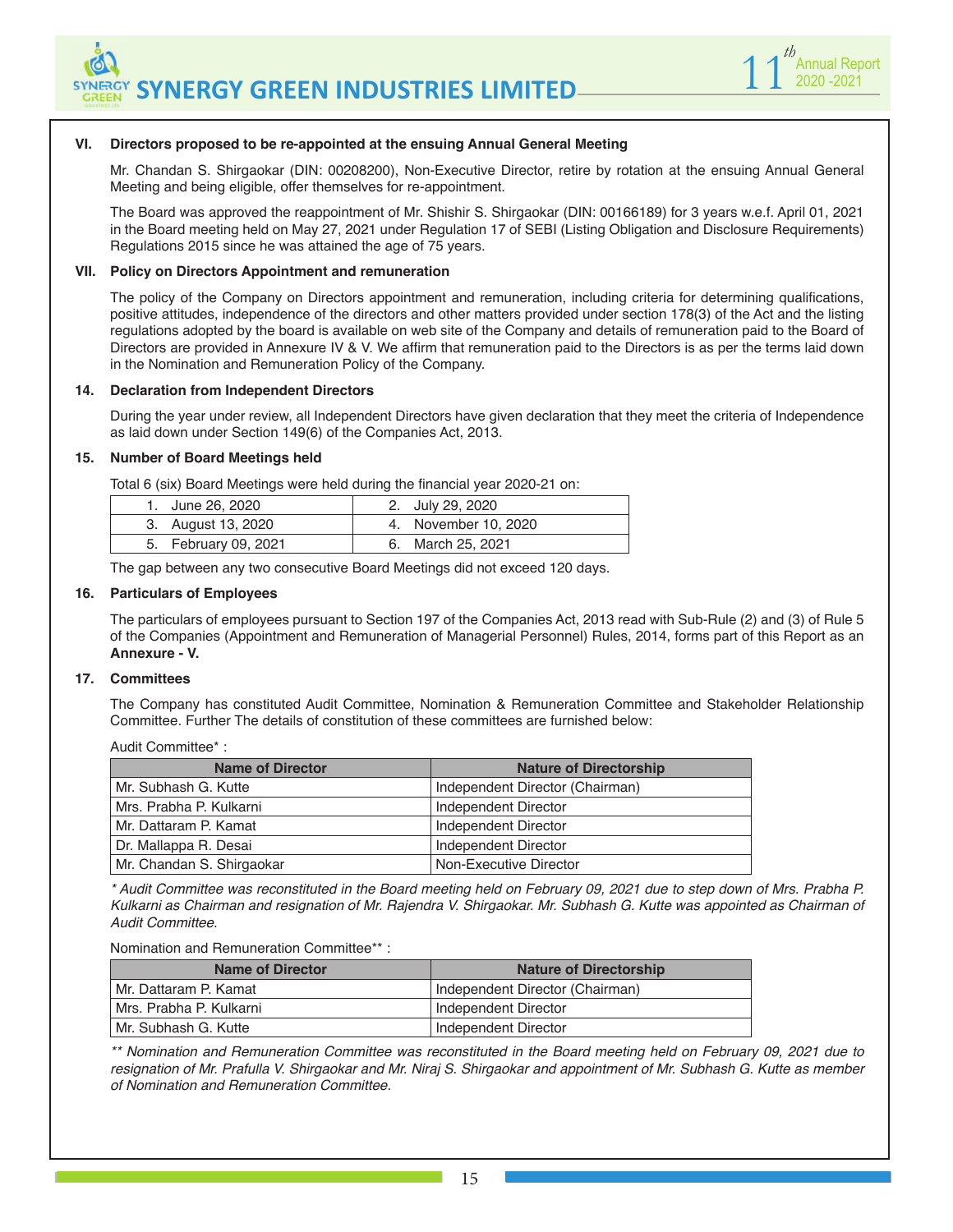

Stakeholders Relationship Committee :

| <b>Name of Director</b>   | <b>Nature of Directorship</b>  |
|---------------------------|--------------------------------|
| Mrs. Prabha P. Kulkarni   | Independent Director, Chairman |
| Mr. Dattaram P. Kamat     | Independent Director           |
| Mr. Shishir S. Shirgaokar | Non-Executive Director         |

Corporate Social Responsibility Committee\*\*\*:

| <b>Name of Director</b>   | <b>Nature of Directorship</b>   |
|---------------------------|---------------------------------|
| Dr. Mallappa R. Desai     | Independent Director (Chairman) |
| ' Mr. Meyyappan Shanmugam | Independent Director            |
| Mr. Chandan Shirgaokar    | Non-Executive Director          |

*\*\*\*The Board of Directors in their meeting held on February 09, 2021 dissolved Corporate Social Responsibility Committee*  in compliance with the provision of Section 135 (9) of the Companies Act, 2013 inserted vide the Companies (Amendment) *Act, 2020 and made effective from September 28, 2020.*

Additionally, during the financial year ended March 31, 2021 the Independent Directors held separate meeting on February 09, 2021 in Compliance with requirement of Schedule IV of the Companies Act, 2013 and Regulation 25 (3) of the SEBI (Listing Obligations & Disclosure Requirements).

#### **18. Disclosure Under, The Sexual Harassment of Women at Workplace (Prevention, Prohibition and Redressal) Act, 2013**

The Company has duly Constituted Internal Complaints Committee under the Sexual harassment of Women at Workplace (Prevention, Prohibition and Redressal) Act, 2013. Based on Annual Report of said committee and as per Section 21 of the Sexual Harassment of Women at Workplace (Prevention, Prohibition and Redressal) Act, 2013 the disclosure details are as follows:

Constitution of Committee as on date of this report

a) Members of Committee:

| <b>Name</b>           | <b>Role in Committee</b>                  |  |
|-----------------------|-------------------------------------------|--|
| Miss. Divya Patil     | Presiding Officer & Engineer - Technology |  |
| Mrs. Rima Patil       | Member & Jr. Officer – HR & Admin         |  |
| Miss. Yogita Yedurkar | Member & Engineer - QA                    |  |
| Mr. Sanjay Patil      | Member & Dy. Manager – HR                 |  |
| Mr. Ram Birangaddi    | Member & Asst. Sr. Manager - Accounts     |  |

b) Report of Committee:

| <b>Particulars</b>                                                                                | <b>Details</b> |
|---------------------------------------------------------------------------------------------------|----------------|
| Number complaints received in the year                                                            | Nil            |
| Number of complaints disposed off during the year                                                 | <b>NA</b>      |
| Number of cases pending for more than ninety days                                                 | <b>NA</b>      |
| Number of workshops or awareness program carried out against sexual harassment<br>during the year | Nil            |
| Action taken by the Company                                                                       | NA             |

#### **19. Vigil Mechanism / Whistle Blower**

The Company has adopted a Vigil Mechanism Policy, to provide a formal mechanism to the Directors and employees to report their concerns about unethical behavior, actual or suspected fraud or violation of the Company's Code of Conduct or Ethics Policy. The Policy provides for adequate safeguards against victimization of employees who avail of the mechanism and also provides for direct access to the Chairman of the Audit Committee. It is affirmed that no personnel of the Company have been denied access to the Audit Committee.

#### **20. Development and Implementation of Risk Management Policy**

The Company has in place a mechanism to identify, assess, monitor, and mitigate various risks to key business set-up for the Company. As a part of Risk Management Policy, the relevant parameters for protection of environment, safety of operations and health of people at work are monitored regularly.

The Board does not foresee any risk which might threaten the existence of the Company.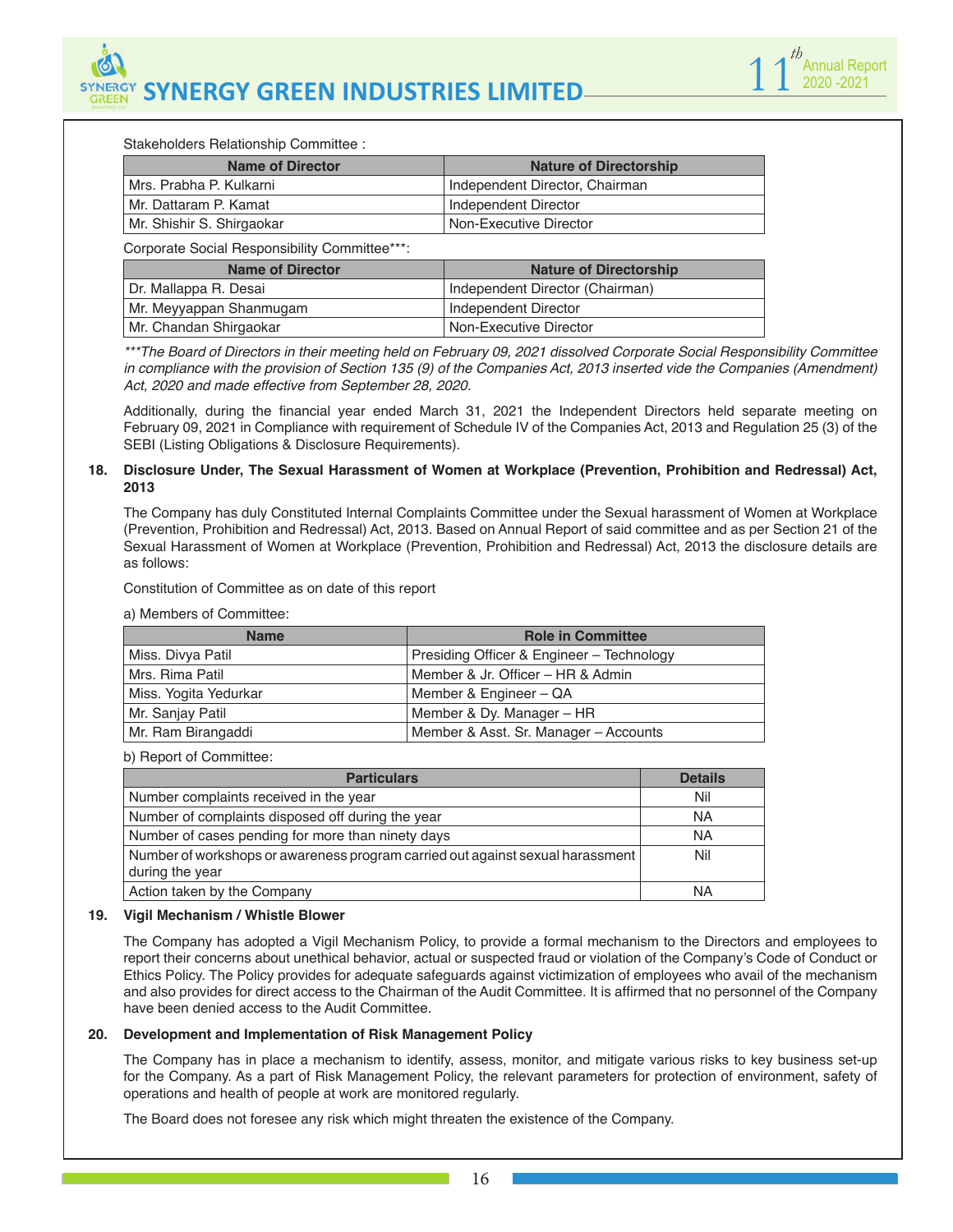

#### **21. Deposits**

The Company has accepted deposits of Rs.42.00 lakhs and repaid Rs.81.75 lakhs during the financial year 2020-21 of the members under provisions of section 73 of the Companies Act, 2013 read with Companies (Acceptance of Deposit) Rules, 2014. The amount of deposits of Rs.590.92 lakhs are yet to be matured.

#### Following are the disclosures relating to Deposits accepted:

| <b>Particulars</b>                                                                                                                                                                                                                                                | Amount<br>Rs. In lakhs |
|-------------------------------------------------------------------------------------------------------------------------------------------------------------------------------------------------------------------------------------------------------------------|------------------------|
| Details of deposits accepted during the year                                                                                                                                                                                                                      | 42.00                  |
| Deposits remaining unpaid or unclaimed as at the end of the year                                                                                                                                                                                                  | 590.92                 |
| Whether there has been any default in repayment of deposits or payment of interest thereon<br>during the year and if so, the number of such cases and the total amount involved: at the<br>beginning of the year; maximum during the year at the end of the year; | <b>NIL</b>             |
| Details of deposits which are not in compliance with the requirements of the Act;                                                                                                                                                                                 | NIL                    |

#### **Credit Rating**

The Board of Directors wish to raise deposits from the members during FY 2020-21 for which a Board resolution was passed on June 26, 2020 and circular for inviting deposits in Form DPT-1 was approved for issuing it to members. The said circular for inviting deposits in Form DPT-1 was submitted with the Registrar on September 08, 2020 and was issued to members on November 27, 2020. Accordingly, in order to comply with the provisions of section 73 of the Companies Act, 2013, Credit rating for the outstanding deposits and proposed deposits was obtained from Crisil Ratings on August 10, 2020. The Agency had assigned the Rating of "FB+/Positive" (pronounced as F B plus rating with positive outlook) for the Deposits.

#### **22. Conservation of Energy, Technology Absorption, Foreign Exchange Earnings and Outgo**

Information required under section 134(3) (m) of the Companies Act, 2013 read with Rule 8 of the Companies (Accounts) Rules, 2014, is given herein below:

#### **a) Conservation of Energy:**

 In order to reduce the power consumption in the melting area, a project work was carried by engaging a dedicated to team to identify the potential improvement and implement. This team has identified the various operational parameters to optimize the power consumption. With implementation of these ideas, it is being targeted to reduce the power consumption by 3 to 5% during FY 2021-22.

It is being planned to expand the capacity by installing additional 15 MT melting furnace & electrical system with an investment of Rs 6 Crores. This installation is expected to improve the power consumption per MT of good castings produced as majority of existing resources will be shared and results in optimization.

 As part of green initiative, there is a plan to consume renewable power in producing the casting by installing Captive Solar & Wind plants. There is a technical feasibility consume up to 40% of total usage and same is planned to implement over next 3 to 5 years. This initiative will also reduce the cost of energy up to 25%.

#### **b) Technology Absorption:**

SSDI grade development: During the new material grade SG 500/14 is developed in collaboration with customer. This grade is part of SSDI family which offers higher strength and higher elongation as well and facilitate the designers to optimize the part weight with superior mechanical properties.

Reduction of Furan Binder Consumption: By installing dual catalyst blending system, furan binder dosage levels are optimized and reduced the consumption by 15%. Further mould box designs are optimized to reduce the sand to metal ratio by 10%.

#### **c) Foreign Exchange Earnings & Outgo:**

During the year, the total foreign exchange outgo was equivalent to Rs.7,32,06,275 and the total foreign exchange earned was equivalent to Rs.90,21,76,746.

#### **23. Corporate Social Responsibility (CSR)**

The report as per Section 135 of the Companies Act, 2013 read with Companies (Corporate Social Responsibility Policy) Rules, 2014 is attached as **Annexure III**.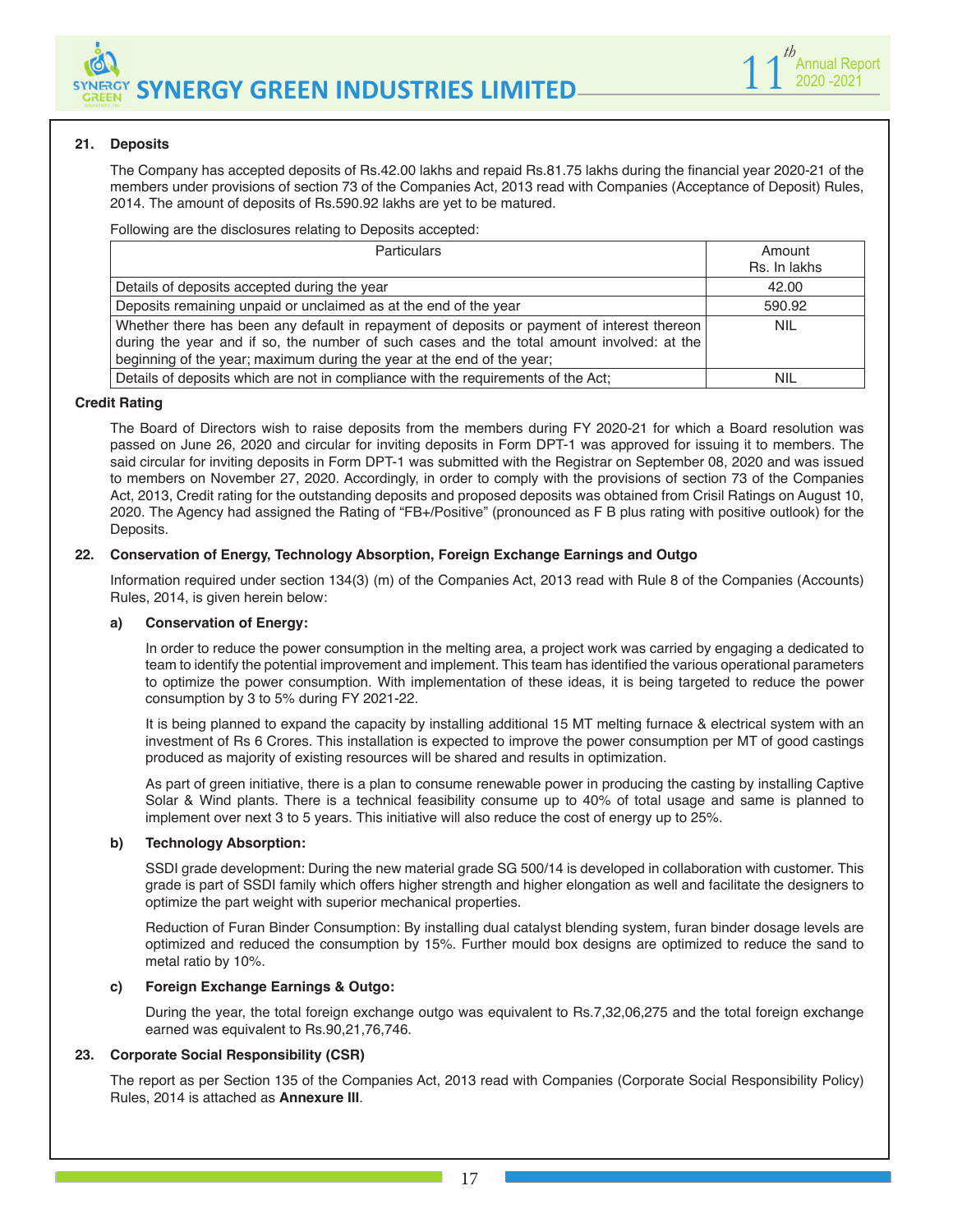



#### **24. Auditors**

#### **i) Statutory Auditors**

The Company's Auditors, M/s. P. G. Bhagwat, Chartered Accountants, having FRN - 101118W retire at the ensuing Annual General Meeting of the Company. They have completed their tenure of five years and are not eligible for reappointment. M/s. DAB and Associates, Chartered Accountants, having FRN – 101119W are proposed to be appointed as a Statutory Auditor in the ensuing Annual General Meeting. They have confirmed their eligibility under Section 141 of the Companies Act, 2013 and the Rules framed thereunder for appointment as a Statutory Auditors of the Company.

#### **ii) Secretarial Auditors**

Pursuant to the provisions of Section 204 of the Companies Act, 2013 and the Companies (Appointment and Remuneration of Managerial Personnel) Rules, 2014, the Company has appointed C. S. Kelkar & Associates, Company Secretaries, to undertake the Secretarial Audit of the Company. The Report of the Secretarial Audit for F.Y. 2020-21 is annexed herewith as an **Annexure - II** to this Report.

#### **iii) Cost Auditors**

Pursuant to provisions of section 148 of Companies Act 2013, M/s. Adawadkar Chougule & Associates, Cost Accountants (Firm Registration No.00425) have been re-appointed for conducting Audit of cost records maintained by the Company for the products, applicable as per Companies (Cost Records and Audit) Amendment Rules, 2014 for F.Y. 2021-22. The Audit Committee of the Company has also recommended appointment of M/s. Adawadkar Chougule & Associates, Cost Accountants, as Cost Auditor of the Company. Their remuneration is subject to approval by the Members.

#### **Maintenance of Cost Records:**

Company is duly maintaining cost records as specified by the Central Government under sub-section (1) of section 148 of the Companies Act, 2013.

#### **iv) Internal Auditor**

The Board has appointed Mr. Tarzan Deepak Mule, Manager (Accounts) of the Company, as an Internal Auditor of the Company for F.Y. 2021-22 pursuant to the provisions of Section 138 of the Companies Act, 2013 read with Rule 13 of the Companies (Accounts) Rules, 2014 of the Companies Act, 2013.

#### **25. Explanation or Comments of Statutory Auditors and Secretarial Auditor**

The Notes on financial statements referred to in the Auditors report are self-explanatory and do not call for any further comments. The Statutory Auditors Report and Secretarial Audit Report do not contain any qualification, reservation or adverse remark.

#### **26. Directors Responsibility Statement**

Pursuant to the requirement of Section 134(5) of the Companies Act, 2013, the Directors state :

- 1. That in the preparation of the Annual Accounts for the year March 31, 2021, the applicable Accounting Standards had been followed along with proper explanation relating to material departures;
- 2. That they have selected such accounting policies and applied them consistently and made judgments and estimates that are reasonable and prudent so as to give a true and fair view of the state of affairs of the Company at the end of the financial year and of the profit of the Company for the period;
- 3. They have taken proper and sufficient care for the maintenance of adequate accounting records in accordance with the provisions of this Act, for safeguarding the assets of the Company and for preventing and detecting fraud and other irregularities;
- 4. That the annual financial statements have been prepared on a going concern basis;
- 5. That they have laid down internal financial controls to be followed by the Company and that such internal financials controls are adequate and are operating effectively.
- 6. That they have devised proper systems to ensure compliance with the provisions of all applicable laws and that such systems were adequate and operating effectively.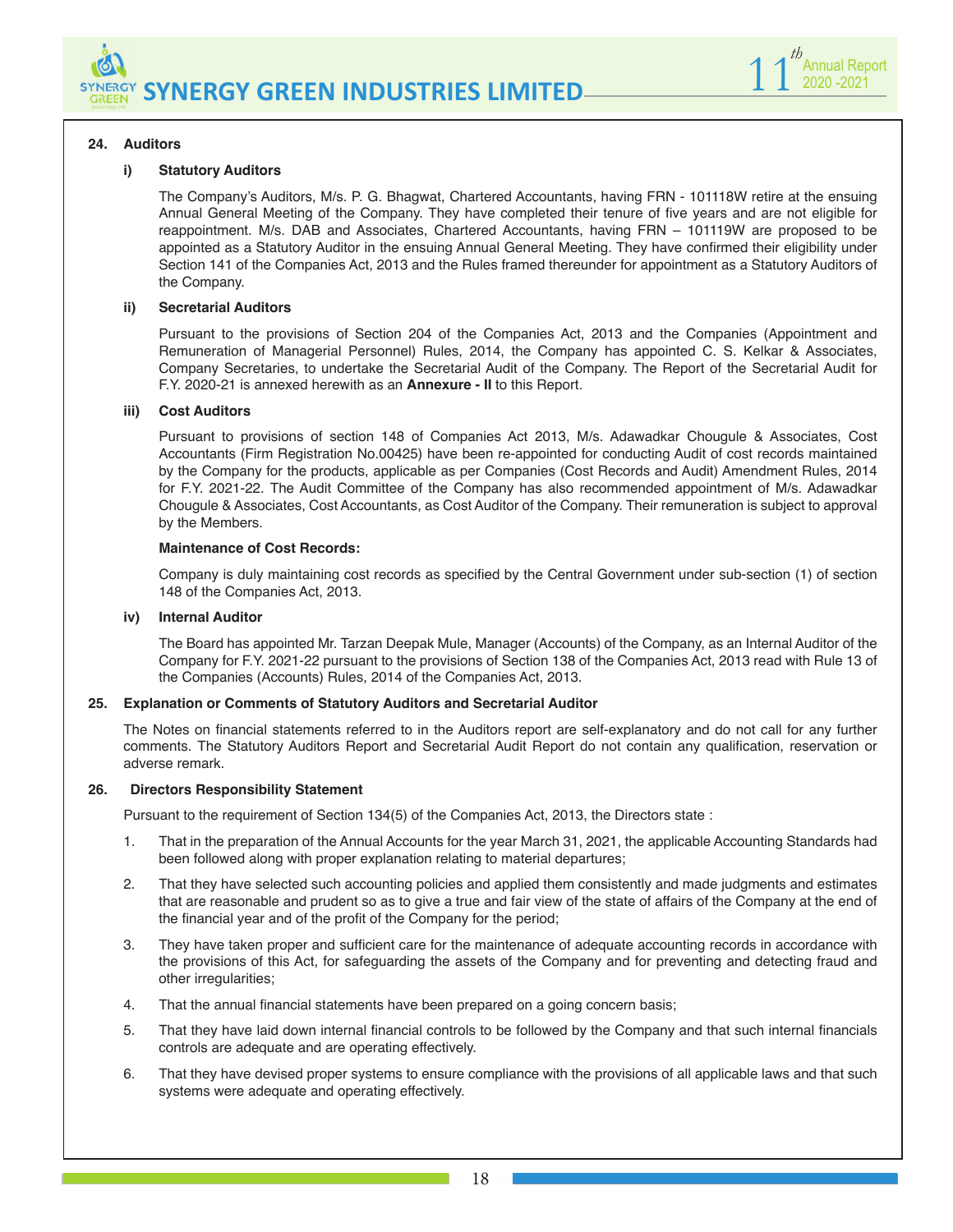

#### **27. Extract of Annual Return**

The extract of Annual Return u/s 134(3)(a) and u/s 92(3) read with Rule 12 of Companies (Management and Administration) Rules, 2014 in Form MGT-9 is attached to the Report as **Annexure IV**. Copy of the extract of annual return has also been placed on the Company's website viz www.synergygreenind.com.

#### **28. Particulars of Loans, Guarantees and Investments**

The Company has not given any loan or guarantee or security or made investment under Section 186 of the Companies Act, 2013 during the financial year.

#### **29. Particulars of Related Party Transactions**

All transactions entered into with Related Parties as defined under Section 2(76) of the Companies Act, 2013 during the financial year were in the ordinary course of business and at an arm's length pricing basis and do not attract the provisions of Section 188 of the Companies Act, 2013.

The Company has formulated a policy on materiality of Related Party Transactions and on dealing with Related Party Transactions. The Company has also taken omnibus approval from Audit Committee held on May 27, 2021 for the F.Y. 2021-22.

The particulars of related party transactions in prescribed Form AOC - 2 are attached as **Annexure I**.

#### **30. Board Evaluation**

Pursuant to the provisions of the Companies Act, 2013 and Regulation 17(10) of the Regulations, the Board has carried out performance evaluation of its own performance and that of its committees and individual Directors.

#### **31. Corporate Governance**

As per Regulation 27 of SEBI (Listing Obligations and Disclosure Requirements) Regulations, 2015 relating to Corporate Governance is not applicable to the Company since Company is listed on the SME platform. Hence the Company is not required to disclose information as covered under Para (C), (D) and (E) of Schedule V of SEBI (Listing Obligations and Disclosure Requirements) Regulations, 2015.

As per Para (F) of Schedule V of SEBI (Listing Obligations and Disclosure Requirements) Regulations, 2015 the Company do not have and is not required to have the demat suspense account / unclaimed suspense account.

#### **32. Management Discussion And Analysis Report**

Management Discussion & Analysis report for the year under review as stipulated under Regulation 34(2) of the Securities and Exchange Board of India (Listing Obligations and Disclosure Requirements) Regulations, 2015 is annexed as **Annexure VI** hereto and forms part of this Report.

#### **33. Internal Control Systems and their adequacy**

The Company has an Internal Control Framework, which is commensurate with the size, scale and complexity of its operations. This framework ensures adequate safeguards and process to address the evolving business requirements. The Company has in place adequate internal financial controls with reference to financial statements. The Company adopted Internal Audit Programme specifying mission, scope of work, independence, accountability, responsibility and authority of said Internal Audit. The Company has also appointed Mr. Tarzan Deepak Mule as internal auditor and designated as Manager (Accounts) of the Company for conducting Internal Audit for the Financial Year 2021-22.

In order to ensure that all these systems are working smoothly and with no errors or malfunctions, the Company has an Internal Audit System, which covers various functional areas within the Company as per the audit program drawn up in consultation with the audit committee on an annual basis.

Strengthening of controls is a continuous and evolving process in the Company. The management undertakes preventive and corrective actions, which are then horizontally deployed across the organization. During the year, such controls were put to test and no reportable material weaknesses were observed, either in framing the controls or their implementation.

In addition, the Company has constituted an Audit Committee, which oversees the various aspects of the financial and other controls, including Annual operating plans, quarterly reporting of performance, annual accounting etc.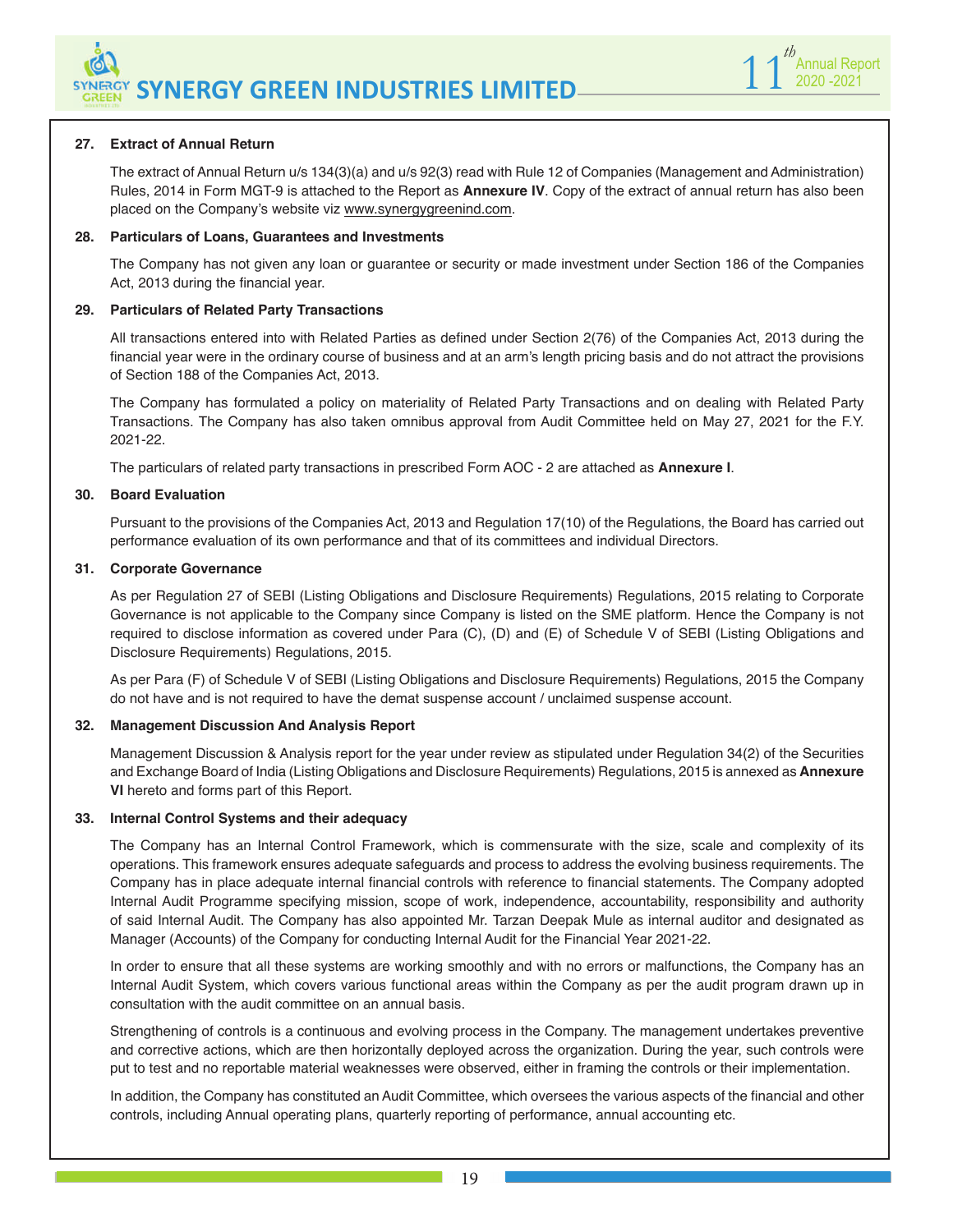

#### **34. Company's Policy on Directors', Key Managerial Personnel's and Senior Management Personnel Appointment and Remuneration**

The Company has adopted Nomination and Remuneration Policy based on recommendations of Nomination and Remuneration Committee of the Company, for selection and appointment of Directors, Key Managerial Personnel's, Senior Management and fixing their remuneration. Disclosures of the ratio of the remuneration of each director to the median employee's remuneration and other details as required pursuant to Section 197(12) of the Companies Act, 2013 read with Rule 5(1) of the Companies (Appointment and Remuneration of Managerial Personnel) Rules, 2014 as amended from time to time, are provided as "**Annexure V**".

The Policy is placed on the Company's website, viz www.synergygreenind.com.

#### **35. Compliances with respect to applicable Secretarial Standards**

During the year under review, the Company has complied with all the applicable Secretarial Standards.

#### **36. Acknowledgements**

Your directors would like to place on record their appreciation for the support to the Company received from the Employees at all levels. Our growth was made possible by their hard work, solidarity, cooperation and support. We would also like to thank our Bankers, Associates and all other clients and well-wishers.

#### **FOR AND ON BEHALF OF THE BOARD OF SYNERGY GREEN INDUSTRIES LIMITED**

**Place : Kolhapur Date : May 27, 2021**

**SACHIN R. SHIRGAOKAR CHAIRMAN & MANAGING DIRECTOR DIN : 00254442**

**SOHAN S. SHIRGAOKAR JOINT MANAGING DIRECTOR DIN : 00217631**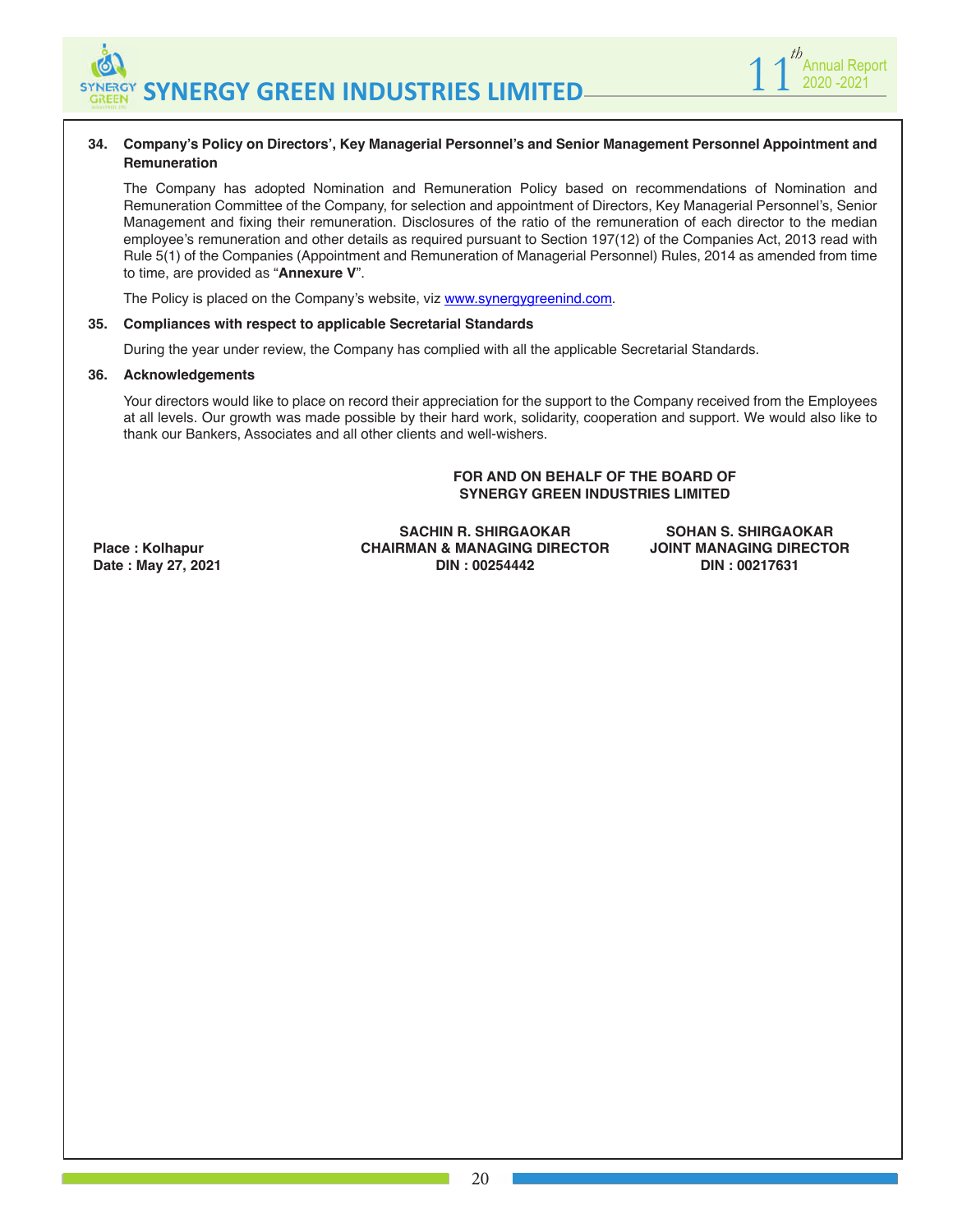



## **ANNEXURE - I**

## **Form No. AOC-2**

(Pursuant to clause (h) of sub-section (3) of section 134 of the Act and Rule 8(2) of the Companies (Accounts) Rules, 2014)

- 1. Details of contracts or arrangements or transactions not at Arm's length basis: NIL
- 2. Details of material contracts or arrangement or transactions at arm's length basis:

| SI.            | Particulars                                                                                    | 1                                                                                                                                                                                                                                                                                                                                              | 2                                      | 3                                      |  |  |  |
|----------------|------------------------------------------------------------------------------------------------|------------------------------------------------------------------------------------------------------------------------------------------------------------------------------------------------------------------------------------------------------------------------------------------------------------------------------------------------|----------------------------------------|----------------------------------------|--|--|--|
| 1              | Name(s) of the related party                                                                   | S. B. Reshellers Pvt. Ltd.                                                                                                                                                                                                                                                                                                                     | The Ugar Sugar<br>Works Ltd.           | Tara Tiles Pvt.<br>Ltd.                |  |  |  |
| 2              | Nature of relationship                                                                         | Company with common<br>Directorship                                                                                                                                                                                                                                                                                                            | Director's<br>holding>2%               | Company<br>with common<br>Directorship |  |  |  |
| 3              | Nature of Contracts /<br>arrangements/transactions                                             | Purchase of castings, obtaining services such as machining, repairs to<br>moulds, mfg. of moulds, payment of rents, sale of scrap & Shot blasting<br>service given and Purchase of Sugar, mfg. of interlocking paving blocks,<br>Design tiles and cement base products.                                                                        |                                        |                                        |  |  |  |
| 4              | <b>Duration</b><br>of<br>the<br>contracts/<br>arrangements/transactions                        | 01.04.2020 to 31.03.2021                                                                                                                                                                                                                                                                                                                       |                                        |                                        |  |  |  |
| 5              | Salient terms of the contracts or<br>transactions<br>arrangements<br>or<br>including the value | 1. Purchase of Other items<br>Rs.5,91,45,766<br>2. Labour Charges Paid<br>Rs.9,29,837<br>3. Purchase of Fixed Asset<br>Rs.66,98,075<br>5. Office Rent Paid Rs.2,40,000<br>6. Sale of material Rs.48,960<br>7. Service Charges Received<br>Rs.1,63,296                                                                                          | Purchase of other<br>items Rs.1,18,492 | Purchase of Fixed<br>Asset Rs.3,64,300 |  |  |  |
| 6              | Justification<br>for<br>entering<br>into<br>such contracts or arrangement or<br>transactions   | Transactions are done on the basis of comparison of quotations received<br>from similar parties in the market and earlier performance of the party,<br>quality of supply and service. Also, recommendations by our technical team<br>have considered. All the transactions are done at the fair market value and<br>are at arm's length basis. |                                        |                                        |  |  |  |
| $\overline{7}$ | Date(s) of approval by the Board                                                               | Omnibus Approval for all related party Transaction has been obtained in<br>Audit Committee Meeting as well as Board Meeting held on June 26, 2020.                                                                                                                                                                                             |                                        |                                        |  |  |  |
| 8              | Amount paid as advances, if any                                                                | Nil                                                                                                                                                                                                                                                                                                                                            |                                        |                                        |  |  |  |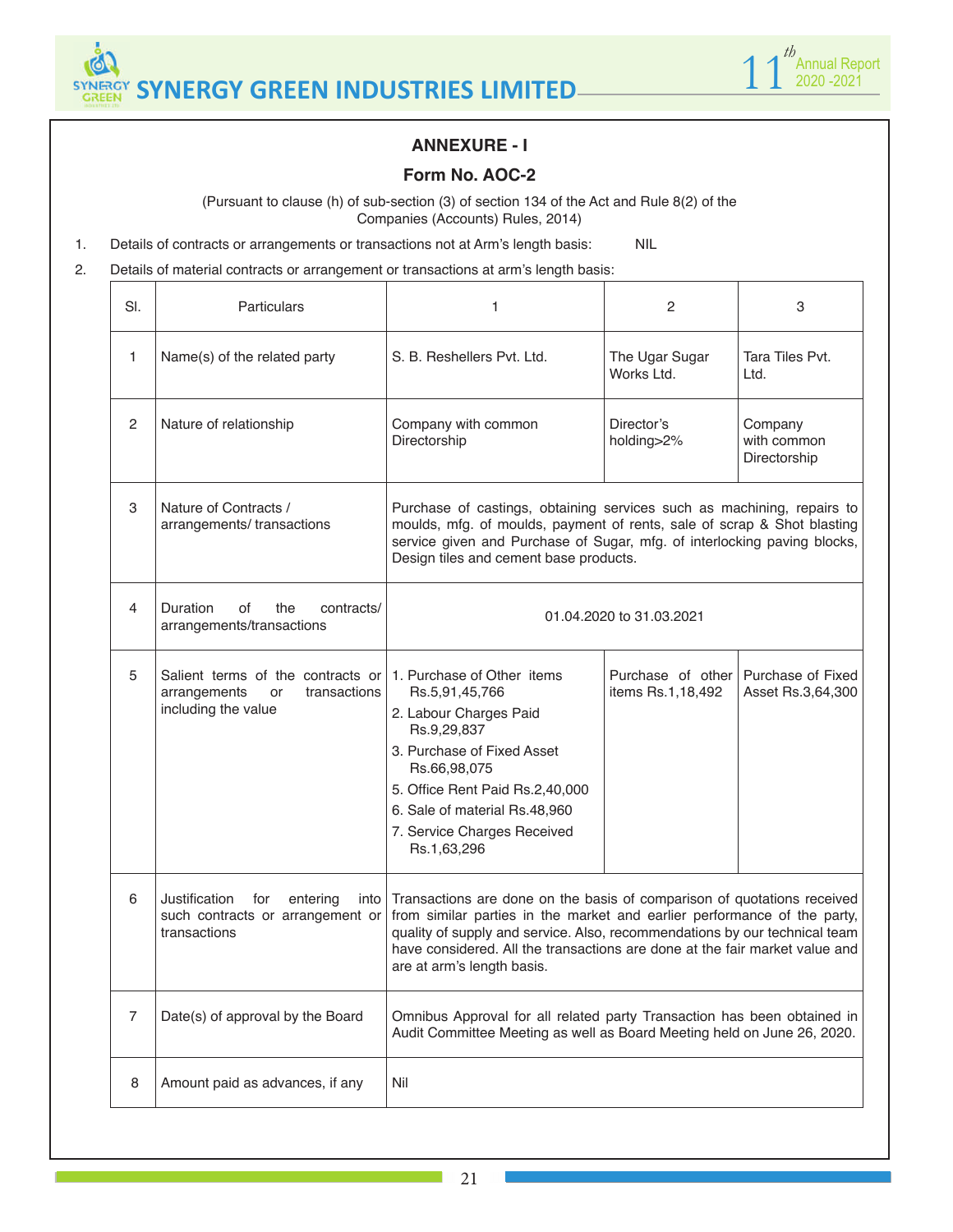



## **ANNEXURE - II**

## **Form No. MR-3 SECRETARIAL AUDIT REPORT**

For the financial year ended on 31<sup>st</sup> March, 2021

**[Pursuant to section 204(1) of the Companies Act, 2013 and rule No.9 of the Companies (Appointment and Remuneration Personnel) Rules, 2014]**

#### **To, The Members, Synergy Green Industries Limited** 392 E Ward, Shahupuri, Kolhapur 416001

We have conducted the secretarial audit of the compliance of applicable statutory provisions and the adherence to good corporate practices by **Synergy Green Industries Limited** ('the Company'). Secretarial Audit was conducted in a manner that provided us a reasonable basis for evaluating the corporate conducts/statutory compliances and expressing our opinion thereon.

Based on our verification of the Company's books, papers, minute books, forms and returns filed and other records maintained by the Company and also the information provided by the Company, its officers, agents and authorized representatives during the conduct of secretarial audit, we hereby report that in our opinion, the Company has, during the audit period covering the financial year April 01, 2020 to March 31, 2021 ("the financial year") complied with the statutory provisions listed hereunder and also that the Company has proper Board-processes and compliance mechanism in place to the extent, in the manner and subject to the reporting made hereinafter.

- 1. We have examined the books, papers, minute books, forms and returns filed and other records maintained by the Company for the financial year ended on March 31, 2021, according to the provisions of:
	- 1) The Companies Act, 2013 (the Act) and the rules made thereunder to the extent notified;
	- 2) The Securities Contracts (Regulation) Act, 1956 ('SCRA') and the rule made thereunder ;
	- 3) The Depositories Act, 1996 and the Regulations & Bye-Laws framed thereunder;
	- 4) Foreign Exchange Management Act, 1999 and the rules and regulations made thereunder to the extent of Foreign Direct Investment.
	- 5) The following Regulations & Guidelines prescribed under the Securities and Exchange Board of India Act, 1992 ('SEBI Act').
		- a. The Securities and Exchange Board of India (Substantial Acquisition of Shares and Takeovers) Regulations, 2011;
		- b. The Securities and Exchange Board of India (Prohibition of Insider Trading) Regulations, 2015;
		- c. The Securities and Exchange Board of India (Issue of Capital and Disclosure Requirements) Regulations, 2009;
		- d. The Securities and Exchange Board of India (Registrar to an Issue and Share Transfer Agents) Regulations, 1993 regarding the Companies Act and dealing with client;
		- e. The Securities and Exchange Board of India (Listing Obligation Disclosures Requirements) Regulations, 2015
		- f. Securities and Exchange Board of India (Depositories and Participants) Regulations, 2018

No other Laws are specifically applicable to your Company on which our comment is required.

We have also examined the compliance with the applicable clauses of the following:

- 1) Secretarial Standards issued by The Institute of Company Secretaries of India
- 2) The Listing Agreements entered into by the Company with BSE Limited
- 3) Provisions of the Memorandum and Articles of Association of the Company

During the period under review, in our opinion, Company has complied with the Company Law Provisions, MCA Regulations, SEBI Regulations, Depositories Regulations and FEMA Regulations.

#### **We further report that**

Based on the information provided by the Company and records maintained by the Company, there are adequate systems and processes in the Company commensurate with the size and operations of the Company to monitor and ensure compliance with applicable laws, rules, regulations and guidelines.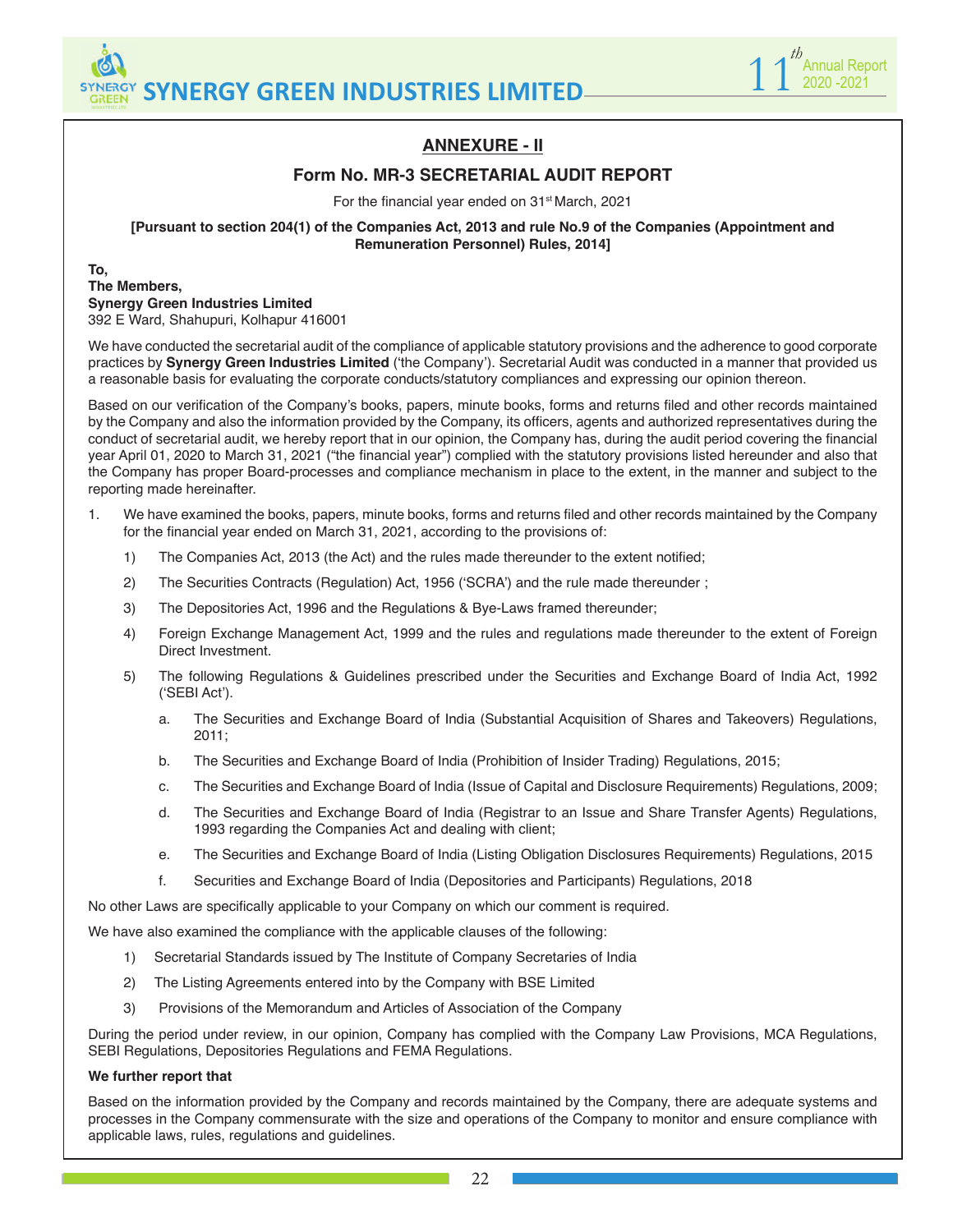

#### **We further report that**

The Board of Directors of the Company is duly constituted with proper balance of Executive Directors, Non-Executive Directors, Woman Director and Independent Directors. Audit Committee, Nomination and Remuneration Committee are properly constituted. The Company pursuant to Section 135 (9) of the Companies Act, 2013, dissolved the Corporate Social Responsibility Committee on 9<sup>th</sup> February, 2021. The changes in the Directorships during the period under review were carried out in the compliances with the provisions of the Act.

Adequate notice of seven days as well as at shorter notice was given to all directors to schedule the Board Meetings along with agenda and detailed notes on agenda and a system exists for seeking and obtaining further information and clarifications on the agenda items before the meeting and for meaningful participation at the meeting.

All decisions at the Board meetings and Committee meetings are carried out unanimously as recorded in the minutes of the meetings of the Board of Directors or the Committee of the Board of Directors, as the case may be.

We further report that during the audit period the Company had following events which had bearing on the Company's affairs in pursuance of the above referred laws, rules, regulations, guidelines, standards etc:

- i. The Company conducted Postal Ballot as per section 110 of the Companies Act, 2013 and applicable Regulations of LODR for seeking approval of members for following:
- ii. Migration from BSE-SME Board to Main Board of BSE Limited;
- iii. Migration from BSE-SME Board to Main Board of NSE Limited;
- iv. Redesignation of Mr. Sachin Shirgaokar as Chairman and Managing Director of the Company.

**For C.S. Kelkar & Associates Company Secretaries**

Sd/- **Shruti Kanhere Partner Membership No.: 6927 C. P. No. : 7338 UDIN : F006927C000210350**

Date: April 29, 2021 Place: Pune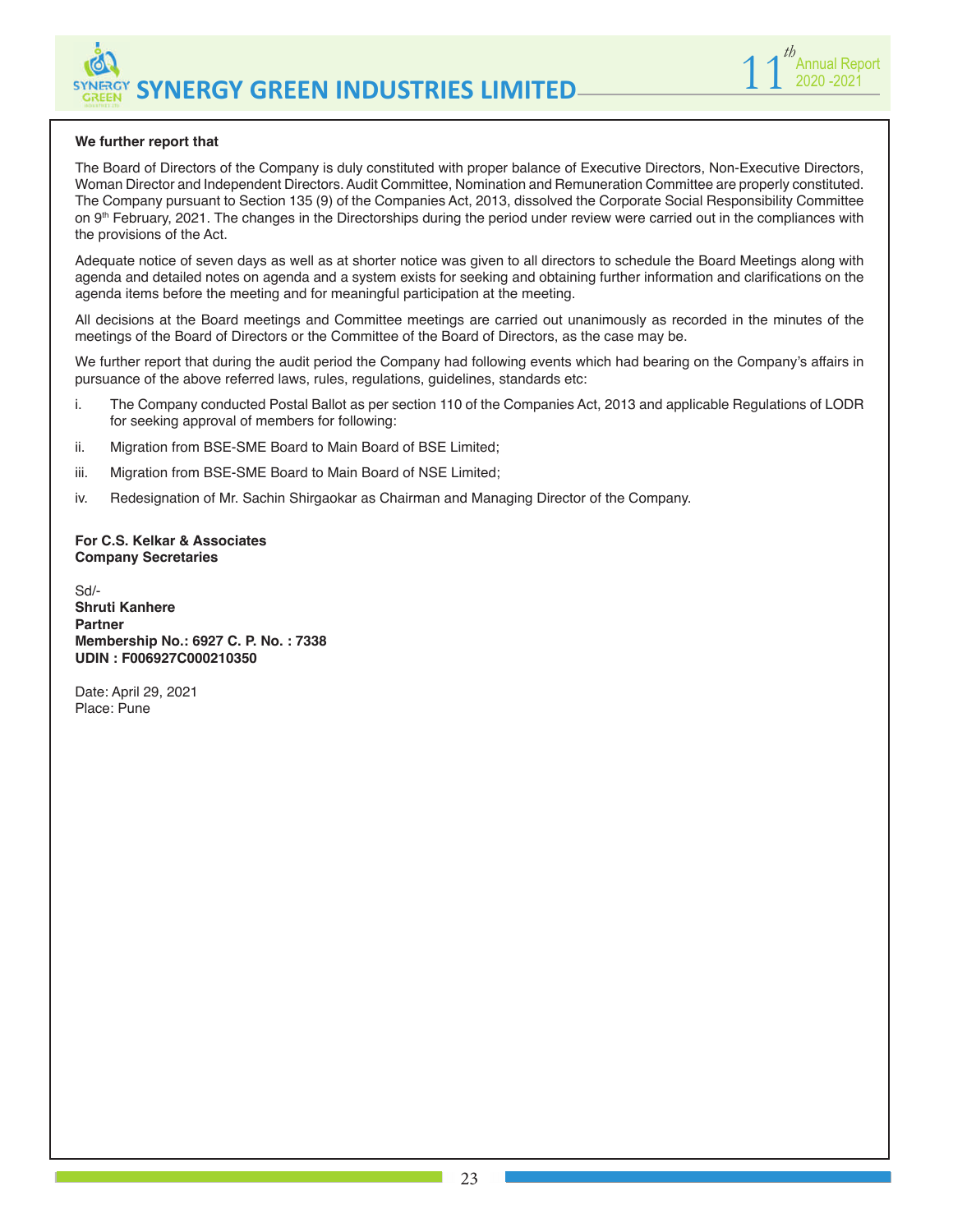



## **ANNEXURE – III**

#### **ANNUAL REPORT ON CORPORATE SOCIAL RESPONSIBILITY (CSR) ACTIVITIES**

For the financial year ended on March 31, 2021

[Pursuant to clause (o) of sub-section (3) of section 134 of the Act and Rule 9 of the Companies (Corporate Social Responsibility) Rules, 2014]

#### 1. **Brief outline on CSR Policy of the Company:**

The CSR Policy will cover the following focus areas which the Company will undertake through its various initiatives in the areas of 1. Health, 2. Education, 3. Community Development, 4. Natural Calamities and 5. Sports Development and Cultural Activities. Also, to promote, carry out, support any activities covered in Schedule VII to the Companies Act 2013, as amended from time to time.

In the financial year 2020-21, the Company has promoted activities relating to setting up old age homes, day care centres and such other facilities for senior citizens as well as disaster management as medical assistance under Covid-19 pandemic.

#### 2. **Composition of CSR Committee:**

Pursuant to the Companies (Corporate Social Responsibility Policy) Amendment Rules, 2021, the CSR Committee is not required to be constituted if amount to be spent by a Company in a year does not exceed Rs. 50 Lakhs. Currently, as the CSR liability for the Company is less than 50 Lakhs. Hence all functions for fulfilling CSR liability shall be carried out by the Board of Directors of the Company.

| Sr.<br>No. | <b>Name of Director</b>   | Designation / Nature of<br><b>Directorship</b> | <b>Number of meetings</b><br>of CSR Committee<br>heldduring the year | <b>Number of meetings</b><br>of CSR Committee<br>attended during the<br>year |
|------------|---------------------------|------------------------------------------------|----------------------------------------------------------------------|------------------------------------------------------------------------------|
|            | Dr. Mallappa R. Desai     | Chairman & Independent<br><b>Director</b>      |                                                                      |                                                                              |
| 2.         | Mr. Meyyappan Shanmugam   | Member & Independent Director                  | っ                                                                    |                                                                              |
| 3.         | Mr. Chandan S. Shirgaokar | Member & Independent Director                  | っ                                                                    |                                                                              |

3. Provide the web-link where Composition of CSR committee, CSR Policy and CSR projects approved by the board are disclosed on the website of the Company:

- CSR Committee of the Company was dissolved in terms of section 135(9) of the Companies Act, 2013 w.e.f. February 09, 2021.
- CSR Policy of the Company is disclosed on the website of the Company. Weblink of the same is https://www.synergygreenind.com/sites/default/files/CSR%20 POLICY\_0.pdf.
- CSR Projects are approved by the Board in terms of the CSR Policy of the Company which are detailed in the Point  $7(c)$ .
- 4. Provide the details of Impact assessment of CSR projects carried out in pursuance of sub-rule (3) of rule 8 of the Companies (Corporate Social responsibility Policy) Rules, 2014, if applicable (attach the report) - **NA**
- 5. Details of the amount available for set off in pursuance of sub-rule (3) of rule 7 of the Companies (Corporate Social responsibility Policy) Rules, 2014 and amount required for set off for the financial year, if any

| SI. No. | <b>Financial Year</b> | Amount available for set-off<br>from preceding financial years<br>$(in$ $Rs)$ | Amount required to be set- off<br>for the financial year, if any (in<br>Rs) |
|---------|-----------------------|-------------------------------------------------------------------------------|-----------------------------------------------------------------------------|
|         | *NA                   | <b>NIL</b>                                                                    | 0.00                                                                        |
|         | <b>TOTAL</b>          | <b>NIL</b>                                                                    | 0.00                                                                        |

\*the Company has set off Rs. 12,141 excess CSR Expenditure spent in the FY 2020-21 in the next FY 2021-22.

6. Average net profit of the company as per section 135(5) – Rs.476.43 lakhs

- 7. (a) Two percent of average net profit of the company as per section 135(5) Rs.9.53 lakhs
	- (b) Surplus arising out of the CSR projects or programs or activities of the previous financial years NIL
	- (c) Amount required to be set off for the financial year, if any NIL Total CSR obligation for the financial year  $(7a+7b-7c)$  = Rs.9.53 Lakhs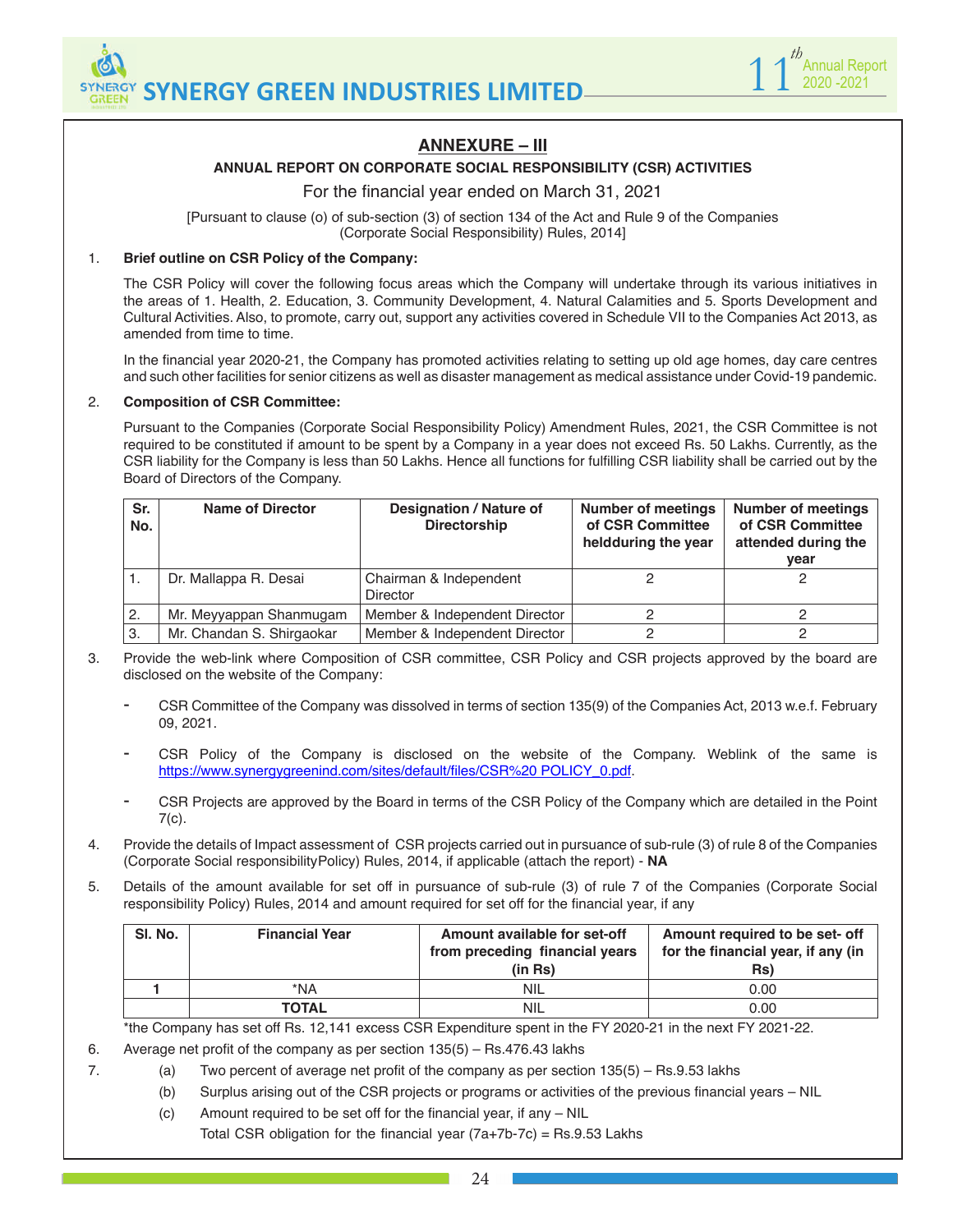

| 8. | (a) | CSR amount spent or unspent for the financial year: NA                       |                                                                                                                                                                      |            |                                                                                  |                                                                                                                   |                                                          |                                                                                                                                |                                                                                             |                                      |                                                        |                                                                     |                                                        |                                                                                                                              |                                                                                                |                                                                 |
|----|-----|------------------------------------------------------------------------------|----------------------------------------------------------------------------------------------------------------------------------------------------------------------|------------|----------------------------------------------------------------------------------|-------------------------------------------------------------------------------------------------------------------|----------------------------------------------------------|--------------------------------------------------------------------------------------------------------------------------------|---------------------------------------------------------------------------------------------|--------------------------------------|--------------------------------------------------------|---------------------------------------------------------------------|--------------------------------------------------------|------------------------------------------------------------------------------------------------------------------------------|------------------------------------------------------------------------------------------------|-----------------------------------------------------------------|
|    |     | <b>Total Amount</b><br>Spent for the                                         |                                                                                                                                                                      |            |                                                                                  |                                                                                                                   |                                                          | <b>Amount Unspent (in Rs.)</b><br>Amount transferred to any fund specified under<br><b>Total Amount transferred to Unspent</b> |                                                                                             |                                      |                                                        |                                                                     |                                                        |                                                                                                                              |                                                                                                |                                                                 |
|    |     |                                                                              | <b>Financial Year.</b><br>(in Rs.)                                                                                                                                   |            |                                                                                  |                                                                                                                   |                                                          |                                                                                                                                | CSR Account as per section 135(6).                                                          |                                      |                                                        |                                                                     |                                                        | $135(5)$ .                                                                                                                   |                                                                                                | Schedule VII as per second proviso to section                   |
|    |     |                                                                              |                                                                                                                                                                      |            |                                                                                  | Amount.                                                                                                           |                                                          |                                                                                                                                | Date of transfer.                                                                           |                                      |                                                        | Name of the Fund                                                    |                                                        |                                                                                                                              | Amount.                                                                                        | Date of<br>transfer.                                            |
|    |     | <b>NIL</b>                                                                   |                                                                                                                                                                      |            | <b>NIL</b>                                                                       |                                                                                                                   |                                                          | <b>NA</b>                                                                                                                      |                                                                                             |                                      | <b>NIL</b>                                             |                                                                     |                                                        | <b>NIL</b>                                                                                                                   |                                                                                                | <b>NA</b>                                                       |
|    | (b) |                                                                              |                                                                                                                                                                      |            |                                                                                  |                                                                                                                   |                                                          |                                                                                                                                | Details of CSR amount spent against ongoing projects for the financial year: Not Applicable |                                      |                                                        |                                                                     |                                                        |                                                                                                                              |                                                                                                |                                                                 |
|    |     | (1)                                                                          | (2)                                                                                                                                                                  |            | (3)                                                                              | (4)                                                                                                               |                                                          | (5)                                                                                                                            | (6)                                                                                         |                                      | (7)                                                    | (8)                                                                 |                                                        | (9)                                                                                                                          | (10)                                                                                           | (11)                                                            |
|    |     | SI.<br>No.                                                                   | <b>Name</b><br>of the<br>Project                                                                                                                                     |            | Item from<br>the list of<br>activity in<br><b>Schedule</b><br>VII to the<br>Act. | Local<br>area<br>(Yes/<br>No).                                                                                    | State.                                                   | Location of the<br>project.<br>District.                                                                                       | Project<br>duration.                                                                        |                                      | Amount<br>allocated<br>for the<br>project<br>(in Rs.). | Amount<br>spent in<br>the current<br>financial<br>Year<br>(in Rs.). |                                                        | Amount<br>transferred to<br><b>Unspent CSR</b><br><b>Account for</b><br>the project as<br>per Section<br>135(6)<br>(in Rs.). | Mode of<br>Implementa<br>tion-<br>Direct (Yes/<br>No)                                          | Mode of<br>Implementation<br>-Through<br>Implementing<br>Agency |
|    |     | ÷,                                                                           |                                                                                                                                                                      |            | $\blacksquare$                                                                   |                                                                                                                   |                                                          |                                                                                                                                |                                                                                             |                                      |                                                        |                                                                     |                                                        |                                                                                                                              |                                                                                                |                                                                 |
|    | (d) | Details of CSR amount spent against other than ongoing projects for the F.Y. |                                                                                                                                                                      |            |                                                                                  |                                                                                                                   |                                                          |                                                                                                                                |                                                                                             |                                      |                                                        |                                                                     |                                                        |                                                                                                                              |                                                                                                |                                                                 |
|    |     | (1)                                                                          |                                                                                                                                                                      | (2)<br>(3) |                                                                                  | (4)                                                                                                               | (5)                                                      |                                                                                                                                |                                                                                             | (7)<br>(6)                           |                                                        |                                                                     | (8)                                                    |                                                                                                                              |                                                                                                |                                                                 |
|    |     | SI.<br>Name of the<br>No.<br>Project                                         |                                                                                                                                                                      |            | Item from<br>the list of<br>activities in<br>schedule                            |                                                                                                                   | Local<br>Location of the<br>area<br>project.<br>(Yes/No) |                                                                                                                                |                                                                                             | Amount<br>spent<br>forthe<br>project |                                                        | Mode of<br>implementation-<br><b>Direct</b><br>(Yes/No).            | Mode of implementation-<br>Through implementingagency. |                                                                                                                              |                                                                                                |                                                                 |
|    |     |                                                                              |                                                                                                                                                                      |            |                                                                                  | VII to the<br>Act.                                                                                                |                                                          |                                                                                                                                | State.                                                                                      |                                      | District.                                              | (in Rs.).                                                           |                                                        |                                                                                                                              | Name.                                                                                          | <b>CSR</b><br>registration<br>number.                           |
|    |     | 1.                                                                           | Promoting health<br>care including<br>preventive health<br>care & Disaster<br>management,<br>including relief,<br>rehabilitation and<br>reconstruction<br>activities |            |                                                                                  | Activities<br>Related to<br>Covid-19<br>under clause<br>$(i)$ & $(xii)$ of<br>Sch.VII of<br>Companies<br>Act 2013 | Yes                                                      |                                                                                                                                | Maharashtra                                                                                 | Kolhapur                             |                                                        | 8.00 Lakh                                                           | Yes                                                    |                                                                                                                              | <b>CPR</b><br>Hospital<br>and<br>Chatrapati<br>Sambhaji<br>Raje<br>Bhosale.                    |                                                                 |
|    |     | 2.                                                                           | Empowering<br>Women                                                                                                                                                  |            |                                                                                  | Activities<br>Related to<br>Covid-19<br>under clause<br>$(i)$ & $(xii)$ of<br>Sch.VII of<br>Companies<br>Act 2013 | Yes                                                      |                                                                                                                                | Maharashtra                                                                                 | Kolhapur                             |                                                        | 1.65 Lakh                                                           | Yes                                                    |                                                                                                                              | The Rotary<br>Foundation<br>India,<br>Kolhapur<br>& Animedh<br>Charitable<br>Trust,<br>Mumbai. | $\overline{\phantom{a}}$                                        |
|    |     |                                                                              | <b>TOTAL</b>                                                                                                                                                         |            |                                                                                  |                                                                                                                   |                                                          |                                                                                                                                |                                                                                             |                                      |                                                        | 9.65 Lakhs                                                          |                                                        |                                                                                                                              |                                                                                                |                                                                 |

(f) Amount spent in Administrative Overheads - NIL

(g) Amount spent on Impact Assessment, if applicable – NIL

(f) Total amount spent for the Financial Year (8b+8c+8d+8e) – Rs.9.65 Lakhs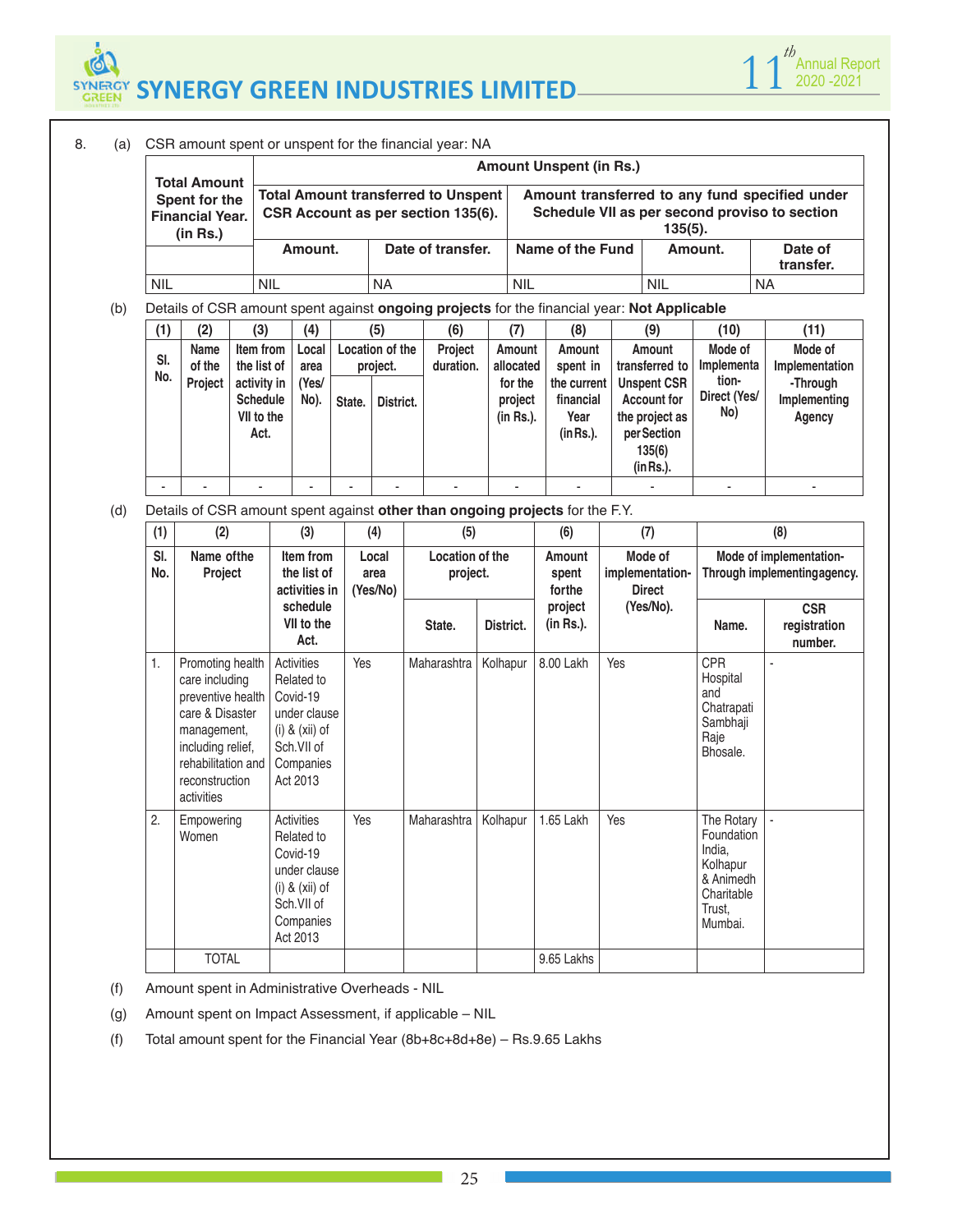



(g) Excess amount for set off, if any

| SI.<br>No. | <b>Particular</b>                                                                   | <b>Amount</b><br>(in Rs.) |
|------------|-------------------------------------------------------------------------------------|---------------------------|
| (i)        | Two percent of average net profit of the company as per section 135(5)              | 9,52,859.00               |
| (ii)       | Total amount spent for the Financial Year                                           | 9,65,000.00               |
| (iii)      | Excess amount spent for the financial year $[(ii)-(i)]$                             | 12,141.00                 |
| (iv)       | Surplus arising out of the CSR projects or programmes or activities of the previous | 0.00                      |
|            | financial years, if any                                                             |                           |
| (v)        | Amount available for set off in succeeding financial years [(iii)-(iv)]             | 12,141.00                 |

TOTAL

| 9. |            | financial years prior to 2020-21.      |                                                       |                                       |                            |                    | (a) Details of Unspent CSR amount for the preceding three financial years: These details are not applicable for |                                              |
|----|------------|----------------------------------------|-------------------------------------------------------|---------------------------------------|----------------------------|--------------------|-----------------------------------------------------------------------------------------------------------------|----------------------------------------------|
|    | SI.<br>No. | Preceding<br><b>Financial</b><br>Year. | Amount<br>transferred<br>toUnspent                    | Amount<br>spentin the<br>reporting    |                            | anv.               | Amount transferred to any fund specified<br>under Schedule VII as per section 135(6), if                        | <b>Amount</b><br>remaining to<br>be spent in |
|    |            |                                        | <b>CSRAccount</b><br>undersection<br>135 (6) (in Rs.) | <b>Financial</b><br>Year<br>(in Rs.). | Name of the<br><b>Fund</b> | Amount<br>(in Rs). | Date of transfer.                                                                                               | succeeding<br>financial<br>years. (in Rs.)   |

NA | NA | NA | NA | NA | NA | NA

 (b) Details of CSR amount spent in the financial year for **ongoing projects** of the preceding financial year(s): These details are not applicable for financial years prior to 2020-21.

| (1)        | (2)        | (3)                     | (4)                                                                   | (5)                         | (6)                                                             | (7)                                                                                          | (8)                                                                                                     | (9)                                                        |
|------------|------------|-------------------------|-----------------------------------------------------------------------|-----------------------------|-----------------------------------------------------------------|----------------------------------------------------------------------------------------------|---------------------------------------------------------------------------------------------------------|------------------------------------------------------------|
| SI.<br>No. | ProjectID. | Name of the<br>Project. | <b>Financial</b><br>Year in<br>which the<br>project was<br>commenced. | <b>Project</b><br>duration. | <b>Total amount</b><br>allocated for<br>theproject<br>(in Rs.). | Amount<br>spent on the<br>project<br>in<br>the reporting<br><b>Financial</b><br>Year (inRs). | <b>Cumulative</b><br>amount<br>spentat<br>the end of<br>reporting<br><b>Financial</b><br>Year. (in Rs.) | Status of the<br>project-<br><b>Completed</b><br>/Ongoing. |
| NA.        | NA.        | <b>NA</b>               | <b>NA</b>                                                             | <b>NA</b>                   | NA.                                                             | <b>NA</b>                                                                                    | <b>NA</b>                                                                                               | <b>NA</b>                                                  |

- 10. In case of creation or acquisition of capital asset, furnish the details relating to the asset so created or acquired through CSR spent in the financial year **(asset-wise details). N.A**
	- a) Date of creation or acquisition of the capital asset(s) NA
	- b) Amount of CSR spent for creation or acquisition of capital asset NA
	- c) Details of the entity or public authority or beneficiary under whose name such capital asset is registered, their address etc.- NA
	- d) Provide details of the capital asset(s) created or acquired (including complete address and location of the capital asset). – NA
- 11. Specify the reason(s), if the company has failed to spend two per cent of the average net profit as per section 135(5) NA

#### **For Synergy Green Industries Limited**

**Sachin R. Shirgaokar Chairman & Managing Director DIN : 00254442**

**Sohan S. Shirgaokar Joint Managing Director DIN : 00217631**

**Dr. M. R. Desai Chairman – CSR Committee DIN : 01625500**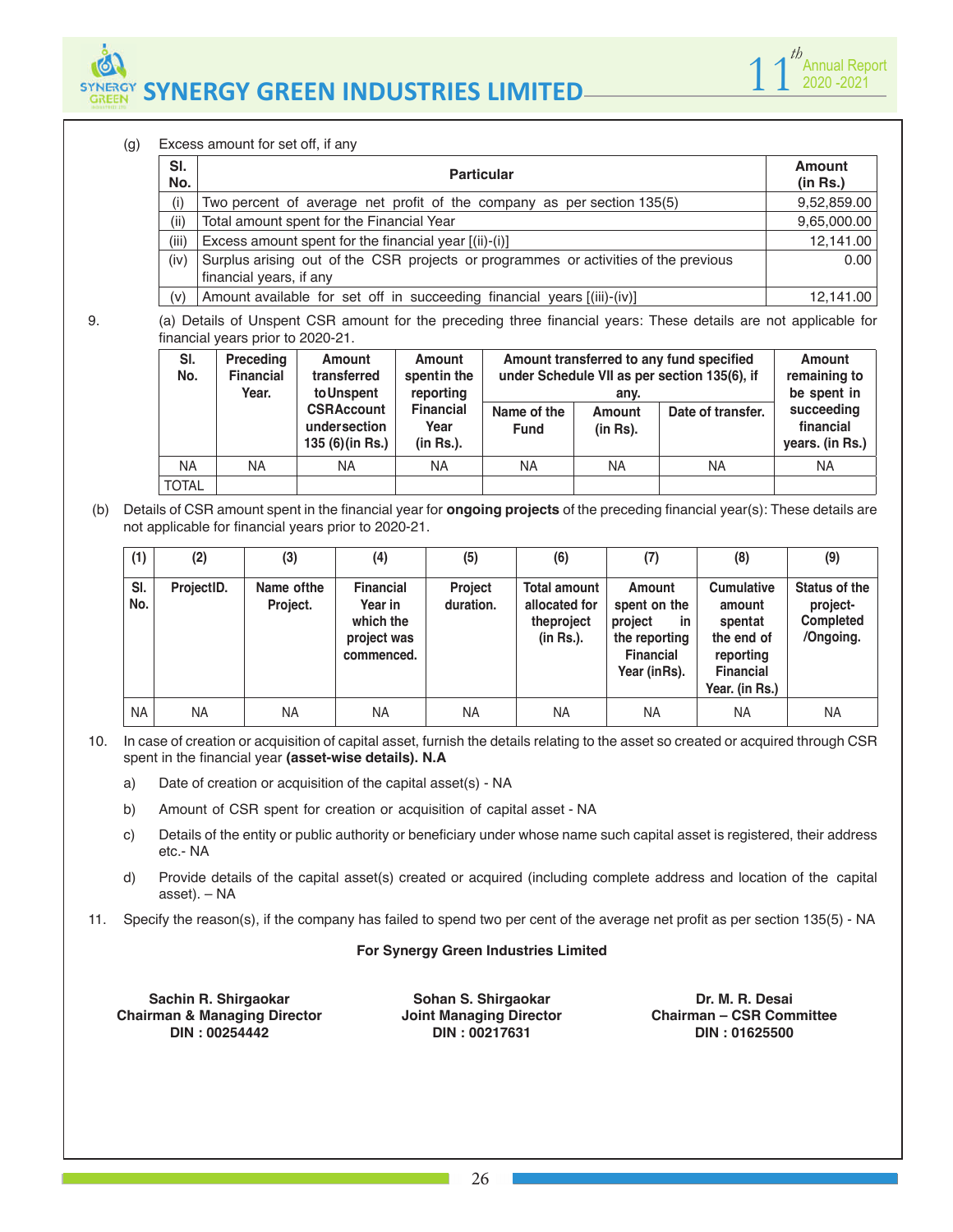



## **ANNEXURE - IV EXTRACT OF ANNUAL RETURN**

**As on the financial year ended March 31, 2021**

[Pursuant to Section 92(3) of the Companies Act, 2013, and Rule 12(1) of the Companies (Management and Administration)

Rules, 2014]

#### **FORM NO. MGT - 9**

#### **I. REGISTRATION AND OTHER DETAILS**

| i) $CIN$ :-                                                                  | L27100PN2010PLC137493                                                                                                                                   |
|------------------------------------------------------------------------------|---------------------------------------------------------------------------------------------------------------------------------------------------------|
| ii) Registration Date                                                        | 08/10/2010                                                                                                                                              |
| iii) Name of the Company                                                     | Synergy Green Industries Limited                                                                                                                        |
| iv) Category / Sub-Category of the Company                                   | Company Limited By Shares                                                                                                                               |
| address of the Registered Office and contact details                         | 392, E Ward, Assembly Road, Shahupuri, Kolhapur -<br>416001.<br>Tel.: 02312658375<br>email: info@synergygreenind.com                                    |
| vi) Whether listed Company Yes / No                                          | Listed on BSE (541929 & SGIL)                                                                                                                           |
| Name, Address and Contact details of Registrar and<br>Transfer Agent, if any | Link Intime India Pvt. Ltd.<br>Block No.202, Akshay Complex, Near Ganesh Temple,<br>Off Dhole Patil Road, Pune 411001 Maharashtra.<br>Tel: 020 26160084 |

#### **II. PRINCIPAL BUSINESS ACTIVITIES OF THE COMPANY**

All the business activities contributing 10% or more of the total turnover of the Company shall be stated :-

| SI.<br>No. | Name and Description of main products /<br>services | NIC Code of the Product/<br>service | % to total turnover of the<br>Company |
|------------|-----------------------------------------------------|-------------------------------------|---------------------------------------|
|            | Windmill Parts                                      | 3450                                | 73 %                                  |
|            | Other CI & SGI Castings                             | 2431                                | 25%                                   |

#### **III. PARTICULARS OF HOLDING, SUBSIDIARY AND ASSOCIATE COMPANIES –**

| SI.<br>No. | Name and Address of the<br>Company | CIN/GLN | Holding/<br>Subsidiary/<br><b>Associate</b> | % of shares<br>held | Applicable<br><b>Section</b> |  |  |  |
|------------|------------------------------------|---------|---------------------------------------------|---------------------|------------------------------|--|--|--|
| N. A.      |                                    |         |                                             |                     |                              |  |  |  |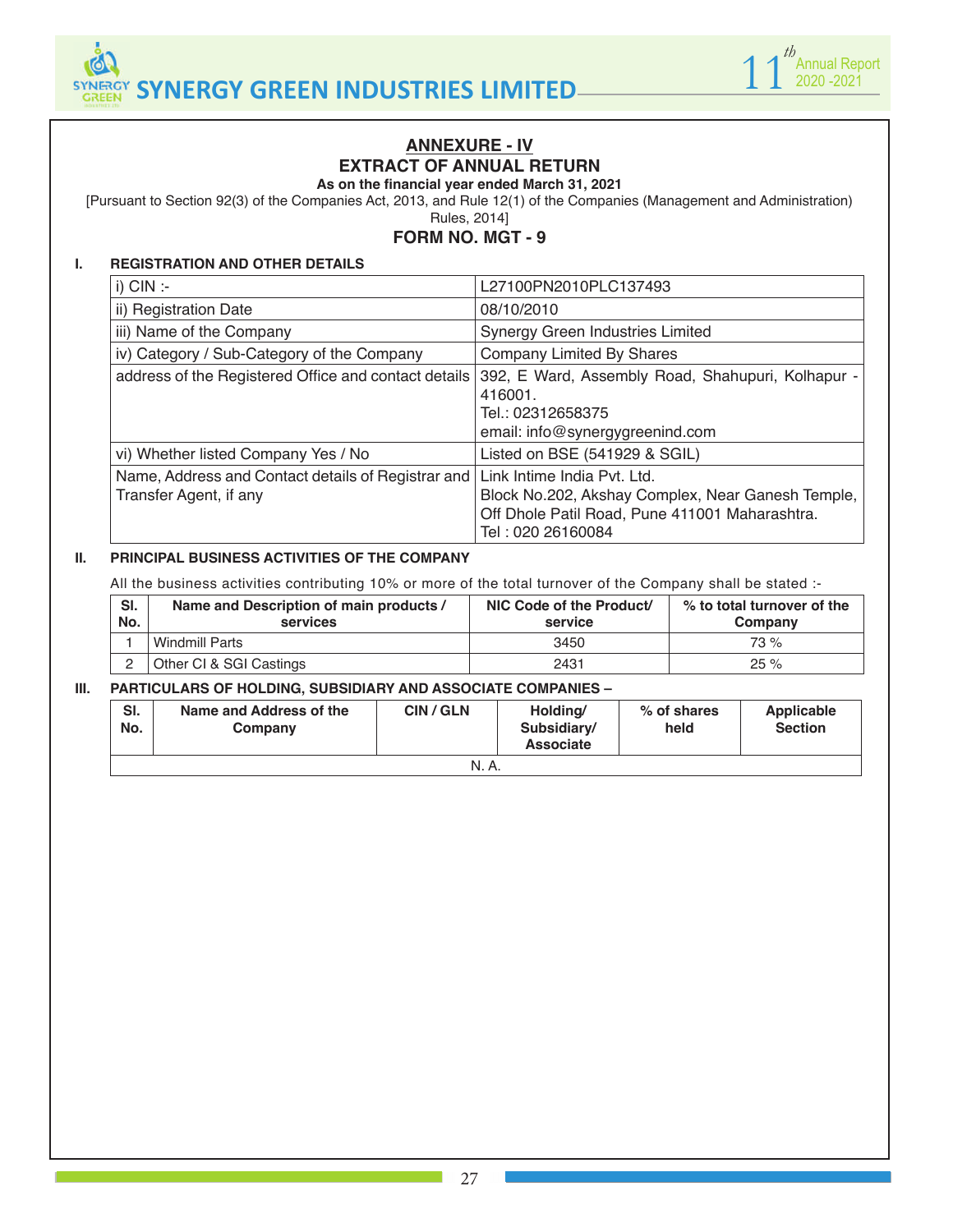



#### **IV. SHARE HOLDING PATTERN (Equity Share Capital Breakup as percentage of Total Equity) as on March 31, 2021.**

## **(i) Category-wise Share Holding\***

|       |                                                                              | Shareholding at the |          |                              |                               |              |              | Shareholding at the    |                               |           |
|-------|------------------------------------------------------------------------------|---------------------|----------|------------------------------|-------------------------------|--------------|--------------|------------------------|-------------------------------|-----------|
| Sr    | <b>Category of Shareholders</b>                                              |                     |          | beginning of the year - 2020 |                               |              |              | end of the year - 2021 |                               | % Change  |
| No    |                                                                              | Demat               | Physical | Total                        | $%$ of<br><b>Total Shares</b> | Demat        | Physical     | Total                  | $%$ of<br><b>Total Shares</b> | during    |
| (A)   | Shareholding of Promoter and Promoter Group                                  |                     |          |                              |                               |              |              |                        |                               |           |
| $[1]$ | Indian                                                                       |                     |          |                              |                               |              |              |                        |                               |           |
| (a)   | Individuals / Hindu Undivided<br>Family                                      | 10447252            | 0        | 10447252                     | 73.9367                       | 10451252     | $\pmb{0}$    | 10451252               | 73.9650                       | 0.0283    |
| (b)   | Central Government / State<br>Government(s)                                  | 0                   | 0        | 0                            | 0.0000                        | 0            | $\mathbf{0}$ | 0                      | 0.0000                        | 0.0000    |
| (c)   | Financial Institutions / Banks                                               | 0                   | 0        | $\pmb{0}$                    | 0.0000                        | 0            | $\pmb{0}$    | $\mathbf 0$            | 0.0000                        | 0.0000    |
| (d)   | Any Other (Specify)                                                          |                     |          |                              |                               |              |              |                        |                               |           |
|       | Sub Total (A)(1)                                                             | 10447252            | 0        | 10447252                     | 73.9367                       | 10451252     | $\mathbf 0$  | 10451252               | 73.9650                       | 0.0283    |
| $[2]$ | Foreign                                                                      |                     |          |                              |                               |              |              |                        |                               |           |
| (a)   | Individuals (Non-Resident<br>Individuals / Foreign<br>Individuals)           | 0                   | 0        | 0                            | 0.0000                        | 0            | $\mathbf 0$  | 0                      | 0.0000                        | 0.0000    |
| (b)   | Government                                                                   | 0                   | 0        | $\pmb{0}$                    | 0.0000                        | 0            | $\pmb{0}$    | $\pmb{0}$              | 0.0000                        | 0.0000    |
| (c)   | Institutions                                                                 | $\mathbf 0$         | 0        | $\pmb{0}$                    | 0.0000                        | 0            | $\mathbf{0}$ | $\mathbf 0$            | 0.0000                        | 0.0000    |
| (d)   | Foreign Portfolio Investor                                                   | $\mathbf 0$         | 0        | $\mathbf 0$                  | 0.0000                        | 0            | $\pmb{0}$    | $\pmb{0}$              | 0.0000                        | 0.0000    |
| (e)   | Any Other (Specify)                                                          |                     |          |                              |                               |              |              |                        |                               |           |
|       | Sub Total (A)(2)                                                             | 0                   | 0        | $\pmb{0}$                    | 0.0000                        | 0            | $\pmb{0}$    | $\mathbf 0$            | 0.0000                        | 0.0000    |
|       | Total Shareholding of<br>Promoter and Promoter<br>$Group(A)=(A)(1)+(A)(2)$   | 10447252            | 0        | 10447252                     | 73.9367                       | 10451252     | 0            | 10451252               | 73.9650                       | 0.0283    |
| (B)   | <b>Public Shareholding</b>                                                   |                     |          |                              |                               |              |              |                        |                               |           |
| $[1]$ | Institutions                                                                 |                     |          |                              |                               |              |              |                        |                               |           |
| (a)   | Mutual Funds / UTI                                                           | $\pmb{0}$           | 0        | 0                            | 0.0000                        | $\pmb{0}$    | $\mathbf 0$  | $\mathbf 0$            | 0.0000                        | 0.0000    |
| (b)   | Venture Capital Funds                                                        | $\mathbf 0$         | 0        | $\mathbf 0$                  | 0.0000                        | 0            | 0            | 0                      | 0.0000                        | 0.0000    |
| (c)   | Alternate Investment Funds                                                   | 288000              | 0        | 288000                       | 2.0382                        | 288000       | $\mathbf 0$  | 288000                 | 2.0382                        | 0.0000    |
| (d)   | Foreign Venture Capital<br>Investors                                         | 0                   | 0        | 0                            | 0.0000                        | 0            | 0            | 0                      | 0.0000                        | 0.0000    |
| (e)   | Foreign Portfolio Investor                                                   | 1396000             | 0        | 1396000                      | 9.8797                        | 1396000      | $\mathbf 0$  | 1396000                | 9.8797                        | 0.0000    |
| (f)   | Financial Institutions / Banks                                               | 0                   | 0        | 0                            | 0.0000                        | 0            | 0            | 0                      | 0.0000                        | 0.0000    |
| (g)   | Insurance Companies                                                          | 0                   | 0        | $\mathbf 0$                  | 0.0000                        | $\mathsf{0}$ | 0            | 0                      | 0.0000                        | 0.0000    |
| (h)   | <b>Provident Funds/ Pension</b><br>Funds                                     | 0                   | 0        | 0                            | 0.0000                        | 0            | $\mathbf 0$  | 0                      | 0.0000                        | 0.0000    |
| (i)   | Any Other (Specify)                                                          |                     |          |                              |                               |              |              |                        |                               |           |
|       | Sub Total (B)(1)                                                             | 1684000             | 0        | 1684000                      | 11.9179                       | 1684000      | $\pmb{0}$    | 1684000                | 11.9179                       | 0.0000    |
| $[2]$ | Central Government/ State Government(s)/ President of India                  |                     |          |                              |                               |              |              |                        |                               |           |
|       | Sub Total (B)(2)                                                             | 0                   | 0        | $\pmb{0}$                    | 0.0000                        | $\pmb{0}$    | $\pmb{0}$    | $\pmb{0}$              | 0.0000                        | 0.0000    |
| $[3]$ | Non-Institutions                                                             |                     |          |                              |                               |              |              |                        |                               |           |
| (a)   | Individuals                                                                  |                     |          |                              |                               |              |              |                        |                               |           |
| (i)   | Individual shareholders<br>holding nominal share capital<br>upto Rs. 1 lakh. | 601000              | 0        | 601000                       | 4.2534                        | 528786       | 0            | 528786                 | 3.7423                        | $-0.5111$ |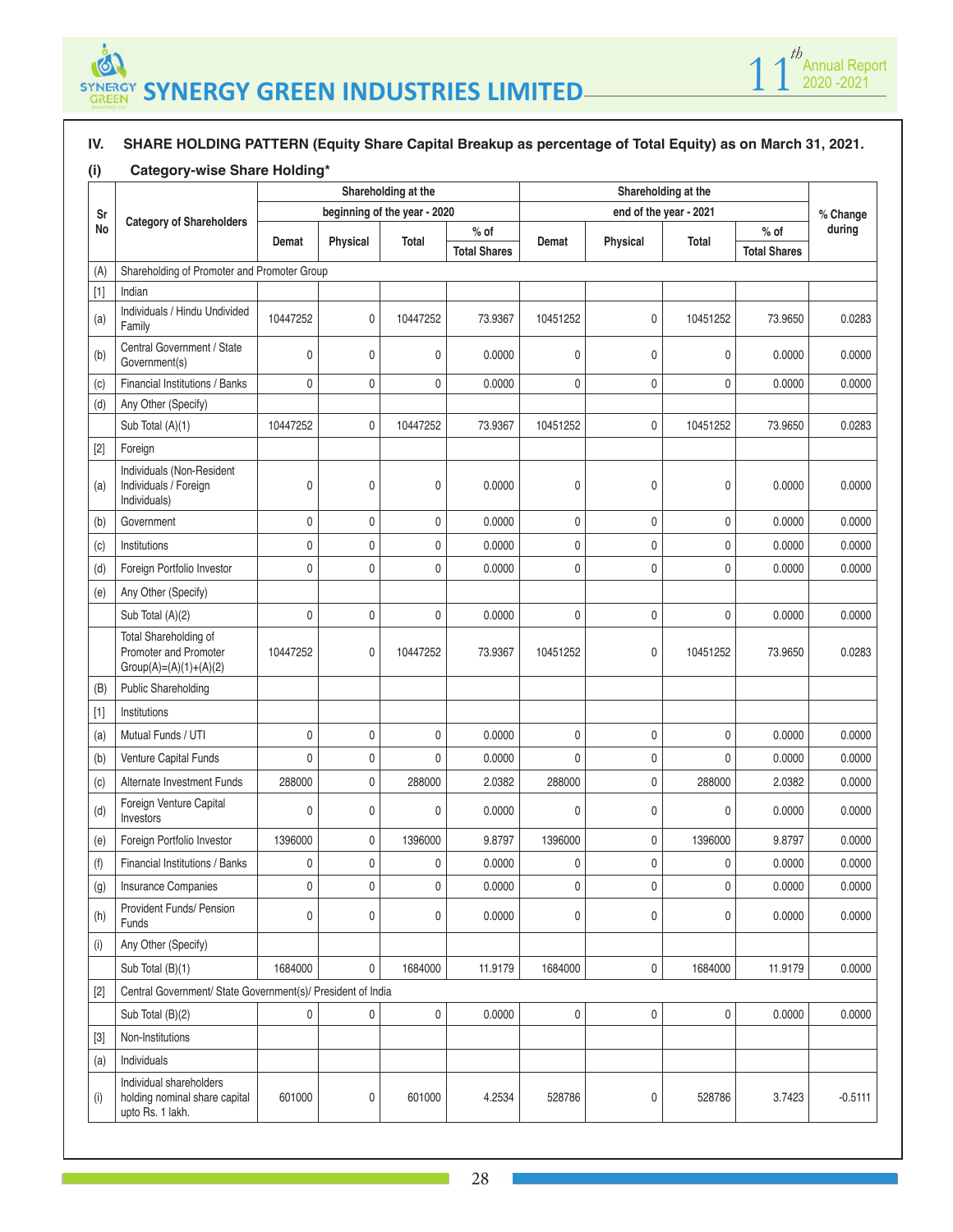| (ii)  | Individual shareholders<br>holding nominal share capital<br>in excess of Rs. 1 lakh           | 1173748      | 0            | 1173748      | 8.3068   | 1099748      | 0              | 1099748      | 7.7831   | $-0.5237$ |
|-------|-----------------------------------------------------------------------------------------------|--------------|--------------|--------------|----------|--------------|----------------|--------------|----------|-----------|
| (b)   | NBFCs registered with RBI                                                                     | $\mathbf 0$  | $\mathbf 0$  | $\mathbf 0$  | 0.0000   | $\mathbf 0$  | $\mathbf 0$    | 0            | 0.0000   | 0.0000    |
| (d)   | Overseas<br>Depositories(holding DRs)<br>(balancing figure)                                   | $\mathbf{0}$ | 0            | $\mathbf{0}$ | 0.0000   | $\mathbf{0}$ | $\overline{0}$ | $\mathbf{0}$ | 0.0000   | 0.0000    |
| (c)   | Any Other (Specify)                                                                           |              |              |              |          |              |                |              |          |           |
|       | Hindu Undivided Family                                                                        | 40000        | $\mathbf 0$  | 40000        | 0.2831   | 120000       | 0              | 120000       | 0.8493   | 0.5662    |
|       | Non Resident Indians<br>(Non Repat)                                                           | 4000         | 0            | 4000         | 0.0283   | 14000        | 0              | 14000        | 0.0991   | 0.0708    |
|       | Non Resident Indians (Repat)                                                                  | 100000       | $\pmb{0}$    | 100000       | 0.7077   | 90000        | 0              | 90000        | 0.6369   | $-0.0708$ |
|       | <b>Clearing Member</b>                                                                        | 2000         | 0            | 2000         | 0.0142   | 2000         | 0              | 2000         | 0.0142   | 0.0000    |
|       | <b>Bodies Corporate</b>                                                                       | 78000        | $\mathbf 0$  | 78000        | 0.5520   | 140214       | $\mathbf{0}$   | 140214       | 0.9923   | 0.4403    |
|       | Sub Total (B)(3)                                                                              | 1998748      | $\mathbf{0}$ | 1998748      | 14.1454  | 1994748      | $\mathbf{0}$   | 1994748      | 14.1171  | $-0.0283$ |
|       | <b>Total Public</b><br>Shareholding(B)= $(B)(1)+(B)$<br>(2)<br>$+(B)(3)$                      | 3682748      | 0            | 3682748      | 26.0633  | 3678748      | $\mathbf{0}$   | 3678748      | 26.0350  | $-0.0283$ |
|       | Total $(A)+(B)$                                                                               | 14130000     | $\mathbf 0$  | 14130000     | 100.0000 | 14130000     | $\overline{0}$ | 14130000     | 100,0000 | 0.0000    |
| (C)   | Non Promoter - Non Public                                                                     |              |              |              |          |              |                |              |          |           |
|       | (C1) Shares Underlying DRs                                                                    |              |              |              |          |              |                |              |          |           |
| $[1]$ | Custodian/DR Holder                                                                           | $\mathbf 0$  | $\mathbf 0$  | $\mathbf{0}$ | 0.0000   | $\mathbf 0$  | $\mathbf{0}$   | $\mathbf{0}$ | 0.0000   | 0.0000    |
|       | (C2) Shares Held By<br>Employee Trust                                                         |              |              |              |          |              |                |              |          |           |
| $[2]$ | Employee Benefit Trust<br>(under SEBI (Share<br>based Employee Benefit)<br>Regulations, 2014) | $\mathbf 0$  | 0            | $\mathbf{0}$ | 0.0000   | 0            | 0              | 0            | 0.0000   | 0.0000    |
|       | Total $(A)+(B)+(C)$                                                                           | 14130000     | 0            | 14130000     | 100.0000 | 14130000     | 0              | 14130000     | 100.0000 |           |

**1**  $\int_0^{th}$  Annual Report 10 2020 -2021

\* amounts maintained as Reg 31(1)

#### **(ii) Shareholding of Promoters**

| Sr.<br>No. | Shareholder's Name                              |                             | Shareholding at the<br>begining of the year - 2020 |                                                                              | Shareholding at the<br>End of the year - 2021 | % change in<br>shareholding<br>during the |                                                               |        |
|------------|-------------------------------------------------|-----------------------------|----------------------------------------------------|------------------------------------------------------------------------------|-----------------------------------------------|-------------------------------------------|---------------------------------------------------------------|--------|
|            |                                                 | No of Shares<br><b>Held</b> | $%$ of the<br>Total of the<br>Company              | $%$ of<br><b>Shares</b><br>Pledged /<br>encum<br>bered<br>to total<br>shares | No of<br><b>Shares</b><br>Held                | $%$ of the<br>Total<br>of the<br>Company  | % of Shares<br>Pledged /<br>encum<br>bered to<br>total shares | year   |
| 1          | S B RESHELLERS PRIVATE<br><b>LIMITED</b>        | 5409964                     | 38.2871                                            | 0.0000                                                                       | 5409964                                       | 38.2871                                   | 0.0000                                                        | 0.0000 |
| 2          | VENDAVAGALI SRINIVASA<br><b>REDDY</b>           | 1510000                     | 10.6865                                            | 0.0000                                                                       | 1510000                                       | 10.6865                                   | 0.0000                                                        | 0.0000 |
| 3          | RADHIKA SANJEEV<br>SHIRGAOKAR                   | 1484706                     | 10.5075                                            | 0.0000                                                                       | 1484706                                       | 10.5075                                   | 0.0000                                                        | 0.0000 |
| 4          | <b>SACHIN RAJENDRA</b><br>SHIRGAOKAR            | 740228                      | 5.2387                                             | 0.0000                                                                       | 740228                                        | 5.2387                                    | 0.0000                                                        | 0.0000 |
| 5          | <b>DM SHIRGAONKAR</b><br><b>ENTERPRISES LLP</b> | 200866                      | 1.4216                                             | 0.0000                                                                       | 200866                                        | 1.4216                                    | 0.0000                                                        | 0.0000 |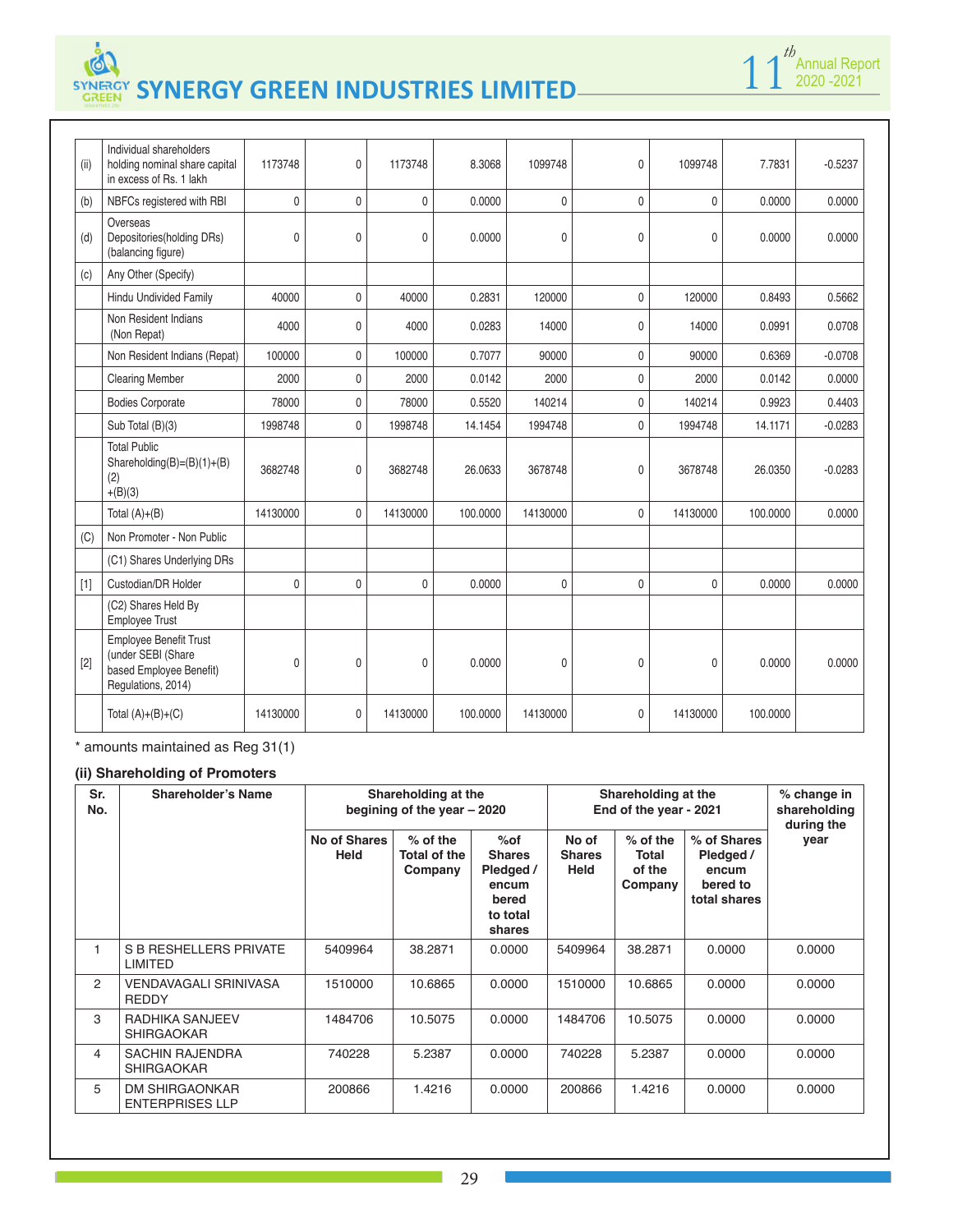| 6              | SHISHIR SURESH                                     | 174864      | 1.2375  | 0.0000 | 174864   | 1.2375  | 0.0000 | 0.0000 |
|----------------|----------------------------------------------------|-------------|---------|--------|----------|---------|--------|--------|
|                | <b>SHIRGAOKAR</b>                                  |             |         |        |          |         |        |        |
| $\overline{7}$ | V S SHIRGAOKAR<br><b>ENTERPRIESES LLP</b>          | 145000      | 1.0262  | 0.0000 | 145000   | 1.0262  | 0.0000 | 0.0000 |
| 8              | ASHA ANANT HUILGOL                                 | 126326      | 0.8940  | 0.0000 | 126326   | 0.8940  | 0.0000 | 0.0000 |
| 9              | <b>SOHAN SANJEEV</b><br><b>SHIRGAOKAR</b>          | 120004      | 0.8493  | 0.0000 | 120004   | 0.8493  | 0.0000 | 0.0000 |
| 10             | <b>SURESH SHIRGAOKAR</b><br><b>ENTERPRISES LLP</b> | 118492      | 0.8386  | 0.0000 | 118492   | 0.8386  | 0.0000 | 0.0000 |
| 11             | SHIRGAOKAR PRAFULLA<br>VINAYAK                     | 102532      | 0.7256  | 0.0000 | 102532   | 0.7256  | 0.0000 | 0.0000 |
| 12             | LAXMI SACHIN SHIRGAOKAR                            | 47500       | 0.3362  | 0.0000 | 47500    | 0.3362  | 0.0000 | 0.0000 |
| 13             | <b>GEETALI CHANDAN</b><br>SHIRGAONKAR.             | 41600       | 0.2944  | 0.0000 | 41600    | 0.2944  | 0.0000 | 0.0000 |
| 14             | NAMITA SANDEEP HUILGOL                             | 34410       | 0.2435  | 0.0000 | 34410    | 0.2435  | 0.0000 | 0.0000 |
| 15             | PRAFULLA SHIRGAOKAR<br><b>ENTERPRISES LLP</b>      | 30000       | 0.2123  | 0.0000 | 30000    | 0.2123  | 0.0000 | 0.0000 |
| 16             | SHIRGAOKAR SMITA<br><b>PRAFULLA</b>                | 29300       | 0.2074  | 0.0000 | 29300    | 0.2074  | 0.0000 | 0.0000 |
| 17             | <b>JEEVAN VASANTRAO</b><br><b>SHIRGAOKAR</b>       | 28920       | 0.2047  | 0.0000 | 28920    | 0.2047  | 0.0000 | 0.0000 |
| 18             | RAJENDRA VINAYAK<br><b>SHIRGAOKAR</b>              | 20500       | 0.1451  | 0.0000 | 20500    | 0.1451  | 0.0000 | 0.0000 |
| 19             | RAJEEV VIJAY DALVI                                 | 20000       | 0.1415  | 0.0000 | 20000    | 0.1415  | 0.0000 | 0.0000 |
| 20             | TARINI SANAT SHIRGAOKAR                            | 19000       | 0.1345  | 0.0000 | 19000    | 0.1345  | 0.0000 | 0.0000 |
| 21             | <b>CHANDAN SANJEEV</b><br><b>SHIRGAOKAR</b>        | 7902        | 0.0559  | 0.0000 | 7902     | 0.0559  | 0.0000 | 0.0000 |
| 22             | NIRAJ SHISHIR<br><b>SHIRGAOKAR</b>                 | 5000        | 0.0354  | 0.0000 | 5000     | 0.0354  | 0.0000 | 0.0000 |
| 23             | PRABHAKAR SHIRGAONKAR<br><b>ENTERPRISES LLP</b>    | 4500        | 0.0318  | 0.0000 | 4500     | 0.0318  | 0.0000 | 0.0000 |
| 24             | <b>RISHABH SANAT</b><br>SHIRGAOKAR                 | 4500        | 0.0318  | 0.0000 | 4500     | 0.0318  | 0.0000 | 0.0000 |
| 25             | <b>ANIKET JEEVAN</b><br><b>SHIRGAONKAR</b>         | 4000        | 0.0283  | 0.0000 | 4000     | 0.0283  | 0.0000 | 0.0000 |
| 26             | HARSHADA AVINASH<br><b>SHIRGAOKAR</b>              | 4000        | 0.0283  | 0.0000 | 4000     | 0.0283  | 0.0000 | 0.0000 |
| 27             | SANTOSH AVINASH<br><b>SHIRGAOKAR</b>               | 4000        | 0.0283  | 0.0000 | 4000     | 0.0283  | 0.0000 | 0.0000 |
| 28             | SANYAM JEEVAN<br>SHIRGAONKAR                       | 4000        | 0.0283  | 0.0000 | 4000     | 0.0283  | 0.0000 | 0.0000 |
| 29             | KUBERI REDDY V                                     | 2500        | 0.0177  | 0.0000 | 2500     | 0.0177  | 0.0000 | 0.0000 |
| 30             | SHRADDHA DINKAR<br><b>SHIRGAOKAR</b>               | 1818        | 0.0129  | 0.0000 | 1818     | 0.0129  | 0.0000 | 0.0000 |
| 31             | SANDHYA ASHOK KUMAR<br><b>GUPTA</b>                | 820         | 0.0058  | 0.0000 | 820      | 0.0058  | 0.0000 | 0.0000 |
| 32             | PRIYA SACHIN SHIRGAOKAR                            | 0           | 0.0000  | 0.0000 | 2000     | 0.0142  | 0.0000 | 0.0142 |
| 33             | SHREYA SACHIN<br>SHIRGAOKAR                        | $\mathbf 0$ | 0.0000  | 0.0000 | 2000     | 0.0142  | 0.0000 | 0.0142 |
|                | Total                                              | 10447252    | 73.9367 | 0.0000 | 10451252 | 73.9650 | 0.0000 | 0.0283 |

**1** 1<sup>*th*</sup> Annual Report 2020 -2021

Notes:

1. Paid up Equity Share Capital of the Company (Face Value Rs. 10.00) at the end of the year is 1,41,30,000 Shares.

2. The details of holding have been clubbed based on PAN and first name is considered for joint holding.

3. % of total Shares of the Company is based on the paid-up Capital of the Company at the end of the Year.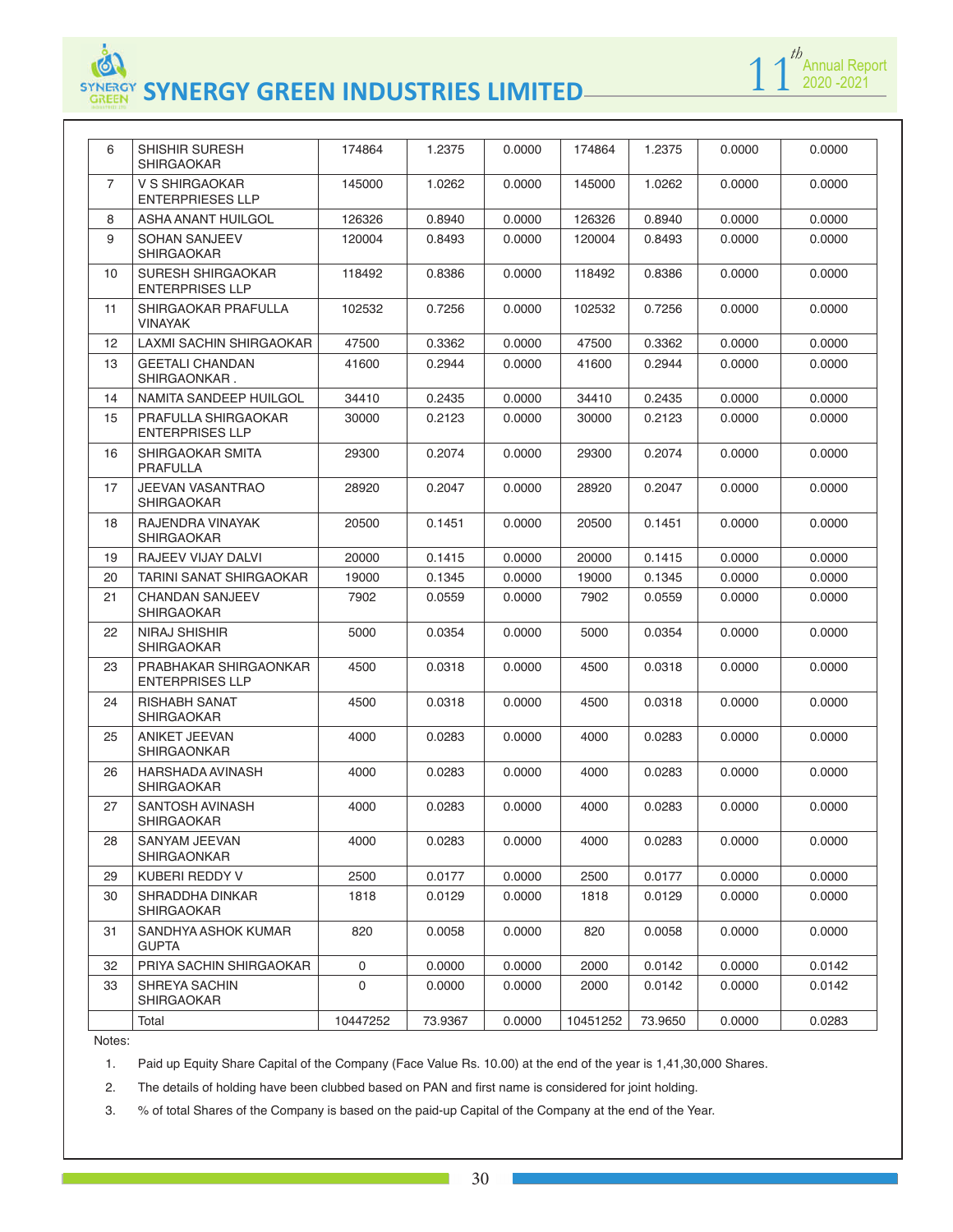

| (iii)             | Change in Promoter's Shareholding (please specify, if there is no change)<br>Shareholding at the<br><b>Cumulative</b><br><b>Transactions during the</b> |                                        |                                                         |                                      |                          |                                              |                                                         |  |  |  |  |  |  |
|-------------------|---------------------------------------------------------------------------------------------------------------------------------------------------------|----------------------------------------|---------------------------------------------------------|--------------------------------------|--------------------------|----------------------------------------------|---------------------------------------------------------|--|--|--|--|--|--|
| Sr.<br>No.        | <b>Name &amp; Type of Transaction</b>                                                                                                                   |                                        | beginning of the<br>year - 2020                         | year                                 |                          |                                              | Shareholding at the end<br>of the year - 2021           |  |  |  |  |  |  |
|                   |                                                                                                                                                         | NO. OF<br><b>SHARES</b><br><b>HELD</b> | % OF TOTAL<br><b>SHARES</b><br>OF THE<br><b>COMPANY</b> | <b>DATE OF</b><br><b>TRANSACTION</b> | NO. OF<br><b>SHARES</b>  | <b>NO OF</b><br><b>SHARES</b><br><b>HELD</b> | % OF TOTAL<br><b>SHARES</b><br>OF THE<br><b>COMPANY</b> |  |  |  |  |  |  |
| $\mathbf{1}$      | <b>S B RESHELLERS PRIVATE</b><br><b>LIMITED</b>                                                                                                         | 5409964                                | 38.2871                                                 | $\blacksquare$                       | $\blacksquare$           | 5409964                                      | 38.2871                                                 |  |  |  |  |  |  |
|                   | AT THE END OF THE YEAR                                                                                                                                  |                                        |                                                         |                                      |                          | 5409964                                      | 38.2871                                                 |  |  |  |  |  |  |
| 2                 | <b>VENDAVAGALI SRINIVASA</b><br><b>REDDY</b>                                                                                                            | 1510000                                | 10.6865                                                 |                                      |                          | 1510000                                      | 10.6865                                                 |  |  |  |  |  |  |
|                   | AT THE END OF THE YEAR                                                                                                                                  |                                        |                                                         |                                      |                          | 1510000                                      | 10.6865                                                 |  |  |  |  |  |  |
| 3                 | RADHIKA SANJEEV<br><b>SHIRGAOKAR</b>                                                                                                                    | 1484706                                | 10.5075                                                 |                                      | $\sim$                   | 1484706                                      | 10.5075                                                 |  |  |  |  |  |  |
|                   | AT THE END OF THE YEAR                                                                                                                                  |                                        |                                                         |                                      |                          | 1484706                                      | 10.5075                                                 |  |  |  |  |  |  |
| 4                 | <b>SACHIN RAJENDRA</b><br><b>SHIRGAOKAR</b>                                                                                                             | 740228                                 | 5.2387                                                  | $\overline{\phantom{a}}$             | $\overline{\phantom{a}}$ | 740228                                       | 5.2387                                                  |  |  |  |  |  |  |
|                   | AT THE END OF THE YEAR                                                                                                                                  |                                        |                                                         |                                      |                          | 740228                                       | 5.2387                                                  |  |  |  |  |  |  |
| 5                 | <b>DM SHIRGAONKAR</b><br><b>ENTERPRISES LLP</b>                                                                                                         | 200866                                 | 1.4216                                                  |                                      |                          | 200866                                       | 1.4216                                                  |  |  |  |  |  |  |
|                   | AT THE END OF THE YEAR                                                                                                                                  |                                        |                                                         |                                      |                          | 200866                                       | 1.4216                                                  |  |  |  |  |  |  |
| 6                 | SHISHIR SURESH<br><b>SHIRGAOKAR</b>                                                                                                                     | 174864                                 | 1.2375                                                  | $\blacksquare$                       | $\overline{\phantom{a}}$ | 174864                                       | 1.2375                                                  |  |  |  |  |  |  |
|                   | AT THE END OF THE YEAR                                                                                                                                  |                                        |                                                         |                                      |                          | 174864                                       | 1.2375                                                  |  |  |  |  |  |  |
| $\overline{7}$    | V S SHIRGAOKAR<br><b>ENTERPRIESES LLP</b>                                                                                                               | 145000                                 | 1.0262                                                  |                                      | $\mathbf{r}$             | 145000                                       | 1.0262                                                  |  |  |  |  |  |  |
|                   | AT THE END OF THE YEAR                                                                                                                                  |                                        |                                                         |                                      |                          | 145000                                       | 1.0262                                                  |  |  |  |  |  |  |
| 8                 | ASHA ANANT HUILGOL                                                                                                                                      | 126326                                 | 0.8940                                                  | $\blacksquare$                       | $\blacksquare$           | 126326                                       | 0.8940                                                  |  |  |  |  |  |  |
|                   | AT THE END OF THE YEAR                                                                                                                                  |                                        |                                                         |                                      |                          | 126326                                       | 0.8940                                                  |  |  |  |  |  |  |
| 9                 | <b>SOHAN SANJEEV</b><br><b>SHIRGAOKAR</b>                                                                                                               | 120004                                 | 0.8493                                                  | $\overline{\phantom{a}}$             | $\overline{\phantom{a}}$ | 120004                                       | 0.8493                                                  |  |  |  |  |  |  |
|                   | AT THE END OF THE YEAR                                                                                                                                  |                                        |                                                         |                                      |                          | 120004                                       | 0.8493                                                  |  |  |  |  |  |  |
| 10                | SURESH SHIRGAOKAR<br><b>ENTERPRISES LLP</b>                                                                                                             | 118492                                 | 0.8386                                                  | $\blacksquare$                       | $\blacksquare$           | 118492                                       | 0.8386                                                  |  |  |  |  |  |  |
|                   | AT THE END OF THE YEAR                                                                                                                                  |                                        |                                                         |                                      |                          | 118492                                       | 0.8386                                                  |  |  |  |  |  |  |
| 11                | SHIRGAOKAR PRAFULLA<br><b>VINAYAK</b>                                                                                                                   | 102532                                 | 0.7256                                                  | $\overline{\phantom{a}}$             | $\overline{\phantom{a}}$ | 102532                                       | 0.7256                                                  |  |  |  |  |  |  |
|                   | AT THE END OF THE YEAR                                                                                                                                  |                                        |                                                         |                                      |                          | 102532                                       | 0.7256                                                  |  |  |  |  |  |  |
| $12 \overline{ }$ | LAXMI SACHIN SHIRGAOKAR                                                                                                                                 | 47500                                  | 0.3362                                                  |                                      |                          | 47500                                        | 0.3362                                                  |  |  |  |  |  |  |
|                   | AT THE END OF THE YEAR                                                                                                                                  |                                        |                                                         |                                      |                          | 47500                                        | 0.3362                                                  |  |  |  |  |  |  |
| 13                | <b>GEETALI CHANDAN</b><br>SHIRGAONKAR.                                                                                                                  | 41600                                  | 0.2944                                                  |                                      | $\blacksquare$           | 41600                                        | 0.2944                                                  |  |  |  |  |  |  |
|                   | AT THE END OF THE YEAR                                                                                                                                  |                                        |                                                         |                                      |                          | 41600                                        | 0.2944                                                  |  |  |  |  |  |  |
| 14                | NAMITA SANDEEP HUILGOL                                                                                                                                  | 34410                                  | 0.2435                                                  | $\overline{\phantom{a}}$             | $\overline{\phantom{a}}$ | 34410                                        | 0.2435                                                  |  |  |  |  |  |  |
|                   | AT THE END OF THE YEAR                                                                                                                                  |                                        |                                                         |                                      |                          | 34410                                        | 0.2435                                                  |  |  |  |  |  |  |
| 15                | PRAFULLA SHIRGAOKAR<br><b>ENTERPRISES LLP</b>                                                                                                           | 30000                                  | 0.2123                                                  | $\overline{\phantom{a}}$             | $\overline{\phantom{a}}$ | 30000                                        | 0.2123                                                  |  |  |  |  |  |  |

m.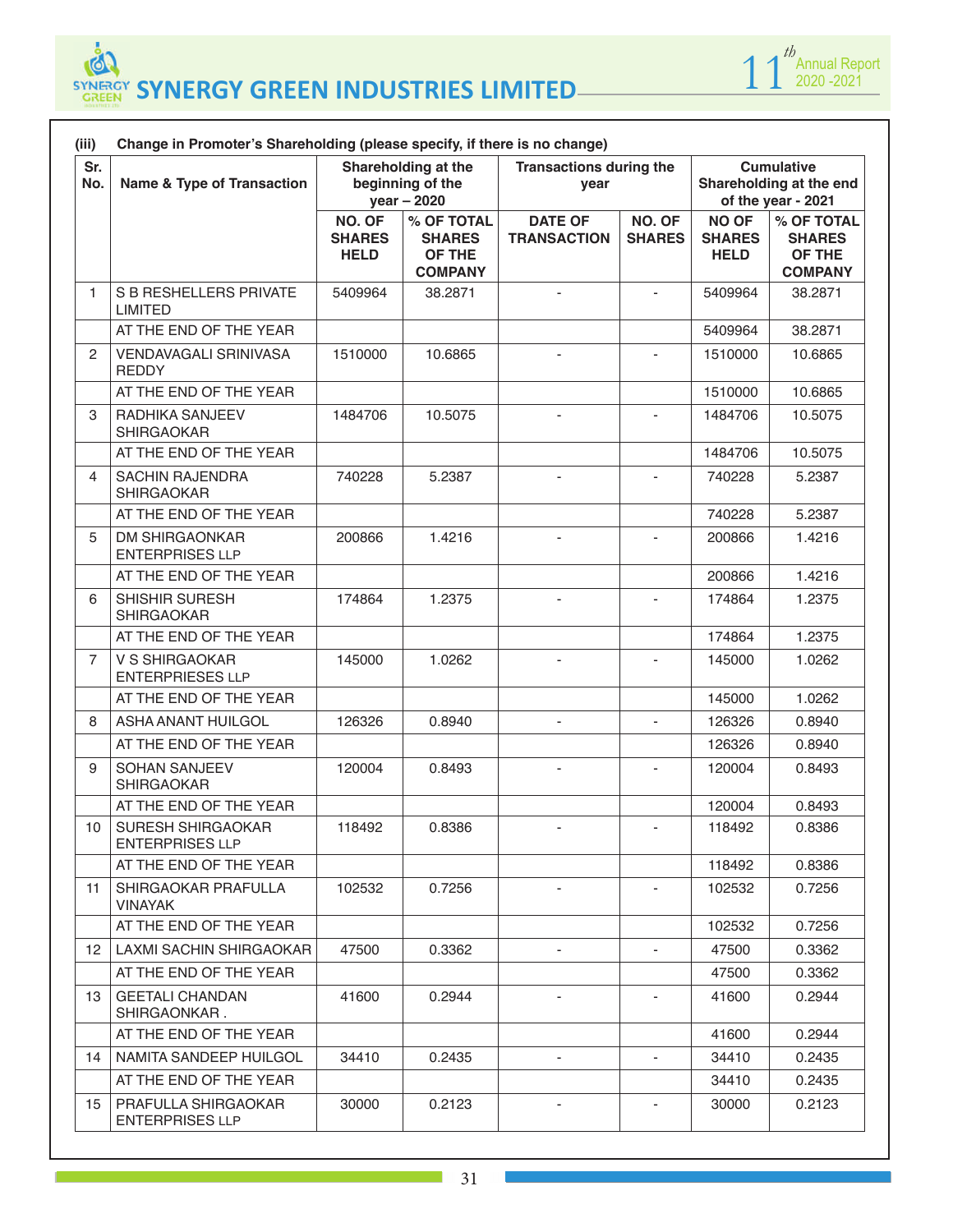

|    | AT THE END OF THE YEAR                          |             |        |                          |                          | 30000       | 0.2123 |
|----|-------------------------------------------------|-------------|--------|--------------------------|--------------------------|-------------|--------|
| 16 | SHIRGAOKAR SMITA<br><b>PRAFULLA</b>             | 29300       | 0.2074 |                          |                          | 29300       | 0.2074 |
|    | AT THE END OF THE YEAR                          |             |        |                          |                          | 29300       | 0.2074 |
| 17 | <b>JEEVAN VASANTRAO</b><br><b>SHIRGAOKAR</b>    | 28920       | 0.2047 | $\blacksquare$           | $\overline{\phantom{a}}$ | 28920       | 0.2047 |
|    | AT THE END OF THE YEAR                          |             |        |                          |                          | 28920       | 0.2047 |
| 18 | RAJENDRA VINAYAK<br><b>SHIRGAOKAR</b>           | 20500       | 0.1451 |                          |                          | 20500       | 0.1451 |
|    | AT THE END OF THE YEAR                          |             |        |                          |                          | 20500       | 0.1451 |
| 19 | <b>RAJEEV VIJAY DALVI</b>                       | 20000       | 0.1415 | $\overline{\phantom{a}}$ | $\blacksquare$           | 20000       | 0.1415 |
|    | AT THE END OF THE YEAR                          |             |        |                          |                          | 20000       | 0.1415 |
| 20 | <b>TARINI SANAT SHIRGAOKAR</b>                  | 19000       | 0.1345 | $\overline{\phantom{a}}$ | $\blacksquare$           | 19000       | 0.1345 |
|    | AT THE END OF THE YEAR                          |             |        |                          |                          | 19000       | 0.1345 |
| 21 | <b>CHANDAN SANJEEV</b><br>SHIRGAOKAR.           | 7902        | 0.0559 | $\overline{\phantom{a}}$ | $\overline{\phantom{a}}$ | 7902        | 0.0559 |
|    | AT THE END OF THE YEAR                          |             |        |                          |                          | 7902        | 0.0559 |
| 22 | <b>NIRAJ SHISHIR</b><br><b>SHIRGAOKAR</b>       | 5000        | 0.0354 |                          |                          | 5000        | 0.0354 |
|    | AT THE END OF THE YEAR                          |             |        |                          |                          | 5000        | 0.0354 |
| 23 | PRABHAKAR SHIRGAONKAR<br><b>ENTERPRISES LLP</b> | 4500        | 0.0318 | $\overline{\phantom{a}}$ | $\overline{\phantom{a}}$ | 4500        | 0.0318 |
|    | AT THE END OF THE YEAR                          |             |        |                          |                          | 4500        | 0.0318 |
| 24 | <b>RISHABH SANAT</b><br><b>SHIRGAOKAR</b>       | 4500        | 0.0318 |                          |                          | 4500        | 0.0318 |
|    | AT THE END OF THE YEAR                          |             |        |                          |                          | 4500        | 0.0318 |
| 25 | ANIKET JEEVAN<br><b>SHIRGAONKAR</b>             | 4000        | 0.0283 | $\overline{\phantom{a}}$ | $\overline{\phantom{a}}$ | 4000        | 0.0283 |
|    | AT THE END OF THE YEAR                          |             |        |                          |                          | 4000        | 0.0283 |
| 26 | SANTOSH AVINASH<br><b>SHIRGAOKAR</b>            | 4000        | 0.0283 |                          |                          | 4000        | 0.0283 |
|    | AT THE END OF THE YEAR                          |             |        |                          |                          | 4000        | 0.0283 |
| 27 | <b>SANYAM JEEVAN</b><br><b>SHIRGAONKAR</b>      | 4000        | 0.0283 | $\sim$                   | $\sim$                   | 4000        | 0.0283 |
|    | AT THE END OF THE YEAR                          |             |        |                          |                          | 4000        | 0.0283 |
| 28 | HARSHADA AVINASH<br><b>SHIRGAOKAR</b>           | 4000        | 0.0283 |                          |                          | 4000        | 0.0283 |
|    | AT THE END OF THE YEAR                          |             |        |                          |                          | 4000        | 0.0283 |
| 29 | KUBERI REDDY V                                  | 2500        | 0.0177 |                          | $\blacksquare$           | 2500        | 0.0177 |
|    | AT THE END OF THE YEAR                          |             |        |                          |                          | 2500        | 0.0177 |
| 30 | SHREYA SACHIN<br><b>SHIRGAOKAR</b>              | $\mathbf 0$ | 0.0000 |                          |                          | $\mathbf 0$ | 0.0000 |
|    | Transfer                                        |             |        | 11 Dec 2020              | 2000                     | 2000        | 0.0142 |
|    | AT THE END OF THE YEAR                          |             |        |                          |                          | 2000        | 0.0142 |
| 31 | PRIYA SACHIN SHIRGAOKAR                         | $\mathbf 0$ | 0.0000 |                          | $\overline{\phantom{a}}$ | $\mathbf 0$ | 0.0000 |
|    | Transfer                                        |             |        | 11 Dec 2020              | 2000                     | 2000        | 0.0142 |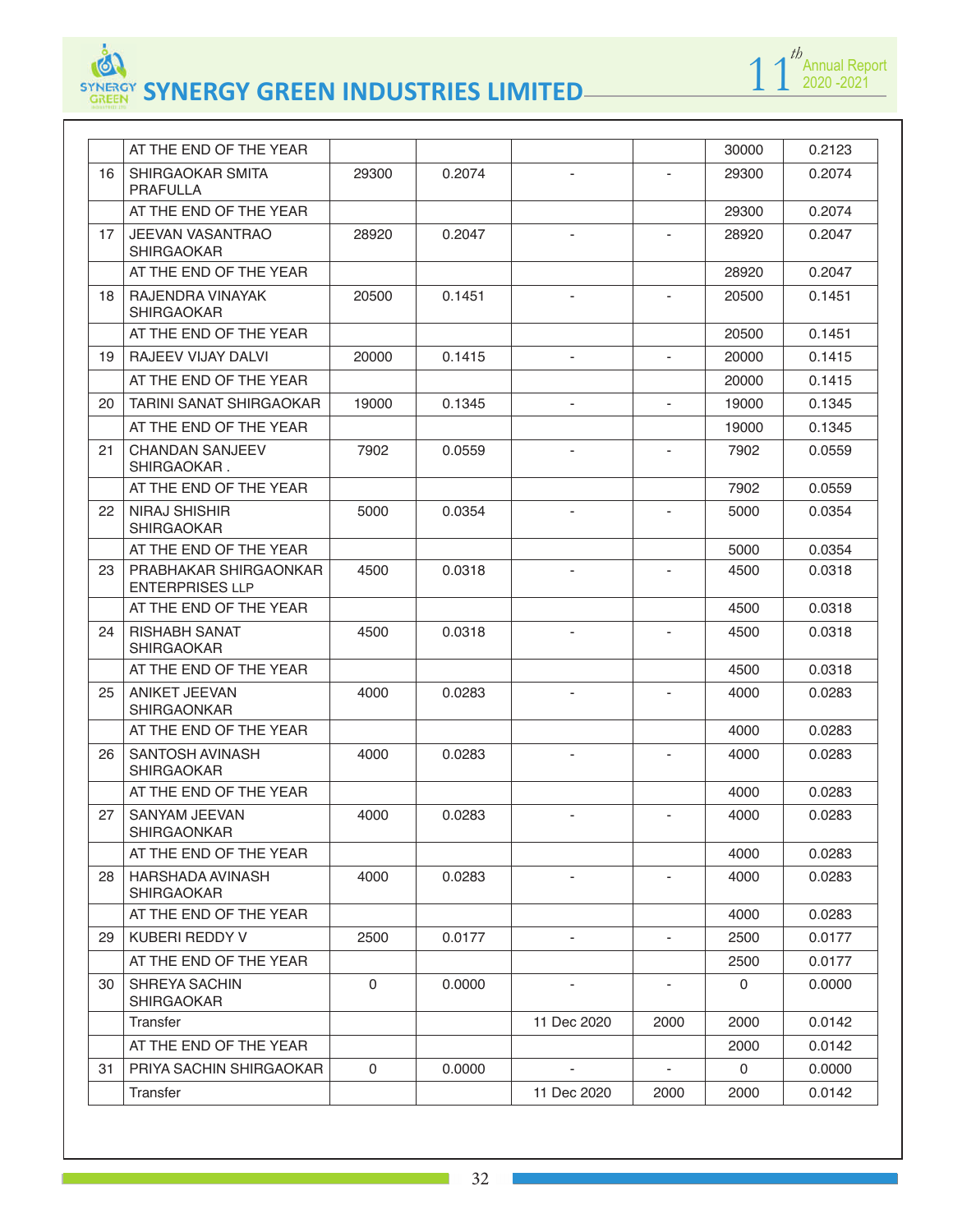

|    | AT THE END OF THE YEAR               |      |        |  | 2000 | 0.0142 |
|----|--------------------------------------|------|--------|--|------|--------|
| 32 | SHRADDHA DINKAR<br><b>SHIRGAOKAR</b> | 1818 | 0.0129 |  | 1818 | 0.0129 |
|    | AT THE END OF THE YEAR               |      |        |  | 1818 | 0.0129 |
| 33 | SANDHYA ASHOK KUMAR<br><b>GUPTA</b>  | 820  | 0.0058 |  | 820  | 0.0058 |
|    | AT THE END OF THE YEAR               |      |        |  | 820  | 0.0058 |

Notes:

1. Equity Paid up Share Capital of the Company (Face Value Rs. 10.00) at the end of the year is 1,41,30,000 Shares.

2. The details of holding have been clubbed based on PAN.

3. % of total Shares of the Company is based on the paid-up Capital of the Company at the end of the Year.

#### **(iv) Shareholding Pattern of top ten Shareholders (other than Directors, Promoters and Holders of GDRs and ADRs) :**

|                        |                                                  |                                       | Shareholding at the<br>beginning of the<br>year - 2019            | <b>Transactions during the</b><br>year |                         | <b>Cumulative</b><br>Shareholding at the end<br>of the year - 2020 |                                                         |  |
|------------------------|--------------------------------------------------|---------------------------------------|-------------------------------------------------------------------|----------------------------------------|-------------------------|--------------------------------------------------------------------|---------------------------------------------------------|--|
| <b>Sr</b><br><b>No</b> | <b>Name &amp; Type of Transaction</b>            | NO.OF<br><b>SHARES</b><br><b>HELD</b> | % OF<br><b>TOTAL</b><br><b>SHARES</b><br>OF THE<br><b>COMPANY</b> | <b>DATE OF</b><br><b>TRANSACTION</b>   | NO. OF<br><b>SHARES</b> | <b>NO OF</b><br><b>SHARES</b><br><b>HELD</b>                       | % OF TOTAL<br><b>SHARES</b><br>OF THE<br><b>COMPANY</b> |  |
| 1                      | MASSACHUSETTS INSTITUTE<br>OF TECHNOLOGY         | 1396000                               | 9.8797                                                            |                                        |                         | 1396000                                                            | 9.8797                                                  |  |
|                        | AT THE END OF THE YEAR                           |                                       |                                                                   |                                        |                         | 1396000                                                            | 9.8797                                                  |  |
| $\mathbf{2}$           | <b>MICRO STRATEGIES FUND</b>                     | 288000                                | 2.0382                                                            |                                        | ä,                      | 288000                                                             | 2.0382                                                  |  |
|                        | AT THE END OF THE YEAR                           |                                       |                                                                   |                                        |                         | 288000                                                             | 2.0382                                                  |  |
| 3                      | <b>VILAS RAMRAO SHIRHATTI</b>                    | 120000                                | 0.8493                                                            |                                        | $\frac{1}{2}$           | 120000                                                             | 0.8493                                                  |  |
|                        | AT THE END OF THE YEAR                           |                                       |                                                                   |                                        |                         | 120000                                                             | 0.8493                                                  |  |
| 4                      | <b>VINOD SHIRHATTI</b>                           | 105500                                | 0.7466                                                            |                                        | $\blacksquare$          | 105500                                                             | 0.7466                                                  |  |
|                        | Transfer                                         |                                       |                                                                   | 20 Nov 2020                            | (2000)                  | 103500                                                             | 0.7325                                                  |  |
|                        | Transfer                                         |                                       |                                                                   | 18 Dec 2020                            | (2000)                  | 101500                                                             | 0.7183                                                  |  |
|                        | AT THE END OF THE YEAR                           |                                       |                                                                   |                                        |                         | 101500                                                             | 0.7183                                                  |  |
| 5                      | AMIT JASANI FINANCIAL<br><b>SERVICES PVT LTD</b> | 0                                     | 0.0000                                                            |                                        |                         | 0                                                                  | 0.0000                                                  |  |
|                        | Transfer                                         |                                       |                                                                   | 19 Jun 2020                            | 4000                    | 4000                                                               | 0.0283                                                  |  |
|                        | Transfer                                         |                                       |                                                                   | 26 Jun 2020                            | 2000                    | 6000                                                               | 0.0425                                                  |  |
|                        | Transfer                                         |                                       |                                                                   | 30 Jun 2020                            | 32000                   | 38000                                                              | 0.2689                                                  |  |
|                        | Transfer                                         |                                       |                                                                   | 03 Jul 2020                            | (12000)                 | 26000                                                              | 0.1840                                                  |  |
|                        | Transfer                                         |                                       |                                                                   | 17 Jul 2020                            | 52000                   | 78000                                                              | 0.5520                                                  |  |
|                        | Transfer                                         |                                       |                                                                   | 21 Aug 2020                            | 34000                   | 112000                                                             | 0.7926                                                  |  |
|                        | Transfer                                         |                                       |                                                                   | 04 Sep 2020                            | (28000)                 | 84000                                                              | 0.5945                                                  |  |
|                        | Transfer                                         |                                       |                                                                   | 11 Dec 2020                            | 6000                    | 90000                                                              | 0.6369                                                  |  |
|                        | Transfer                                         |                                       |                                                                   | 31 Dec 2020                            | (2000)                  | 88000                                                              | 0.6228                                                  |  |
|                        | Transfer                                         |                                       |                                                                   | 12 Feb 2021                            | 2000                    | 90000                                                              | 0.6369                                                  |  |
|                        | Transfer                                         |                                       |                                                                   | 12 Mar 2021                            | 6000                    | 96000                                                              | 0.6794                                                  |  |
|                        | Transfer                                         |                                       |                                                                   | 19 Mar 2021                            | (6000)                  | 90000                                                              | 0.6369                                                  |  |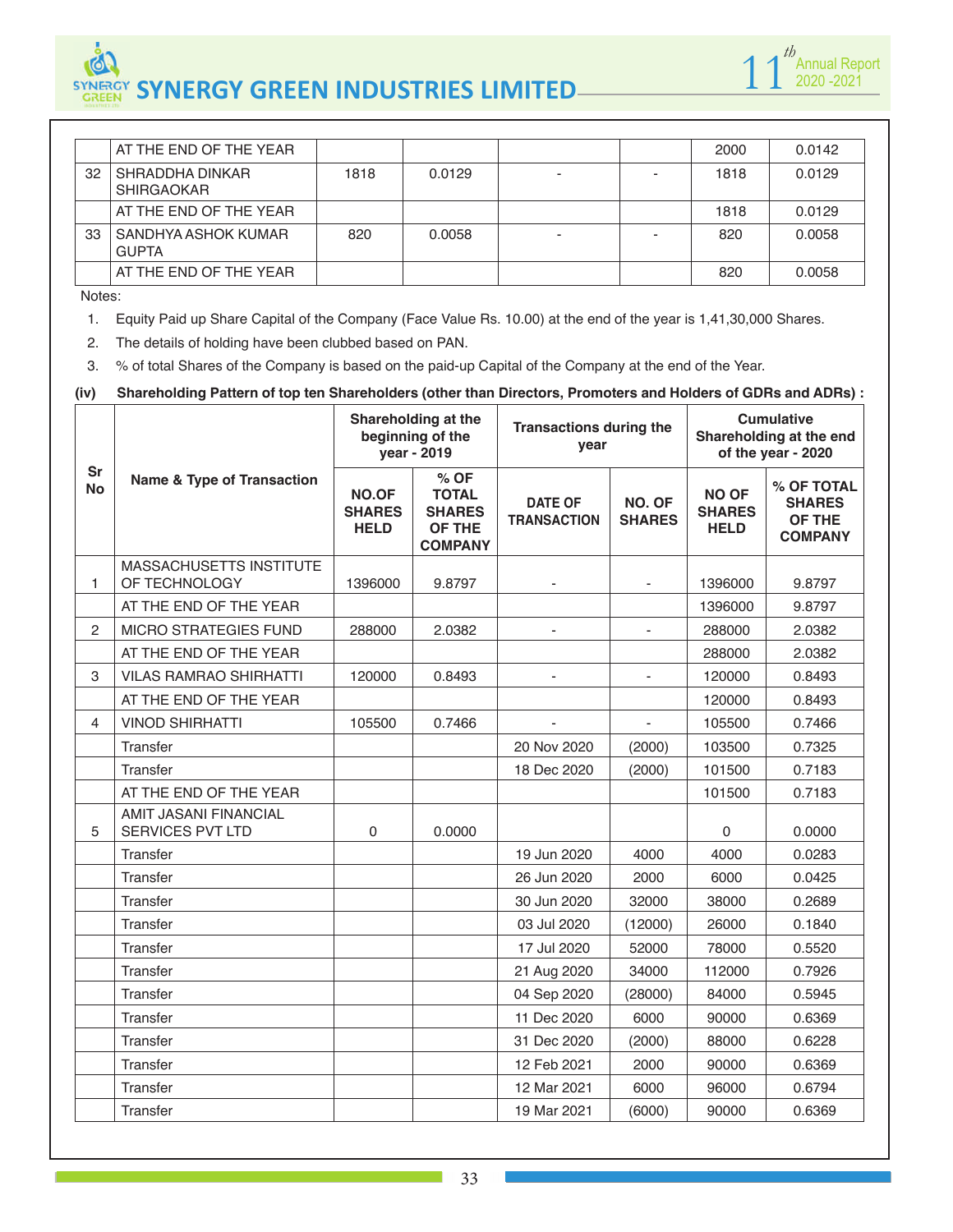

|    | AT THE END OF THE YEAR              |       |        |             |        | 90000    | 0.6369 |
|----|-------------------------------------|-------|--------|-------------|--------|----------|--------|
| 6  | RAVINDRA SONU CHOUDHARI             | 70000 | 0.4954 |             |        | 70000    | 0.4954 |
|    | AT THE END OF THE YEAR              |       |        |             |        | 70000    | 0.4954 |
| 7  | ANIRUDDHA NAHA                      | 70000 | 0.4954 |             |        | 70000    | 0.4954 |
|    | Transfer                            |       |        | 19 Feb 2021 | (6000) | 64000    | 0.4529 |
|    | AT THE END OF THE YEAR              |       |        |             |        | 64000    | 0.4529 |
| 8  | <b>RUTVIK UTKARSH MEHTA</b>         | 62000 | 0.4388 |             |        | 62000    | 0.4388 |
|    | Transfer                            |       |        | 11 Dec 2020 | (4000) | 58000    | 0.4105 |
|    | AT THE END OF THE YEAR              |       |        |             |        | 58000    | 0.4105 |
| 9  | MITESH PRAVINCHANDRA<br><b>SHAH</b> | 58000 | 0.4105 |             |        | 58000    | 0.4105 |
|    | Transfer                            |       |        | 26 Jun 2020 | (2000) | 56000    | 0.3963 |
|    | AT THE END OF THE YEAR              |       |        |             |        | 56000    | 0.3963 |
| 10 | PARAG P PAREKH HUF                  | 0     | 0.0000 |             |        | $\Omega$ | 0.0000 |
|    | Transfer                            |       |        | 21 Aug 2020 | 24000  | 24000    | 0.1699 |
|    | Transfer                            |       |        | 28 Aug 2020 | 20000  | 44000    | 0.3114 |
|    | Transfer                            |       |        | 18 Sep 2020 | 6000   | 50000    | 0.3539 |
|    | AT THE END OF THE YEAR              |       |        |             |        | 50000    | 0.3539 |

Notes:<br>1. 1. Equity Paid up Share Capital of the Company (Face Value Rs. 10.00) at the end of the year is 1,41,30,000 Shares.

2. The details of holding have been clubbed based on PAN.

3. % of total Shares of the Company is based on the paid-up Capital of the Company at the end of the Year.

#### **(v) Shareholding of Directors and Key Managerial Personnel :**

| Sr.<br>No. | <b>Name</b>          | Shareholding at the<br>beginning of the year<br>2019 |                                           | <b>Cumulative</b><br><b>Shareholding</b><br>during the year |                                           | Increase/<br>Decrease in<br><b>Promoters</b><br><b>Share holding</b>                                                           | Shareholding at the end<br>of the year 2020 |                                           |
|------------|----------------------|------------------------------------------------------|-------------------------------------------|-------------------------------------------------------------|-------------------------------------------|--------------------------------------------------------------------------------------------------------------------------------|---------------------------------------------|-------------------------------------------|
|            |                      | No. of<br><b>Shares</b>                              | % of total<br>shares<br>of the<br>company | No. of<br><b>Shares</b>                                     | % of total<br>shares<br>of the<br>company | during the year<br>specifying<br>the reasons<br>for increase/<br>decrease (e.g<br>allotment/<br>transfer/bonus/<br>sweat etc.) | No. of<br>shares                            | % of total<br>shares<br>of the<br>company |
|            | Sachin R. Shirgaokar | 740228                                               | 5.24                                      | 0                                                           | $\mathbf{0}$                              | 0                                                                                                                              | 740228                                      | 5.24                                      |
| 2          | Sohan S. Shirgaokar  | 120004                                               | 0.85                                      | $\Omega$                                                    | $\Omega$                                  | 0                                                                                                                              | 120004                                      | 0.85                                      |
| 3          | Dr. M. R. Desai      | 1000                                                 | 0.01                                      | $\Omega$                                                    | $\mathbf{0}$                              | 0                                                                                                                              | 1000                                        | 0.01                                      |
| 4          | Dattaram P. Kamat    | 2000                                                 | 0.01                                      | $\Omega$                                                    | $\Omega$                                  | 0                                                                                                                              | 2000                                        | 0.01                                      |
| 5          | Suhas B. Kulkarni    | 4000                                                 | 0.03                                      | 0                                                           | 0                                         | 0                                                                                                                              | 4000                                        | 0.03                                      |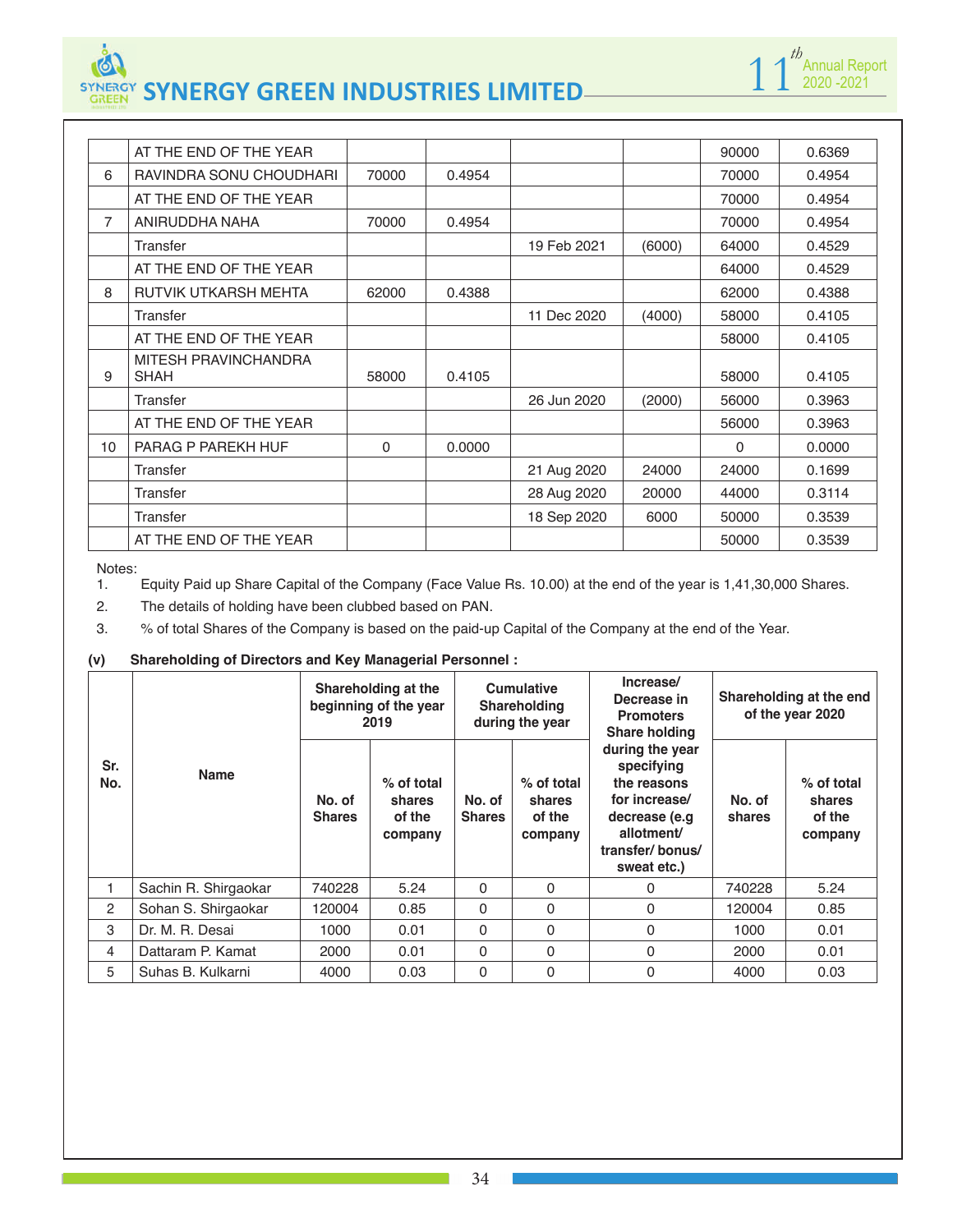

# **(vi) INDEBTEDNESS**

Indebtedness of the Company including interest outstanding / accrued but not due for payment

| <b>Particulars</b>                             | <b>Secured Loans</b><br>excluding<br>deposits | Unsecured<br>Loans | <b>Deposits</b> | <b>Total</b><br><b>Indebtedness</b> |
|------------------------------------------------|-----------------------------------------------|--------------------|-----------------|-------------------------------------|
| Indebtedness at the beginning of the financial |                                               |                    |                 |                                     |
| <b>Principal Amount</b><br>i)                  | 33,58,86,200                                  | 8,34,23,000        | 6,30,67,000     | 48,23,76,200                        |
| Interest due but not paid<br>ii)               |                                               |                    |                 |                                     |
| iii) Interest accrued but not due              | 26,47,507                                     |                    |                 | 26,47,507                           |
| Total $(i + ii + iii)$                         | 33,85,33,707                                  | 8,34,23,000        | 6,30,67,000     | 48,50,23,707                        |
| Change in Indebtedness during the Year         |                                               |                    |                 |                                     |
| Addition<br>i)                                 | 18,43,73,427                                  |                    | 42,00,000       | 18,85,73,427                        |
| Reduction<br>ii)                               | (5,06,32,233)                                 | (60, 46, 000)      | (81, 75, 000)   | (6, 48, 53, 233)                    |
| <b>Net Change</b>                              | 13,37,41,194                                  | (60, 46, 000)      | (39,75,000)     | 12,37,20,194                        |
| Indebtedness at the end of the year            |                                               |                    |                 |                                     |
| <b>Principal Amount</b><br>i)                  | 46,96,27,394                                  | 7,73,77,000        | 5,90,92,000     | 60,60,96,394                        |
| ii) Interest due but not paid                  |                                               |                    |                 |                                     |
| iii) Interest accrued but not due              | 69,29,598                                     |                    |                 | 69,29,598                           |
| Total $(i + ii + iii)$                         | 47,65,56,992                                  | 7,73,77,000        | 5,90,92,000     | 61,30,25,992                        |

#### **VI. REMUNERATION OF DIRECTORS AND KEY MANAGERIAL PERSONNEL**

#### **A. Remuneration to Managing Director and/or Manager**

|           |                                                                                                          | Name of MD / JMD / WTD       |                              |                      |                     |  |  |  |
|-----------|----------------------------------------------------------------------------------------------------------|------------------------------|------------------------------|----------------------|---------------------|--|--|--|
| <b>SI</b> | <b>Particulars of Remuneration</b>                                                                       | Sachin R.<br>Shirgaokar (MD) | Sohan S.<br>Shirgaokar (JMD) | V. S. Reddy<br>(WTD) | <b>Total Amount</b> |  |  |  |
|           | Gross salary<br>a) Salary as per provisions contained<br>in section 17(1) of the Income-tax Act,<br>1961 | 81,86,504                    | 81,86,504                    | 77,42,823            | 2,41,15,831         |  |  |  |
|           | b) Value of perquisites u/s 17(2) Income-<br>tax Act, 1961                                               | 0.00                         | 0.00                         | 0.00                 | 0.00                |  |  |  |
|           | (c) Profits in lieu of salary under section<br>17(3) Income-Tax Act, 1961                                | 0.00                         | 0.00                         | 0.00                 | 0.00                |  |  |  |
| 2.        | <b>Stock Option</b>                                                                                      | 0.00                         | 0.00                         | 0.00                 | 0.00                |  |  |  |
| 3.        | <b>Sweat Equity</b>                                                                                      | 0.00                         | 0.00                         | 0.00                 | 0.00                |  |  |  |
| 4.        | Commission                                                                                               | 0.00                         | 0.00                         | 0.00                 | 0.00                |  |  |  |
| 5.        | Others, please specify (Retirement                                                                       | 0.00                         | 0.00                         | 0.00                 | 0.00                |  |  |  |
|           | Total (A)                                                                                                | 81,86,504                    | 81,86,504                    | 77,42,823            | 2,41,15,831         |  |  |  |
|           | Ceiling as per Companies Act 2013                                                                        |                              |                              |                      |                     |  |  |  |

#### **B. Remuneration to other Directors:**

| SI.<br>No.               | <b>Particulars of</b><br><b>Remuneration</b> | Mrs.<br>Prabha Kulkarni | Mr.Dattaram<br>Kamat | Dr. M. R. Desai | Mr. Meyyappan<br>Shanmuqam | Mr. Subhash<br>Kutte |  |  |
|--------------------------|----------------------------------------------|-------------------------|----------------------|-----------------|----------------------------|----------------------|--|--|
| 1. Independent Directors |                                              |                         |                      |                 |                            |                      |  |  |
| <b>Meetings</b>          | Fee for attending<br>Board / Committee       | 50,000                  | 50,000               | 60,000          | 35,000                     | 50,000               |  |  |
|                          | Others, please specify                       |                         |                      |                 |                            |                      |  |  |
| Total (1)                |                                              | 50,000                  | 50,000               | 60,000          | 35,000                     | 50,000               |  |  |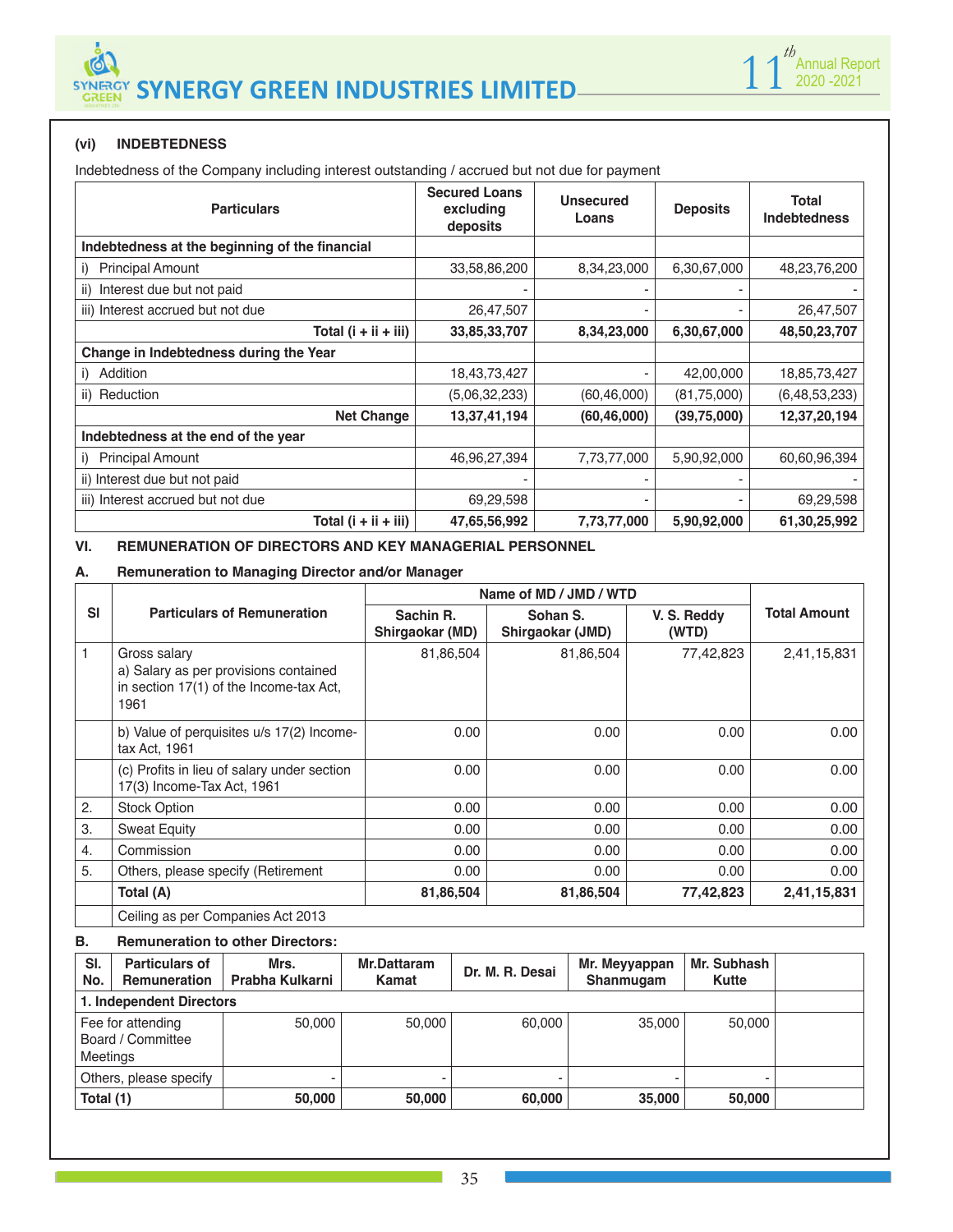



| 2. Other Non-<br><b>Executive Directors</b>        | Mr. Rajendra<br>Shirgaokar                                                      | Mr. Prafulla<br>Shirgaokar | Mr.<br><b>Shishir</b><br><b>Shirgaokar</b> | Mr. Chandan<br>Shirgaokar | Mr. Niraj<br>Shirgaokar | Mr.<br>Jeevan<br>Shirgaokar |
|----------------------------------------------------|---------------------------------------------------------------------------------|----------------------------|--------------------------------------------|---------------------------|-------------------------|-----------------------------|
| Fee for attending<br>Board / Committee<br>Meetings | 45,000                                                                          | 25,000                     | 30,000                                     | 60,000                    | 25,000                  | 20,000                      |
| Commission                                         |                                                                                 |                            |                                            |                           |                         |                             |
| Others, please specify                             |                                                                                 |                            |                                            |                           |                         |                             |
| Total (2)                                          | 45,000                                                                          | 25,000                     | 30,000                                     | 60,000                    | 25,000                  | 20,000                      |
| Total $(B)=(1+2)$                                  | 95,000                                                                          | 75,000                     | 90,000                                     | 95,000                    | 75.000                  | 20,000                      |
| Overall Ceiling as per<br>the Act                  | 1% Net of Profit and Rs.1,00,000/- per Meeting (Meeting of Board or Committee). |                            |                                            |                           |                         |                             |

# **C. Remuneration to Key Managerial Personnel Other Than MD/Manager/WTD :**

| SI. |                                                                                                                                                                                                                                           | <b>Key Managerial Personnel</b>                     |                                              |              |
|-----|-------------------------------------------------------------------------------------------------------------------------------------------------------------------------------------------------------------------------------------------|-----------------------------------------------------|----------------------------------------------|--------------|
| No. | <b>Particulars of Remuneration</b>                                                                                                                                                                                                        | Suhas B. Kulkarni<br><b>Chief Financial Officer</b> | Nilesh M. Mankar<br><b>Company Secretary</b> | <b>Total</b> |
| 1.  | <b>Gross Salary</b><br>Salary as per provisions contained in Section<br>17(1) of the Income-tax Act, 1961 Value of<br>perquisites u/s 17(2) Income-tax Act, 1961 Profits<br>in lieu of salary under section 17(3) Income tax<br>Act, 1961 | 18,26,699                                           | 7,66,072                                     | 25,92,771    |
| 2.  | <b>Stock Option</b>                                                                                                                                                                                                                       |                                                     |                                              |              |
| 3.  | <b>Sweat Equity</b>                                                                                                                                                                                                                       | ۰                                                   |                                              |              |
| 4.  | Commission as % of profit Others, specify                                                                                                                                                                                                 |                                                     |                                              |              |
| 5.  | Other, please specify                                                                                                                                                                                                                     |                                                     |                                              |              |
|     | <b>Total</b>                                                                                                                                                                                                                              | 18,26,699                                           | 7,66,072                                     | 25,92,771    |

# **VII. PENALTIES / PUNISHMENT / COMPOUNDING OF OFFENCES :**

| <b>Type</b>                         | <b>Section of The</b><br><b>Companies Act</b> | <b>Brief</b><br><b>Description</b> | Details of Penalty/<br>Punishment/<br>Compounding<br>fees imposed | <b>Authority</b><br>[RD/NCLT/<br><b>COURT]</b> | Appeal made,<br>if any (give<br>Details) |  |  |
|-------------------------------------|-----------------------------------------------|------------------------------------|-------------------------------------------------------------------|------------------------------------------------|------------------------------------------|--|--|
| <b>A. COMPANY</b>                   |                                               |                                    |                                                                   |                                                |                                          |  |  |
| Penalty                             |                                               |                                    |                                                                   |                                                |                                          |  |  |
| Punishment                          | ۰                                             | $\overline{\phantom{0}}$           | ۰                                                                 | $\overline{\phantom{a}}$                       |                                          |  |  |
| Compounding                         |                                               |                                    |                                                                   |                                                |                                          |  |  |
| <b>B. DIRECTORS</b>                 |                                               |                                    |                                                                   |                                                |                                          |  |  |
| Penalty                             |                                               |                                    |                                                                   |                                                |                                          |  |  |
| Punishment                          | -                                             | $\blacksquare$                     | ٠                                                                 |                                                |                                          |  |  |
| Compounding                         | -                                             | -                                  | ٠                                                                 |                                                |                                          |  |  |
| <b>C. OTHER OFFICERS IN DEFAULT</b> |                                               |                                    |                                                                   |                                                |                                          |  |  |
| Penalty                             | ۰                                             | -                                  | ٠                                                                 |                                                |                                          |  |  |
| Punishment                          |                                               |                                    |                                                                   |                                                |                                          |  |  |
| Compounding                         | ۰                                             | $\overline{\phantom{0}}$           | -                                                                 |                                                |                                          |  |  |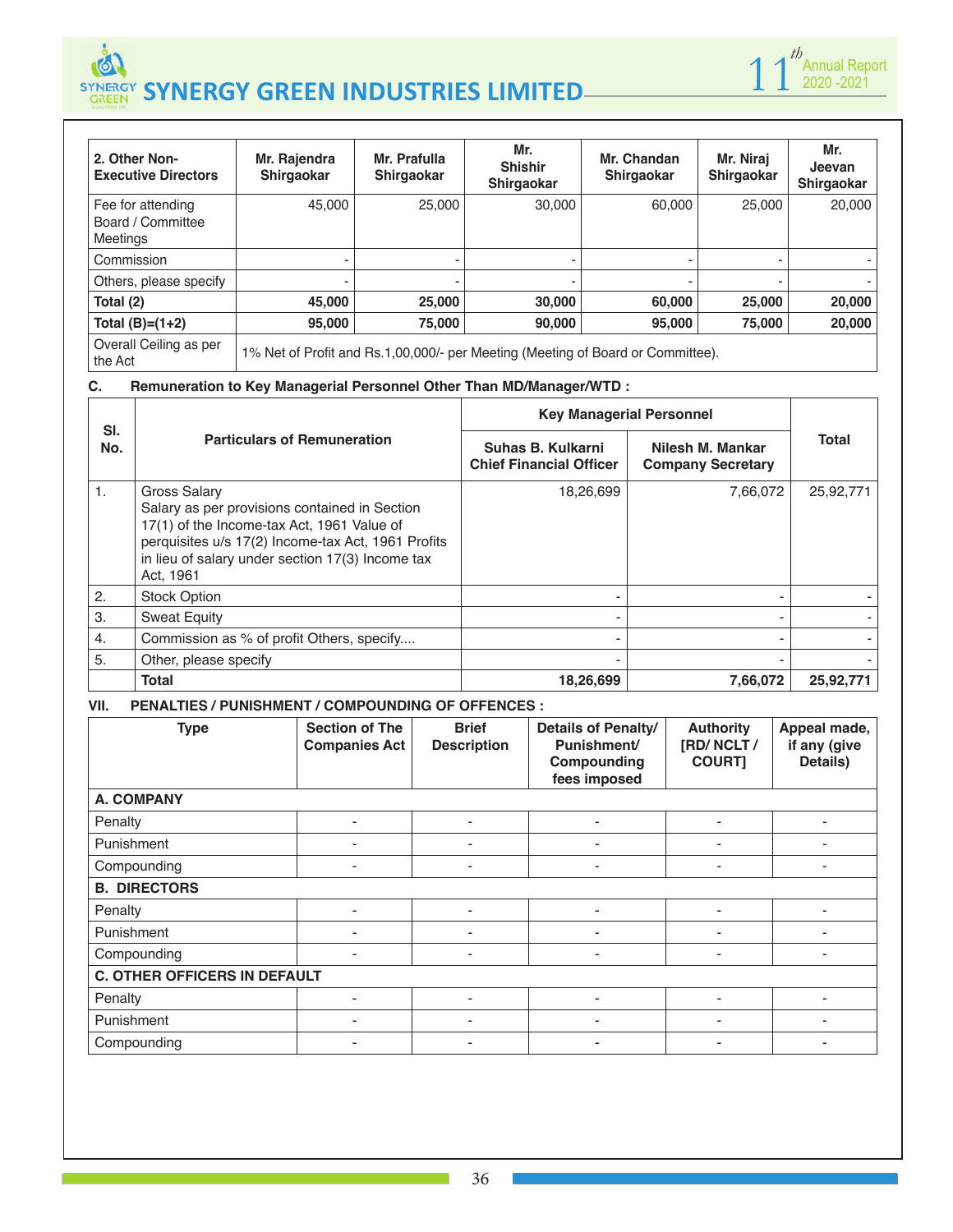



# **ANNEXURE – V**

#### **Details of Remuneration as required under section 197 (12) of the Companies Act, 2013 Read with Rule 5(1) of the Companies (Appointment and Remuneration of Managerial Personal) Rules, 2014.**

1. The percentage increase in remuneration of each Director, Chief Financial Officer and Company Secretary during the financial year 2020-21, ratio of the remuneration of each Director to the median remuneration of the employees of the Company for the financial year 2020-21 and the comparison of remuneration of each Key Managerial Personnel (KMP) against the performance of the Company are as under:

| Sr.<br>No. | Name of Director/ KMP<br>and Designation                       | <b>Remuneration</b><br>of Director/<br><b>KMP</b> for<br>financial year<br>2020-21 (Rs.<br>in Lakh) | $%$ Increase /<br>Decrease in<br><b>Remuneration</b><br>in the Financial<br><b>Year 2020-21</b> | <b>Ratio of</b><br><b>Remuneration</b><br>of each<br>Director/<br>to median<br>remuneration<br>of employees | Average percentile increase<br>already made in the salaries<br>of employees other than<br>the managerial personnel<br>in the last financial year<br>and its comparison with the<br>percentile increase in the<br>managerial<br>remuneration<br>and justification thereof and<br>point out if there are any<br>exceptional circumstances<br>the<br>increase<br>for<br>in<br>managerial remuneration; |
|------------|----------------------------------------------------------------|-----------------------------------------------------------------------------------------------------|-------------------------------------------------------------------------------------------------|-------------------------------------------------------------------------------------------------------------|-----------------------------------------------------------------------------------------------------------------------------------------------------------------------------------------------------------------------------------------------------------------------------------------------------------------------------------------------------------------------------------------------------|
| 1)         | Sachin R. Shirgaokar<br>Chairman & Managing<br><b>Director</b> | 81,86,504                                                                                           | $-26.35$                                                                                        | 21.43                                                                                                       | Average salary increase of<br>non-managerial employees is<br>11.75%.                                                                                                                                                                                                                                                                                                                                |
| 2)         | Sohan S. Shirgaokar<br>Jt. Managing                            | 81,86,504                                                                                           | $-26.35$                                                                                        | 21.43                                                                                                       | Average salary has decreased<br>of managerial employees is<br>20.57%.                                                                                                                                                                                                                                                                                                                               |
| 3)         | V. S. Reddy<br><b>Whole Time Director</b>                      | 77,42,823                                                                                           | $-4.75$                                                                                         | 20.26                                                                                                       | The Reason for decrease in<br><b>Managerial Remuneration:</b>                                                                                                                                                                                                                                                                                                                                       |
| 4)         | Suhas B. Kulkarni Chief<br><b>Financial Officer</b>            | 18,26,699                                                                                           | 3.73                                                                                            | N.A.                                                                                                        | 1. Commission has not given<br>to CMD, JMD & ED for                                                                                                                                                                                                                                                                                                                                                 |
| 5)         | Nilesh M. Mankar<br><b>Company Secretary</b>                   | 7,66,072                                                                                            | 13.77                                                                                           | N.A.                                                                                                        | F.Y.2020-21<br>which<br>was<br>given in F.Y.2019-20.<br>2. Amount<br>of<br>Supper<br>Annuation fund of F.Y.2018-<br>19 was paid in F.Y.2019-20.                                                                                                                                                                                                                                                     |

ii) The median remuneration of employees of the Company during the financial year was Rs.3.82 Lakh.

iii) In the financial year, there was an increase of 11.75% in the median remuneration of employees;

iv) There were 173 permanent employees on the rolls of Company as on March 31, 2021;

v) It is hereby affirmed that the remuneration paid during F.Y. 2020-21 is as per the Remuneration Policy for Directors, Key Managerial Personnel and other Employees.

Details of top ten employees remuneration as required under provisions of Section 197 of the Companies Act, 2013 and Rule 5(2) and 5(3) of Rules are available at the Registered Office of the Company during working hours, 21 days before the Annual General Meeting and shall be made available to any shareholder on request. Such details are also available on our Company's website: www.synergygreenind.com.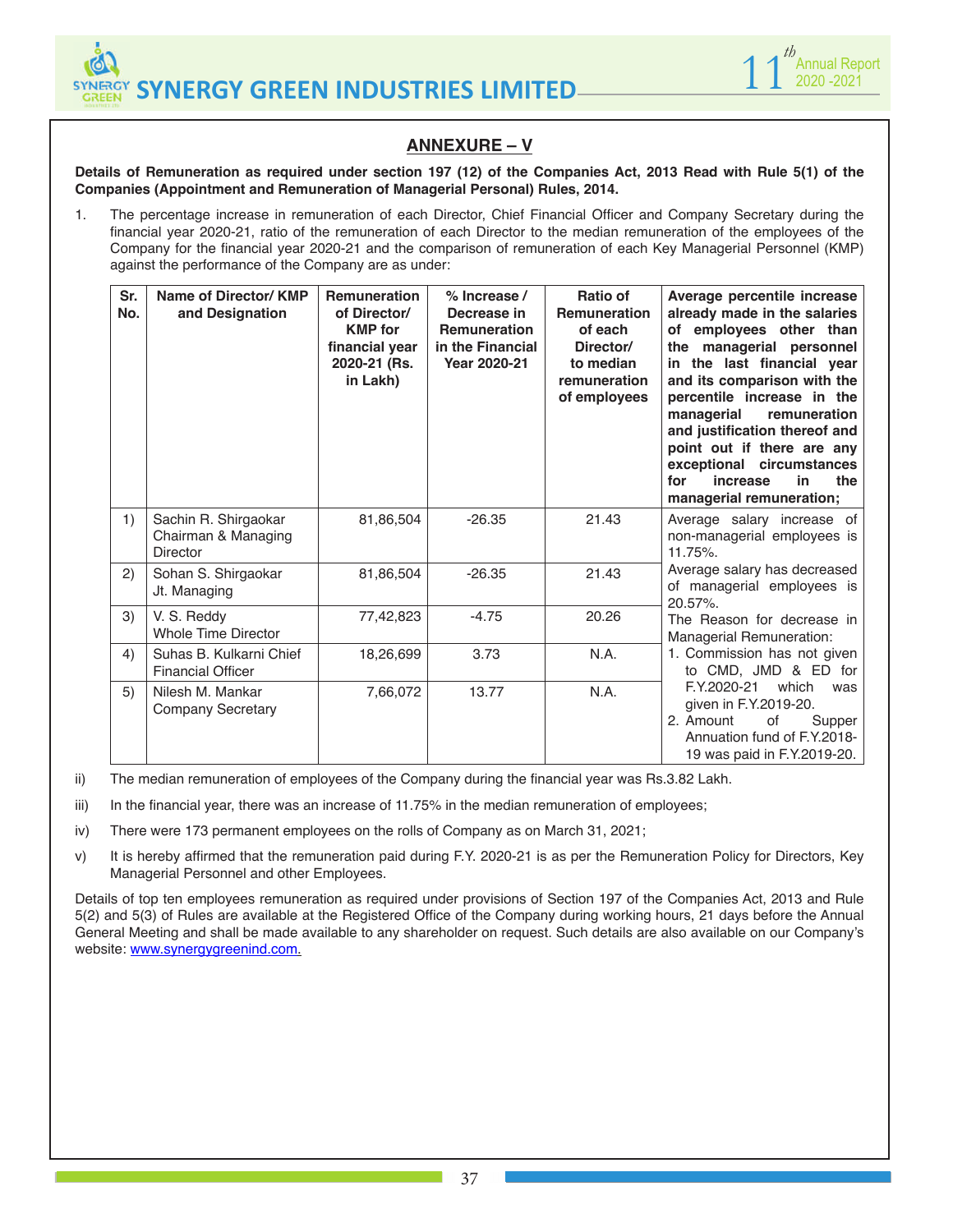



# **ANNEXURE – VI Management Discussion and Analysis**

#### **1.0 Market Analysis:**

#### **1.1 Wind Industry:**

2020 was the best year in history for the global wind industry showing YOY growth of 53%. Installing more than 93 GW of wind power in a challenging year with Covid pandemic disruption to both global supply chain and project construction demonstrated with incredible resilience of wind industry. Significant contributions have come from China & USA supported by Feed in Tariff cut-off in China and phase out of the full rate Production Tax Credit (PTC) in the USA.

After an unusual 2020, global wind market growth is likely to slow down in the near-term primarily due to an expected drop in onshore installations in China and the US following the expiry of incentive schemes. Nevertheless, the market outlook for forecast period remains positive. GWEC Market Intelligence expects that over 469 GW of new onshore and offshore wind capacity will be added in the next five years - that is nearly 94 GW of new installations annually until 2025, based on present policies and pipelines.

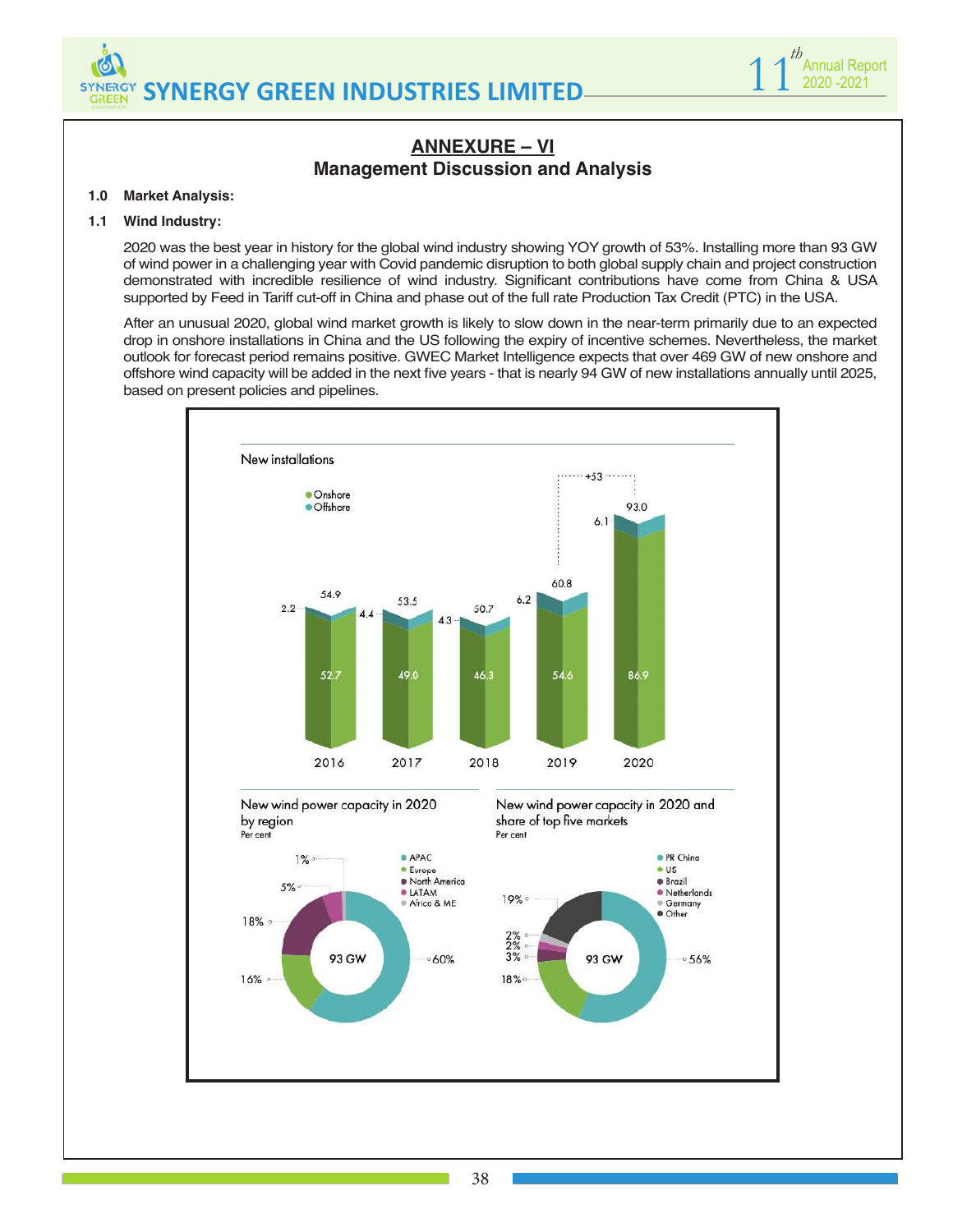

*th*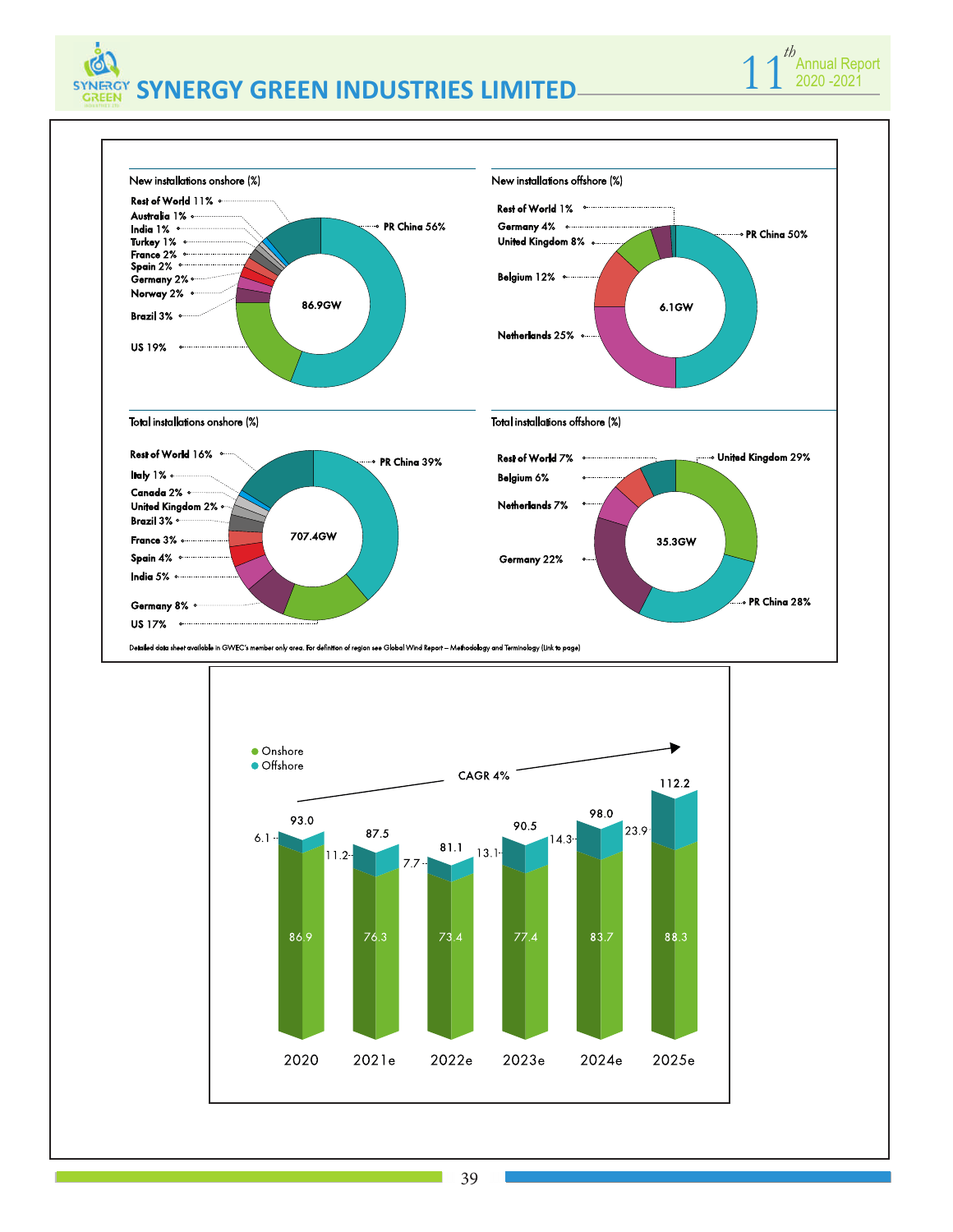Indian installations remain subdued due to various hurdles in the industry like land allocation, grid availability, recurring financial instability of DISCOMs, tender design and PPA sanctity. Reviving a long-term national mission to scale up wind and renewables by resolving these challenges, such as through increased government- industry coordination and knowledge-sharing, will provide a much-needed boost to the sector.

1 1<sup>th</sup> Annual Report 2020 -2021

*th*

With wind and solar prices beating fossil fuel-based generation across India's grid, the expansion of affordable renewables can support decarbonisation of energy- intensive industries such as steel, iron, cement, transport and agriculture. Via the National Electric Mobility Mission Plan 2020, the Modi administration has already enacted an aggressive electric and hybrid vehicle scheme and aims to shift railways from coal dependency to the world's first net zero railway network by 2030.

Meeting India's clean energy targets in the absence of a broader carbon neutrality strategy will require urgent and targeted implementation of regulatory reforms. Accelerating wind growth is also in line with the government's principles of Aatmnirbharta (self-reliance) and "Make in India" for energy security and supply chain competitiveness. The development of offshore wind and green hydrogen capacity will further support India's shift to a more flexible, resilient and clean energy system.



As per GWEC forecast, India's installations are expected to be around 3 GW to 4 GW during next 5 years period.

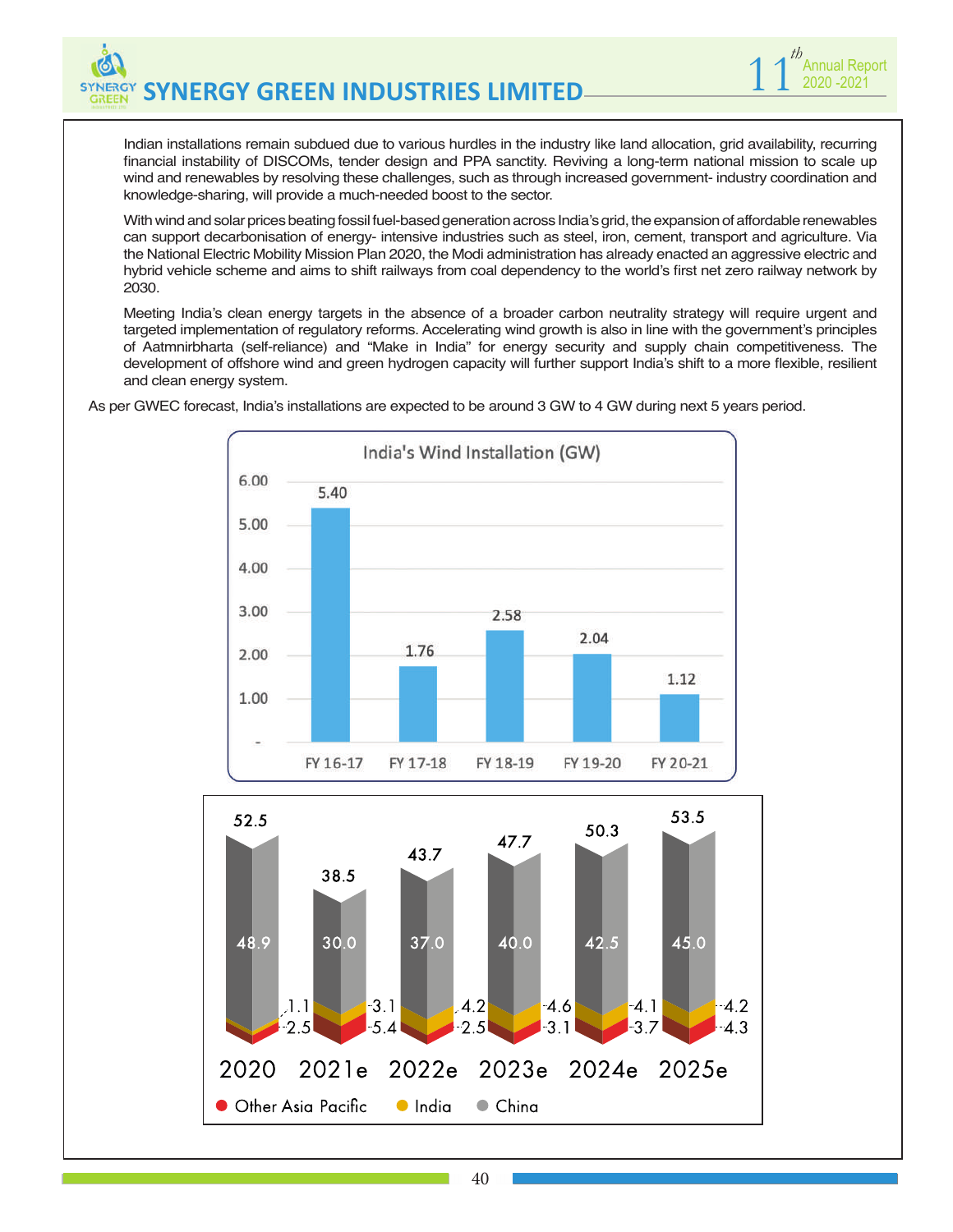



#### **1.2 Non-Wind Industry:**

Apart from Wind Turbine Industry, company is also producing castings to Mining, Pumps & Plastic Injection parts. During FY 2020-21, there was a increase in non-wind business share from 12.3% to 16.90%. Growth is forecasted in Non-Wind segment as well and estimated to retain the increased business share for the year 2021-22.

#### **Order Book Forecast:**

Following is the revenue source during last four years



In spite of subdued wind installations in India, wind turbine production levels are much higher as made in India turbines are being exported to other countries. Company also directly exports the castings for US market. Last year revenues consist of 45.8% exports to the US market. However, these export figures are expected to go down during next year due to Vestas relocating its 2 MW platform to India. Hence domestic orders are estimated to go up.

Company is in the process of developing larger megawatt turbine castings to all major OEMs like Vesta (4 MW), Siemens Gamesa (3.4 MW) and 4 MW gear box parts to ZF & Siemens. With addition of new product segment, healthy growth in order book is projected in upcoming years. FY 2021-22 order book is estimated grow by 50% from all the segments.

Considering the demand growth visibility in coming years, it is being planned to expand the capacity during the year from 30,000 TPA to 45,000 TPA. Further it is also being planned to increase the largest casting capability from 16 MT to 23 MT single piece to produce larger MW turbine parts.

#### **2.0 Performance Analysis:**

#### **2.1 Sales Revenue:**

During the year 2020-21, company has recorded a net sale of Rs.199.71 Crores as against Rs.207.87 Crores in the previous year. In spite 6 weeks lockdown and another 4 months of production disturbances due to Covid pandemic, revenue could be protected with in 4.2% dip from previous year. During the year, export revenues grown by 206% from Rs 29.34 Crores to Rs 89.90 Crores.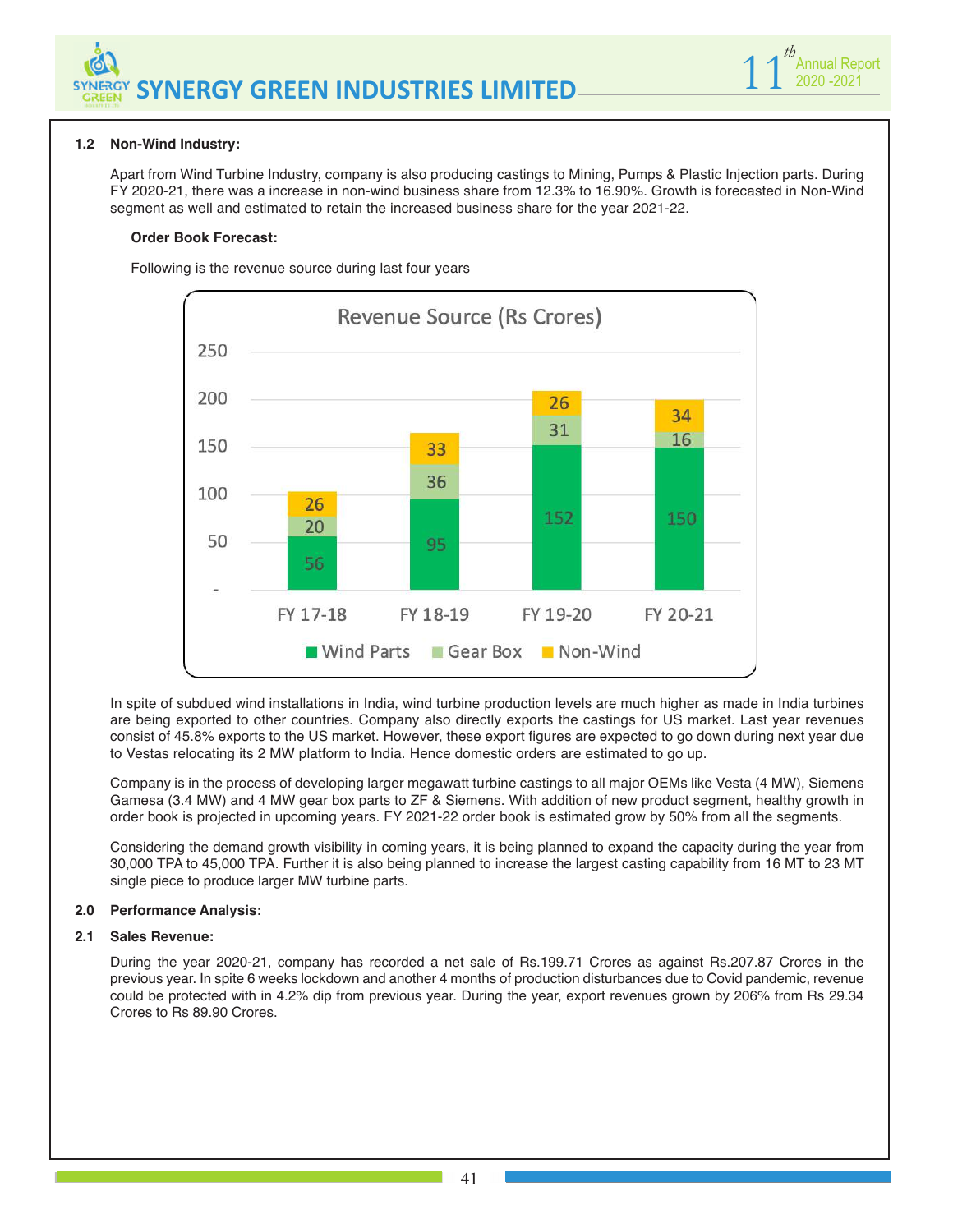

Following are the Sales revenues figures in Rs Crore for last five years of operations.



Backed by strong order book, FY 2021-22 Sales Revenues are estimated to grow around 40 to 50% depending up on the Covid pandemic disturbances.

#### **2.2 Profitability:**

Following are the PBDIT figures in Rs Crore for last five years of operations.



During FY 2020-21, in spite of dip in revenue by 4.2%, PBDIT figures have increased by 6.90%. This increase is because of PBDIT margins have expanded from 11.13% to 12.43% supported by higher export revenue.

There is a significant increase in input prices (> 40%) during last couple of months due to steel commodity increase and pandemic crisis. This increase is being planned to manage with the help of customer compensation & cost optimization to protect last year's PBDIT margins.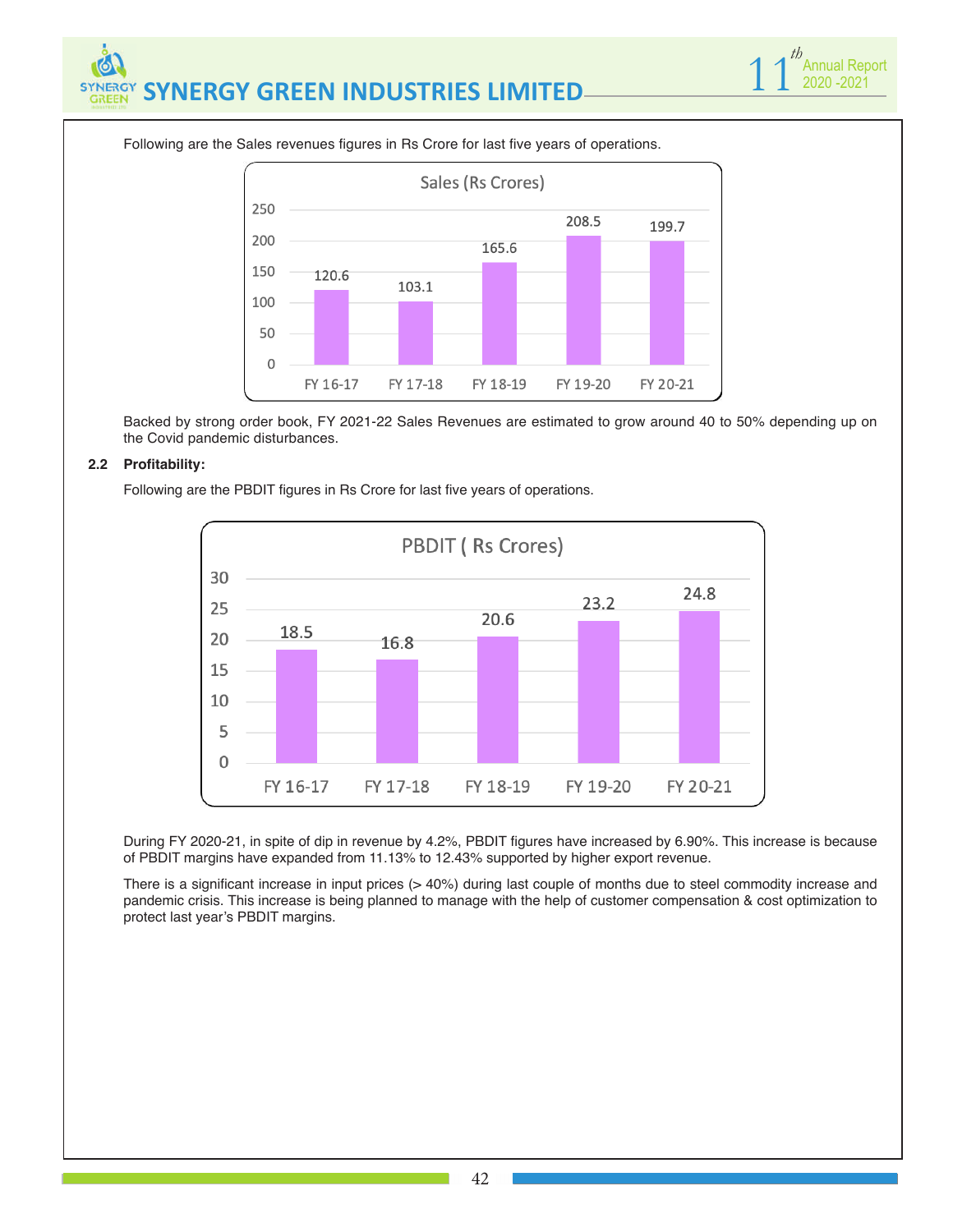



# **INDEPENDENT AUDITOR'S REPORT**

#### **To The Members of Synergy Green Industries Limited**

#### **Report on the Audit of the Financial Statements**

#### **Opinion**

We have audited the Financial Statements of Synergy Green Industries Limited ("the Company"), which comprise the Balance Sheet as at March 31, 2021, the Statement of Profit and Loss and Statement of Cash Flows for the year then ended, and notes to the Financial Statements, including a summary of Significant Accounting Policies and other explanatory information (hereinafter referred to as "the Financial Statements")

In our opinion and to the best of our information and according to the explanations given to us, the aforesaid Financial Statements give the information required by the Companies Act, 2013 ('the Act') in the manner so required and give a true and fair view in conformity with the accounting principles generally accepted in India, of the state of affairs of the Company as at March 31, 2021, its profit and its cash flows for the year ended on that date.

#### **Basis for Opinion**

We conducted our audit in accordance with the Standards on Auditing (SAs) specified under section 143(10) of the Act. Our responsibilities under those Standards are further described in the Auditor's Responsibilities for the Audit of the Financial Statements section of our report. We are independent of the Company in accordance with the Code of Ethics issued by the Institute of Chartered Accountants of India together with the ethical requirements that are relevant to our audit of the Financial Statements under the provisions of the Act and the Rules thereunder, and we have fulfilled our other ethical responsibilities in accordance with these requirements and the Code of Ethics. We believe that the audit evidence we have obtained is sufficient and appropriate to provide a basis for our opinion.

#### **Key Audit Matters**

Key audit matters are those matters that, in our professional judgment, were of most significance in our audit of the Financial Statements of the current period. These matters were addressed in the context of our audit of the Financial Statements as a whole, and in forming our opinion thereon, and we do not provide a separate opinion on these matters. We have determined the matters described below as the Key Audit Matters to be communicated in our report.

#### **a. Recoverability of Trade Receivables:**

The company has significant trade receivables at year end which comprises of almost 15.84% of Total Assets of the company. Given the size of the balances and the risk that some of the trade receivables may not be recoverable, judgement is required to evaluate whether any provision should be made to reflect the risk. Assessment of the recoverability of trade receivables is inherently subjective and requires significant management judgement (which includes repayment history and financial position of entities from whom these balances are recoverable, terms of underling arrangements, overdue balances, market conditions etc.).

We have performed following audit procedure for above key audit matter:

- 1. Obtained an understanding of and assessed the design, implementation and operating effectiveness of company's key internal controls over the providing for doubtful provision for trade receivables including adherence to relevant accounting standard.
- 2. Assessing the company's methodology for provisioning towards trade receivables.
- 3. Understanding the key inputs used in the provisioning model by the company such as repayment history, status of NCLT cases, terms of underlining arrangements, overdue balances, market conditions, expert's opinion etc.
- 4. Obtaining an understanding and assessing the reasonableness of the key outputs derived from provisioning methodology, as well as key judgements and assumptions used by the management.
- 5. Disclosure requirements as per schedule III of the companies act were verified.
- 6. Obtaining balance confirmation form debtors and matching payable balances in this confirmation with the receivable balances of the company and addressing and reconciliation item.
- 7. Performed subsequent receipt testing of trade receivable balances post year end.
- 8. Discussion with management about status and prospects of suits filled for receivables and assessment of requirement for provisioning.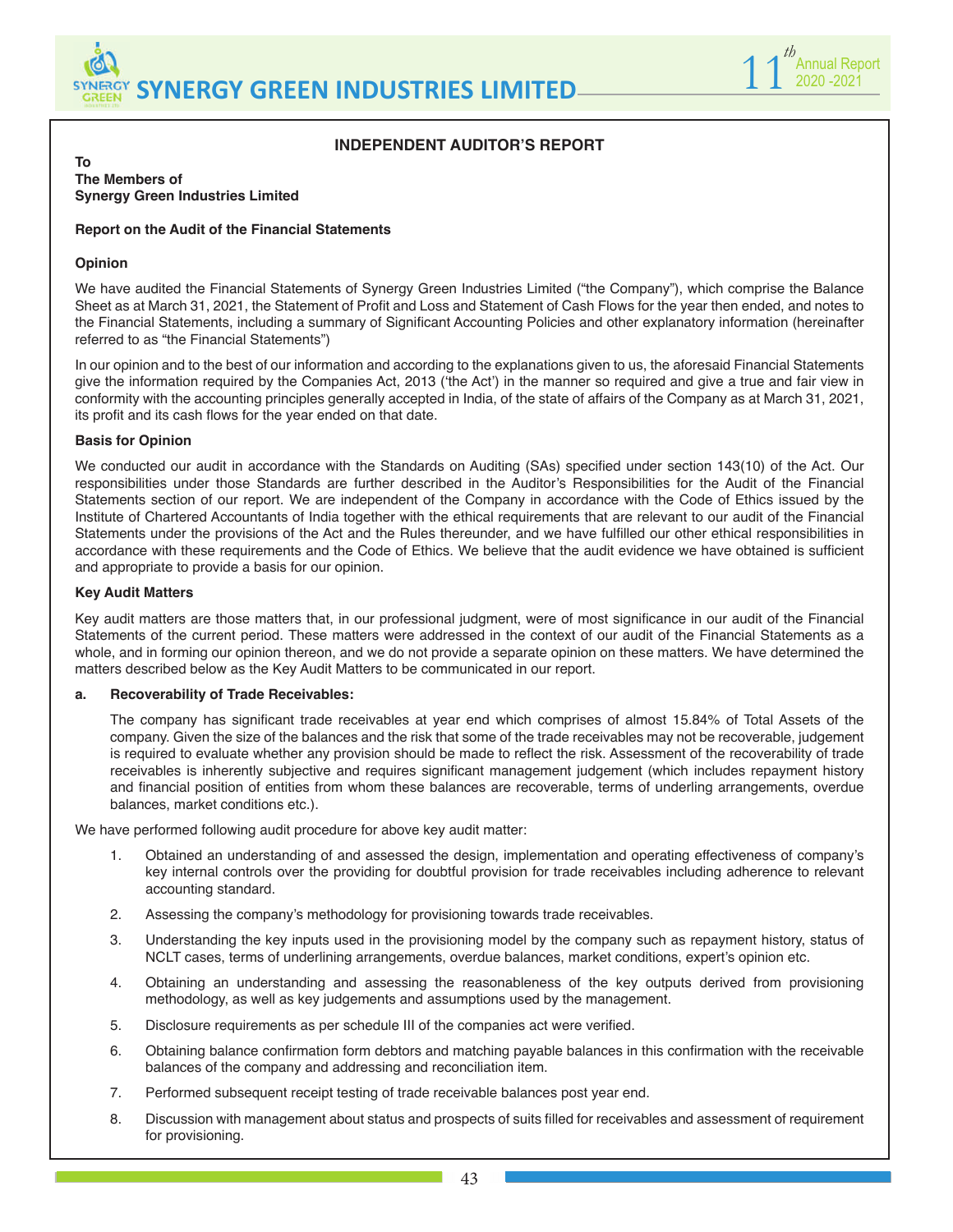



#### **Other Information**

The Company's Board of Directors is responsible for the other information. The other information comprises the information included in the Board's Report but does not include the Financial Statements, secretarial report and our auditor's report thereon, which we obtained prior to the date of this independent auditor's report.

Our opinion on the Financial Statements does not cover the other information and we do not express any form of assurance conclusion thereon.

In connection with our audit of the financial statements, our responsibility is to read the other information and, in doing so, consider whether the other information is materially inconsistent with the financial statements, or our knowledge obtained in the audit or otherwise appears to be materially misstated.

If, based on the work we have performed, we conclude that there is a material misstatement of this other information; we are required to report that fact. We have nothing to report in this regard.

#### **Responsibilities of Management and Those Charged with Governance for the Financial Statements**

The Company's Board of Directors is responsible for the matters stated in Section 134(5) of the Companies Act, 2013 ("the Act") with respect to the preparation of these financial statements that give a true and fair view of the financial position, financial performance and cash flows of the company in accordance with the accounting principles generally accepted in India, including Accounting Standards specified under section 133 of the Act read with Rule 7 of the Companies (Accounts) Rules, 2014 as amended.

This responsibility also includes maintenance of adequate accounting records in accordance with the provisions of the Act for safeguarding of the assets of the Company and for preventing and detecting frauds and other irregularities; selection and application of appropriate accounting policies; making judgments and estimates that are reasonable and prudent; and design, implementation and maintenance of adequate internal financial controls, that were operating effectively for ensuring the accuracy and completeness of the accounting records, relevant to the preparation and presentation of the financial statements that give a true and fair view and are free from material misstatement, whether due to fraud or error.

In preparing the financial statements, management is responsible for assessing the Company's ability to continue as a going concern, disclosing, as applicable, matters related to going concern and using the going concern basis of accounting unless management either intends to liquidate the Company or to cease operations, or has no realistic alternative but to do so.

Those Board of Directors are also responsible for overseeing the Company's financial reporting process.

#### **Auditor's Responsibility for the Audit of the Financial Statements**

Our objectives are to obtain reasonable assurance about whether the financial statements are free from material misstatement, whether due to fraud or error, and to issue an auditor's report that includes our opinion. Reasonable assurance is a high level of assurance but is not a guarantee that an audit conducted in accordance with SAs will always detect a material misstatement when it exists. Misstatements can arise from fraud or error and are considered material if, individually or in the aggregate, they could reasonably be expected to influence the economic decisions of users taken on the basis of these financial statements.

As part of an audit in accordance with SAs, we exercise professional judgment and maintain professional skepticism throughout the audit.

We also:

- Identify and assess the risks of material misstatement of the financial statements, whether due to fraud or error, design and perform audit procedures responsive to those risks, and obtain audit evidence that is sufficient and appropriate to provide a basis for our opinion. The risk of not detecting a material misstatement resulting from fraud is higher than for one resulting from error, as fraud may involve collusion, forgery, intentional omissions, misrepresentations, or the override of internal control.
- Obtain an understanding of internal control relevant to the audit in order to design audit procedures that are appropriate in the circumstances. Under section 143(3)(i) of the Companies Act, 2013, we are also responsible for expressing our opinion on whether the Company has adequate internal financial controls system in place and the operating effectiveness of such controls.
- Evaluate the appropriateness of accounting policies used and the reasonableness of accounting estimates and related disclosures made by management.
- Conclude on the appropriateness of management's use of the going concern basis of accounting and, based on the audit evidence obtained, whether a material uncertainty exists related to events or conditions that may cast significant doubt on the Company's ability to continue as a going concern. If we conclude that a material uncertainty exists, we are required to draw attention in our auditor's report to the related disclosures in the financial statements or, if such disclosures are inadequate, to modify our opinion. Our conclusions are based on the audit evidence obtained up to the date of our auditor's report. However, future events or conditions may cause the Company to cease to continue as a going concern.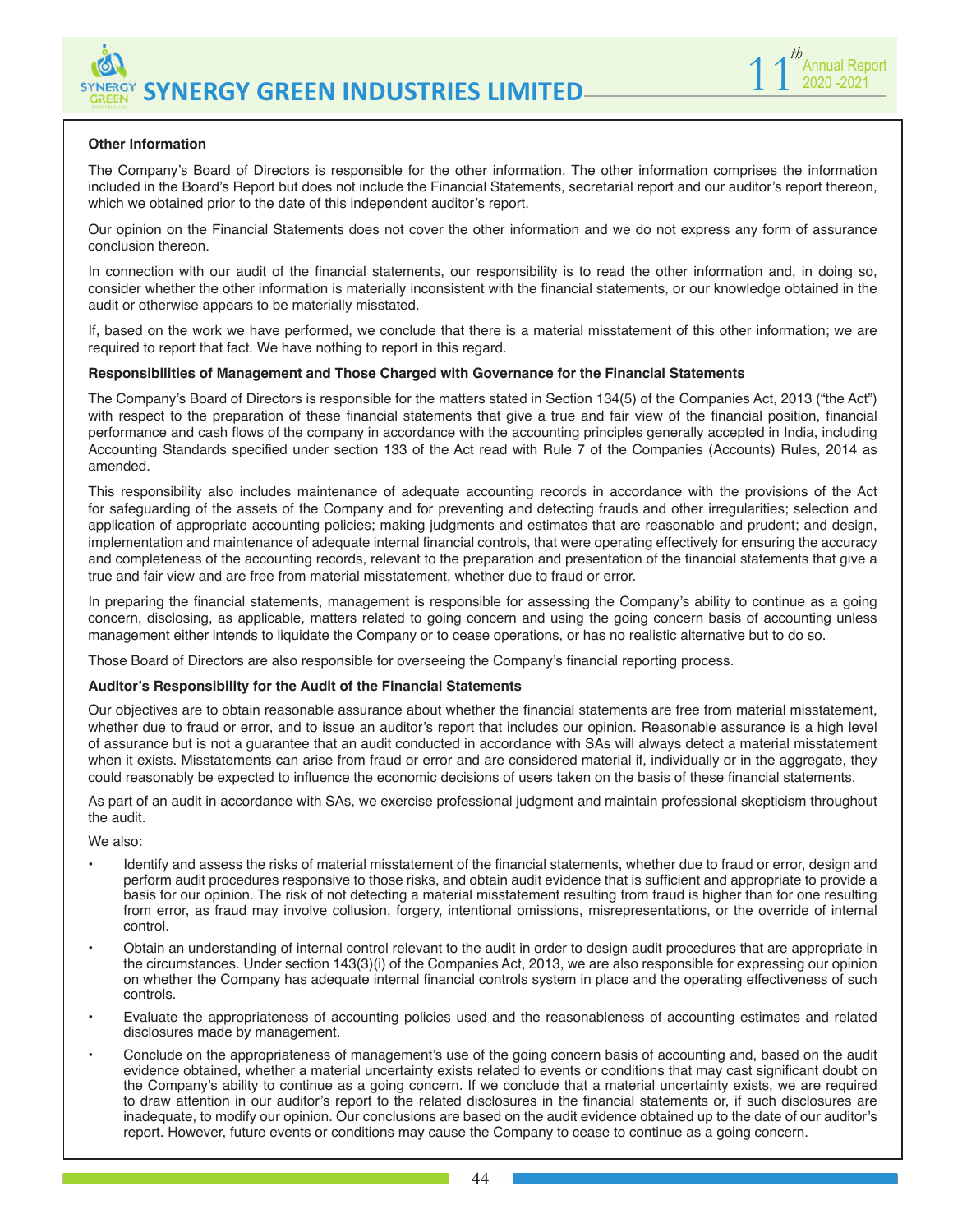• Evaluate the overall presentation, structure and content of the financial statements, including the disclosures, and whether the financial statements represent the underlying transactions and events in a manner that achieves fair presentation.

We communicate with those charged with governance regarding, among other matters, the planned scope and timing of the audit and significant audit findings, including any significant deficiencies in internal control that we identify during our audit.

We also provide those charged with governance with a statement that we have complied with relevant ethical requirements regarding independence, and to communicate with them all relationships and other matters that may reasonably be thought to bear on our independence, and where applicable, related safeguards.

#### **Report on Other Legal and Regulatory Requirements:**

- 1. As required by the Companies (Auditor's Report) Order, 2016 ("the Order"), issued by Central Government of India in terms of sub-section (11) of section 143 of the Companies Act 2013, we give in the Annexure A, a statement on the matters specified in paragraphs 3 and 4 of the Order, to the extent applicable.
- 2. As required by Section 143(3) of the Act, we report that:
	- a. We have sought and obtained all the information and explanations which to the best of our knowledge and belief were necessary for the purposes of our audit.
	- b. In our opinion, proper books of account as required by law have been kept by the Company so far as it appears from our examination of those books.
	- c. The Balance Sheet, the Statement of Profit and Loss and the Cash Flow Statement dealt with by this Report are in agreement with the books of account.
	- d. In our opinion, the aforesaid Financial Statements comply with the Accounting Standards specified under Section 133 of the Act, read with Rule 7 of the Companies (Accounts) Rules, 2014 as amended.
	- e. On the basis of the written representations received from the directors as on 31st March, 2021 taken on record by the Board of Directors, none of the directors is disqualified as on 31st March, 2021 from being appointed as a director in terms of Section 164 (2) of the Act.
	- f. With respect to the adequacy of the internal financial controls over financial reporting of the Company and the operating effectiveness of such controls, refer to our separate report in "Annexure B";
	- g. As required by section 197 (16) of the Act; in our opinion and according to information and explanation provided to us, the remuneration paid by the company to its directors is in accordance with the provisions of section 197 and Schedule V of the Act read with Companies (Appointment and Managerial Personnel) Rules, 2014 and remuneration paid to directors is not in excess of the limit laid down under this section read with Schedule V.
	- h. With respect to the other matters to be included in the Auditor's Report in accordance with Rule 11 of the Companies (Audit and Auditors) Amendment Rules, 2014, in our opinion and to the best of our information and according to the explanations given to us:
		- i) The Company has disclosed the impact of pending litigations on its financial position in its financial statements – Refer Note no.30 to the financial statements.
		- ii) The Company did not have any long-term contracts including derivative contracts for which there were any material foreseeable losses as at 31<sup>st</sup> March 2021.
		- iii) There has been no delay in transferring amounts, required to be transferred, to the Investor Education and Protection Fund by the Company.

**For P G BHAGWAT LLP Chartered Accountants Firm's Registration No: 101118W/W100682**

**Akshay B. Kotkar Partner** Place: Kolhapur Membership No. 140581<br>Date: May 27, 2021 **Membership No. 140581 Date: May 27, 2021 UDIN:21140581AAAADJ5940**

**1** 1<sup>*th*</sup> Annual Report 2020 -2021

*th*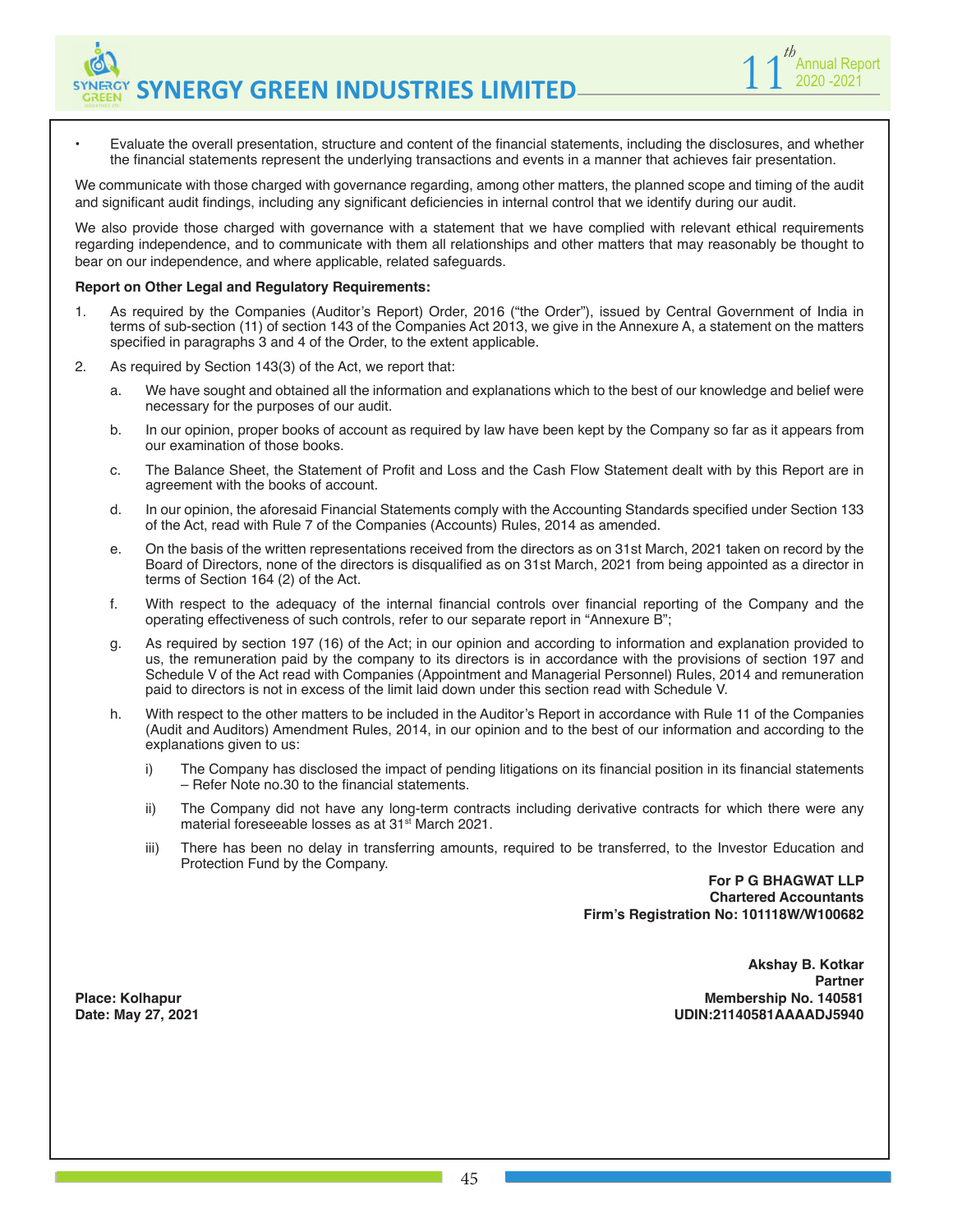

### **ANNEXURE A to Independent Auditor's Report**

**Referred to in paragraph 1 of our Report on Other Legal and Regulatory Requirements of even date to the Members of Synergy Green Industries Limited on the financial statements as of and for the year ended 31st March 2021.**

- (i) In respect of Property, Plant & Equipment:
	- (a) The Company has maintained proper records showing full particulars including quantitative details and situation of Property, Plant & Equipment.
	- The fixed assets of the Company have been physically verified by the Management during the year. The discrepancies noticed on such verification were not material and have been properly dealt with in the books of account. Also, the Company has policy of verifying one block of asset every year. In our opinion, the frequency of verification is reasonable.
	- (c) The title deeds of immovable properties, as disclosed in Note 13 on Property, Plant and Equipment to the financial statements, are held in the name of the Company.
- (ii) The physical verification of inventory, excluding stocks with third parties has been conducted at reasonable intervals by the Management during the year. In respect of inventory lying with third parties, these have substantially been confirmed by them. The discrepancies noticed on physical verification of inventory as compared to book records were not material and have been appropriately dealt with in the books of accounts.
- (iii) The Company has not granted any loans, secured or unsecured, to companies, firms, limited liability partnerships or other parties covered in the register maintained under section 189 of the Companies Act. Therefore, the reporting under Clause 3(iii)(a), (b) and (c) of the said Order are not applicable to the Company.
- (iv) The Company has not granted any loans or made any investments or provided any guarantees or security to the parties covered under Section 185 and 186. Therefore, the provisions of Clause 3(iv) of the said Order are not applicable to the Company.
- (v) According to information and explanation given to us, the Company has accepted deposits from members during the year. The Company has complied with the provision of Section 73 to 76 and any other relevant provision of the Companies Act, 2013 and the rules framed there under, where applicable. Also, according to the information and explanations given to us, no order has been passed by the Company Law Board or the National Company Law Tribunal or the Reserve Bank of India or any Court or any other Tribunal against the company.
- (vi) We have broadly reviewed the books of accounts and records maintained by the Company relating to manufacture of SG Iron Casting pursuant to the rules made by Central Government for the maintenance of cost records under sub-section (1) of Section 148 of the Companies Act 2013 and are of the opinion that prima facie, the prescribed accounts and records have been made and maintained. We have, however, not made a detailed examination of the records with a view to determining whether they are accurate or complete.
- (vii) (a) According to information and explanation given to us and the records of the Company examined by us, in our opinion, the Company is generally regular in depositing the undisputed statutory dues, including provident fund, employees' state insurance, income-tax, duty of customs, Goods & Service Tax, cess and other material statutory dues, as applicable, with appropriate authorities.
	- (b) According to information and explanation given to us, no undisputed amounts payable in respect of Provident Fund, Employees' State Insurance, Income Tax, Duty of Customs, Goods and Service tax, Cess and other material statutory dues were outstanding, at the year end, for a period of more than six months from the date they become payable.

(c) According to information and explanation given to us and the records of the Company examined by us, there are no dues of Income tax, Sales Tax, Service Tax, duty of Custom, duty of Excise, Value added tax, Goods and Service tax as at 31<sup>st</sup> March 2021 which have not been deposited on account of any dispute other than those mentioned below:

| Name of the Statute                      | <b>Nature of Dues</b>    | Amount<br>(Rs.) | Period to which the<br>amount relates | Forum where dispute is<br>pending                  |
|------------------------------------------|--------------------------|-----------------|---------------------------------------|----------------------------------------------------|
| l Service Tax under<br>Finance Act, 1994 | l Central Excise<br>Dutv | 14.382          | l 2012-13 & 2013-14                   | The Commissioner of Central<br>GST (Appeals), Pune |

(viii) According to records of the Company examined by us and the information and explanations given to us, the Company has not defaulted in repayment of loans or borrowings to any financial institution or bank. Also, according to information and explanations given to us, company has not raised or received any loans or borrowings from Government or debenture holders.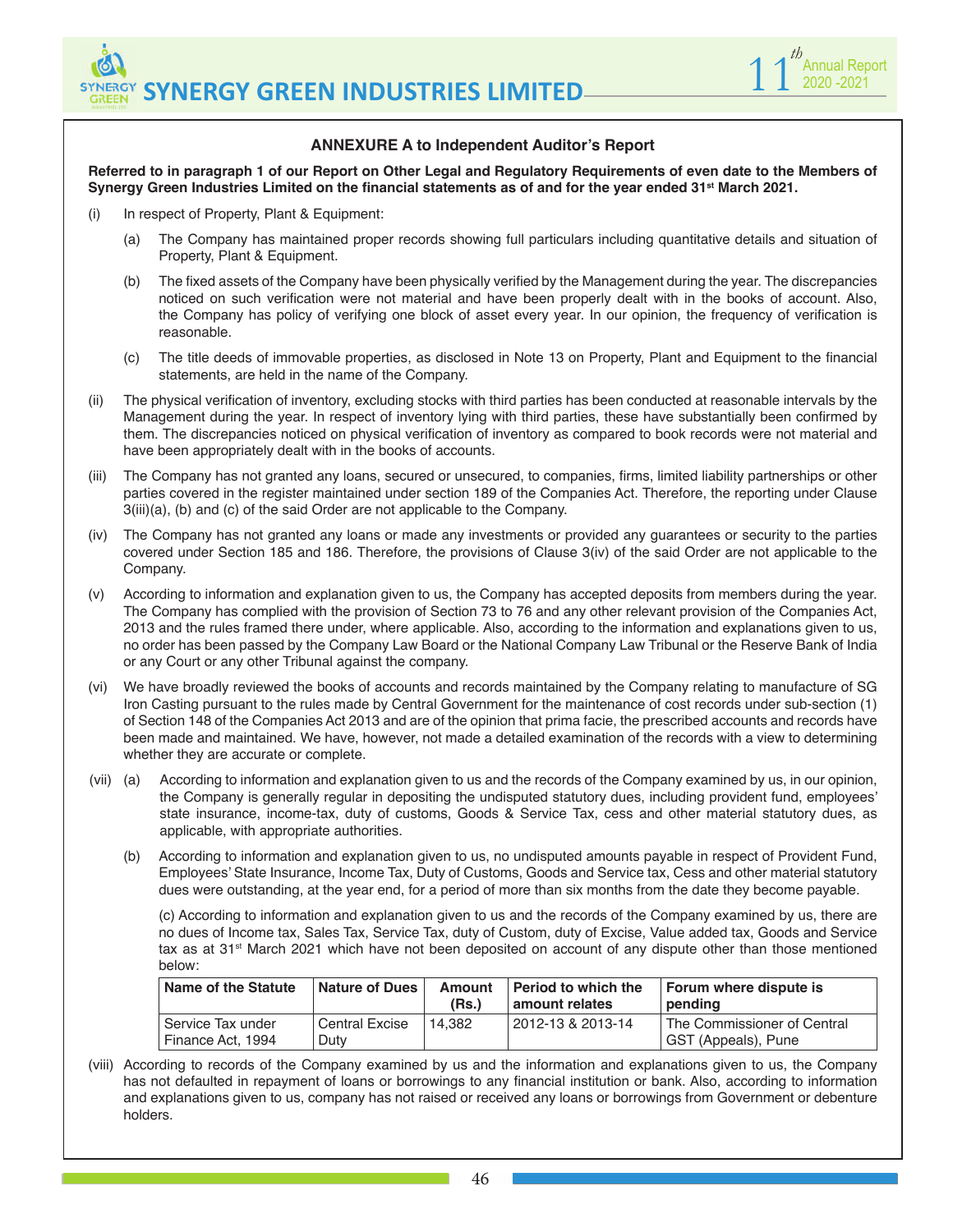

- (ix) According to the information and explanation given to us, the Company has not raised money by way of initial public offer/ further public offer, but has availed term loans during the year, in our opinion they were utilized for the purpose for which they were raised.
- (x) During the course of our examination of the books and records of the Company, carried out in accordance with the generally accepted auditing practices in India, and according to the information and explanations given to us, we have neither come across any instance of fraud by the Company or on the Company by its officers or employees, noticed or reported during the year, nor have we been informed of any such case by the Management.
- (xi) According to information and explanation given to us and based on our examination of the records of the Company, managerial remuneration has been paid or provided in accordance with the requisite approvals mandated by the provision of Section 197 read with schedule V to the Companies Act, 2013.
- (xii) As the Company is not a Nidhi Company and the Nidhi Rules, 2014 are not applicable to it, the provisions of Clause 3(xii) of the Order are not applicable to the Company.
- (xiii) According to information & explanation given to us, in our opinion all transactions with related parties are in compliance with sections 177 & 188 of Companies Act 2013 wherever applicable and the details have been disclosed in notes to accounts of Financial Statements as per Accounting Standard 18 - Related Party Disclosures.
- (xiv) According to Information & Explanation given to us, the company has not issued shares by way of preferential allotment/ private placement of shares or fully or partly convertible debentures during the year under review, accordingly provisions of section 42 of the Companies Act 2013 are not applicable to the company.
- (xv) The Company has not entered into any non-cash transactions with its directors or persons connected with him. Accordingly, the provisions of Clause 3(xv) of the Order are not applicable to the Company.
- (xvi) The Company is not required to be registered under Section 45-IA of the Reserve Bank of India Act, 1934. Accordingly, the provisions of Clause 3(xvi) of the Order are not applicable to the Company.

**For P G BHAGWAT LLP Chartered Accountants Firm's Registration No: 101118W/W100682**

**Akshay B. Kotkar Partner Place: Kolhapur Membership No. 140581 Date: May 27, 2021 UDIN:21140581AAAADJ5940**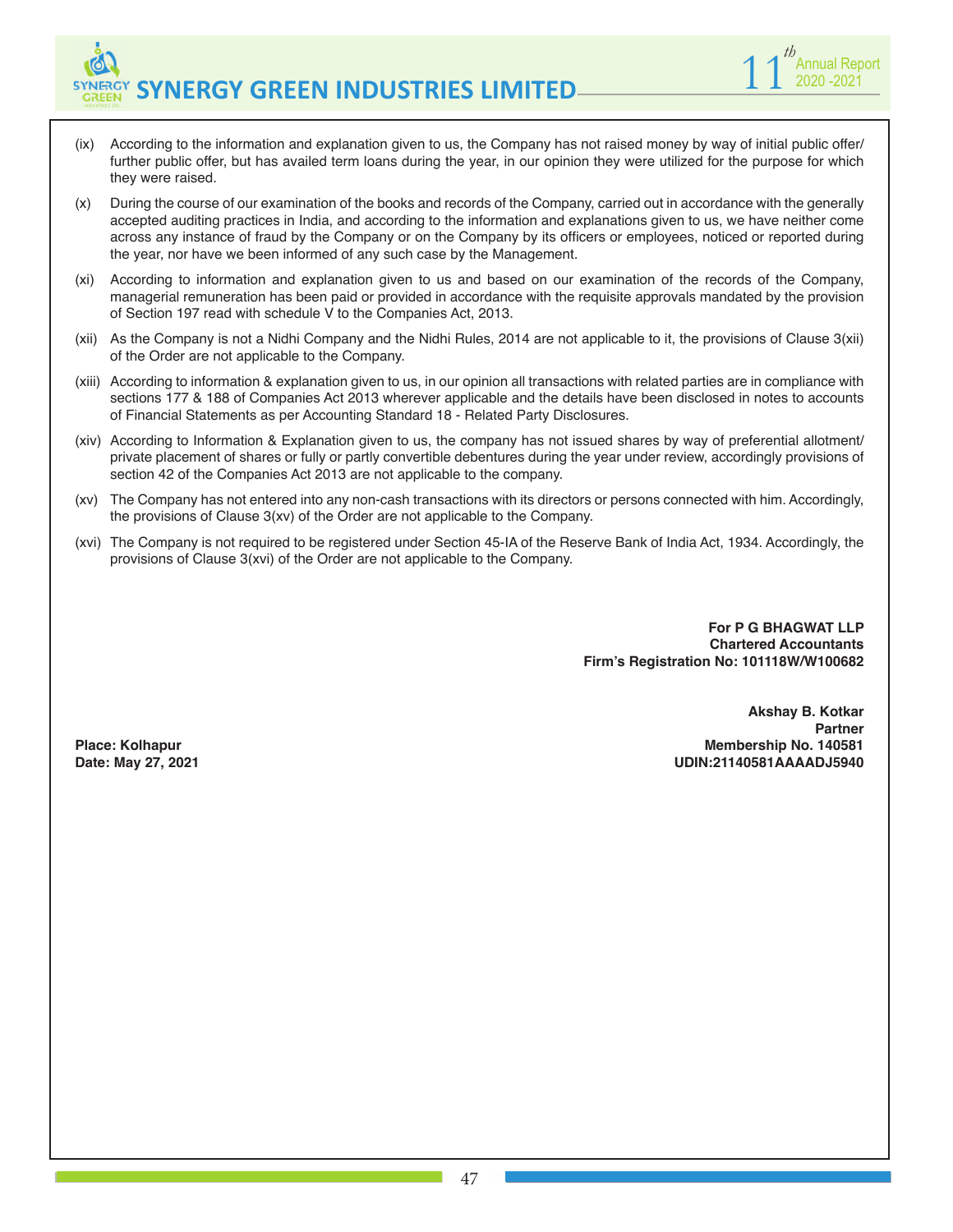

#### **Annexure - B to the Auditor's Report**

**(Referred to in paragraph 2(f) of our Report on Other Legal and Regulatory Requirements of even date to the Members of Synergy Green Industries Limited)**

#### **Report on the Internal Financial Controls with reference to Financial Statements under Clause (i) of Sub-section 3 of Section 143 of the Companies Act, 2013 ("the Act")**

We have audited the internal financial controls with reference to Financial Statements of **Synergy Green Industries Limited** ("the Company") as of March 31, 2021 in conjunction with our audit of the financial statements of the Company for the year ended on that date.

#### **Management's Responsibility for Internal Financial Controls**

The Company's management is responsible for establishing and maintaining internal financial controls based on the internal control over financial reporting criteria established by the Company considering the essential components of internal control stated in the Guidance Note on Audit of Internal Financial Controls over Financial Reporting issued by the Institute of Chartered Accountants of India ('ICAI'). These responsibilities include the design, implementation and maintenance of adequate internal financial controls that were operating effectively for ensuring the orderly and efficient conduct of its business, including adherence to company's policies, the safeguarding of its assets, the prevention and detection of frauds and errors, the accuracy and completeness of the accounting records, and the timely preparation of reliable financial information, as required under the Companies Act, 2013.

#### **Auditors' Responsibility**

Our responsibility is to express an opinion on the Company's internal financial controls over financial reporting based on our audit. We conducted our audit in accordance with the Guidance Note on Audit of Internal Financial Controls over Financial Reporting (the "Guidance Note") and the Standards on Auditing, issued by ICAI and deemed to be prescribed under section 143(10) of the Companies Act, 2013, to the extent applicable to an audit of internal financial controls, both applicable to an audit of Internal Financial Controls and, both issued by the Institute of Chartered Accountants of India. Those Standards and the Guidance Note require that we comply with ethical requirements and plan and perform the audit to obtain reasonable assurance about whether adequate internal financial controls over financial reporting was established and maintained and if such controls operated effectively in all material respects.

Our audit involves performing procedures to obtain audit evidence about the adequacy of the internal financial controls system over financial reporting and their operating effectiveness. Our audit of internal financial controls over financial reporting included obtaining an understanding of internal financial controls over financial reporting, assessing the risk that a material weakness exists, and testing and evaluating the design and operating effectiveness of internal control based on the assessed risk. The procedures selected depend on the auditor's judgment, including the assessment of the risks of material misstatement of the financial statements, whether due to fraud or error.

We believe that the audit evidence we have obtained is sufficient and appropriate to provide a basis for our audit opinion on the Company's internal financial controls system over financial reporting.

#### **Meaning of Internal Financial Controls Over Financial Reporting**

A Company's internal financial control over financial reporting is a process designed to provide reasonable assurance regarding the reliability of financial reporting and the preparation of financial statements for external purposes in accordance with generally accepted accounting principles. A company's internal financial control over financial reporting includes those policies and procedures that (1) pertain to the maintenance of records that, in reasonable detail, accurately and fairly reflect the transactions and dispositions of the assets of the company; (2) provide reasonable assurance that transactions are recorded as necessary to permit preparation of financial statements in accordance with generally accepted accounting principles, and that receipts and expenditures of the Company are being made only in accordance with authorizations of management and directors of the company; and (3) provide reasonable assurance regarding prevention or timely detection of unauthorized acquisition, use, or disposition of the company's assets that could have a material effect on the financial statements.

#### **Inherent Limitations of Internal Financial Controls Over Financial Reporting**

Because of the inherent limitations of internal financial controls over financial reporting, including the possibility of collusion or improper management override of controls, material misstatements due to error or fraud may occur and not be detected. Also, projections of any evaluation of the internal financial controls over financial reporting to future periods are subject to the risk that the internal financial control over financial reporting may become inadequate because of changes in conditions, or that the degree of compliance with the policies or procedures may deteriorate.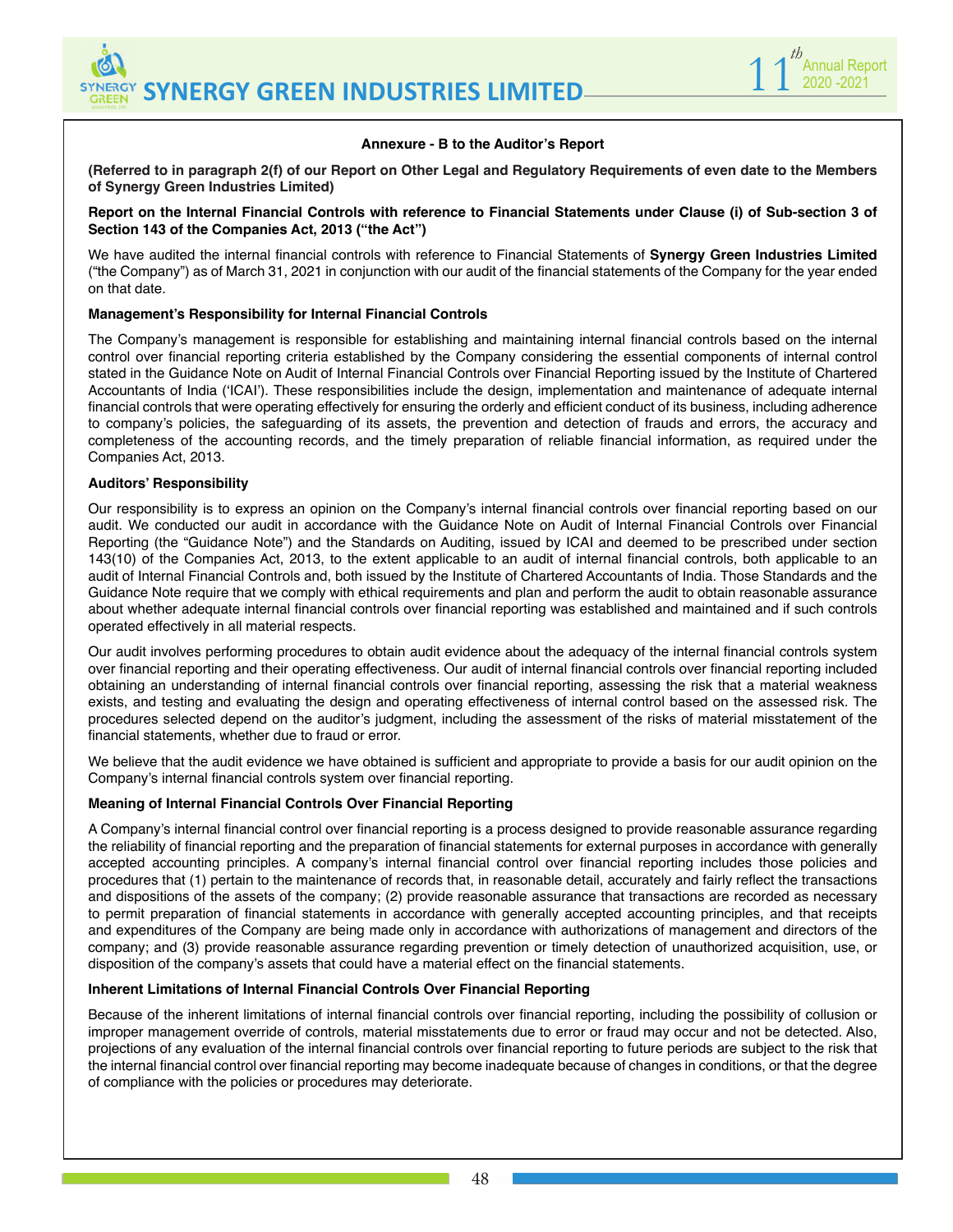



**Akshay B. Kotkar**

**Date: May 27, 2021 UDIN:21140581AAAADJ5940**

**Partner**

#### **Opinion**

In our opinion, the Company has, in all material respects, maintained adequate internal financial controls over financial reporting as of March 31, 2021, based on the internal control over financial reporting criteria established by the Company considering the essential components of internal control stated in the Guidance Note on Audit of Internal Financial Controls Over Financial Reporting issued by the Institute of Chartered Accountants of India.

> **For P G BHAGWAT LLP Chartered Accountants Firm's Registration No: 101118W/W100682**

Place: Kolhapur **Membership No. 140581**<br>Date: May 27, 2021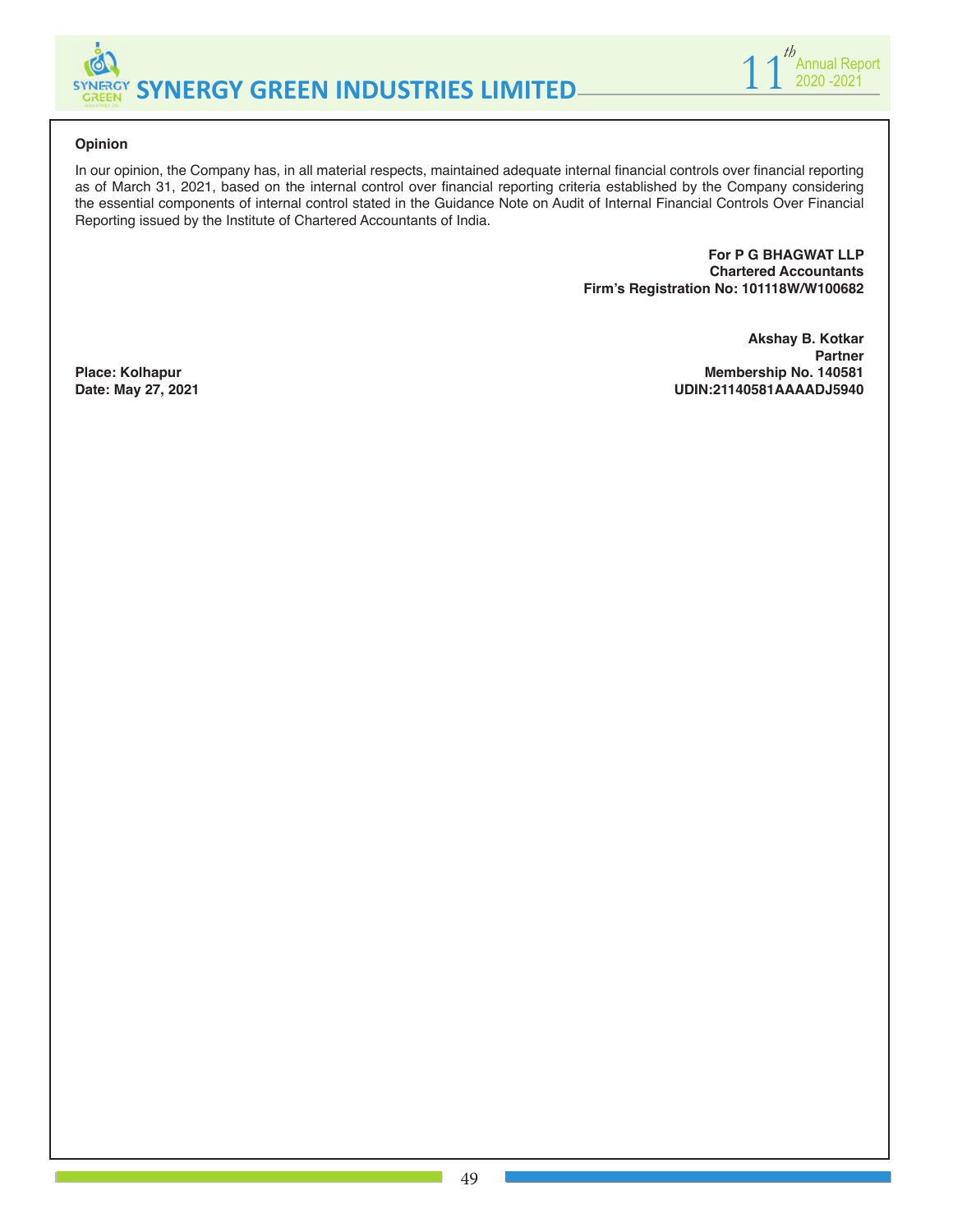

# **Balance Sheet As At March 31, 2021**

| <b>Particulars</b>                                                                                                                                    | <b>Note</b><br>No. | As at March 31, 2021     |                                         | As at March 31, 2020       |                |
|-------------------------------------------------------------------------------------------------------------------------------------------------------|--------------------|--------------------------|-----------------------------------------|----------------------------|----------------|
| <b>I. EQUITY AND LIABILITIES</b>                                                                                                                      |                    |                          |                                         |                            |                |
| (1) Shareholder's Funds                                                                                                                               |                    |                          |                                         |                            |                |
| (a) Share capital                                                                                                                                     | 4                  | 24,84,00,000             |                                         | 24,84,00,000               |                |
| (b) Reserves and Surplus                                                                                                                              | 5                  | 20,29,33,830             |                                         | 16,58,89,428               |                |
|                                                                                                                                                       |                    |                          | 45, 13, 33, 830                         |                            | 41,42,89,428   |
| (2) Non-Current Liabilities                                                                                                                           |                    |                          |                                         |                            |                |
| (a) Long-Term Borrowings                                                                                                                              | 6                  | 28,27,34,526             |                                         | 24,94,00,390               |                |
| (b) Other Long-Term Liabilities                                                                                                                       | 7                  | 12,000                   |                                         | 12,000                     |                |
| (c) Long-Term Provisions                                                                                                                              | 8                  | 44,29,613                |                                         | 37,43,509                  |                |
| (3) Current Liabilities                                                                                                                               |                    |                          | 28,71,76,139                            |                            | 25,31,55,899   |
| (a) Short Term Borrowings                                                                                                                             | $\boldsymbol{9}$   |                          |                                         |                            |                |
| (b) Trade Payables                                                                                                                                    |                    | 22,73,66,647             |                                         | 17,91,21,311               |                |
| -Total outstanding dues of Creditors other                                                                                                            | 10                 | 56, 17, 19, 280          |                                         | 47,21,52,100               |                |
| than Micro & Small Enterprises                                                                                                                        |                    |                          |                                         |                            |                |
| -Total outstanding dues of Micro & Small                                                                                                              | 10                 | 33,31,971                |                                         | 1,65,08,318                |                |
| Enterprises                                                                                                                                           |                    |                          |                                         |                            |                |
| (c) Other Current Liabilities                                                                                                                         | 11                 | 16,42,70,795             |                                         | 12,72,26,149               |                |
| (d) Short-Term provisions                                                                                                                             | 12                 | 5,77,190                 |                                         | 7,79,607                   |                |
|                                                                                                                                                       |                    |                          | 95,72,65,883                            |                            | 79,57,87,485   |
| <b>Total Equity &amp; Liabilities</b>                                                                                                                 |                    |                          | 1,69,57,75,852                          |                            | 1,46,32,32,812 |
| <b>II. ASSETS</b>                                                                                                                                     |                    |                          |                                         |                            |                |
| (1) Non-current Assets                                                                                                                                |                    |                          |                                         |                            |                |
| (a) Property Plant & Equipments'                                                                                                                      |                    |                          |                                         |                            |                |
| (i) Tangible Assets                                                                                                                                   | 13                 | 61,79,07,332             |                                         | 56,62,92,848               |                |
| (ii) Intangible Assets                                                                                                                                | 13                 | 67,30,257                |                                         | 1,16,67,914                |                |
| (iii) Capital work-in-progress                                                                                                                        |                    | 3,02,51,692              |                                         | 87,19,898                  |                |
| (iv) Intangible assets under development                                                                                                              |                    |                          |                                         |                            |                |
|                                                                                                                                                       |                    | 65,48,89,281             |                                         | 58,66,80,660               |                |
| (b) Deferred Tax Asset (net)                                                                                                                          | 14                 | 58,12,593                |                                         | 2,35,16,034                |                |
| (c) Long -term loans and advances                                                                                                                     | 15                 | 5, 13, 51, 268           |                                         | 4,25,36,394                |                |
| (d) Other non-current assets                                                                                                                          | 16                 | 14,27,349                |                                         | 15,27,349                  |                |
|                                                                                                                                                       |                    |                          | 71,34,80,491                            |                            | 65,42,60,437   |
| (2) Current Assets                                                                                                                                    |                    |                          |                                         |                            |                |
| (a) Inventories                                                                                                                                       | 17                 | 53,00,02,274             |                                         | 46, 43, 33, 123            |                |
| (b) Trade Receivables                                                                                                                                 | 18                 | 26,86,30,749             |                                         | 16,71,42,578               |                |
| (c) Cash And Bank Balances<br>(d) Short-Term loans and advances                                                                                       | 19<br>20           | 3,94,77,304<br>21,69,646 |                                         | 3,56,15,858<br>1,32,55,262 |                |
| (e) Other current assets                                                                                                                              | 21                 | 14,20,15,388             |                                         | 12,86,25,554               |                |
|                                                                                                                                                       |                    |                          | 98,22,95,361                            |                            | 80,89,72,375   |
| <b>Total Assets</b>                                                                                                                                   |                    |                          | 1,69,57,75,852                          |                            | 1,46,32,32,812 |
| Corporate Information, Basis of Preparation                                                                                                           | $1 - 2$            |                          |                                         |                            |                |
| <b>Significant Accounting Policies</b>                                                                                                                | 3                  |                          |                                         |                            |                |
| Other Information & Disclosure                                                                                                                        | 30-47              |                          |                                         |                            |                |
| Signed pursuant to the provisions of section 134 of the Companies Act 2013, in authentication of this Balance Sheet and Notes<br>referred to therein. |                    |                          |                                         |                            |                |
|                                                                                                                                                       |                    |                          |                                         |                            |                |
| SIGNATORIES TO PART A TO C<br>FOR P G BHAGWAT LLP                                                                                                     |                    |                          | <b>FOR SYNERGY GREEN INDUSTRIES LTD</b> |                            |                |

**Chartered Accountants** Firm Registration No.101118W/W100682

**Akshay B. Kotkar** 

**Partner** Membership No.140581 UDIN: 21140581AAAADJ5940

Place : Kolhapur Date : May 27, 2021

**Sachin R. Shirgaokar Chairman and Managing Director** DIN:00254442

**Sohan S. Shirgaokar Jt. Managing Director** DIN:00217631

**Suhas B. Kulkarni Chief Financial Officer**

**Nilesh M. Mankar Company Secretary**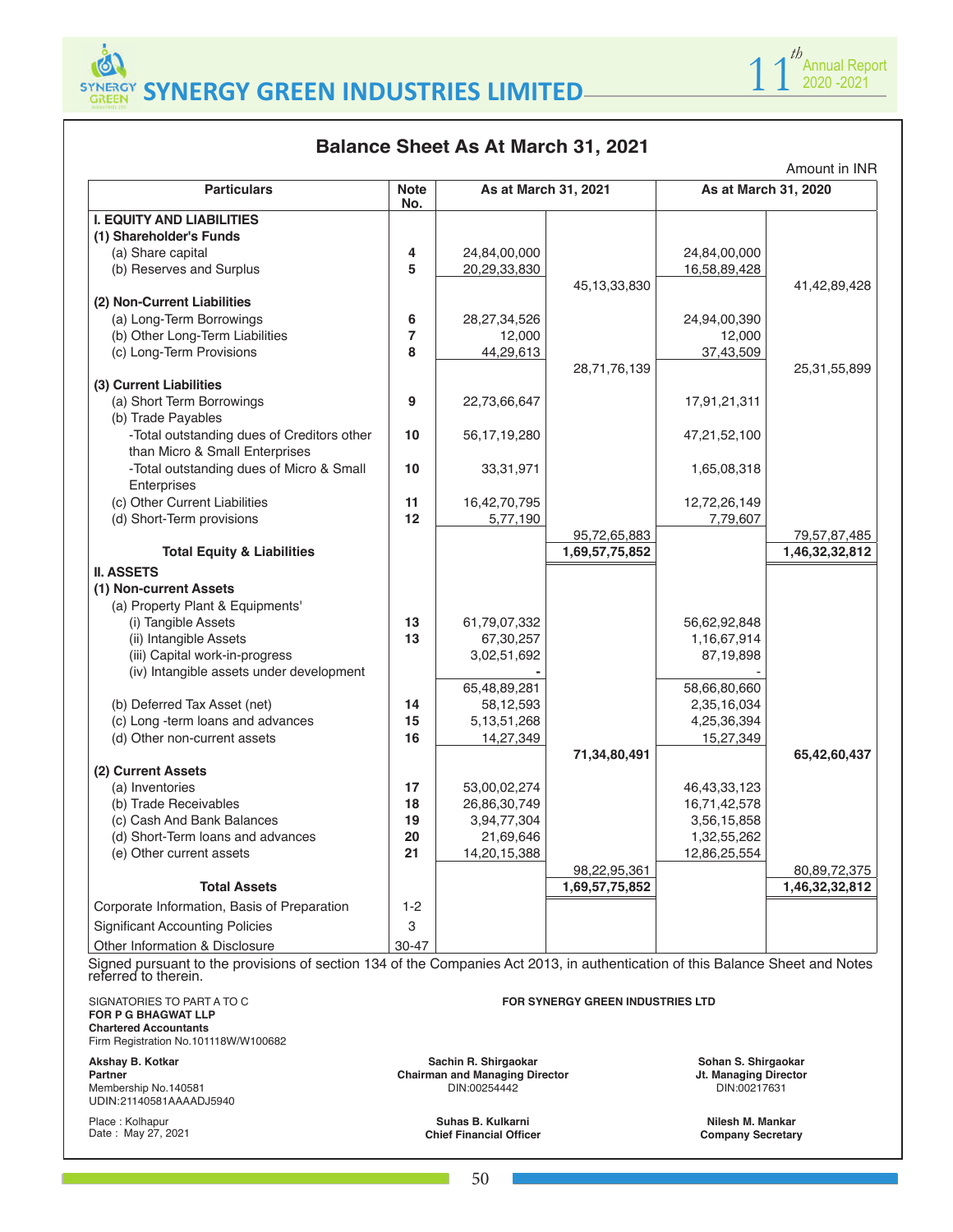

# **Statement of Profit And Loss For The Year Ended March 31, 2021**

|                                                      |             |                |                      |                | Amount in INR        |
|------------------------------------------------------|-------------|----------------|----------------------|----------------|----------------------|
| <b>Particulars</b>                                   | <b>Note</b> |                | For the period Ended |                | For the period Ended |
|                                                      | No.         | March 31, 2021 |                      | March 31, 2020 |                      |
| I. Revenue From Operations                           | 22          |                | 1,98,84,80,445       |                | 2,07,87,46,489       |
| <b>II. Other Income</b>                              | 23          |                | 86,06,756            |                | 65,83,545            |
| III. Total Revenue $(1 + 11)$                        |             |                | 1,99,70,87,201       |                | 2,08,53,30,034       |
| <b>IV. Expenses</b>                                  |             |                |                      |                |                      |
| a. Cost of Materials Consumed                        | 24          |                | 77,01,98,090         |                | 73,63,57,737         |
| b. Changes in inventories of finished goods          |             |                |                      |                |                      |
| and work-in-progress                                 | 25          |                | (5, 42, 83, 880)     |                | 5,40,15,791          |
| c. Employee Benefit Expenses                         | 26          |                | 20,71,04,722         |                | 19,28,86,001         |
| d. Finance Costs                                     | 27          |                | 10,36,99,623         |                | 9,52,22,938          |
| e. Depreciation and Amortisation Expenses            | 28          |                | 8,49,68,863          |                | 7,37,18,629          |
| f. Other Expenses                                    | 29          |                | 82,58,51,940         |                | 87,07,54,963         |
| <b>Total Expenses (IV)</b>                           |             |                | 1,93,75,39,358       |                | 2,02,29,56,059       |
| V. Profit before Tax                                 |             |                | 5,95,47,843          |                | 6,23,73,975          |
| <b>VI. Tax Expenses</b>                              |             |                |                      |                |                      |
| $(1)$ MAT                                            |             |                |                      | 1,04,20,000    |                      |
| (2) Deferred Tax Liability / (Asset)                 |             | 1,77,03,441    |                      | 2,89,73,690    |                      |
| (3) Mat Credit                                       |             |                |                      | (1,04,20,000)  |                      |
| (4) Tax Expense/ (reversal) earlier years            |             | 48,00,000      |                      | 1,22,669       |                      |
|                                                      |             |                | 2,25,03,441          |                | 2,90,96,359          |
| VII. Profit for the year                             |             |                | 3,70,44,402          |                | 3,32,77,616          |
| <b>VIII. Basic &amp; Diluted Earnings per Equity</b> |             |                | 1.86                 |                | 1.60                 |
| <b>Share</b>                                         |             |                |                      |                |                      |
| <b>Corporate Information, Basis of Preparation</b>   | $1-2$       |                |                      |                |                      |
| <b>Significant Accounting Policies</b>               | 3           |                |                      |                |                      |
| <b>Other Information &amp; Disclosure</b>            | 30-47       |                |                      |                |                      |

Signed pursuant to the provisions of section 134 of the Companies Act 2013, in authentication of this Balance Sheet and Notes referred to therein.

SIGNATORIES TO PART A TO C **FOR P G BHAGWAT LLP Chartered Accountants** Firm Registration No.101118W/W100682

**Akshay B. Kotkar Partner** Membership No.140581 UDIN: 21140581AAAADJ5940

Place : Kolhapur Date : May 27, 2021 **FOR SYNERGY GREEN INDUSTRIES LTD**

**Sachin R. Shirgaokar Chairman and Managing Director** DIN:00254442

> **Suhas B. Kulkarni Chief Financial Officer**

**Sohan S. Shirgaokar Jt. Managing Director** DIN:00217631

**Nilesh M. Mankar Company Secretary**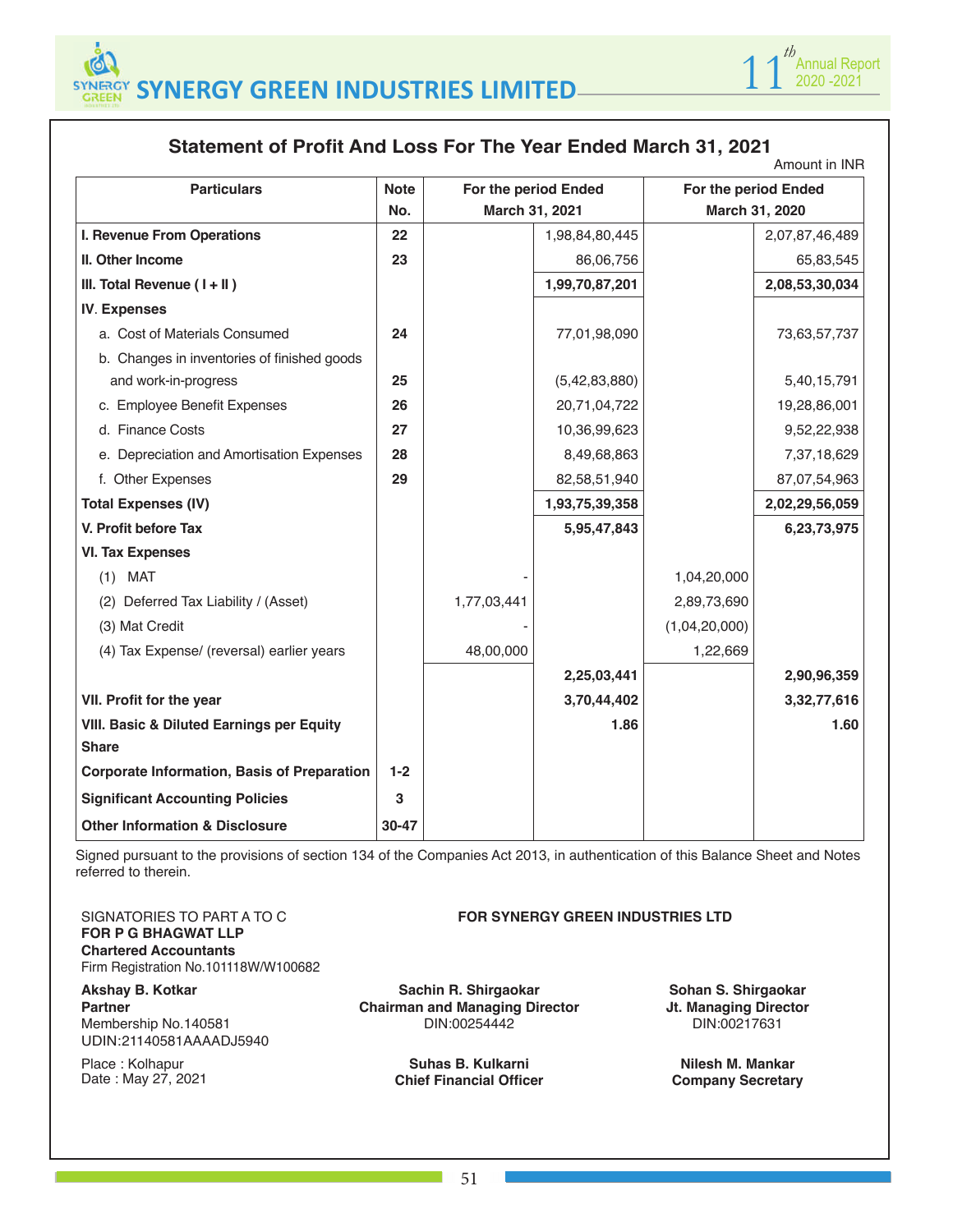



| Amount in INR                                              |                   |                                                         |  |  |  |
|------------------------------------------------------------|-------------------|---------------------------------------------------------|--|--|--|
| <b>Particulars</b>                                         | March 31, 2021    | For the Year ended For the Year ended<br>March 31, 2020 |  |  |  |
| A. Cash flow from operating activities                     |                   |                                                         |  |  |  |
| Net Profit before tax                                      | 5,95,47,843       | 6,23,73,975                                             |  |  |  |
| Adjustments for                                            |                   |                                                         |  |  |  |
| Depreciation & Amortisation                                | 8,49,68,863       | 7,37,18,629                                             |  |  |  |
| Loss/(profit) on sale of Fixed assets                      | (4,24,017)        | (10, 12, 500)                                           |  |  |  |
| Provision for Doubtful debt                                | 8,74,534          |                                                         |  |  |  |
| Interest income                                            | (8,89,210)        | (17, 45, 160)                                           |  |  |  |
| <b>Finance Costs</b>                                       | 10,36,99,623      | 9,52,22,938                                             |  |  |  |
| Operating Profit/ (Loss) before working capital changes    | 24,77,77,636      | 22,85,57,882                                            |  |  |  |
| (Increase)/decrease in trade and other receivables         | (10, 23, 62, 705) | 12,55,90,166                                            |  |  |  |
| (Increase)/decrease in other receivables                   | (22,04,220)       | (5, 22, 37, 725)                                        |  |  |  |
| (Increase)/decrease in Inventories                         | (6, 56, 69, 151)  | 1,65,72,183                                             |  |  |  |
| Increase/(decrease) in trade payables                      | 7,63,90,833       | (2,74,73,075)                                           |  |  |  |
| Increase/(decrease) in other payables                      | 3,99,28,395       | (2,07,18,778)                                           |  |  |  |
| <b>Cash generated from operations</b>                      | 19,38,60,788      | 27,02,90,654                                            |  |  |  |
| Income tax paid                                            | (1,30,071)        | (1, 47, 13, 507)                                        |  |  |  |
| Net cash flow from Operating activities                    | 19,37,30,717      | 25,55,77,146                                            |  |  |  |
| B. Cash flow from investing activities                     |                   |                                                         |  |  |  |
| Purchase of and Advance given against Capital assets       | (16, 73, 69, 479) | (28, 14, 19, 572)                                       |  |  |  |
| Proceeds from sale of Fixed assets                         | 5,53,672          | 65,50,000                                               |  |  |  |
| Fixed Deposits with original maturity above 3 months (Net) | (32, 67, 532)     | 11,75,35,995                                            |  |  |  |
| Interest received                                          | 8,89,210          | 17,52,765                                               |  |  |  |
| Net cash flow from Investing activities                    | (16, 91, 94, 129) | (15, 55, 80, 812)                                       |  |  |  |
| C. Cash flow from financing activities                     |                   |                                                         |  |  |  |
| Proceeds from issue of Share Capital                       |                   |                                                         |  |  |  |
| Proceed from borrowings                                    | 16,06,88,743      | 9,25,26,003                                             |  |  |  |
| Repayment of borrowings                                    | (8,52,13,884)     | (7,98,88,548)                                           |  |  |  |
| <b>Finance Costs</b>                                       | (9,94,17,532)     | (9, 25, 86, 445)                                        |  |  |  |
| Net cash flow from Financing activities                    | (2, 39, 42, 673)  | (7,99,48,990)                                           |  |  |  |
| Net increase / (decrease) in Cash and Cash Equivalents     | 5,93,915          | 2,00,47,344                                             |  |  |  |
| Cash and Cash Equivalents at the beginning of the year     | 2,09,97,466       | 9,50,122                                                |  |  |  |
| Cash and Cash Equivalents at the end of the period         | 2,15,91,381       | 2,09,97,466                                             |  |  |  |

# **Cash Flow Statement for the Year Ended March 31, 2021**

#### **Notes :**

1. Cash Flow Statement has been prepared under indirect method as set out in Accounting Standard 3 of Companies (Accounting Standard) Rules, 2006 as amended. (Refer Note no 3.13)

**FOR SYNERGY GREEN INDUSTRIES LTD**

#### **FOR P G BHAGWAT LLP Chartered Accountants** Firm Registration No.101118W/W100682

# **Akshay B. Kotkar**

**Partner** Membership No.140581 UDIN: 21140581AAAADJ5940

Place : Kolhapur Date : May 27, 2021

**Sachin R. Shirgaokar Chairman and Managing Director** DIN:00254442

> **Suhas B. Kulkarni Chief Financial Officer**

**Sohan S. Shirgaokar Jt. Managing Director** DIN:00217631

**Nilesh M. Mankar Company Secretary**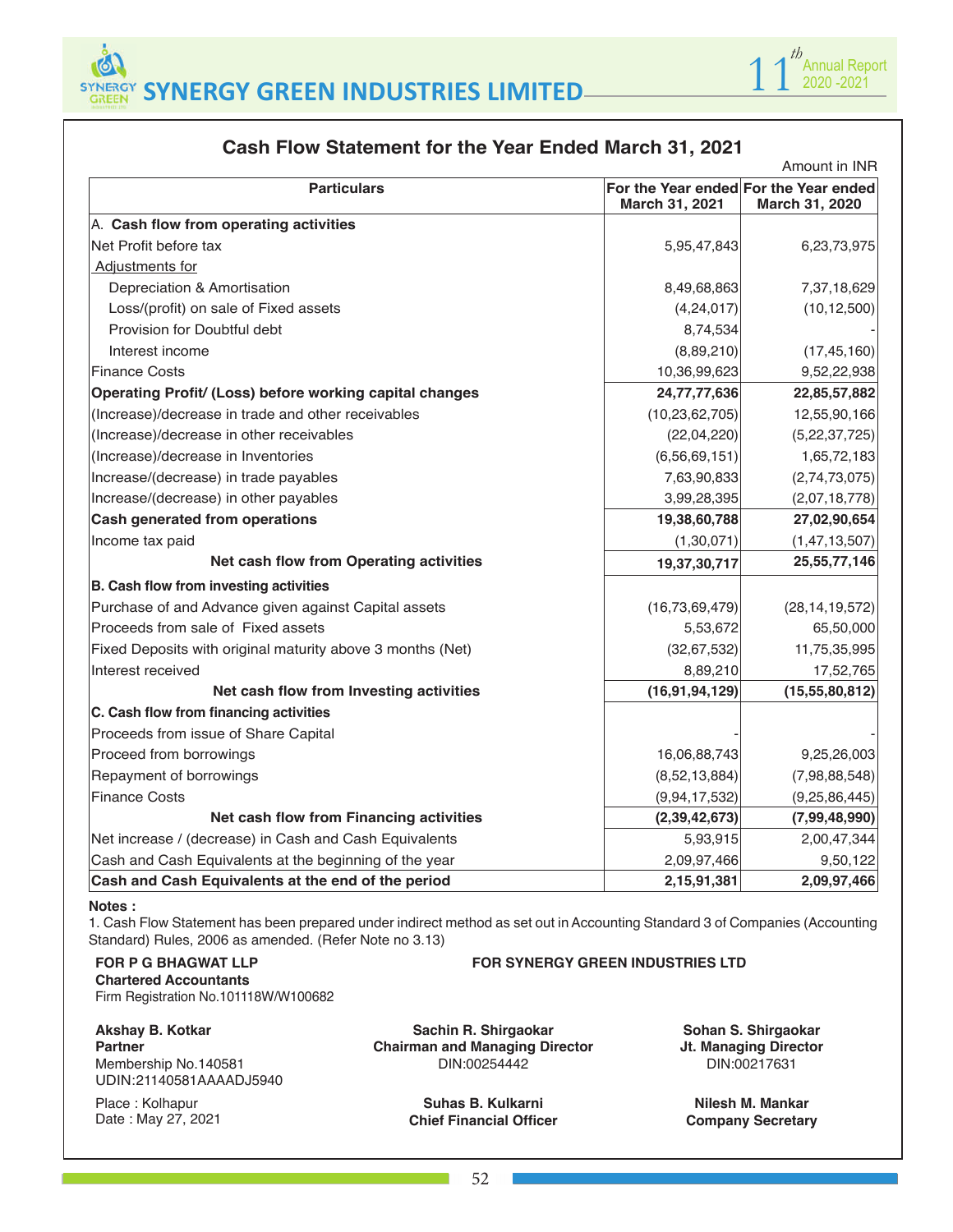

# **Notes to Financial Statements for the year ended on 31-03-2021**

#### **Note 1: Corporate Information**

Synergy Green Industries Limited ("the Company") is a public limited Company incorporated in 2010, listed on SME Platform of Bombay Stock Exchange having its corporate office situated at 392, E ward, Shahupuri, Kolhapur-416001 and the works is situated at Kagal-Hatkanangale Five Star Industrial Area, Kolhapur-416216.

The Company is engaged in the business of foundry i.e., manufacturing of wind turbine casting and other large precision castings. The Company started as a green filed foundry project during 2011 and entered in commercial operation in June 2012.

#### **Note 2: Basis of Preparation, Use of Estimates**

The financial statements of the company have been prepared in accordance with generally accepted accounting principles in India (Indian GAAP). The Company has prepared these financial statements to comply in all material respects with the accounting standards notified under the Companies (Accounting Standards) Rules, 2006, as amended, and the relevant provisions of the Companies Act, 2013. The financial statements have been prepared on an accrual basis and under the historical cost convention. The financial statements have been presented as per requirements of Schedule III of the Companies Act, 2013.

The financial statements were approved and authorized for issue by the Board of Directors as on May 27, 2021.

#### **Estimates and Judgments.**

The preparation of the financial statements in conformity with the generally accepted accounting principles along with accounting standards requires the management to make estimates and assumptions that affect the reported amounts of assets and liabilities at the date of the financial statements, revenues and expenses during the reporting period and disclosure of contingent liabilities at the date of the financial statements. Actual results could differ from those estimates. The Management believes that the estimates used in the preparation of the financial statements are prudent and reasonable. Any revisions to the accounting estimates are recognised prospectively in the current and future periods.

#### **Note 3: Significant Accounting Policies**

#### **3.1. Property, Plant and Equipments: -**

Property Plant & Equipments are stated at cost of acquisition or construction less accumulated depreciation and impairment losses if any. Cost includes purchase price, freight, duties, taxes, labour cost, expenses related to acquisition, installation and commissioning, direct overheads for self-constructed assets and other direct cost incurred up to the date of asset is ready for its intended use.

An item of property, plant and equipment is recognised as an asset if it is probable that future economic benefits associated with the item will flow to the Company and its cost can be measured reliably.

#### • **Depreciation: -**

Depreciation is provided on the "Written Down value" Method, as per the useful life of assets prescribed in Part C of Schedule II of Companies Act, 2013, except "Tools and Equipment" which is depreciated using Straight Line Method (SLM).

Life of Dies and Moulds is taken as 8 years, Plant & Machinery is taken as 25 years & Tools & Equipment is taken as 4 years based on technical evaluation.

Depreciation on addition to assets or sale/disposal of assets is calculated pro rata from the date of put to use or up to the date of sale/disposal, as the case may be.

Depreciation is not calculated on capital work in progress until construction or installation is completed and the asset is ready for its intended use.

The useful lives of assets are reviewed by the management at each financial year end & revised, if appropriate. In case of a revision, the unamortized depreciable amount is charged over the revised useful life of asset. Accordingly, during the year management has revised useful life of Plant & machinery block from 15 years to 25 years based on technical evaluation from an independent Chartered Engineer. Had it been not done, current years depreciation cost would have been increased and profit after tax would have been decreased by Rs. 1,70,65,331. Considering the voluminous list of plant and machineries, quantifying the impact of depreciation on profits of future years was impracticable, hence not disclosed.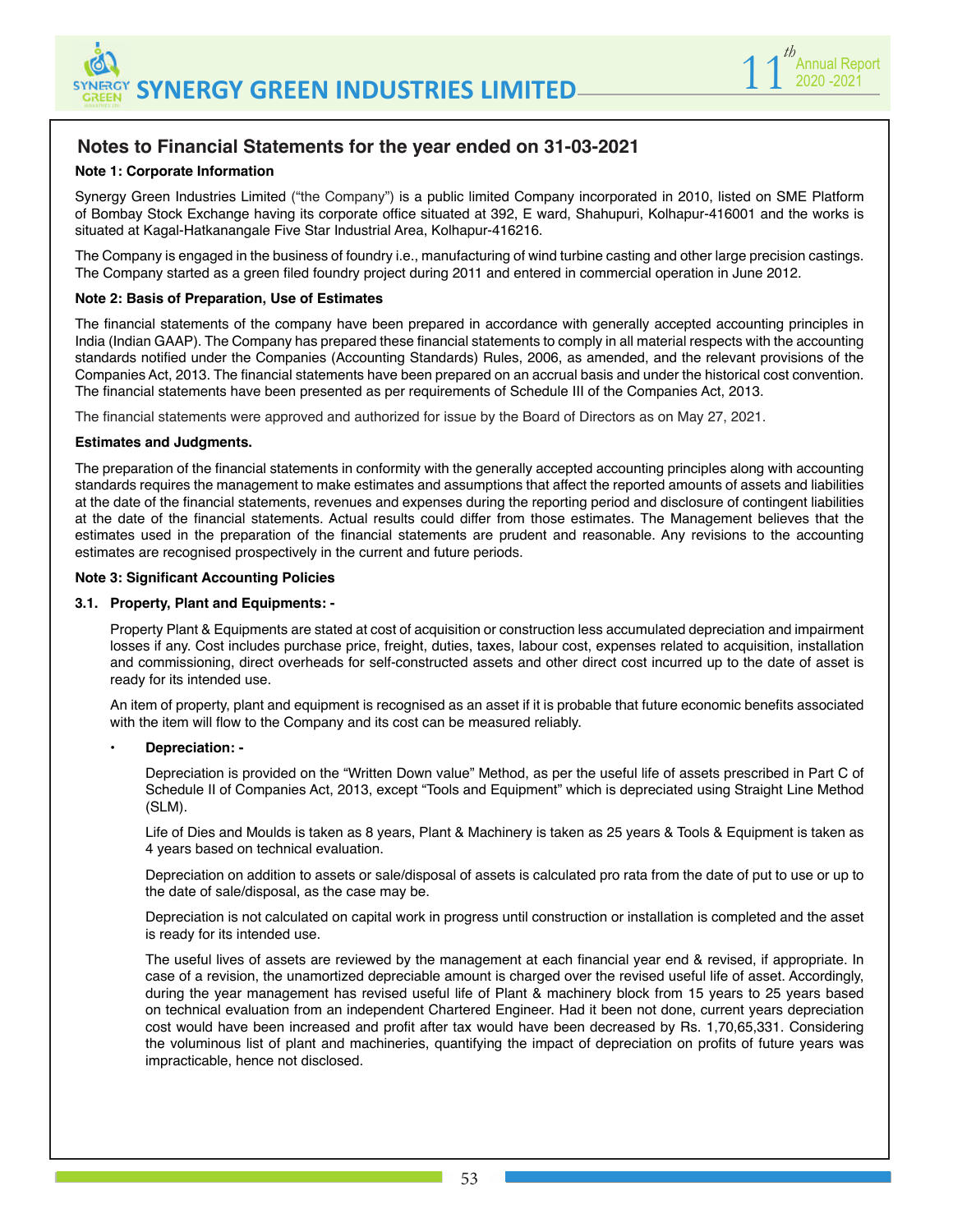

#### **3.2. Intangible Assets**

Intangible Assets are stated at consideration paid for acquisition less accumulated amortisation and impairment if any.

#### • **Amortisation: -**

Intangible assets which consist of computer software is amortised over a period of three years.

#### **3.3. Impairment of Assets**

The company assesses at each reporting date whether there is an indication that an asset may be impaired. If an indication exists, the company estimates the asset's recoverable amount. The recoverable amount is determined for an individual asset, unless the asset does not generate cash inflows that are largely independent of those from other assets or group of assets. Where the carrying amount of an assets exceeds its recoverable amount the asset is considered impaired and is written down to its recoverable amount. After impairment, depreciation is provided on the revised carrying amount of the assets over its remaining useful life.

An assessment is made at each reporting date as to whether there is any indication that previously recognised impairment losses may no longer exist or may have decreased. If such indication exists, the company estimates the asset's recoverable amount. A previously recognised impairment loss is changed only if there has been a change in the assumptions used to determine the asset's recoverable amount since the last impairment loss was recognised.

#### **3.4. Borrowing Cost: -**

Borrowing costs that are attributable to acquisition, construction or erection of qualifying assets incurred during the period are capitalized as part of the cost of the asset. A qualifying asset is one that necessarily takes substantial period of time to get ready for its intended use. All other borrowing costs are recognised as expenditure in the period in which they are incurred.

#### **3.5. Inventories**

Raw material, Stores & Spares are valued at lower of cost or net realisable value. Cost includes cost of purchases and incidental expenses incurred in bringing the inventories to their present locations and conditions. Cost is arrived at mainly on the basis of Weighted Average Method.

Work in Progress and Finished goods are valued at lower of cost or net realisable value. Cost includes direct material, labour cost and proportion of manufacturing overheads based on the normal operating capacity.

Runners and Risers are valued at replacement cost or net realisable value whichever is lower.

The inventory of patterns purchased and held for sale is valued at lower of cost and net realizable value. The cost comprises of all the costs of purchases and other costs incurred in bringing the inventories to their present location and condition.

#### **3.6. Revenue Recognition**

Revenue from the sale of goods is recognised when the significant risks and rewards of ownership of the goods have passed to the buyer. Sales value is net of GST & sales returns.

Revenue in respect of Export Incentives is recognized only when it is reasonably certain that the ultimate collection will be made.

Other income comprises of interest income, foreign currency gain and profit of sale of asset, recognised as it accrues in the statement of profit and loss.

#### **3.7. Retirement benefits**

#### • **Short Term Employee Benefits:**

All employee benefits payable within twelve months of rendering the service are classified as short-term benefits. Such benefits include salaries, wages, bonus, short term compensated absences, ex-gratia, performance pay etc, and the same are recognised in the period in which the employee renders the related service.

#### • **Post Employment Benefits:**

a) Defined Contribution Plans:

The Company's provident fund scheme is defined contribution plan. The contribution paid / payable under the schemes is recognised during the period in which the employee renders the related service. The Company makes monthly contributions towards employee provident fund.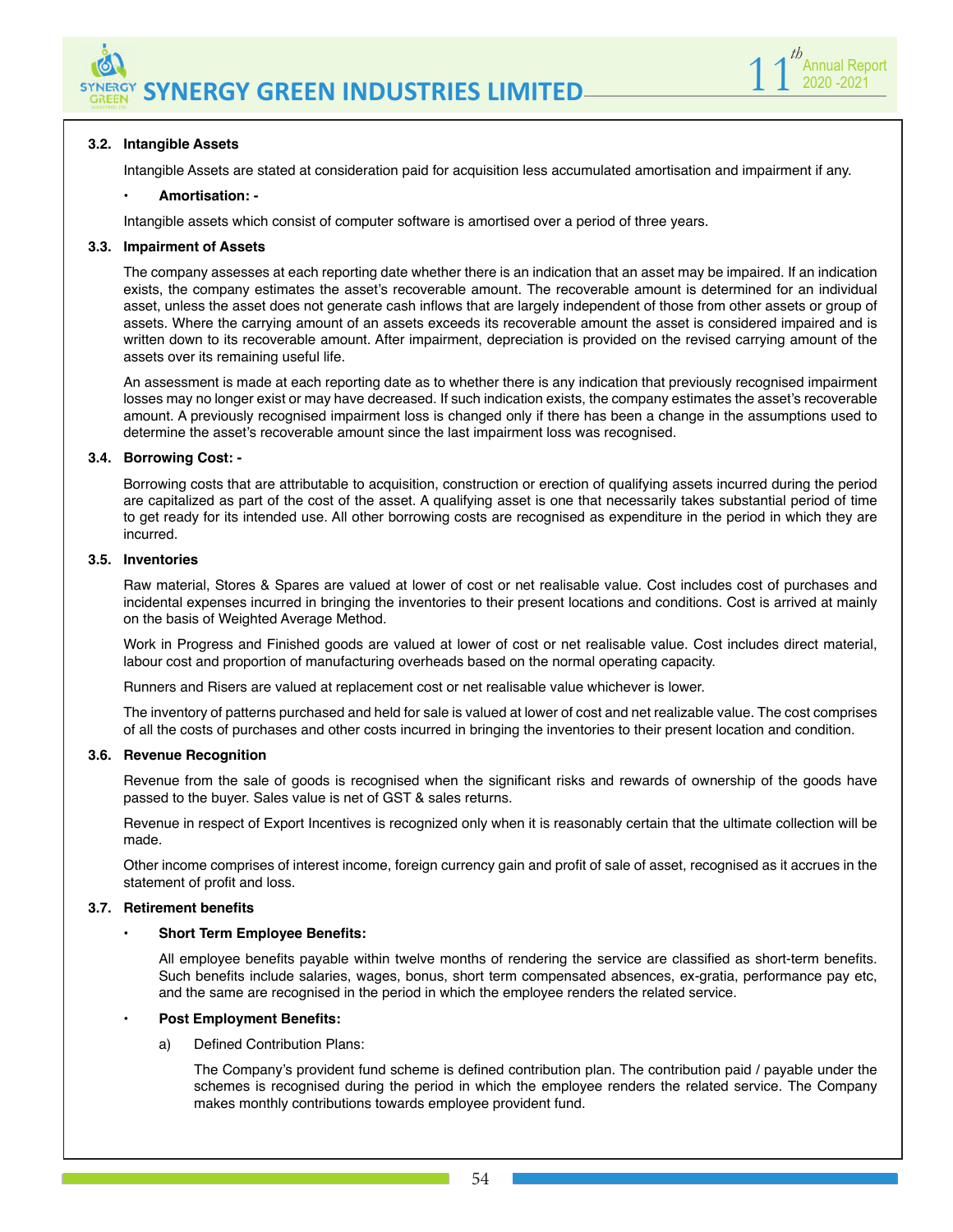

#### b) Defined Benefits Plans:

The Employee's gratuity fund scheme is covered under Company's defined benefit plan. The Present Value of the obligation under such defined benefit plans is determined based on the actuarial valuation using the Projected Unit Credit Method as at the date of the Balance Sheet. In case of funded plans, the fair value of plan asset is reduced from the gross obligation under the defined benefits plans, to recognise the obligation on the net basis.

#### • **Other Long Term Employee Benefit:**

The long-term employee benefit like leave liability are actuarially valued using Projected Unit Credit Method as at the date of Balance Sheet.

#### **3.8. Foreign Currency Transactions**

All foreign currency transactions are accounted for at the rates prevailing on the date of the transaction. The short term and long-term monetary items are restated at the rate of exchange prevailing on the date of Balance Sheet. The exchange differences on settlement / restatement are adjusted to Statement of Profit and Loss.

#### **3.9. Taxation**

Provision for taxation is made on the basis of the taxable profits, computed for the current accounting period in accordance with the provisions of the Income Tax Act 1961. Deferred Tax resulting from timing difference between book profits and tax profits is accounted for at the applicable rate of tax to the extent timing differences are expected to crystallize, in the case of deferred tax liabilities with reasonable certainty and in case of deferred tax assets with virtual certainty that there would be adequate future taxable income against which deferred tax assets can be realized, applying the tax rates that have been substantively enacted by the Balance Sheet date.

#### **3.10. Provisions & Contingencies**

Necessary provisions are made for the present obligations that arise out of past events entailing future outflow of economic resources. Such provisions reflect best estimates based on available information.

However, a disclosure for a contingent liability is made when there is a possible obligation or a present obligation that may, but probably will not, require an outflow of resources. When there is possible obligation or a present obligation in respect of which the likelihood of outflow of resources is remote, no provision or disclosure is made.

#### **3.11. Leases**

A lease is classified at the inception date as a finance lease or an operating lease. A lease that transfers substantially all the risks and rewards incidental to ownership to the Company is classified as a finance lease. All other leases are classified as operating leases.

Operating lease payments are recognised as an expense in the statement of profit and loss over the period of lease term.

#### **3.12. Earnings per Share**

Basic earnings per share are calculated by dividing the net profit or loss for the period attributable to equity shareholders by the weighted average number of equity shares outstanding during the period as reduced by number of shares bought back, if any. The weighted average number of equity shares outstanding during the period is adjusted for events such as bonus issue, bonus element in a rights issue, share split, and reverse share split (consolidation of shares) that have changed the number of equity shares outstanding, without a corresponding change in resources.

For the purpose of calculating diluted earnings per share, the net profit or loss for the period attributable to equity shareholders and the weighted average number of shares outstanding during the period are adjusted for the effects of all dilutive potential equity shares.

#### **3.13. Cash flow Statement**

Cash flow are reported using the indirect method, whereby the profit before tax is adjusted for the effects of transactions of non-cash nature and deferral or accruals of past or future cash receipts or payments. The cash flow from regular operating, investing and financing activities of the company are segregated.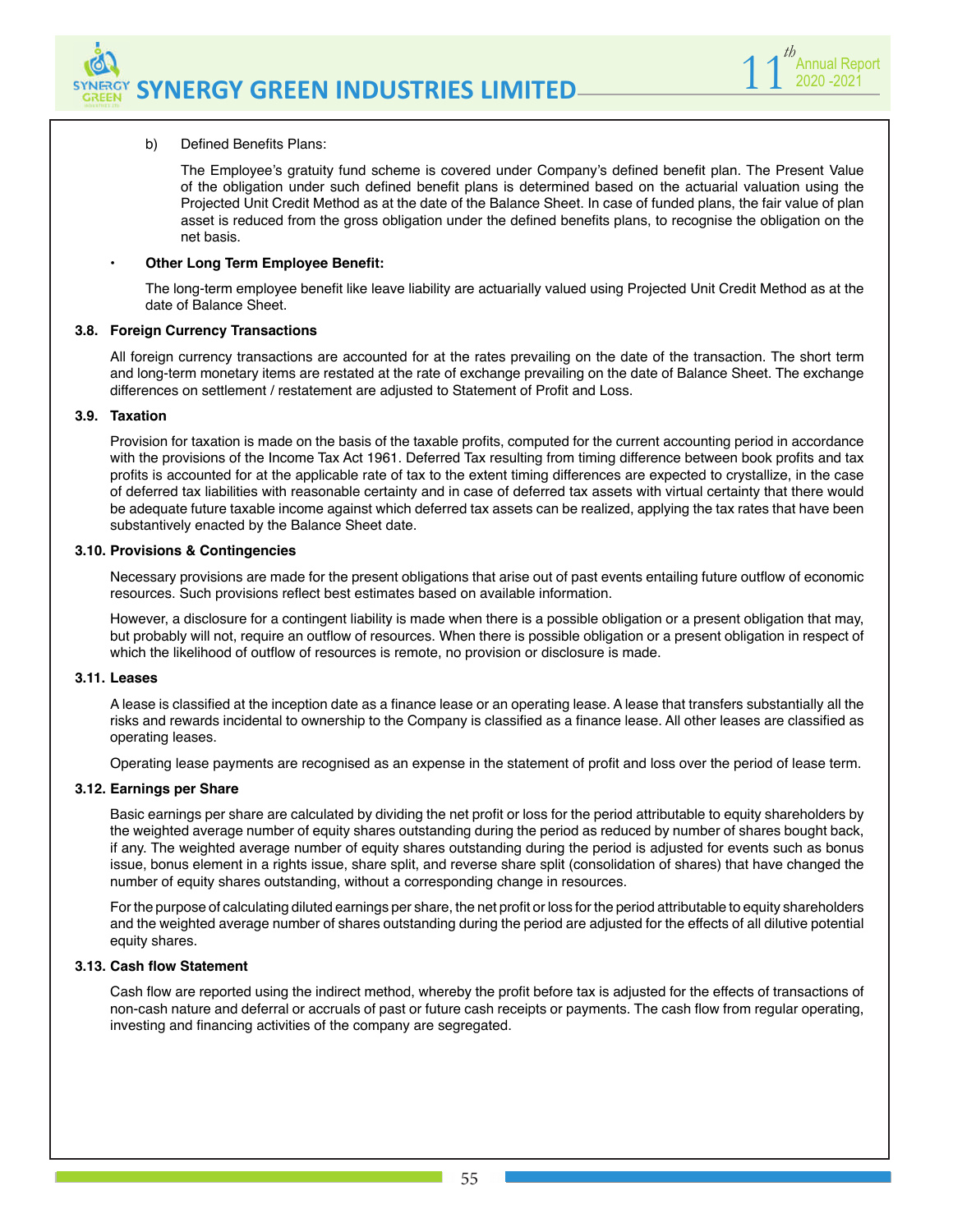

# **NOTES FORMING PART OF FINANCIAL STATEMENTS**

# **4. SHARE CAPITAL**

|     |                                                                                            |                         | Amount in INR           |
|-----|--------------------------------------------------------------------------------------------|-------------------------|-------------------------|
|     | <b>Particulars</b>                                                                         | As at<br>March 31, 2021 | As at<br>March 31, 2020 |
| 1)  | <b>Authorised Share Capital</b>                                                            |                         |                         |
|     | 1,50,00,000 Equity shares of Rs. 10/- each                                                 | 15,00,00,000            | 15,00,00,000            |
|     | (Previous year 1,50,00,000 Equity shares of Rs. 10 /- each)                                |                         |                         |
|     | 13,00,000 10% Cumulative redeemable Preference shares of Rs.100/-Each                      | 13,00,00,000            | 13,00,00,000            |
|     | (Previous year 13,00,000 10% Cumulative redeemable Preference Share of<br>Rs. 100 /- each) |                         |                         |
|     |                                                                                            | 28,00,00,000            | 28,00,00,000            |
| (2) | <b>Issued and Subscribed &amp; Paid-up Share Capital</b>                                   |                         |                         |
|     | 1,41,30,000 Equity Shares of Rs. 10/- each                                                 | 14,13,00,000            | 14,13,00,000            |
|     | (Previous year 1,41,30,000 Equity Shares of Rs. 10/- each)                                 |                         |                         |
|     | 10,71,000 10% Cumulative redeemable Preference shares of Rs. 100/-<br>Each                 | 10,71,00,000            | 10,71,00,000            |
|     | (Previous year 10,71,000 10% Cumulative redeemable Preference Share of<br>Rs. 100 /- each) |                         |                         |
|     | Total                                                                                      | 24,84,00,000            | 24,84,00,000            |

# **(a) Reconciliation of number of equity shares outstanding at the beginning and at the end of the year**

| <b>Particulars</b>                                                                          | As at<br>March 31, 2021 | As at<br>March 31, 2020 |
|---------------------------------------------------------------------------------------------|-------------------------|-------------------------|
| Number of shares outstanding as at the beginning of the year                                | 1,41,30,000             | 1,41,30,000             |
| Add: No. of Right shares issued during the year                                             |                         |                         |
| Add: Number of equity shares preferentially issued during the year                          |                         |                         |
| Add: Number of equity shares allotted during the year for consideration<br>received in cash |                         |                         |
| Less: Number of shares bought back during the year                                          |                         |                         |
| Number of shares outstanding as at the end of the year                                      | 1,41,30,000             | 1,41,30,000             |

**Reconciliation of number of Preference shares outstanding at the beginning and at the end of the year** 

|     | <b>Particulars</b>                                           | As at<br>March 31, 2021 | As at<br>March 31, 2020 |
|-----|--------------------------------------------------------------|-------------------------|-------------------------|
| ii. | Number of shares outstanding as at the beginning of the year | 10,71,000               | 10,71,000               |
|     | Add: No. of shares issued during the year                    |                         |                         |
|     | Less: Number of shares redeemed during the year              |                         |                         |
|     | Number of shares outstanding as at the end of the year       | 10,71,000               | 10,71,000               |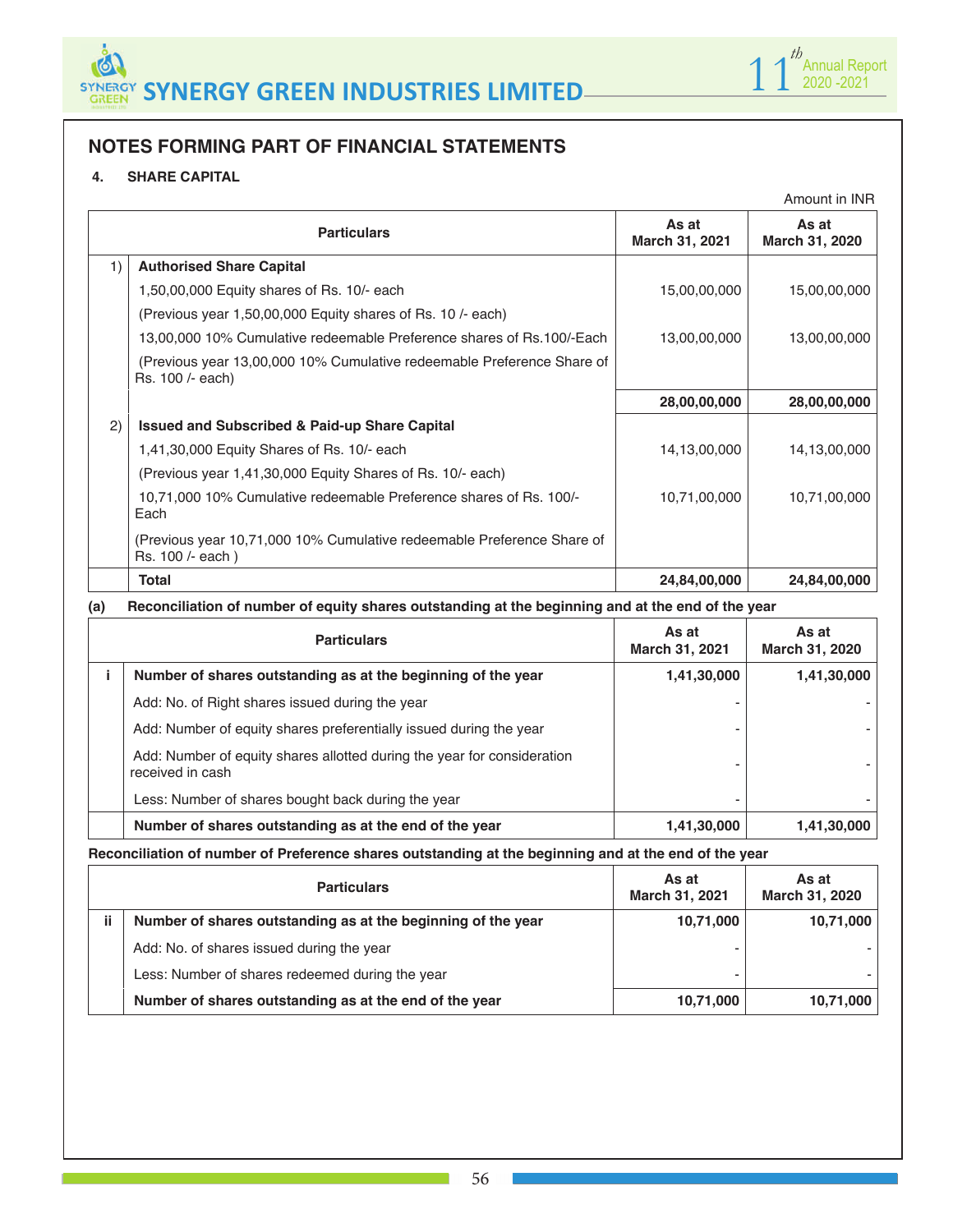

| Sr.<br>No.    | <b>Class of shares</b>                                                      | Rights, preferences and restrictions (including restrictions on distribution of dividends<br>and repayment of capital) attached to the class of shares                                                                                                                                                                                                                                                                                                                                                                                                                                                                                                                                                                                                                                                                                                                                                             |
|---------------|-----------------------------------------------------------------------------|--------------------------------------------------------------------------------------------------------------------------------------------------------------------------------------------------------------------------------------------------------------------------------------------------------------------------------------------------------------------------------------------------------------------------------------------------------------------------------------------------------------------------------------------------------------------------------------------------------------------------------------------------------------------------------------------------------------------------------------------------------------------------------------------------------------------------------------------------------------------------------------------------------------------|
|               | <b>Equity Shares of</b><br>Rs. 10 Each                                      | Each member present in person shall have one vote and has a right to receive dividend as<br>recommended by the Board of Directors subject to the necessary approval from the shareholders.<br>In the event of liquidation of the company, the holders of equity shares will be entitled to receive<br>remaining assets of the company after distribution of all preferential amounts. The distribution<br>will be in proportion to the number of equity shares held by the shareholders. For the year ended<br>March 31, 2021 the Board of Directors has not proposed any dividend (Previous year Nil).                                                                                                                                                                                                                                                                                                            |
| $\mathcal{P}$ | <b>10% Cumulative</b><br>redeemable<br>Preference shares of<br>Rs.100/-each | Each Share shall confer on the holders thereof, the right to a fixed preferential dividend from<br>the date of allotment, at a rate of 10%, on the capital for the time being paid up or credited as<br>paid up thereon. During the year w.e.f. April 1, 2019 Preference Shares class was changed from<br>Non - cumulative to Cumulative. Each share has priority to the equity share of the company, but<br>shall not confer any further or other right to participate either in profits or assets. The shares<br>are redeemable at any time after completion of one year but within twenty years from the date<br>of allotment. As per Section 47 of The Companies Act, if the dividend in respect of a class of<br>preference shares has not been paid for a period of two years or more, such class of preference<br>shareholders shall have a right to vote on all the resolutions placed before the company. |

| Sr. |                                                                  | As at March 31, 2021 |                              |                     | As at March 31, 2020         |
|-----|------------------------------------------------------------------|----------------------|------------------------------|---------------------|------------------------------|
| No. | Name of the shareholder                                          | Number of<br>shares  | Percentage of<br>shares held | Number of<br>shares | Percentage of<br>shares held |
| j.  | Equity Shares of Rs. 10/- each                                   |                      |                              |                     |                              |
| a.  | S. B. Reshellers Pvt. Ltd.                                       | 54,09,964            | 38.29%                       | 54,09,949           | 38.29%                       |
| b.  | Radhika Sanjeev Shirgaokar & Sohan Sanjeev<br>Shirgaokar         | 7,42,354             | 5.25%                        | 7,42,354            | 5.25%                        |
| C.  | Radhika Sanjeev Shirgaokar & Chandan<br>Sanjeev Shirgaokar       | 7,42,352             | 5.25%                        | 7,42,352            | 5.25%                        |
| d   | Sachin Rajendra Shirgaokar & Laxmi Sachin<br>Shirgaokar          | 7,40,228             | 5.24%                        | 7,40,228            | 5.24%                        |
| е.  | Vendavagali Srinivasa Reddy & Sou.<br>Vendavagali Kuberi Reddy   | 15,10,000            | 10.69%                       | 15,10,000           | 10.69%                       |
| f.  | Massachusetts Institute of Technology                            | 13,96,000            | 9.88%                        | 13,96,000           | 9.88%                        |
| ii. | 10% Cumulative redeemable Preference<br>shares of Rs. 100/- Each |                      |                              |                     |                              |
| a.  | S. B. Reshellers Pvt. Ltd.                                       | 5,96,000             | 55.65%                       | 5,96,000            | 55.65%                       |
| b.  | The Ugar Sugar Works Ltd                                         | 4,75,000             | 44.35%                       | 4,75,000            | 44.35%                       |

#### **5. RESERVES AND SURPLUS AMOUNT ALCOHOLY AND SURPLUS**

|    | <b>Particulars</b>                                      | As at<br>March 31, 2021 | As at<br>March 31, 2020 |
|----|---------------------------------------------------------|-------------------------|-------------------------|
| 1) | <b>Securities Premium</b>                               | 22,55,72,348            | 22,55,72,348            |
|    | <b>Sub Total</b>                                        | 22,55,72,348            | 22,55,72,348            |
| 2) | Surplus / (Deficit) in the statement of Profit and Loss |                         |                         |
| a. | As per Last Balance Sheet                               | (5,96,82,920)           | (9, 29, 60, 535)        |
| b. | Profit/ (Loss) Carried From Statement of Profit & Loss  | 3,70,44,402             | 3,32,77,616             |
|    | <b>Sub Total</b>                                        | (2, 26, 38, 517)        | (5,96,82,920)           |
|    | <b>Total</b>                                            | 20,29,33,830            | 16,58,89,428            |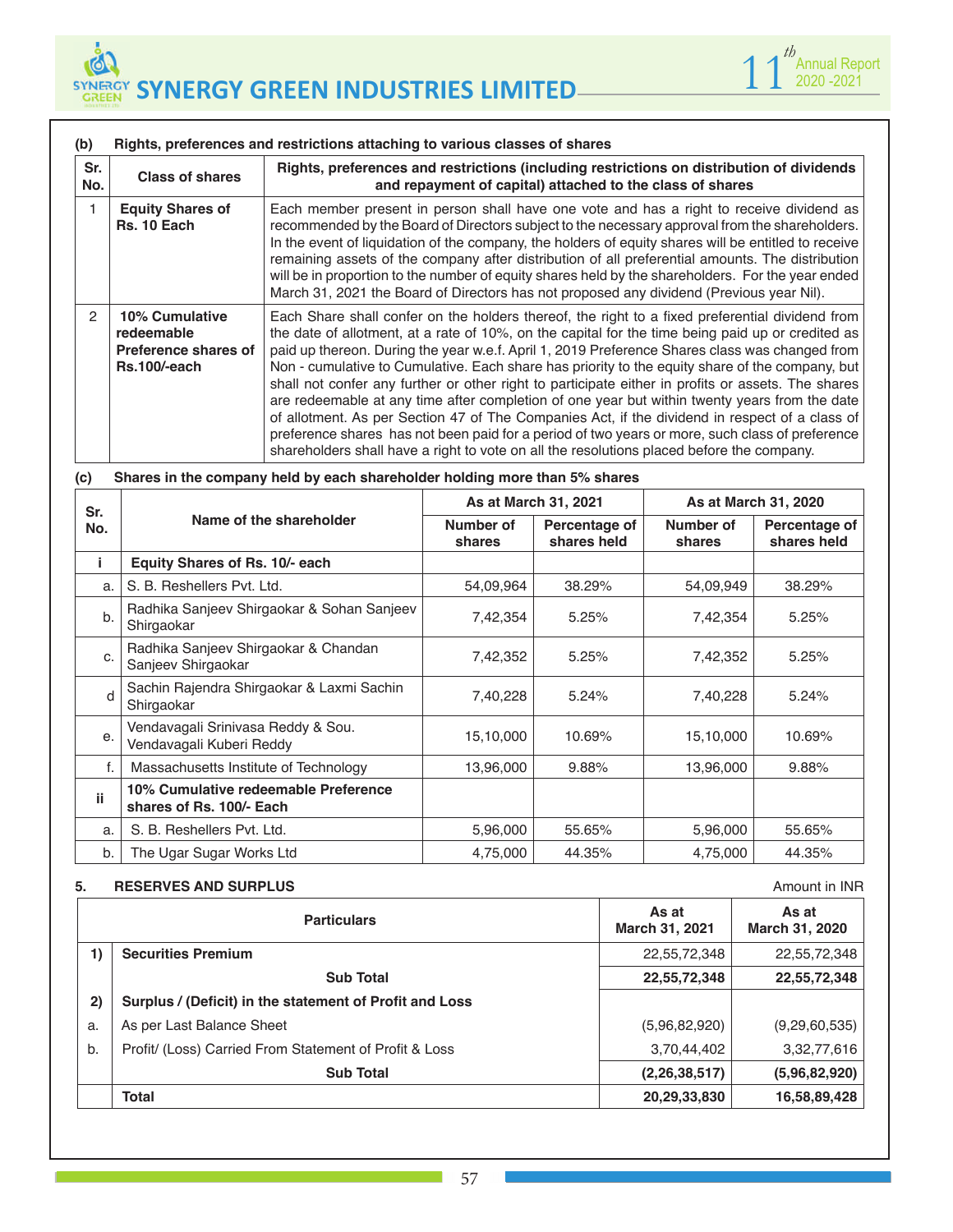

| 6. | Amount in INR<br><b>LONG-TERM BORROWINGS</b>                                                                                                                                                                                                                                                                                                                                                                                                                                                                                                                                                                                                                                                                                                                                                                                                                                                                                                                                                                    |                         |                         |  |  |
|----|-----------------------------------------------------------------------------------------------------------------------------------------------------------------------------------------------------------------------------------------------------------------------------------------------------------------------------------------------------------------------------------------------------------------------------------------------------------------------------------------------------------------------------------------------------------------------------------------------------------------------------------------------------------------------------------------------------------------------------------------------------------------------------------------------------------------------------------------------------------------------------------------------------------------------------------------------------------------------------------------------------------------|-------------------------|-------------------------|--|--|
|    | <b>Particulars</b>                                                                                                                                                                                                                                                                                                                                                                                                                                                                                                                                                                                                                                                                                                                                                                                                                                                                                                                                                                                              | As at<br>March 31, 2021 | As at<br>March 31, 2020 |  |  |
| 1) | <b>TERM LOANS FROM BANKS, SECURED</b>                                                                                                                                                                                                                                                                                                                                                                                                                                                                                                                                                                                                                                                                                                                                                                                                                                                                                                                                                                           |                         |                         |  |  |
| a. | Term Ioan from Bank of Baroda - Term Loan I                                                                                                                                                                                                                                                                                                                                                                                                                                                                                                                                                                                                                                                                                                                                                                                                                                                                                                                                                                     |                         | 4,71,99,999             |  |  |
| b. | Term Ioan from Bank of Baroda - Term Loan II                                                                                                                                                                                                                                                                                                                                                                                                                                                                                                                                                                                                                                                                                                                                                                                                                                                                                                                                                                    |                         | 36,00,000               |  |  |
| c. | Term Ioan from Bank of Baroda - Term Loan III                                                                                                                                                                                                                                                                                                                                                                                                                                                                                                                                                                                                                                                                                                                                                                                                                                                                                                                                                                   | 3,43,70,579             | 5,43,70,579             |  |  |
| d. | Term Joan from Bank of Baroda - Term Loan IV                                                                                                                                                                                                                                                                                                                                                                                                                                                                                                                                                                                                                                                                                                                                                                                                                                                                                                                                                                    | 1,46,34,625             |                         |  |  |
| е. | Term Ioan from Bank of Baroda - Term Loan V (Foreign Currency Term Loan)                                                                                                                                                                                                                                                                                                                                                                                                                                                                                                                                                                                                                                                                                                                                                                                                                                                                                                                                        | 3,20,80,119             |                         |  |  |
| f. | Term loan from Bank of Baroda - BGECL                                                                                                                                                                                                                                                                                                                                                                                                                                                                                                                                                                                                                                                                                                                                                                                                                                                                                                                                                                           | 6,18,40,000             |                         |  |  |
| g. | Vehicle loan from ICICI Bank Ltd                                                                                                                                                                                                                                                                                                                                                                                                                                                                                                                                                                                                                                                                                                                                                                                                                                                                                                                                                                                | 4,20,111                | 6,09,606                |  |  |
| h. | Vehicle loan from HDFC Bank Ltd                                                                                                                                                                                                                                                                                                                                                                                                                                                                                                                                                                                                                                                                                                                                                                                                                                                                                                                                                                                 |                         | 3,51,206                |  |  |
| i. | Vehicle Ioan from ICICI Bank Ltd                                                                                                                                                                                                                                                                                                                                                                                                                                                                                                                                                                                                                                                                                                                                                                                                                                                                                                                                                                                | 17, 15, 265             |                         |  |  |
|    | Sub total (a)                                                                                                                                                                                                                                                                                                                                                                                                                                                                                                                                                                                                                                                                                                                                                                                                                                                                                                                                                                                                   | 14,50,60,699            | 10,61,31,390            |  |  |
| 2) | TERM LOANS FROM FINANCIAL INSTITUTION, SECURED                                                                                                                                                                                                                                                                                                                                                                                                                                                                                                                                                                                                                                                                                                                                                                                                                                                                                                                                                                  |                         |                         |  |  |
| a. | Vehicle loan from Toyota Financial Services India Ltd                                                                                                                                                                                                                                                                                                                                                                                                                                                                                                                                                                                                                                                                                                                                                                                                                                                                                                                                                           | 28,31,827               |                         |  |  |
|    | Sub total (b)                                                                                                                                                                                                                                                                                                                                                                                                                                                                                                                                                                                                                                                                                                                                                                                                                                                                                                                                                                                                   | 28,31,827               |                         |  |  |
|    | Sub total (a) $+(b)$                                                                                                                                                                                                                                                                                                                                                                                                                                                                                                                                                                                                                                                                                                                                                                                                                                                                                                                                                                                            | 14,78,92,526            | 10,61,31,390            |  |  |
| 3) | <b>UNSECURED LOANS</b>                                                                                                                                                                                                                                                                                                                                                                                                                                                                                                                                                                                                                                                                                                                                                                                                                                                                                                                                                                                          |                         |                         |  |  |
| a. | Deposits from Directors, Relatives of Directors and Companies                                                                                                                                                                                                                                                                                                                                                                                                                                                                                                                                                                                                                                                                                                                                                                                                                                                                                                                                                   | 13,48,42,000            | 14,32,69,000            |  |  |
|    | Sub total                                                                                                                                                                                                                                                                                                                                                                                                                                                                                                                                                                                                                                                                                                                                                                                                                                                                                                                                                                                                       | 13,48,42,000            | 14,32,69,000            |  |  |
|    | <b>Total</b>                                                                                                                                                                                                                                                                                                                                                                                                                                                                                                                                                                                                                                                                                                                                                                                                                                                                                                                                                                                                    | 28, 27, 34, 526         | 24,94,00,390            |  |  |
|    | Out of above, guaranteed by Chairman and Managing Director, Joint<br>Managing Director and Executive Director                                                                                                                                                                                                                                                                                                                                                                                                                                                                                                                                                                                                                                                                                                                                                                                                                                                                                                   | 23,54,85,322            | 15,50,70,578            |  |  |
| а. | Principal terms, security and repayment schedule of long term secured loans.<br>(1)<br>Term Loan - I from Bank of Baroda (BOB) is obtained for construction of new factory building and purchase of imported as<br>well as indigenous machinery. Hypothecation of plant & machineries, shed materials & equitable mortgage of factory land,<br>building at Kagal location; and collateral charge over the current assets; Entire amount has been personally guaranteed,<br>jointly and severally, by Chairman and Managing Director, Jt. Managing Director, Executive Director and Corporate<br>Guarantee by S.B.Reshellers Pvt. Ltd. Bank of Baroda had reviewed the term loan account of the Company and issued<br>sanction letter on 16.03.2016. Accordingly, the loan is repayable in 18 quarterly instalments commencing from 30th June,<br>2017 out of which 13 instalments of Rs.1.21 Crores & Last instalment of Rs. 1.09 Crores which is falling due on 30<br>September 2021 subject to annual review. |                         |                         |  |  |
| b. | Term Loan - II from Bank of Baroda (BOB) is obtained for construction of Administrative building and purchase of<br>indigenous machinery & movable fixed assets. Hypothecation of plant & machineries, shed materials & equitable mortgage<br>of factory land, building at Kagal location; and collateral charge over the current assets; Entire amount has been personally<br>guaranteed, jointly and severally, by Chairman and Managing Director, Jt. Managing Director, Executive Director and<br>Corporate Guarantee by S.B.Reshellers Pvt. Ltd. Bank of Baroda had reviewed the term loan account of the Company<br>and issued sanction letter on 16.03.2016. Accordingly, the loan is repayable in 13 quarterly instalments of Rs. 12 Lacs<br>commencing from 30th June, 2017 & last instalment is falling due on 18 August 2021 subject to annual review.                                                                                                                                               |                         |                         |  |  |
| c. | Term Loan - III from Bank of Baroda (BOB) is obtained for construction of factory building and purchase of machinery &<br>movable fixed assets. Hypothecation of plant & machineries, Shed Materials & equitable mortgage of factory land, building<br>at Kagal location; and collateral charge over the current assets; Entire amount has been personally guaranteed, jointly<br>and severally, by Chairman and Managing Director, Jt. Managing Director, Executive Director and Corporate Guarantee by<br>S.B.Reshellers Pvt. Ltd. Bank of Baroda had sanctioned the term loan account of the Company and issued sanction letter<br>on 11.10.2018. Accordingly, the loan is repayable in 20 quarterly instalments of Rs. 50 Lacs commencing from (25.08.2019)<br>i.e. 6 months from date of first disbursement. last instalment is falling due on 25th Feb. 2024 subject to annual review.                                                                                                                    |                         |                         |  |  |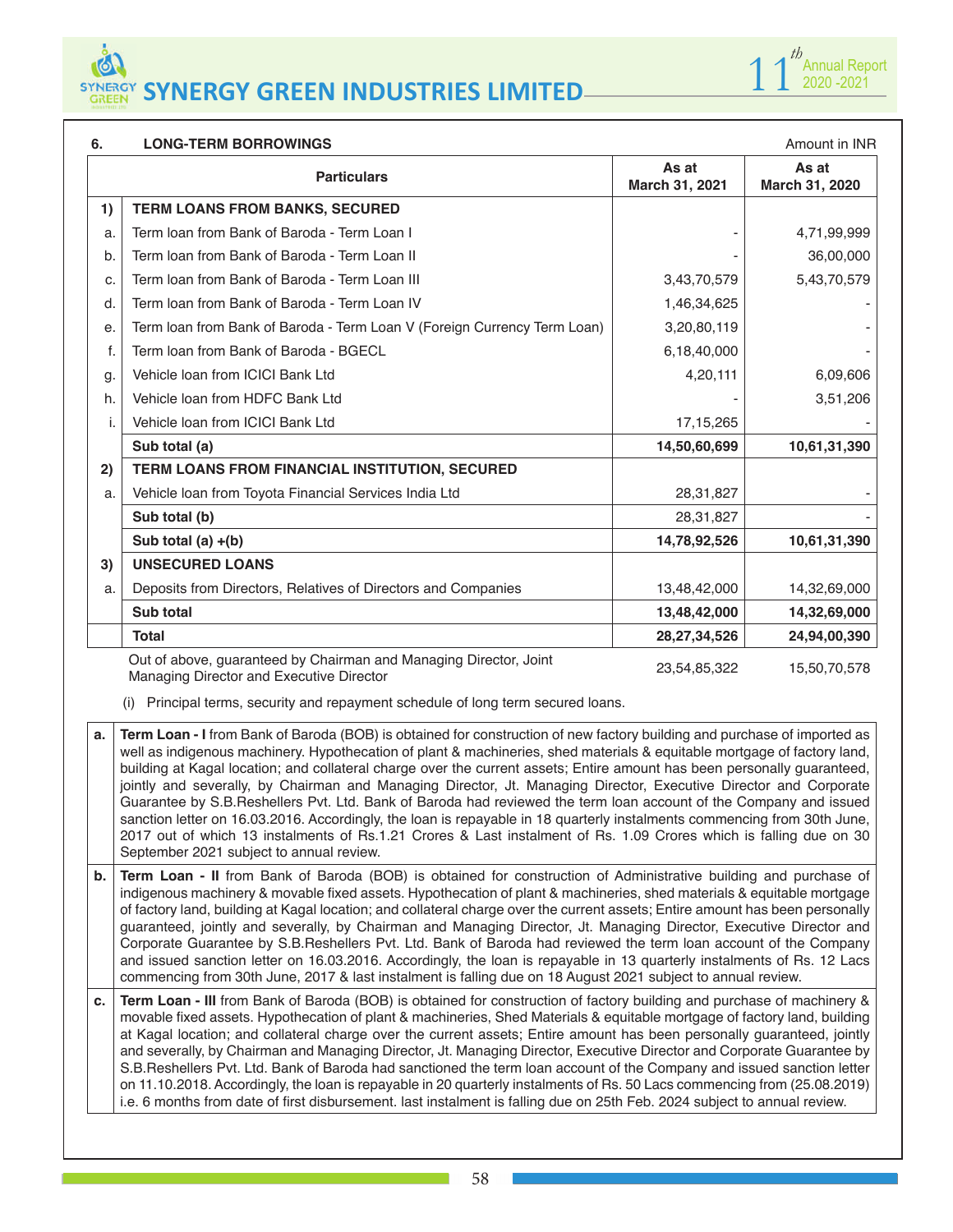**d. Term Loan - IV** from Bank of Baroda (BOB) is obtained for construction of additional factory building and purchase of machinery & movable fixed assets. Hypothecation of plant & machineries, Shed Materials & equitable mortgage of factory land, building at Kagal location; and collateral charge over the current assets; Entire amount has been personally guaranteed, jointly and severally, by Chairman and Managing Director, Jt. Managing Director, Executive Director and Corporate Guarantee by S.B.Reshellers Pvt. Ltd. Bank of Baroda had sanctioned the term loan account of the Company and issued sanction letter Dt. 13.07.2020. Accordingly, the loan is repayable in 24 quarterly instalments of Rs. 43 Lacs commencing from (31st May 2021) i.e. 9 months from date of first disbursement and 25th instalment of Rs. 44 Lacs. last instalment is falling due on 31st May 2027 subject to annual review.

**e. Term Loan - V** from Bank of Baroda (BOB) is obtained for purchase of machinery. Hypothecation of plant & machineries, Shed Materials & equitable mortgage of factory land, building at Kagal location; and collateral charge over the current assets; Entire amount has been personally guaranteed, jointly and severally, by Chairman and Managing Director, Jt. Managing Director, Executive Director and Corporate Guarantee by S.B.Reshellers Pvt. Ltd. Bank of Baroda had sanctioned the term loan account of the Company and issued sanction letter Dt. 13.07.2020. Accordingly, the loan is repayable in 25 quarterly instalments of Rs. 7 Lacs commencing from (31st May 2021) last instalment is falling due on 31st May 2027 subject to annual review.

**f.** Vehicle Loan from HDFC Bank Ltd. is secured by hypothecation of Vehicles, which is repayable in 60 monthly instalments and last instalment is falling due on 7th October 2021. Rate of Interest 9.30% p.a.

**g.** Vehicle Loan from ICICI Bank Ltd. is secured by hypothecation of Vehicles, which is repayable in 60 monthly instalments and last instalment is falling due on 1st February 2024. Rate of Interest 9.30% p.a.

**h.** Deposits accepted during the year from Directors, relatives of Directors and Companies and are repayable on maturity @ 11% p.a.interest. (Previous Year 11% p.a.)

|           | <b>Other Particulars</b><br>Amount in INR                        |                |                    |                |                    |
|-----------|------------------------------------------------------------------|----------------|--------------------|----------------|--------------------|
| Sr        |                                                                  | As at          |                    | As at          |                    |
| <b>No</b> | <b>Rate of Interest</b>                                          | March 31, 2021 |                    | March 31, 2020 |                    |
|           |                                                                  | <b>Current</b> | <b>Non Current</b> | Current        | <b>Non Current</b> |
| a.        | BOB Base Rate + 3.00% (18 Quarters) I                            | 4,71,99,999    |                    | 3,63,00,000    | 4,71,99,999        |
| b.        | BOB Base Rate + 3.00% (18 Quarters) II                           | 36,00,000      |                    | 36,00,000      | 36,00,000          |
| C.        | BOB Base Rate + 3.00% (18 Quarters) III                          | 2,00,00,000    | 3,43,70,579        | 1,00,00,000    | 5,43,70,579        |
| d.        | ICICI Bank 9.30% (60 Months)                                     | 1,90,762       | 4,20,111           | 1,73,882       | 6,09,606           |
| е.        | HDFC CAR LOAN 9.30% (60 Months)                                  | 3,51,205       |                    | 5,59,617       | 3,51,206           |
|           | Term Ioan from Bank of Baroda - Term Loan IV                     | 28,00,000      | 1,46,34,625        |                |                    |
| g.        | Term Ioan from Bank of Baroda - Term Loan V (FCTL)               | 1,72,00,000    | 3,20,80,119        |                |                    |
| h.        | <b>ICICI Bank</b>                                                | 4,28,924       | 17, 15, 265        |                |                    |
|           | Vehicle Loan Toyota                                              | 8,37,331       | 28,31,827          |                |                    |
| ı.        | <b>BGECL</b> loan                                                | 17,60,000      | 6,18,40,000        |                |                    |
| k.        | Deposits from Directors, Relatives of Directors and<br>Companies | 16,27,000      | 13,48,42,000       | 32,21,000      | 14,32,69,000       |
|           | <b>Total</b>                                                     | 9,59,95,221    | 28,27,34,526       | 5,38,54,499    | 24,94,00,390       |

Note: There is no continuing default, as at the balance sheet date, in repayment of principle & interest.

#### **OTHER LONG TERM LIABILITIES Amount in INR**

|    | <b>Particulars</b>                 | As at<br><b>March 31, 2021</b> | As at<br><b>March 31, 2020</b> |
|----|------------------------------------|--------------------------------|--------------------------------|
|    | Security Deposits from Contractors | 12.000                         | 12.000                         |
|    | Total                              | 12.000                         | 12.000                         |
| 8. | <b>LONG-TERM PROVISIONS</b>        |                                | Amount in INR                  |

| <b>Particulars</b>                    | As at<br><b>March 31, 2021</b> | As at<br>March 31, 2020 |
|---------------------------------------|--------------------------------|-------------------------|
| <b>Provision for Leave Encashment</b> | 44.29.613                      | 37,43,509               |
| <b>Total</b>                          | 44,29,613                      | 37,43,509               |

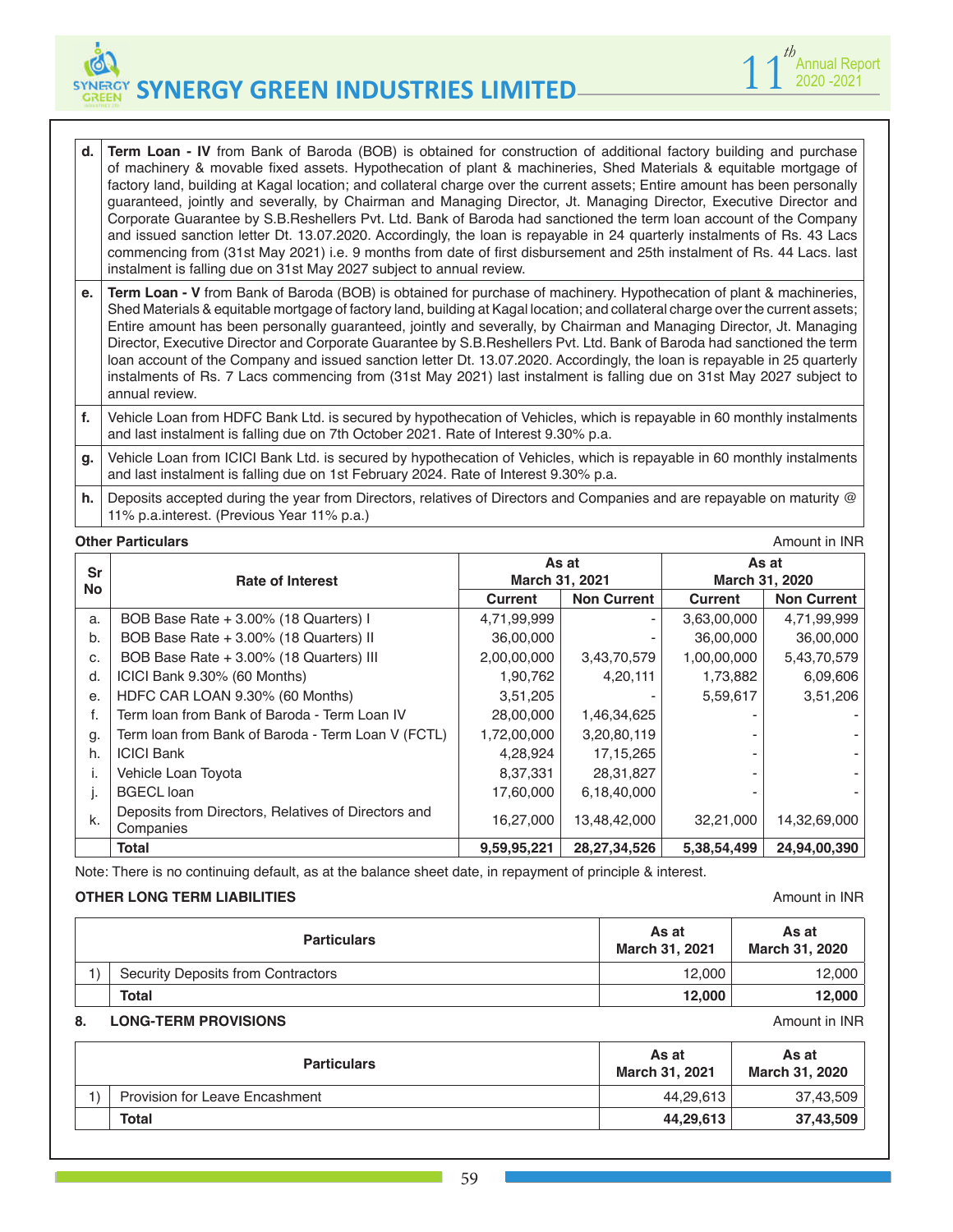### **9. SHORT-TERM BORROWINGS Amount in INR Amount in INR Particulars** As at **As at March 31, 2021 As at March 31, 2020** 1) Secured :- Loans Repayable on Demand (From Bank) a. | Cash Credit 22,73,66,647 | 17,91,21,311 **Total 22,73,66,647 17,91,21,311** Out of above, guaranteed by Chairman and Managing Director, Joint Managing Out of above, guaranteed by Onamilian and Managing Director, John Managing 22,73,66,647 17,91,21,311<br>Director and Executive Director.

#### **Principal terms, security and repayment schedule of short term borrowings**

(a) Cash Credit from Bank of Baroda is secured against Hypothecation of stock, book debts, current and future, and collateral security in nature of equitable mortgage of factory land and building and extended charge on Plant and Machineries of the Company. Entire amount has been personally guaranteed, jointly and severally, by Managing Director, Jt. Managing Director, Executive Director and Corporate Guarantee by S.B.Reshellers Pvt. Ltd. The cash credit is repayable on demand and carries rate of interest at MCLR+3.25% p.a.

(b) There is no continuing default, as at the balance sheet date, in repayment of any of the above loans & interest thereon.

#### **10. TRADE PAYABLES Amount in INR**

|              | <b>Particulars</b>                            | As at<br>March 31, 2021 | As at<br>March 31, 2020 |
|--------------|-----------------------------------------------|-------------------------|-------------------------|
|              | Due to Micro and Small Enterprises            |                         |                         |
|              | <b>Others</b>                                 | 33,31,971               | 1,65,08,318             |
|              | Due to Other than Micro and Small Enterprises |                         |                         |
|              | Acceptances                                   | 9,24,34,620             | 6,22,47,505             |
| $\mathbf{2}$ | <b>Creditors for Supplies and Services</b>    | 46,92,84,660            | 40,99,04,595            |
|              |                                               | 56, 17, 19, 280         | 47,21,52,100            |
|              | <b>Total</b>                                  | 56,50,51,251            | 48,86,60,418            |

| <b>Dues to Micro and Small Enterprises</b>                                                                                                                                                                                                                              | As at<br>March 31, 2021 | As at<br>March 31, 2020 |
|-------------------------------------------------------------------------------------------------------------------------------------------------------------------------------------------------------------------------------------------------------------------------|-------------------------|-------------------------|
| Total amount dues to micro and small enterprises as on Balance Sheet date                                                                                                                                                                                               |                         |                         |
| Principal amount due-Trade Payable (note 10)                                                                                                                                                                                                                            | 33,31,971               | 1,65,08,318             |
| Principal amount due- Creditors for purchase of Fixed Assets (note 11)                                                                                                                                                                                                  | 5,99,000                | 23,10,351               |
| Interest on principal amount due                                                                                                                                                                                                                                        | 5,24,357                | 6,65,395                |
| Total delayed payments micro and small enterprises during the year                                                                                                                                                                                                      |                         |                         |
| Principal amount                                                                                                                                                                                                                                                        |                         |                         |
| Interest on principal amount                                                                                                                                                                                                                                            |                         |                         |
| Total amount of interest paid to micro and small enterprises during the year                                                                                                                                                                                            | 21,42,498               |                         |
| Total interest accrued and remaining unpaid at the end of the year under<br><b>MSMED Act</b>                                                                                                                                                                            |                         | 16, 18, 141             |
| The amount of further interest remaining due and payable even in the<br>succeeding years, until such date when the interest dues as above are<br>actually paid to the small enterprise, for the purpose of disallowance as a<br>deductible expenditure under Section 23 |                         |                         |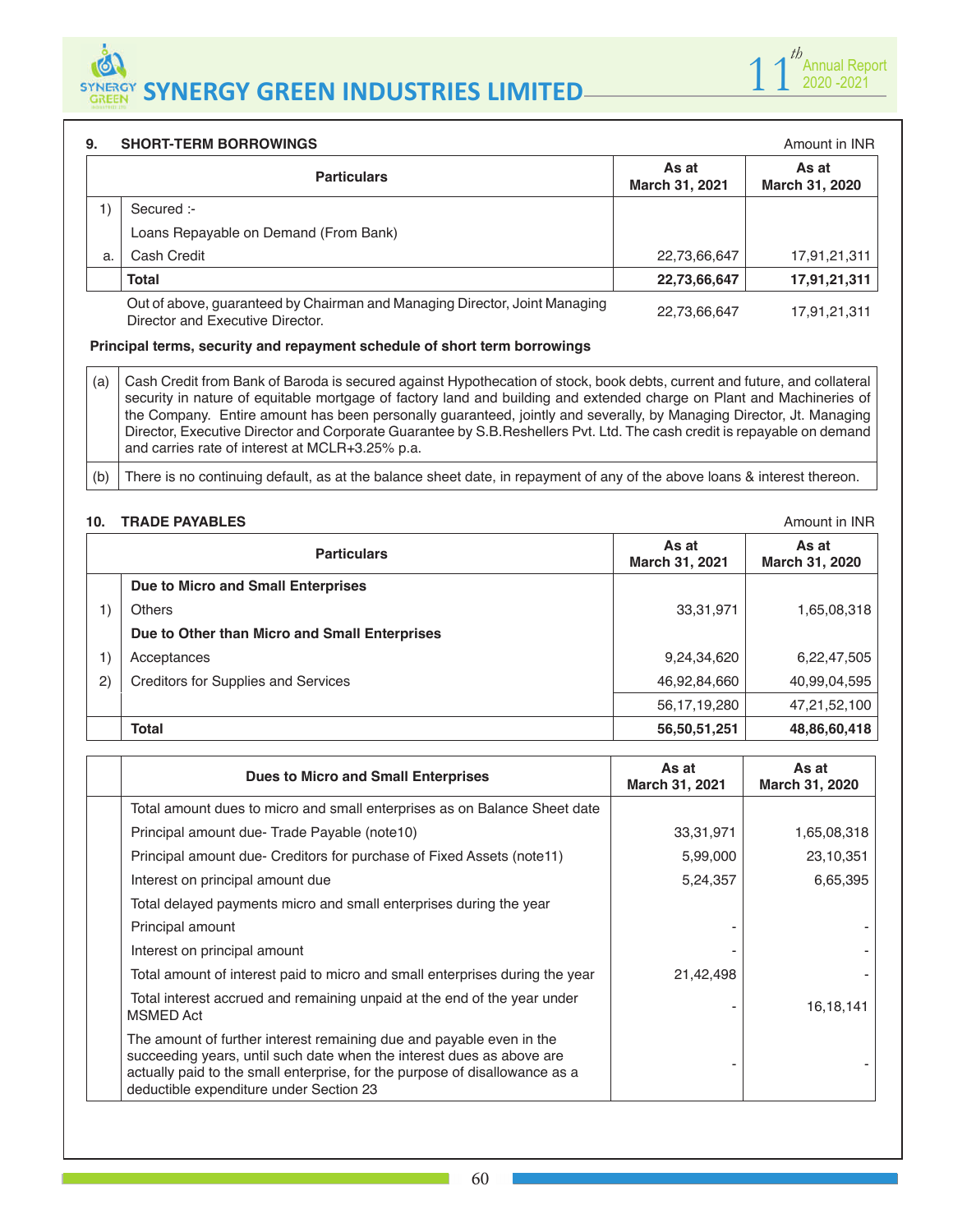

| 11. | <b>OTHER CURRENT LIABILITIES</b>                                   |                         | Amount in INR           |
|-----|--------------------------------------------------------------------|-------------------------|-------------------------|
|     | <b>Particulars</b>                                                 | As at<br>March 31, 2021 | As at<br>March 31, 2020 |
| 1)  | Current maturities of long term debt                               |                         |                         |
|     | Secured:                                                           |                         |                         |
| a.  | <b>From Banks</b>                                                  | 9,43,68,221             | 5,06,33,499             |
| b.  | From Deposits from Directors, Relatives of Directors and Companies | 16,27,000               | 32,21,000               |
| 2)  | Interest accrued but not due on borrowings                         | 69,29,598               | 26,47,507               |
| 3)  | <b>Creditors for Purchase of Fixed Assets</b>                      |                         |                         |
|     | To MSME                                                            | 5,99,000                | 23,10,351               |
|     | To Others                                                          | 2,31,74,177             | 2,20,40,365             |
| 4)  | <b>Advance from Customers</b>                                      | 18,91,328               | 73,93,336               |
| 5)  | Security Deposits of Civil Contractors                             | 25,67,634               | 19,57,554               |
| 6)  | Other payables                                                     |                         |                         |
| a.  | Salary & wages payable                                             | 1,10,16,242             | 1,61,03,939             |
| b.  | <b>Statutory Dues</b>                                              | 33,50,386               | 27,84,779               |
| C.  | Provision for Other Expenses                                       | 1,87,47,209             | 1,81,33,819             |
|     | <b>Total</b>                                                       | 16,42,70,795            | 12,72,26,149            |

In the wake of the disruptions on account of COVID-19 pandemic RBI has issued Circular DOR.No.BP.BC.47/21.04.048/2019- 20 dated March 27, 2020 and Circular DOR.No.BP.BC.63/21.04.048/2019-20 dated April 17, 2020. Wherein certain cash flow benefits have been given to the industry. We have taken due cognizance of these circulars while calculating amount of accrued interest (Refer Note No. 11) and "Current Maturities" (Refer Note No. 6)

# **12. SHORT-TERM PROVISIONS** Amount in INR

| .            |                                               |                         |                         |
|--------------|-----------------------------------------------|-------------------------|-------------------------|
|              | <b>Particulars</b>                            | As at<br>March 31, 2021 | As at<br>March 31, 2020 |
|              | <b>Provision for Gratuity</b>                 | 18,595                  | 2,59,999                |
| $\mathbf{2}$ | Provision for Leave Encashment                | 5,58,595                | 5,19,608                |
| 3)           | Provision for Income Tax                      |                         | 1,04,20,000             |
|              | Less: Provision for IT deducted as per contra |                         | (1,04,20,000)           |
|              | <b>Total</b>                                  | 5,77,190                | 7,79,607                |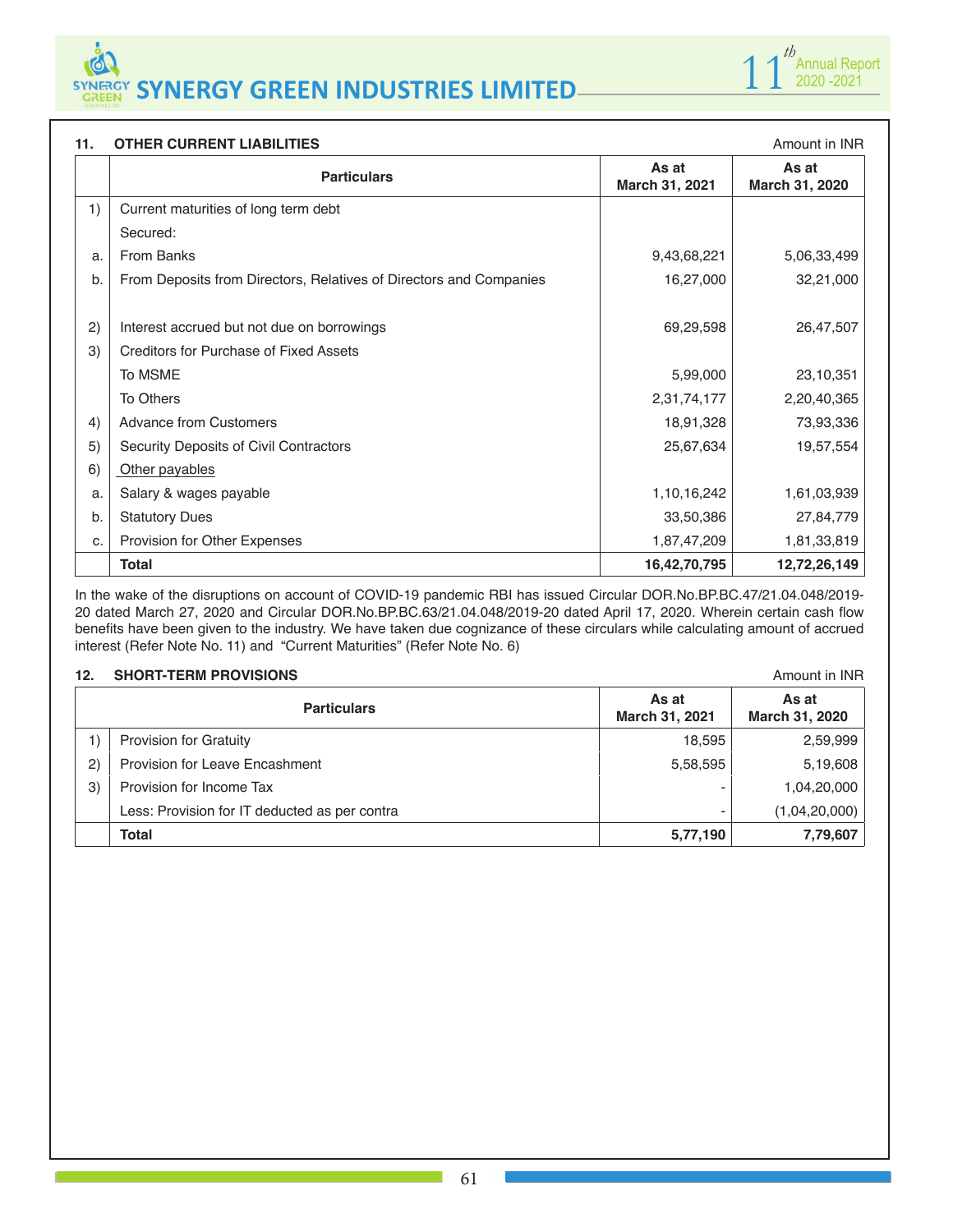| NOTES TO THE FINANCIAL STATEMENT FOR |                    |                  |                                       |                       |                  | THE YEAR ENDED MARCH 31, 2021 |                        |                     |                            |             |                 |                       |                    |
|--------------------------------------|--------------------|------------------|---------------------------------------|-----------------------|------------------|-------------------------------|------------------------|---------------------|----------------------------|-------------|-----------------|-----------------------|--------------------|
| B-13 Property Plant & Equipments'    |                    |                  |                                       |                       |                  |                               |                        |                     |                            |             |                 |                       | Amount in INR      |
|                                      |                    |                  |                                       |                       |                  | Tangible Assets               |                        |                     |                            |             |                 | Intangible<br>Assets  |                    |
|                                      | Lease Hold<br>Land | <b>Buildings</b> | Plant &<br>Machinery                  | Equipments<br>Tools & | Dies &<br>Moulds | Electric<br>Installations     | Furniture &<br>Fixture | Office<br>Equipment | Office Equip<br>- Computer | Vehicle     | Total           | Computer<br>Softwares | Total              |
| <b>GROSS BLOCK</b>                   |                    |                  |                                       |                       |                  |                               |                        |                     |                            |             |                 |                       |                    |
| As at 31.03.2019                     | 1,51,64,916        | 17,51,53,737     | Ō,<br>35,32,27,78                     | 2,43,83,687           | 13,59,38,113     |                               | 75,72,831              | 27,75,337           | 42, 18, 954                | 66,83,609   | 72,51,18,973    | 78,17,209             | 73,29,36,182       |
| Transition Effect AS 10              |                    |                  |                                       |                       |                  |                               |                        |                     |                            |             |                 |                       |                    |
| Additions :31.03.2020                |                    | 9,13,68,646      | 18,42,11,684                          | 34,41,615             | 2,63,03,018      | 38,17,084                     | 36,65,447              | 9,03,178            | 6,10,035                   |             | 31,43,20,705    | 1,47,67,809           | 32,90,88,514       |
| Other adjustments                    |                    |                  |                                       |                       |                  |                               |                        |                     |                            | 19,955      | 19,955          |                       | 19,955             |
| Borrowing costs                      |                    |                  |                                       |                       |                  |                               |                        |                     |                            |             |                 |                       |                    |
| Deletions                            |                    |                  | 84,91,162                             |                       |                  |                               |                        |                     |                            |             | 84,91,162       |                       | 84,91,162          |
| As at 31.03.2020                     | 1,51,64,916        | 26,65,22,383     | 52,89,48,311                          | 2,78,25,302           | 16,22,41,131     | 38,17,084                     | 1,12,38,278            | 36,78,515           | 48,28,989                  | 66,63,654   | 1,03,09,28,561  | 2,25,85,018           | 1,05,35,13,580     |
| Transition Effect AS 10              |                    |                  |                                       |                       |                  |                               |                        |                     |                            |             |                 |                       |                    |
| Additions :31.03.2021                |                    | 4,33,68,569      | $\overline{\mathbf{c}}$<br>4,64,97,79 | 5,61,014              | 3, 18, 25, 701   | 5,31,558                      | 1,35,004               | 8,32,221            | 2,92,300                   | 77,31,180   | 13, 17, 75, 345 |                       | 13, 17, 75, 345    |
| Other adjustments                    |                    |                  |                                       |                       |                  |                               |                        |                     |                            |             |                 |                       |                    |
| Borrowing costs                      |                    |                  | $\blacksquare$                        |                       |                  |                               |                        |                     |                            |             |                 |                       |                    |
| Deletions                            |                    |                  |                                       |                       |                  |                               |                        |                     |                            | 16,74,946   | 16,74,946       |                       | 16,74,946          |
| As at 31.03.2021                     | 1,51,64,916        | 30,98,90,952     | 57,54,46,109                          | 2,83,86,315           | 19,40,66,831     | 43,48,642                     | 1,13,73,282            | 45,10,736           | 51,21,289                  | 1,27,19,888 | 1,16,10,28,961  | 2,25,85,018           | 1, 18, 36, 13, 979 |
| Depreciation /<br>Amortisation:      |                    |                  |                                       |                       |                  |                               |                        |                     |                            |             |                 |                       |                    |
| At 31.03.2019                        | 12,75,169          | 7,60,79,118      | 22,94,78,611                          | 1,73,41,196           | 5,93,17,108      | $\blacksquare$                | 47,56,350              | 21,71,810           | 35,32,936                  | 41,75,781   | 39,81,28,079    | 66,59,771             | 40,47,87,850       |
| Transition Effect<br>AS 10           |                    |                  |                                       |                       |                  |                               |                        |                     |                            |             |                 |                       |                    |
| Charge for the year                  | 1,66,440           | 93,83,944        | 2,63,67,744                           | 28,90,847             | 2,68,97,532      | 83,889                        | 14,92,365              | 4,31,351            | 4,37,493                   | 13,09,691   | 6,94,61,296     | 42,57,333             | 7,37,18,629        |
| Adjustment on deletions              |                    |                  | 29,53,662                             |                       |                  |                               |                        |                     |                            |             | 29,53,662       |                       | 29,53,662          |
| As at 31.03.2020                     | 14,41,609          | 8,54,63,062      | 25,28,92,693                          | 2,02,32,043           | 8,62,14,640      | 83,889                        | 62,48,715              | 26,03,161           | 39,70,429                  | 54,85,472   | 46,46,35,713    | 1,09,17,104           | 47,55,52,817       |
| Transition Effect<br>AS 10           |                    |                  |                                       |                       |                  |                               |                        |                     |                            |             |                 |                       |                    |
| Charge for the year                  | 1,66,440           | 1,52,74,221      | 3, 14, 24, 051                        | 32,12,451             | 2,55,54,773      | 9,67,669                      | 13,18,600              | 5,24,320            | 5,56,558                   | 10,32,123   | 8,00,31,206     | 49,37,657             | 8,49,68,863        |
| Adjustment on deletions              |                    |                  |                                       |                       |                  |                               |                        |                     |                            | 15,45,291   | 15,45,291       |                       | 15,45,291          |
| As at 31.03.2021                     | 16,08,049          | 10,07,37,283     | 28,43,16,744                          | 2,34,44,494           | 11, 17, 69, 413  | 10,51,558                     | 75,67,315              | 31,27,481           | 45,26,986                  | 49,72,304   | 54,31,21,628    | 1,58,54,761           | 55,89,76,389       |
| Net Block:                           |                    |                  |                                       |                       |                  |                               |                        |                     |                            |             |                 |                       |                    |
| As at 31.03.2020                     | 1,37,23,307        | 18,10,59,321     | $\infty$<br>27,60,55,61               | 75,93,259             | 7,60,26,491      | 37,33,195                     | 49,89,563              | 10,75,354           | 8,58,560                   | 11,78,182   | 56,62,92,848    | 1,16,67,914           | 57,79,60,762       |
| As at 31.03.2021                     | 1,35,56,867        | 20,91,53,669     | 29, 11, 29, 365                       | 49,41,822             | 8,22,97,419      | 32,97,084                     | 38,05,967              | 13,83,254           | 5,94,303                   | 77,47,584   | 61,79,07,332    | 67,30,257             | 62,46,37,590       |

Q)

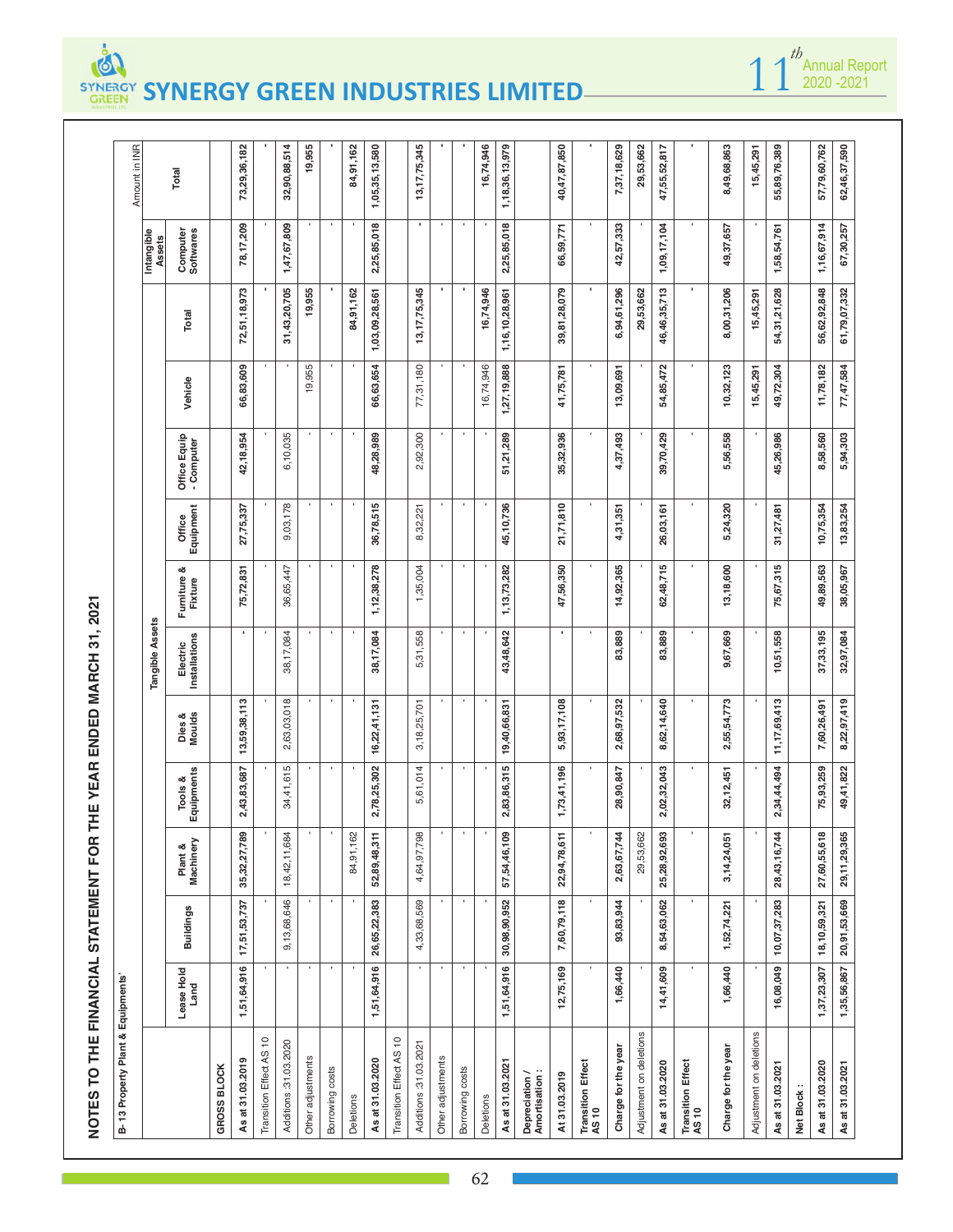#### **14. DEFERRED TAX ASSET (NET)** Amount in INR

|    | <b>14.</b> DEI ERRED TAA ASSET (NET)            |                         | AIIVUIIL III IIVI L     |
|----|-------------------------------------------------|-------------------------|-------------------------|
|    | <b>Particulars</b>                              | As at<br>March 31, 2021 | As at<br>March 31, 2020 |
| 1) | <b>Deferred Tax Asset</b>                       |                         |                         |
|    | On account of time differences in -             |                         |                         |
| a. | <b>Statutory Liabilities</b>                    | 41,23,146               | 26,76,532               |
| b. | Unabsorbed Depreciation*                        | 1,24,40,358             | 3,70,87,980             |
| C. | Provision for Doubtful Debt                     | 2,20,103                |                         |
|    |                                                 | 1,67,83,607             | 3,97,64,512             |
| 2) | <b>Less: Deferred Tax Liabilities</b>           |                         |                         |
|    | On account of time differences in -             |                         |                         |
| a. | Property, Plant, Equipments & Intangible Assets | 1,09,71,015             | (1,62,48,478)           |
|    | Total $(1) + (2)$                               | 58, 12, 593             | 2,35,16,034             |

\* Deferred Tax on unabsorbed Depreciation has been recognised in full as it can be recouped within an unlimited time as per Taxation laws.

### **15. LONG-TERM LOANS AND ADVANCES Amount in INR**

|    | <b>Particulars</b>                                    |               | As at<br>March 31, 2021 | As at<br>March 31, 2020 |
|----|-------------------------------------------------------|---------------|-------------------------|-------------------------|
|    | <b>Unsecured, Consider Good</b>                       |               |                         |                         |
|    | <b>Capital Advances</b>                               |               | 3,44,55,972             | 2,09,71,169             |
| 2) | <b>Advance To Gratuity Trust</b>                      |               | 15,000                  | 15,000                  |
| 3) | Central Excise & Service Tax (Under protest)          |               | 9,38,934                | 9,38,934                |
| 4) | Income Tax (Under protest)                            |               |                         | 5,08,350                |
| 5) | Income Tax Refund Receivable                          |               | 5,08,350                |                         |
| 6) | Advance Income Tax                                    | 2,03,55,681   |                         | 2,02,25,610             |
|    | Less: Provision for Income Tax deducted as per Contra | (49, 22, 669) |                         | (1,53,42,669)           |
|    |                                                       |               | 1,54,33,012             | 48,82,941               |
|    | <b>MAT Credit Receivable</b>                          |               |                         | 1,52,20,000             |
|    | Total                                                 |               | 5, 13, 51, 268          | 4,25,36,394             |

# **16. OTHER NON-CURRENT ASSETS Amount in INR Amount in INR**

| <b>Particulars</b>    | As at<br><b>March 31, 2021</b> | As at<br>March 31, 2020 |
|-----------------------|--------------------------------|-------------------------|
| <b>Other Deposits</b> | 14,27,349                      | 15,27,349               |
| <b>Total</b>          | 14,27,349                      | 15,27,349               |

# **17. INVENTORIES Amount in INR**

|    | <b>Particulars</b>             | As at<br>March 31, 2021 | As at<br>March 31, 2020 |
|----|--------------------------------|-------------------------|-------------------------|
| 1) | <b>Raw Materials</b>           | 10,66,85,923            | 9,65,45,592             |
|    | Raw Material and Components    | 10,66,85,923            | 9,65,45,592             |
|    | <b>Raw Material in Transit</b> |                         |                         |
| 2) | <b>Patterns Stock</b>          | 4,28,60,650             | 3,88,68,958             |
| 3) | <b>Work in Process</b>         | 31,20,81,037            | 25,46,82,793            |
| 4) | <b>Finished Goods</b>          | 2,45,48,880             | 2,76,63,243             |
|    | <b>Finished Goods</b>          | 1,48,45,988             | 2,54,30,987             |
|    | Finished Goods in Transit      | 97,02,892               | 22,32,256               |
| 5) | <b>Stores &amp; Spares</b>     | 4,38,25,785             | 4,65,72,537             |
|    | <b>Total</b>                   | 53,00,02,274            | 46, 43, 33, 123         |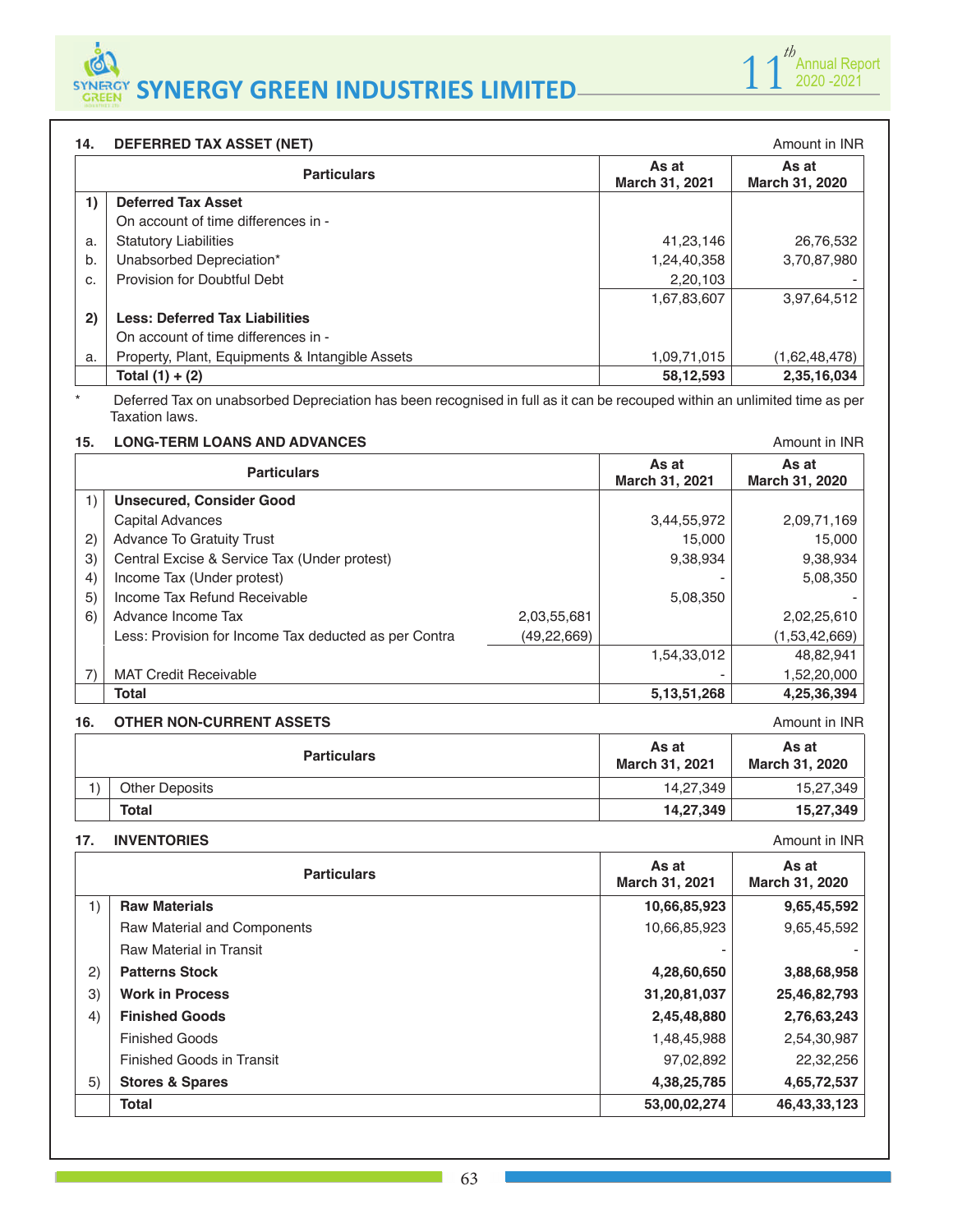



#### **18. TRADE RECEIVABLES Amount in INR**

|       | ———————————————                                                      |                         | ATTIVUITEITTIVIT        |
|-------|----------------------------------------------------------------------|-------------------------|-------------------------|
|       | <b>Particulars</b>                                                   | As at<br>March 31, 2021 | As at<br>March 31, 2020 |
| 1)    | Trade receivables outstanding for more than six months from the date |                         |                         |
|       | they became due for payment                                          |                         |                         |
| (i)   | Secured, considered good                                             |                         |                         |
| (ii)  | Unsecured, considered good                                           |                         | 1,14,34,609             |
| (iii) | Doubtful                                                             | 87,45,339               |                         |
|       |                                                                      | 87,45,339               | 1,14,34,609             |
|       | Less: Allowance for bad and doubtful debts                           | (8,74,534)              |                         |
|       | <b>Sub Total</b>                                                     | 78,70,805               | 1,14,34,609             |
| 2)    | <b>Trade Receivables (Others)</b>                                    |                         |                         |
| (i)   | Secured, considered good                                             |                         |                         |
| (ii)  | Unsecured, considered good                                           | 26,07,59,945            | 15,57,07,969            |
| (iii) | Doubtful                                                             |                         |                         |
|       |                                                                      | 26,07,59,945            | 15,57,07,969            |
|       | Less: Allowance for bad and doubtful debts                           |                         |                         |
|       | <b>Sub Total</b>                                                     | 26,07,59,945            | 15,57,07,969            |
|       | <b>Total</b>                                                         | 26,86,30,749            | 16,71,42,578            |

#### **19. CASH AND BANK BALANCES Amount in INR**

|    | <b>Particulars</b>                                                   | As at<br>March 31, 2021 | As at<br>March 31, 2020 |
|----|----------------------------------------------------------------------|-------------------------|-------------------------|
| 1) | <b>Cash &amp; Cash Equivalents</b>                                   |                         |                         |
|    | i) Cash on hand                                                      | 1,10,725                | 60,430                  |
|    | ii) Balances with Banks in Current Accounts                          | 2,14,80,656             | 2,09,37,037             |
|    | iii) Fixed Deposits<br>(with original maturity for 3 months or less) |                         |                         |
|    | <b>Sub Total</b>                                                     | 2,15,91,381             | 2,09,97,467             |
| 2) | <b>Other Bank Balances</b>                                           |                         |                         |
|    | <b>Fixed Deposit</b>                                                 | 1,78,85,923             | 1,46,18,391             |
|    | (With original maturity for more than 3 months)                      |                         |                         |
|    | Less: Non-Current portion in above, disclosed                        |                         |                         |
|    | under Other Non-Current Assets                                       |                         |                         |
|    | <b>Sub Total</b>                                                     | 1,78,85,923             | 1,46,18,391             |
|    | Total                                                                | 3,94,77,304             | 3,56,15,858             |

a) Out of above Fixed Deposit Rs 1,09,40,000/- are lien against Bank Guarantee and Letter of credit. (Previous Year Rs. 1,09,40,000/- against Bank Guarantee and Letter of credit.)

| 20. | <b>SHORT TERM LOANS &amp; ADVANCES</b> |                         | Amount in <b>INR</b>    |
|-----|----------------------------------------|-------------------------|-------------------------|
|     | <b>Particulars</b>                     | As at<br>March 31, 2021 | As at<br>March 31, 2020 |
| А.  | <b>Unsecured &amp; Considered Good</b> |                         |                         |
| a.  | <b>Staff Advances</b>                  | 94.015                  | 1,46,198                |
| b.  | <b>Advance to Suppliers</b>            | 20,75,631               | 1,31,09,064             |
|     | <b>Total</b>                           | 21,69,646               | 1,32,55,262             |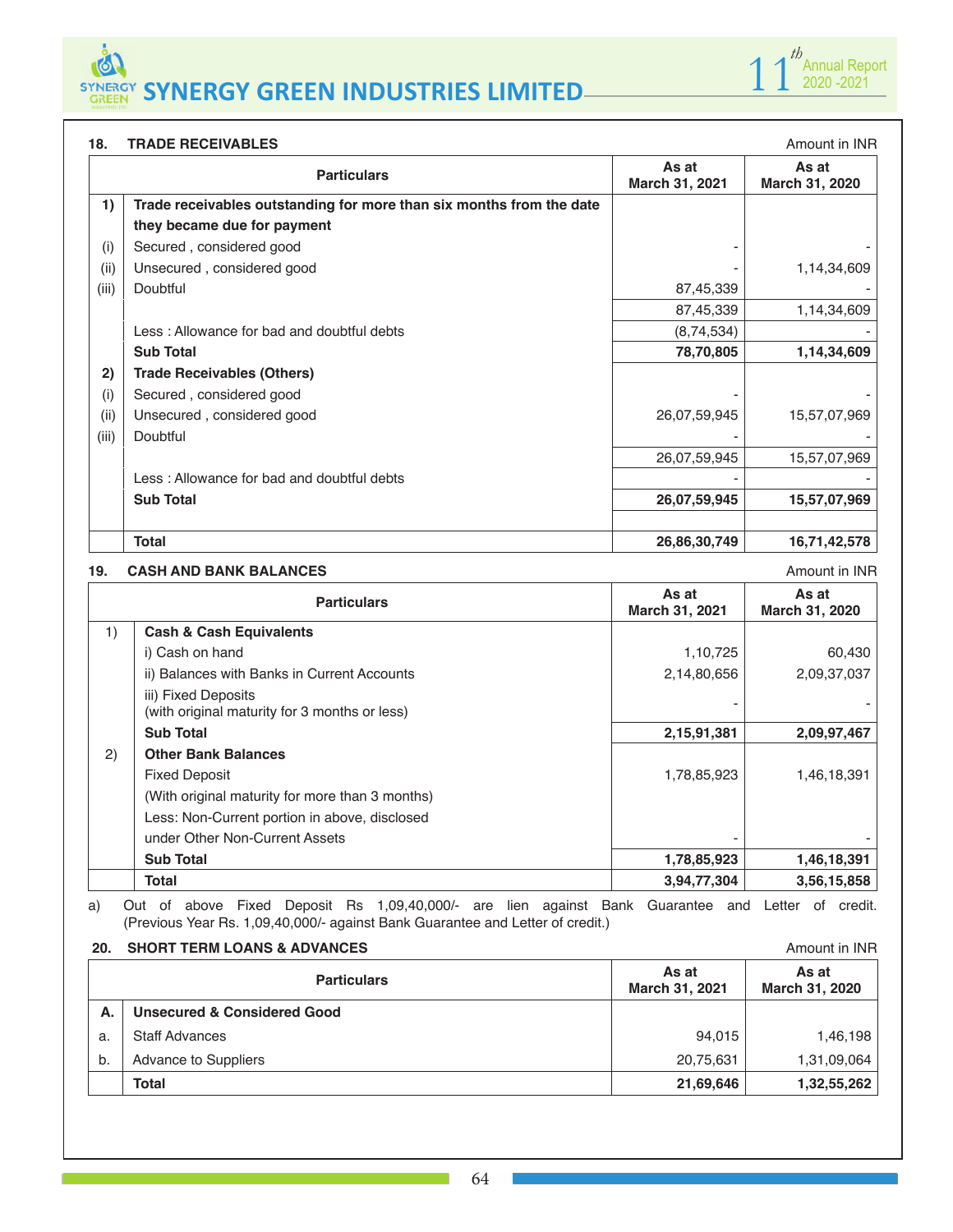

| 21. | <b>OTHER CURRENT ASSETS</b>        |                                      | Amount in INR                        |
|-----|------------------------------------|--------------------------------------|--------------------------------------|
|     | <b>Particulars</b>                 | As at<br>March 31, 2021              | As at<br>March 31, 2020              |
| 1)  | Prepaid Expenses                   | 70,92,561                            | 55,81,962                            |
| 2)  | <b>VAT Receivable</b>              | 45,14,549                            | 45,14,549                            |
| 3)  | <b>GST Receivable</b>              | 11, 19, 01, 624                      | 11,34,05,434                         |
| 4)  | <b>Export Incentive Receivable</b> | 1,84,84,817                          | 35,84,770                            |
| 5)  | <b>Other Receivables</b>           | 21,837                               | 15,38,839                            |
|     | <b>Total</b>                       | 14,20,15,388                         | 12,86,25,554                         |
|     |                                    |                                      |                                      |
| 22. | <b>REVENUE FROM OPERATIONS</b>     |                                      | Amount in INR                        |
|     | <b>Particulars</b>                 | For the year ended<br>March 31, 2021 | For the year ended<br>March 31, 2020 |
| 1)  | <b>Sale of Products</b>            |                                      |                                      |
| a)  | <b>Windmill Castings</b>           | 1,45,49,10,402                       | 1,53,25,75,343                       |
| b)  | <b>Other Castings</b>              | 47, 47, 34, 351                      | 52,66,34,588                         |
|     | Sub total                          | 1,92,96,44,754                       | 2,05,92,09,931                       |
| 2)  | <b>Other Operating Revenues</b>    |                                      |                                      |
| a)  | Sale of Pattern                    | 2,00,75,389                          | 29,80,593                            |
| b)  | <b>Export Incentive</b>            | 3,30,15,689                          | 1,17,25,355                          |

# **23. OTHER INCOME Amount in INR**

|              | <b>Particulars</b>                | For the year ended<br>March 31, 2021 | For the year ended<br>March 31, 2020 |
|--------------|-----------------------------------|--------------------------------------|--------------------------------------|
|              | Interest Income                   |                                      |                                      |
|              | From banks                        | 8,60,927                             | 17,25,338                            |
|              | From others                       | 28,283                               | 19,822                               |
| $\mathbf{2}$ | Foreign Exchange Fluctuation Gain | 72,93,530                            | 38,25,885                            |
| 3)           | Profit On Sale Of Assets          | 4,24,016                             | 10,12,500                            |
|              | Total                             | 86,06,756                            | 65,83,545                            |

d) Service Charges 6,50,000  $\left| \begin{array}{ccc} 3,33,154 \end{array} \right|$  6,50,000 Sub total 5,88,35,692 1,95,36,558 1,95,36,558 **Total 1,98,84,80,445 2,07,87,46,489 2,07,87,46,489** 

#### **24. COST OF MATERIAL CONSUMED Amount in INR**

|    | <b>Particulars</b>               | For the year ended<br>March 31, 2021 | For the year ended<br>March 31, 2020 |
|----|----------------------------------|--------------------------------------|--------------------------------------|
| 1) | <b>Raw Material Consumed</b>     |                                      |                                      |
|    | <b>Opening Stock</b>             | 9,65,45,592                          | 6,83,47,223                          |
|    | Add:-Purchases                   | 76, 35, 85, 112                      | 76,20,56,106                         |
|    |                                  | 86,01,30,704                         | 83,04,03,329                         |
|    | Less:- Closing Stock             | 10,66,85,922                         | 9,65,45,592                          |
|    | Sub total                        | 75, 34, 44, 782                      | 73, 38, 57, 737                      |
| 2) | <b>Pattern Material Consumed</b> |                                      |                                      |
|    | <b>Opening Stock</b>             | 3,88,68,958                          | 3,77,48,958                          |
|    | Add:-Purchases                   | 2,07,45,000                          | 36,20,000                            |
|    |                                  | 5,96,13,958                          | 4,13,68,958                          |
|    | Less:- Closing Stock             | 4,28,60,650                          | 3,88,68,958                          |
|    | Sub total                        | 1,67,53,308                          | 25,00,000                            |
|    | <b>Total</b>                     | 77,01,98,090                         | 73,63,57,737                         |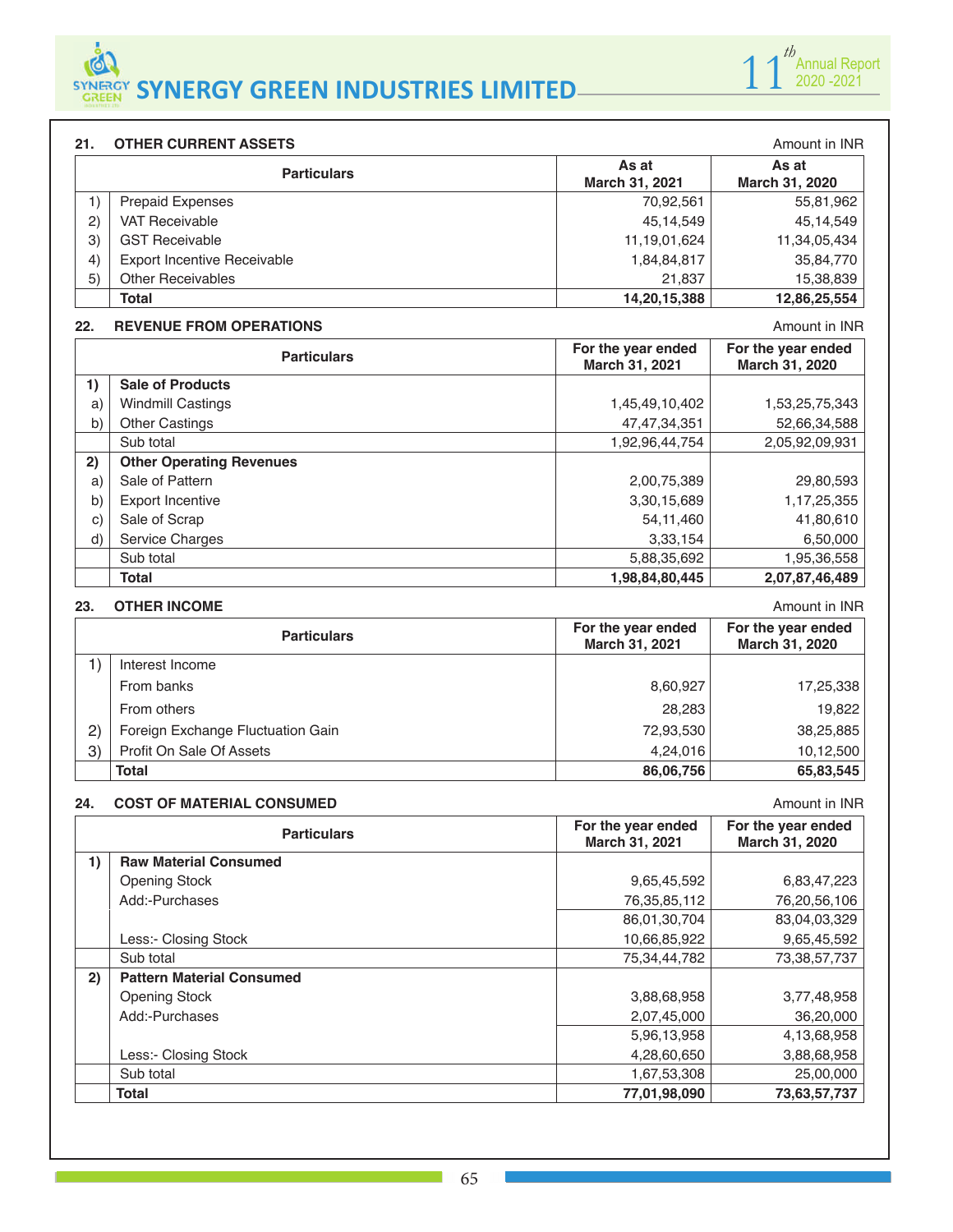

| 25. | CHANGES IN INVENTORIES OF FINISHED GOODS AND WORK -IN PROGRESS | Amount in <b>INR</b>                 |                                      |
|-----|----------------------------------------------------------------|--------------------------------------|--------------------------------------|
|     | <b>Particulars</b>                                             | For the year ended<br>March 31, 2021 | For the year ended<br>March 31, 2020 |
| 1)  | <b>Opening Stock</b>                                           |                                      |                                      |
|     | a. Work in Progress                                            | 25,46,82,794                         | 33,07,52,018                         |
|     | b. Finished Goods                                              | 2,76,63,243                          | 56,09,810                            |
|     | Sub total                                                      | 28, 23, 46, 037                      | 33,63,61,828                         |
| 2)  | <b>Closing Stock</b>                                           |                                      |                                      |
|     | a. Work in Progress                                            | 31,20,81,037                         | 25,46,82,794                         |
|     | b. Finished Goods                                              | 2,45,48,880                          | 2,76,63,243                          |
|     | Sub total                                                      | 33,66,29,917                         | 28,23,46,037                         |
|     | Total                                                          | (5, 42, 83, 880)                     | 5,40,15,791                          |

#### **26. EMPLOYEES BENEFIT EXPENSES Amount in INR**

**1** 1<sup>*th*</sup> Annual Report 2020 -2021

|    | <b>Particulars</b>                          | For the year ended<br>March 31, 2021 | For the year ended<br>March 31, 2020 |
|----|---------------------------------------------|--------------------------------------|--------------------------------------|
| 1) | Salary, Wages and Incentives                | 9,80,06,536                          | 9,63,99,335                          |
| 2) | <b>Wages Contract Labour</b>                | 9,68,31,323                          | 8,41,14,773                          |
| 3) | Gratuity (Refer Note, No.40)                | 31,07,162                            | 17,55,192                            |
| 4) | Contribution to Employees P F & Other Funds | 48,47,612                            | 46,77,496                            |
| 5) | <b>Staff and Labour Welfare Expenses</b>    | 43,12,089                            | 59,39,205                            |
|    | <b>Total</b>                                | 20,71,04,722                         | 19,28,86,001                         |

#### **27. FINANCE COST** Amount in INR

|              | <b>Particulars</b>        | For the year ended<br>March 31, 2021 | For the year ended<br><b>March 31, 2020</b> |
|--------------|---------------------------|--------------------------------------|---------------------------------------------|
|              | Interest Expense          | 8,68,25,383                          | 8,60,53,375                                 |
| $\mathbf{2}$ | <b>Other Bank Charges</b> | 1,68,74,240                          | 91,69,563                                   |
|              | <b>Total</b>              | 10,36,99,623                         | 9,52,22,938                                 |

# **28. DEPRECIATION AND AMORTISATION EXPENSES Amount in INR**

| <b>Particulars</b> |                             | For the year ended<br>March 31, 2021 | For the year ended<br><b>March 31, 2020</b> |
|--------------------|-----------------------------|--------------------------------------|---------------------------------------------|
|                    | Depreciation Expense        | 8,00,31,206                          | 6,92,94,856                                 |
| $\mathbf{2}$       | <b>Amortisation Expense</b> | 49.37.657                            | 44,23,773                                   |
|                    | <b>Total</b>                | 8,49,68,863                          | 7,37,18,629                                 |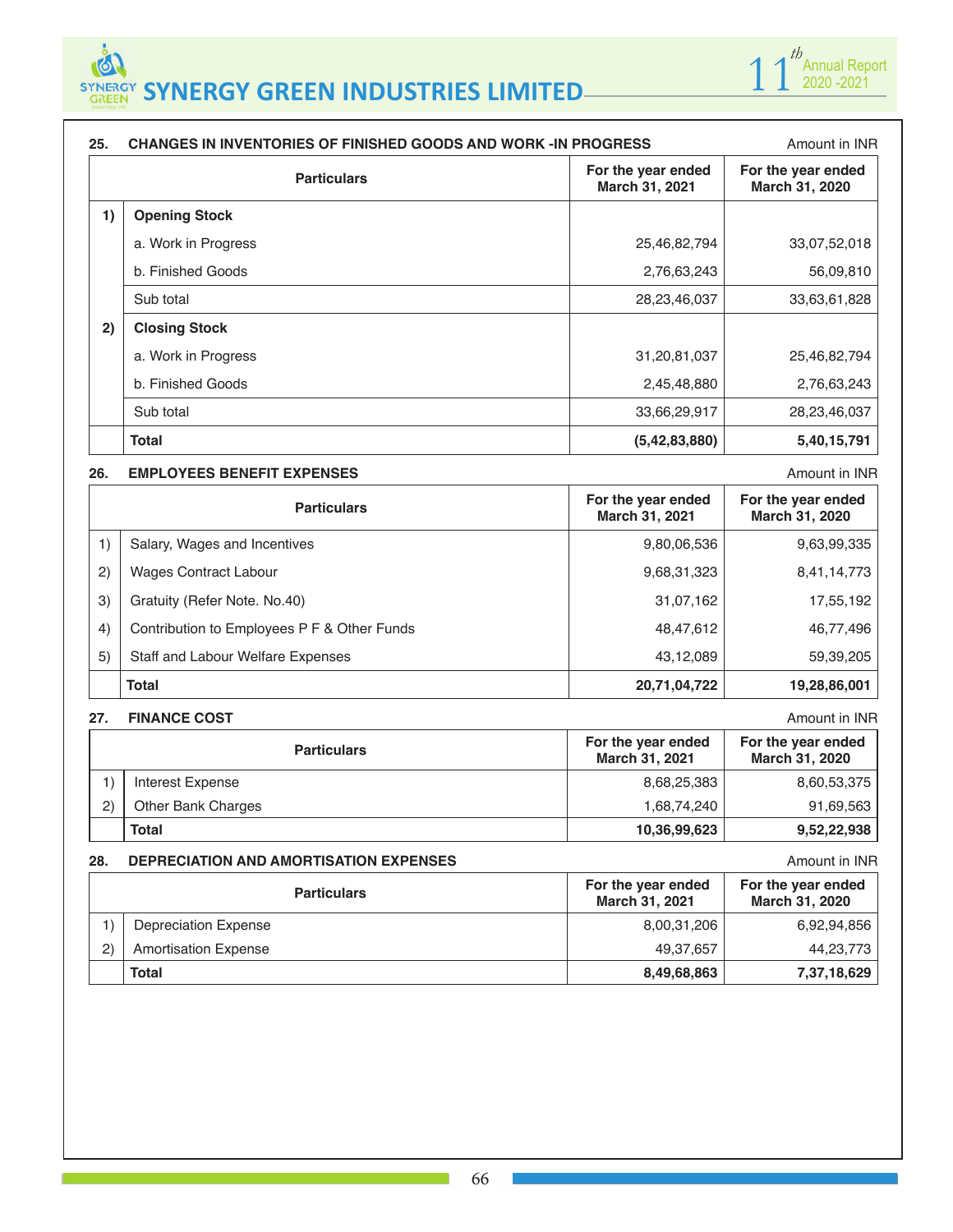

| 29. | <b>OTHER EXPENSES</b><br>Amount in INR      |                                      |                                      |  |
|-----|---------------------------------------------|--------------------------------------|--------------------------------------|--|
|     | <b>Particulars</b>                          | For the year ended<br>March 31, 2021 | For the year ended<br>March 31, 2020 |  |
| A)  | <b>Manufacturing Expenses</b>               |                                      |                                      |  |
| 1)  | Consumption of Stores, Spares & Consumables | 24,85,62,335                         | 28, 32, 52, 175                      |  |
| 2)  | Power & Fuel Consumed                       | 20,29,09,271                         | 19,47,93,657                         |  |
| 3)  | Labour Charges                              | 24,44,09,629                         | 25,69,11,349                         |  |
| 4)  | <b>Other Manufacturing Expenses</b>         | 59,78,832                            | 51,12,537                            |  |
| 5)  | Repairs & Maintenance - Building            | 5,31,625                             | 19,28,040                            |  |
| 6)  | Repairs & Maintenance - Machinery           | 43,39,218                            | 1,04,12,179                          |  |
| 7)  | Repairs & Maintenance - Others              | 24,29,587                            | 4,14,370                             |  |
|     | <b>Sub Total</b>                            | 70,91,60,497                         | 75,28,24,307                         |  |
| B)  | <b>Administrative Expenses</b>              |                                      |                                      |  |
| 1)  | Rent, Rates & Taxes                         | 98,09,505                            | 1,22,10,922                          |  |
| 2)  | Insurance                                   | 19,57,421                            | 13,03,438                            |  |
| 3)  | Printing & Stationary                       | 2,59,444                             | 1,95,612                             |  |
| 4)  | Postage, Telephone & Telegram               | 7,58,423                             | 7,70,780                             |  |
| 5)  | <b>Consultation Fees</b>                    | 52,59,281                            | 51,58,197                            |  |
| 6)  | <b>Staff &amp; Guest Expenses</b>           | 3,84,719                             | 8,16,944                             |  |
| 7)  | Travelling & Conveyance Expenses            | 26,18,373                            | 72,72,237                            |  |
| 8)  | <b>Payment to Auditors</b>                  |                                      |                                      |  |
|     | a. Statutory Audit Fees                     | 3,30,000                             | 1,80,000                             |  |
|     | b. Tax Audit Fees                           | 40,000                               | 20,000                               |  |
|     | c. Other Services (For Certification etc.)  | 1,44,000                             | 63,000                               |  |
|     | d. Reimbursement of expenses                | 10,143                               | 10,138                               |  |
|     |                                             | 5,24,143                             | 2,73,138                             |  |
| 9)  | Garden Expenses                             | 36,896                               | 3,98,425                             |  |
| 10) | <b>Directors Sitting Fees</b>               | 4,50,000                             | 3,15,000                             |  |
| 11) | General Repairs & Maintenance               | 26,36,462                            | 29,61,048                            |  |
| 12) | <b>Security Charges</b>                     | 31,63,094                            | 22,66,969                            |  |
| 13) | Miscellaneous Expenses                      | 6,39,958                             | 24,08,446                            |  |
| 14) | Foreign Exchange Loss                       |                                      |                                      |  |
| 15) | Provision for Doubtful Debt                 | 8,74,533                             |                                      |  |
| 16) | CSR Expenses (Refer Note 44)                | 9,65,000                             | 9,00,000                             |  |
|     | <b>Sub Total</b>                            | 3,03,37,252                          | 3,72,51,155                          |  |
| C)  | <b>Selling &amp; Distribution Expenses</b>  |                                      |                                      |  |
| 1)  | Packing & Forwarding                        | 1,98,92,729                          | 1,20,09,372                          |  |
| 2)  | Carriage Outward                            | 6,29,89,668                          | 6,82,65,285                          |  |
| 3)  | Sales Rebate                                | 34,71,794                            | 4,04,845                             |  |
|     | <b>Sub Total</b>                            | 8,63,54,191                          | 8,06,79,502                          |  |
|     | <b>Total</b>                                | 82,58,51,940                         | 87,07,54,963                         |  |

٠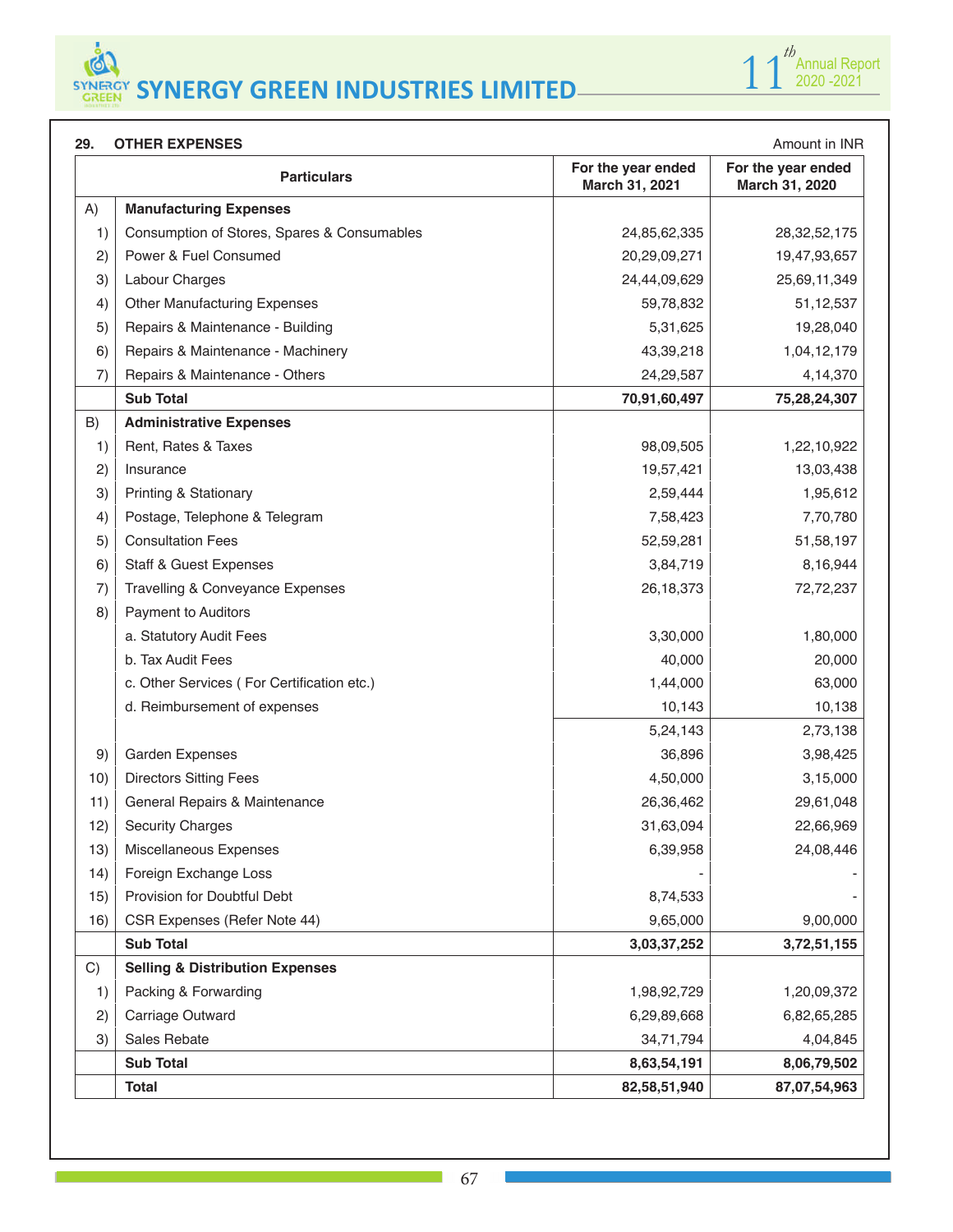

#### **OTHER INFORMATION AND DISCLOSURES**

#### **30. Contingent Liabilities & Commitments:**

- a. Contingent Liabilities not provided for
	- i) Disputed Income Tax Liability
	- NIL
	- ii) Disputed Excise and Service Tax Liability
		- a) Matter relating to F. Y. 2012-13 and 2013-14 is under Appeal: Total amount Rs. 57,525/- out of which paid under protest Rs. 14,382 (Previous Year Rs. 28,764/- paid under protest Rs.14,382).
		- b) Matter relating to F. Y. 2015-16 to 2017-18 (upto June 2017) under dispute: Total amount Rs.9,24,552 out of which paid under protest Rs.9,24,552 (Previous Year Rs.9,24,552 paid under protest Rs.9,24,552).
	- iii) Claims against the Company not acknowledged as debts: Nil (Previous Year Nil)
	- iv) Guarantees : Nil (Previous Year Nil)

#### b. Commitments

- i) Estimated amount of contracts remaining to be executed on capital account and not provided for Rs. 8,75,41,084/- (Previous Year Rs. 3,20,69,296/-)
- ii) Others :
	- a. Commitments under EPCG license towards duty saved and Interest thereon for Rs. 4,01,89,288/- (Previous Year Rs. 1,27,86,422/-)
	- b. Commitments under PSI Scheme 2007 towards exemption of stamp duty on mortgage for Rs. 16,87,500/- (Previous Year Rs. 15,86,250/-).
	- c. Commitments under PSI Scheme 2007 towards exemption of Electricity Duty for a period of 15 years for Rs. 12,45,51,117/-, (Previous Year Rs. 7,18,82,536/-).

Commitments mentioned under point b & c above are based on commitments mentioned in Eligibility certificate issued by the authority . This includes unrestricted access to factory for inspection of books and register etc., employment ofemployees and salaries based on conditions mentioned in certificate, submission of documents, form etc. Also

- 1. not to transfer/shift/ lease/hire with or without consideration of fixed assets,
- 2. diuse/keep assets without write of, shift or close unit from exiting location.
- 3. Change in constitution or management of company.
- 4. Company should not get merged or amalgamate with other company.
- **31. Borrowing Cost capitalised during the year Rs. 23,05,999/- (Previous Year Rs. 73,44,408/-)**
- **32. Earnings Per Share:-** Amount in INR

|                                                 | <b>Particulars</b>                                                      | 2020-21     | 2019-20              |
|-------------------------------------------------|-------------------------------------------------------------------------|-------------|----------------------|
|                                                 | Weighted average number of Equity Shares held during the year (in Nos.) | 1,41,30,000 | 1,41,30,000          |
|                                                 | Net Profit after Tax (in Rs.)                                           | 3,70,44,402 | 3,32,77,616          |
|                                                 | Preference Dividend (in Rs.)                                            | 1,07,10,000 | 1,07,10,000          |
|                                                 | Net Profit after Tax attributable to equity shareholder (in Rs.)        | 2,63,34,402 | 2,25,67,616          |
|                                                 | Basic earning per Equity Share of Rs.10 each (in Rs.)                   | 1.86        | 1.60                 |
| Value of imports calculated on CIF basis<br>33. |                                                                         |             | Amount in <b>INR</b> |
| SI.                                             | <b>Particulars</b>                                                      | 2020-21     | 2019-20              |
| a.                                              | Stores & Spares, Consumables                                            | 6,34,06,373 | 5,34,23,554          |
| $\mathsf{b}$                                    | <b>Raw Material</b>                                                     |             |                      |
|                                                 |                                                                         |             |                      |
| C.                                              | <b>Capital Purchase</b>                                                 | 92,91,687   | 1,49,95,812          |

#### **34. Expenditure in Foreign Currency <b>Amount in INR** and the set of the set of the set of the set of the set of the set of the set of the set of the set of the set of the set of the set of the set of the set of the set of

| SI. | <b>Particulars</b>                | 2020-21      | 2019-20 |
|-----|-----------------------------------|--------------|---------|
| a.  | <b>Travelling Expenses</b>        | <b>NIL</b>   | 9,00,08 |
| b.  | Interest and Bank Charges Expense | 7.368<br>4., |         |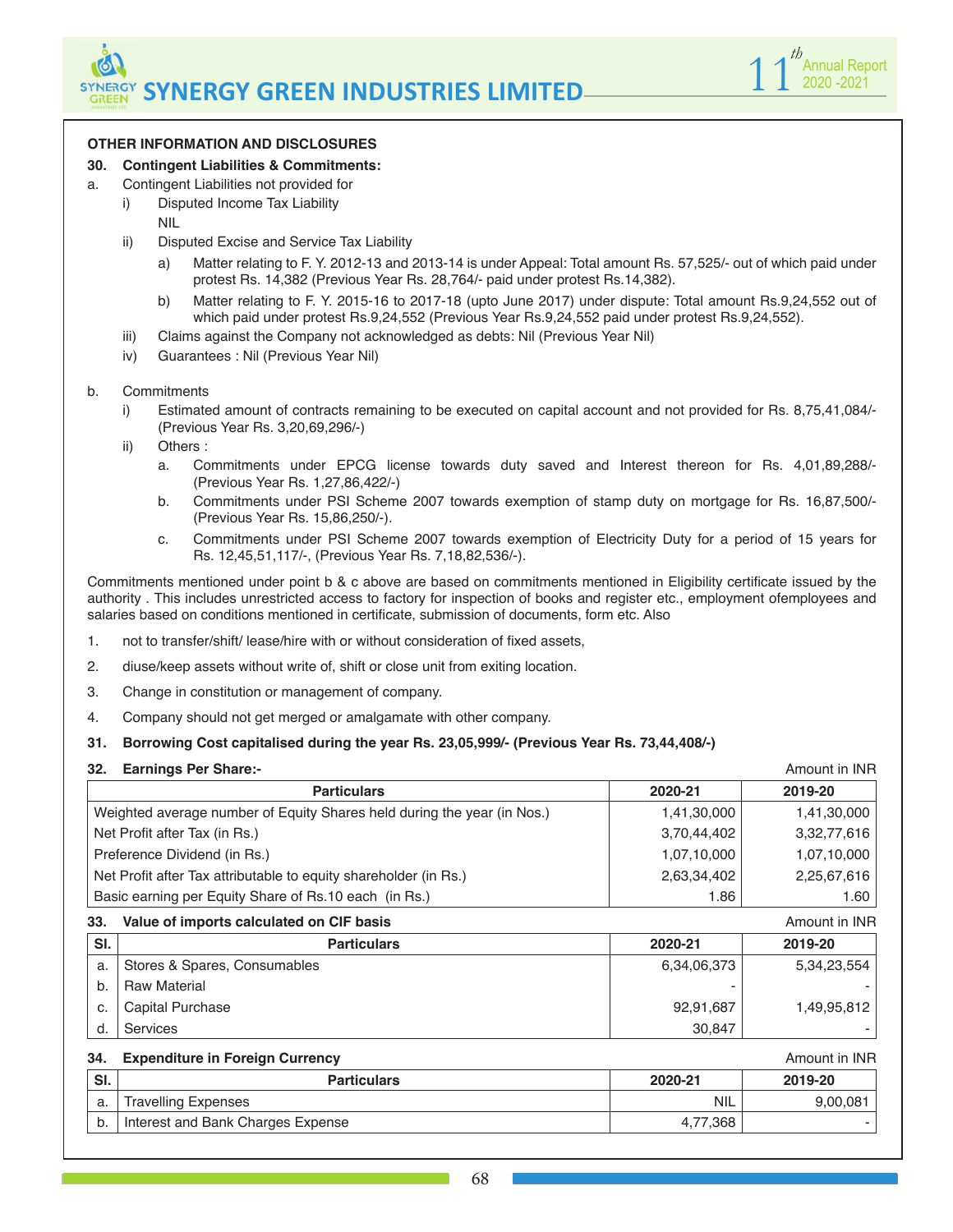

|                            | <b>Earnings in Foreign Currency.</b>                                                       |                 | Amount in INR   |
|----------------------------|--------------------------------------------------------------------------------------------|-----------------|-----------------|
| SI.                        | <b>Particulars</b>                                                                         | 2020-21         | 2019-20         |
| a.                         | FOB Value of Exports                                                                       | 90,21,76,746    | 29,57,79,718    |
| 36.                        | <b>Raw Material Consumed.</b>                                                              |                 | Amount in INR   |
| $\overline{\mathsf{SI}}$ . | <b>Particulars</b>                                                                         | 2020-21         | 2019-20         |
| a.                         | <b>CRCA</b> Scrap                                                                          | 33, 19, 22, 955 | 32,03,87,204    |
| b.                         | Pig Iron                                                                                   | 22,56,36,452    | 21,96,77,609    |
| C.                         | M. S. Scrap                                                                                | 1,46,05,374     | 1,01,79,651     |
| d.                         | Pattern Consumption                                                                        | 1,67,53,308     | 25,00,000       |
| е.                         | Ferro Alloys                                                                               | 18,12,80,001    | 18,36,13,273    |
|                            | <b>Total</b>                                                                               | 77,01,98,090    | 73,63,57,737    |
| 37.                        | Value of Imported Raw Material Consumed & Percentage there of to the total Consumption:    |                 | Amount in INR   |
| SI.                        | <b>Particulars</b>                                                                         | 2020-21         | 2019-20         |
| a.                         | Imported:                                                                                  |                 |                 |
|                            | Value                                                                                      |                 |                 |
|                            | Percentage to Total Consumption                                                            | 0.00%           | 0.00%           |
| b <sub>1</sub>             | Indigenous:                                                                                |                 |                 |
|                            | Value                                                                                      | 77,01,98,090    | 73,63,57,737    |
|                            | Percentage to Total Consumption                                                            | 100.00%         | 100.00%         |
|                            | <b>Total</b>                                                                               | 77,01,98,090    | 73,63,57,737    |
| 38.                        | Value of Imported Stores & Spares Consumed & Percentage there of to the total Consumption: |                 | Amount in INR   |
| SI.                        | <b>Particulars</b>                                                                         | 2020-21         | 2019-20         |
| a.                         | Imported:                                                                                  |                 |                 |
|                            | Value                                                                                      | 6,34,06,373     | 5, 34, 23, 554  |
|                            | Percentage to Total Consumption                                                            | 25.51%          | 18.86%          |
| b.                         | Indigenous:                                                                                |                 |                 |
|                            | Value                                                                                      | 18,51,55,962    | 22,98,28,621    |
|                            | Percentage to Total Consumption                                                            | 74.49%          | 81.14%          |
|                            | <b>Total</b>                                                                               | 24.85.62.335    | 28, 32, 52, 175 |
| 39.                        | Closing Stock of Work - in -process & Finished Goods-                                      |                 | Amount in INR   |
|                            | <b>Product</b>                                                                             | 2020-21         | 2019-20         |
| SI.                        |                                                                                            |                 |                 |
|                            | <b>Work-in-process</b>                                                                     |                 |                 |
| a.                         | <b>Windmill Castings</b>                                                                   | 24,72,80,079    | 21,07,25,956    |
| b.                         | <b>Other Castings</b>                                                                      | 6,48,00,958     | 4,39,56,837     |
|                            | <b>Finished Goods</b>                                                                      |                 |                 |
| a.                         | <b>Windmill Castings</b>                                                                   | 1,18,67,772     | 1,58,78,322     |
| b.                         | <b>Other Castings</b>                                                                      | 1,26,81,108     | 1,17,84,922     |

The Company has implemented Revised Accounting Standard-15 on Employee Benefits and made the provisions accordingly . The disclosure as per revised AS-15 are produced below:

#### **Defined Contribution plan**

Contribution to Defined Contribution plan, recognised and charged off to Statement of Profit & Loss for the year as under : Amount in INR

| <b>Particulars</b>                                         | 2020-21   | 2019-20   |
|------------------------------------------------------------|-----------|-----------|
| Employer's contribution to ESIC                            | 3,57,359  | 5,76,784  |
| Employer's contribution to Provident Fund                  | 44,79,237 | 40,89,804 |
| Employer's Contribution to Maharashtra Labour Welfare Fund | 11.016    | 10,908    |
| <b>Total</b>                                               | 48,47,612 | 46,77,496 |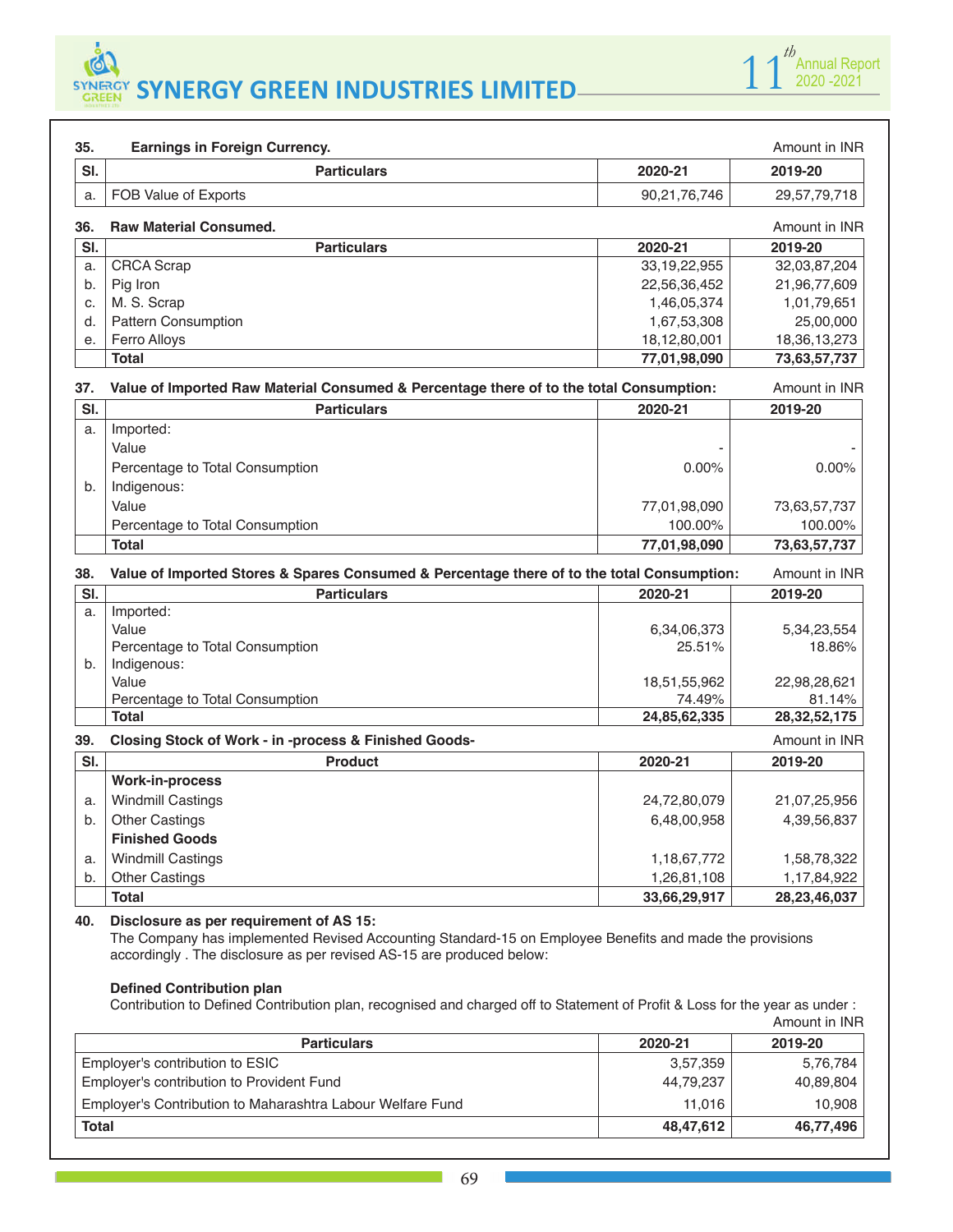



### **Gratuity**

In accordance with the applicable laws, the Company provides for gratuity, a defined retirement plan (Gratuity plan) covering all staff, workers, and officers. The Gratuity Plan provides for, at retirement or termination of employment, an amount based on the respective employee's last drawn salary and the years of employment with the company. The Gratuity Scheme is not entirely funded, so appropriate liability as required under AS 15 (revised) is being provided in the balance sheet.

|              | <b>Defined Benefit Plan</b><br>Amount in INR                                                          |                             |                             |
|--------------|-------------------------------------------------------------------------------------------------------|-----------------------------|-----------------------------|
|              | <b>GRATUITY</b><br>01/04/2020 to 31/03/2021<br>Period of accounting<br>(all figures in Indian Rupees) |                             |                             |
|              | <b>Assumptions as at</b>                                                                              | 31-Mar-21                   | 31-Mar-20                   |
|              | Mortality                                                                                             | IALM (2012-14) Ult          | IALM (2012-14) Ult          |
|              | Interest / Discount Rate                                                                              | 6.40%                       | 6.80%                       |
|              | Rate of increase in compensation                                                                      | 3.00%                       | 3.00%                       |
|              | Rate of return (expected) on plan assets                                                              | 7.25%                       | 7.80%                       |
|              | <b>Withdrawal Rate</b>                                                                                | Age upto 30 Years<br>:8%    | Age upto 30 Years<br>: 8%   |
|              |                                                                                                       | Age upto 31-40<br>Years: 8% | Age upto 31-40<br>Years: 8% |
|              |                                                                                                       | Age upto 41-50<br>Years: 8% | Age upto 41-50<br>Years: 8% |
|              |                                                                                                       | Age above 50<br>Years: 8%   | Age above 50<br>Years: 8%   |
|              | Expected average remaining service<br><b>Retirement Age</b>                                           | 9.87                        | 10.06                       |
|              | <b>Directors</b>                                                                                      | 60Years                     | 60Years                     |
|              | <b>Others</b>                                                                                         | 55Years                     | 55Years                     |
|              | <b>Withdrawal Rate</b>                                                                                |                             |                             |
|              | <b>Directors</b>                                                                                      | <b>NIL</b>                  | NIL.                        |
|              | <b>Others</b>                                                                                         | 8.00%                       | 8.00%                       |
| $\mathbf{H}$ | <b>Changes in present value of obligations</b>                                                        |                             |                             |
|              | PVO at beginning of period                                                                            | 89,43,546                   | 67,09,587                   |
|              | Interest cost                                                                                         | 5,97,328                    | 5,00,435                    |
|              | <b>Current Service Cost</b>                                                                           | 16,28,827                   | 12,74,534                   |
|              | Past Service Cost- (non vested benefits)                                                              |                             |                             |
|              | Past Service Cost -(vested benefits)                                                                  |                             |                             |
|              | <b>Benefits Paid</b>                                                                                  | (3, 18, 635)                | (74, 229)                   |
|              | Actuarial (Gain)/Loss on obligation                                                                   | 15,42,410                   | 5,33,219                    |
|              | PVO at end of period                                                                                  | 1,23,93,476                 | 89,43,546                   |
| Ш            | Changes in fair value of plan assets                                                                  |                             |                             |
|              | Fair Value of Plan Assets at beginning of period                                                      | 86,83,547                   | 72,55,601                   |
|              | Expected Return on Plan Assets                                                                        | 7,41,958                    | 5,82,542                    |
|              | Contributions                                                                                         | 34,19,339                   | 10,00,000                   |
|              | Mortality Charges and Taxes                                                                           | (70, 773)                   | (50, 821)                   |
|              | <b>Benefit Paid</b>                                                                                   | (3, 18, 635)                | (74, 229)                   |
|              | Actuarial Gain/(Loss) on plan assets                                                                  | (80, 555)                   | (29, 546)                   |
|              | Fair Value of Plan Assets at end of period                                                            | 1,23,74,881                 | 86,83,547                   |
|              | Actual Return on Plan assets                                                                          | 6,61,403                    | 5,52,996                    |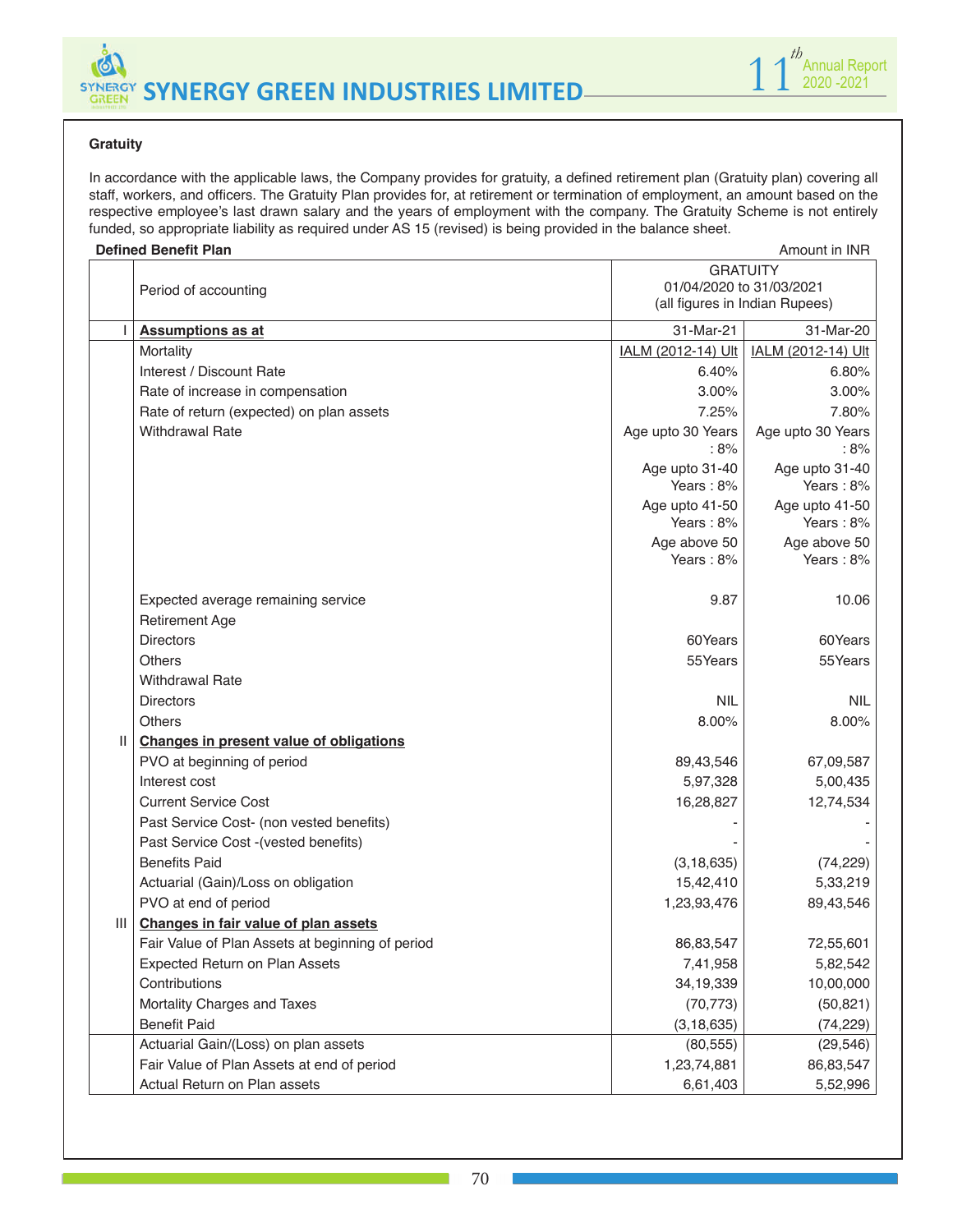**SYNERGY GREEN INDUSTRIES LIMITED SYNERGY GREEN INDUSTRIES LIMITED**



|      |                                                              | <b>GRATUITY</b>                                            | Amount in INR |  |  |
|------|--------------------------------------------------------------|------------------------------------------------------------|---------------|--|--|
|      | Period of accounting                                         | 01/04/2020 to 31/03/2021<br>(all figures in Indian Rupees) |               |  |  |
|      |                                                              | 31-Mar-21                                                  | 31-Mar-20     |  |  |
| IV   | <b>Actuarial Gain/(Loss) Recognised</b>                      |                                                            |               |  |  |
|      | Actuarial (Gain)/Loss for the period (Obligation)            | 15,42,410                                                  | 5,33,219      |  |  |
|      | Actuarial (Gain)/Loss for the period (Plan Assets)           | 80,555                                                     | 29,546        |  |  |
|      | Total (Gain)/Loss for the period                             | 16,22,965                                                  | 5,62,765      |  |  |
|      | Actuarial (Gain)/Loss recognized for the period              | 16,22,965                                                  | 5,62,765      |  |  |
|      | Unrecognized Actuarial (Gain)/Loss at end of period          |                                                            |               |  |  |
| V    | <b>Past Service Cost Recognised</b>                          |                                                            |               |  |  |
|      | Past Service Cost- (non vested benefits)                     |                                                            |               |  |  |
|      | Past Service Cost - (vested benefits)                        |                                                            |               |  |  |
|      | Average remaining future service till vesting of the benefit |                                                            |               |  |  |
|      | Recognised Past service Cost- non vested benefits            |                                                            |               |  |  |
|      | Recognised Past service Cost- vested benefits                |                                                            |               |  |  |
|      | Unrecognised Past Service Cost- non vested benefits          |                                                            |               |  |  |
| VI   | Amounts to be recognized in the balance sheet                |                                                            |               |  |  |
|      | PVO at end of period                                         | 1,23,93,476                                                | 89,43,546     |  |  |
|      | Fair Value of Plan Assets at end of period                   | 1,23,74,881                                                | 86,83,547     |  |  |
|      | Surplus/ (Deficit)                                           | (18, 595)                                                  | (2,59,999)    |  |  |
|      | Unrecognized Actuarial (Gain)/Loss                           |                                                            |               |  |  |
|      | Unrecognised Past Service Cost- non vested benefits          |                                                            |               |  |  |
|      | Net Asset/(Liability) recognized in the balance sheet        | (18, 595)                                                  | (2,59,999)    |  |  |
| VII  | Expense recognized in the statement of P & L                 |                                                            |               |  |  |
|      | <b>Current Service Cost</b>                                  | 16,28,827                                                  | 12,74,534     |  |  |
|      | Interest cost                                                | 597,328                                                    | 500,435       |  |  |
|      | Past Service Cost- (non vested benefits)                     |                                                            |               |  |  |
|      | Past Service Cost - (vested benefits)                        |                                                            |               |  |  |
|      | Unrecognised Past Service Cost- non vested benefits          |                                                            |               |  |  |
|      | <b>Expected Return on Plan Assets</b>                        | (7, 41, 958)                                               | (5,82,542)    |  |  |
|      | Net Actuarial (Gain)/Loss recognized for the period          | 16,22,965                                                  | 5,62,765      |  |  |
|      | Expense recognized in the statement of P & L A/C             | 31,07,162                                                  | 17,55,192     |  |  |
| VIII | Reconciliation of net Assets/(Liability) recognized          |                                                            |               |  |  |
|      | <b>Opening Net Asset</b>                                     | (2,59,999)                                                 | 5,46,014      |  |  |
|      | Expenses recognised at the end of Period                     | (31, 07, 162)                                              | (17, 55, 192) |  |  |
|      | Mortality Charges and Taxes                                  | (70, 773.00)                                               | (50, 821.00)  |  |  |
|      | Contribution paid                                            | 34,19,339                                                  | 10,00,000     |  |  |
|      | <b>Closing Net Assets</b>                                    | (18, 595)                                                  | (2,59,999)    |  |  |

The estimates of future salary increases, considered in actuarial valuation, taking into account of inflation, seniority, promotion and other relevant factors, such as supply and demand in the employment market. The above information is certified by the actuary.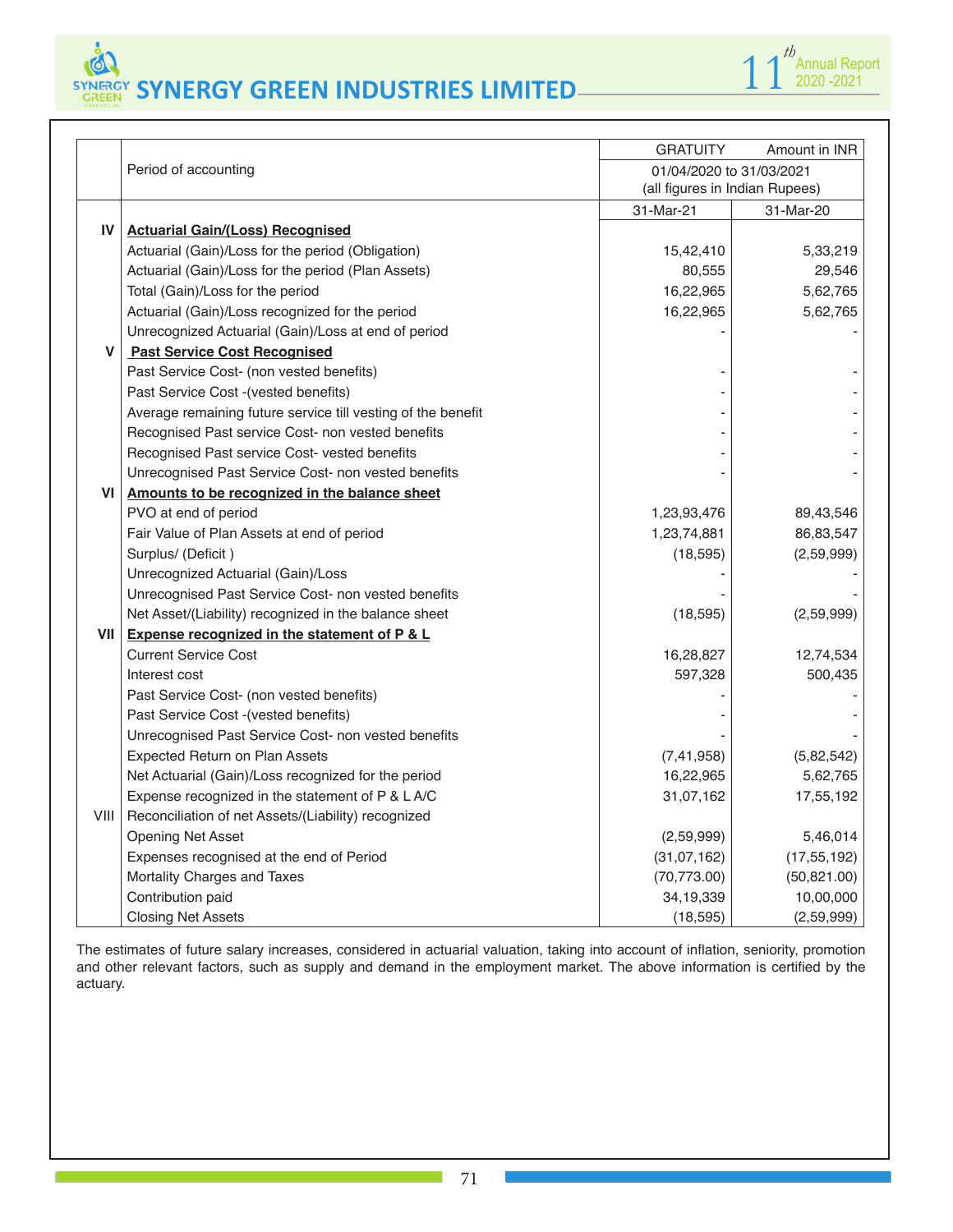# **SYNERGY GREEN INDUSTRIES LIMITED SYNERGY GREEN INDUSTRIES LIMITED**

6



| 41. |                                                                                                                        | <b>Disclosure of Related Parties and Related Party Transactions</b> |                                                  |                                                |  |  |  |  |  |
|-----|------------------------------------------------------------------------------------------------------------------------|---------------------------------------------------------------------|--------------------------------------------------|------------------------------------------------|--|--|--|--|--|
| Т   |                                                                                                                        |                                                                     | Name of Related Party under which Control exists | <b>Nature of Relationship</b>                  |  |  |  |  |  |
|     | a.                                                                                                                     |                                                                     | S.B. Reshellers Pvt. Ltd.                        | Enterprise having significant influence        |  |  |  |  |  |
| Ш   | Name of the Related Parties with whom transactions were carried out during the year and description of<br>relationship |                                                                     |                                                  |                                                |  |  |  |  |  |
|     | i                                                                                                                      |                                                                     | <b>Key Management Personnel (KMP)</b>            | <b>Designation</b>                             |  |  |  |  |  |
|     |                                                                                                                        | a                                                                   | Shri Sachin Rajendra Shirgaokar                  | Chairman and Managing Director (CMD)           |  |  |  |  |  |
|     |                                                                                                                        | b                                                                   | Shri Sohan Sanjeev Shirgaokar                    | Joint Managing Director (Jt. MD)               |  |  |  |  |  |
|     |                                                                                                                        | C                                                                   | Shri V. S. Reddy                                 | Executive Director (Technical)                 |  |  |  |  |  |
|     | ii.                                                                                                                    |                                                                     | <b>Relative of Key Management Personnel</b>      |                                                |  |  |  |  |  |
|     | Name of the transacting related party                                                                                  |                                                                     |                                                  | <b>Nature of Relationship</b>                  |  |  |  |  |  |
|     |                                                                                                                        | a.                                                                  | Shri. Rajendra Vinayak Shirgaokar                | Father of CMD                                  |  |  |  |  |  |
|     |                                                                                                                        | b.                                                                  | Sou. Laxmi Sachin Shirgaokar                     | Wife of CMD                                    |  |  |  |  |  |
|     |                                                                                                                        | C.                                                                  | Smt. Radhika Sanjeev Shirgaokar                  | Mother of Jt.MD                                |  |  |  |  |  |
|     |                                                                                                                        | d.                                                                  | Shri. Chandan Sanjeev Shirgaokar                 | Brother of Jt. MD                              |  |  |  |  |  |
|     |                                                                                                                        | е.                                                                  | Ms. Shreya Sachin Shirgaokar                     | Daughter of CMD                                |  |  |  |  |  |
|     |                                                                                                                        | f.                                                                  | Ms. Priya Sachin Shirgaokar                      | Daughter of CMD                                |  |  |  |  |  |
| Ш   | Enterprises over which KMP or Relatives of KMP are able to Exercise significant influence.                             |                                                                     |                                                  |                                                |  |  |  |  |  |
|     | Name of the related party                                                                                              |                                                                     |                                                  | <b>Nature of Relationship</b>                  |  |  |  |  |  |
|     |                                                                                                                        | a.                                                                  | V. S. Shirgaokar Enterprises LLP                 | CMD, Wife of CMD, Father of CMD are Partners   |  |  |  |  |  |
|     |                                                                                                                        | b.                                                                  | D. M. Shirgaokar Enterprises LLP                 | CMD, Jt. MD are Partners                       |  |  |  |  |  |
|     |                                                                                                                        | c.                                                                  | Suresh Shirgaokar Enterprises LLP                | Brother of Jt. MD & Father of CMD are Partners |  |  |  |  |  |
|     |                                                                                                                        | d.                                                                  | The Ugar Sugar Works Ltd.                        | Brother of Jt. MD is MD                        |  |  |  |  |  |
|     |                                                                                                                        | е.                                                                  | Tara Tiles Pvt. Ltd.                             | CMD, Jt. MD are Directors                      |  |  |  |  |  |
|     |                                                                                                                        | f.                                                                  | Shishir Shirgaokar Enterprise LLP                | Jt. MD is Partner                              |  |  |  |  |  |

72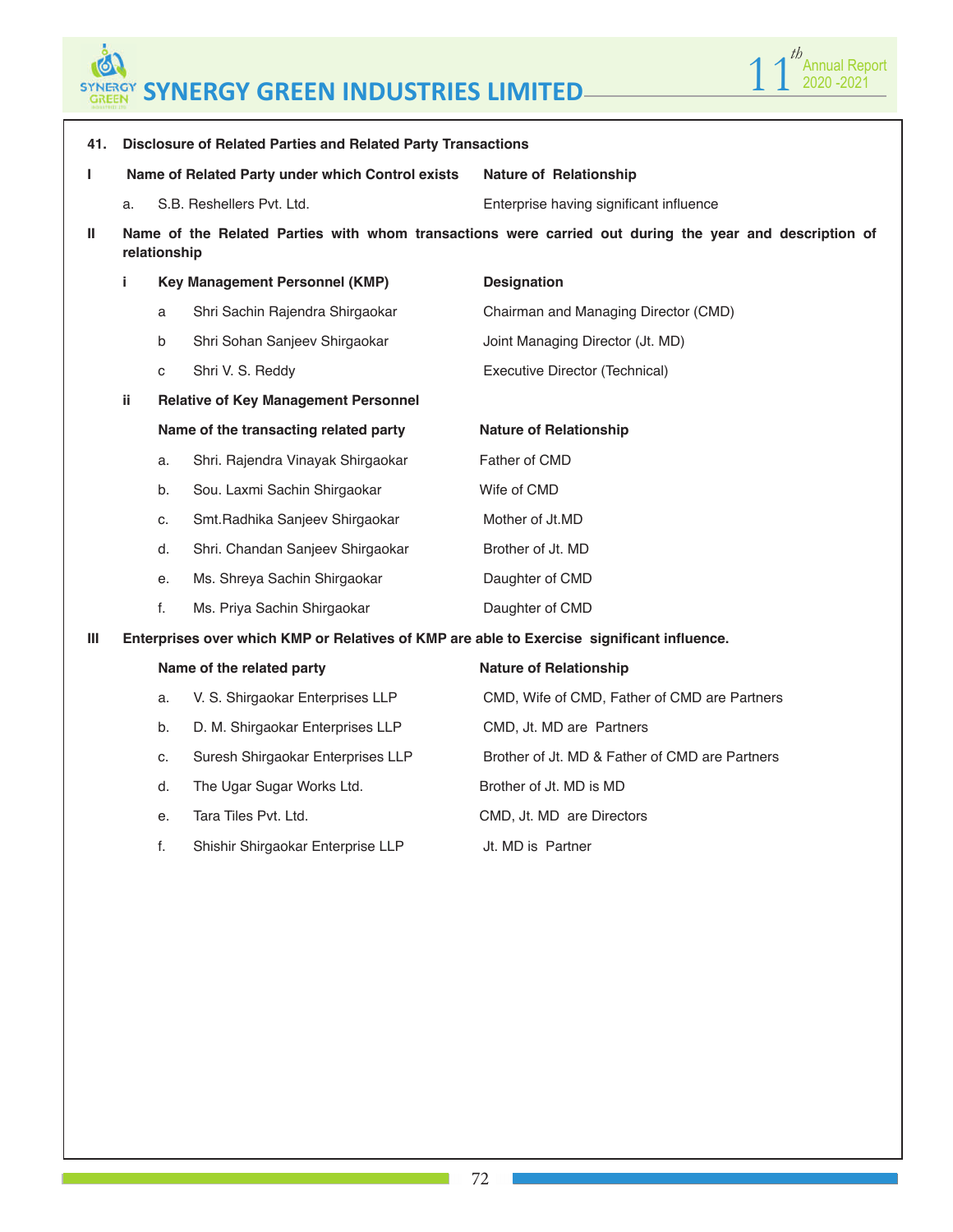**B SYNERGY GREEN INDUSTRIES LIMITED SYNERGY GREEN INDUSTRIES LIMITED**



| <b>Disclosure of Related Parties and Related Party Transactions</b><br>Amount in INR |                                                                                                                  |                                                   |             |             |                |                         |           |                                                  |           |              |             |
|--------------------------------------------------------------------------------------|------------------------------------------------------------------------------------------------------------------|---------------------------------------------------|-------------|-------------|----------------|-------------------------|-----------|--------------------------------------------------|-----------|--------------|-------------|
| Sr.                                                                                  |                                                                                                                  | <b>Enterprise having</b><br>significant influence |             | <b>KMP</b>  |                | <b>Relatives of KMP</b> |           | <b>Related Parties referred</b><br>to in 3 above |           | <b>Total</b> |             |
| No.                                                                                  | <b>Nature of Transaction</b>                                                                                     | 2020-2021                                         | 2019-2020   | 2020-2021   | 2019-2020      | 2020-2021               | 2019-2020 | 2020-2021                                        | 2019-2020 | 2020-2021    | 2019-2020   |
| 1                                                                                    | <b>Remuneration Paid</b>                                                                                         |                                                   |             | 2,41,15,832 | 3,03,60,384    |                         |           |                                                  |           | 2,41,15,832  | 3,03,60,384 |
|                                                                                      | Shri Sachin R. Shirgaokar                                                                                        |                                                   |             | 81,86,504   | 1, 11, 15, 641 |                         |           |                                                  |           | 81,86,504    | 1,11,15,641 |
|                                                                                      | Shri Sohan S. Shirgaokar                                                                                         |                                                   |             | 81,86,504   | 1, 11, 15, 641 |                         |           |                                                  |           | 81,86,504    | 1,11,15,641 |
|                                                                                      | Shri V. S. Reddy                                                                                                 |                                                   |             | 77,42,824   | 81,29,102      |                         |           |                                                  |           | 77,42,824    | 81,29,102   |
| $\overline{2}$                                                                       | <b>Purchase of Other Items</b>                                                                                   | 5,91,45,766                                       | 7,38,29,318 |             |                |                         |           | 1,18,492                                         | 1,07,870  | 5,92,64,258  | 7,39,37,188 |
|                                                                                      | S. B. Reshellers Pvt. Ltd.                                                                                       | 5,91,45,766                                       | 7,38,29,318 |             |                |                         |           |                                                  |           | 5,91,45,766  | 7,38,29,318 |
|                                                                                      | The Ugar Sugar Works<br>Limited                                                                                  |                                                   |             |             |                |                         |           | 1,18,492                                         | 1,07,870  | 1,18,492     | 1,07,870    |
| 3                                                                                    | <b>Labour Charges Paid</b>                                                                                       | 9,29,837                                          | 20,16,075   |             |                |                         |           |                                                  |           | 9,29,837     | 20,16,075   |
|                                                                                      | S. B. Reshellers Pvt. Ltd.                                                                                       | 9,29,837                                          | 20,16,075   |             |                |                         |           |                                                  |           | 9,29,837     | 20,16,075   |
| 4                                                                                    | <b>Lease Rent Paid</b>                                                                                           |                                                   | 23,76,000   |             |                |                         |           |                                                  |           |              | 23,76,000   |
|                                                                                      | S. B. Reshellers Pvt. Ltd.                                                                                       |                                                   | 23,76,000   |             |                |                         |           |                                                  |           |              | 23,76,000   |
| 5                                                                                    | <b>Office Rent Paid</b>                                                                                          | 2,40,000                                          | 64,026      |             |                |                         |           |                                                  |           | 2,40,000     | 64,026      |
|                                                                                      | S. B. Reshellers Pvt. Ltd.                                                                                       | 2,40,000                                          | 64,026      |             |                |                         |           |                                                  |           | 2,40,000     | 64,026      |
| 6                                                                                    | <b>Purchase of Fixed</b><br><b>Assets</b>                                                                        | 66,98,075                                         | 54,79,115   |             |                |                         |           | 3,64,300                                         |           | 70,62,375    | 54,79,115   |
|                                                                                      | S. B. Reshellers Pvt. Ltd.                                                                                       | 66,98,075                                         | 54,79,115   |             |                |                         |           |                                                  |           | 66,98,075    | 54,79,115   |
|                                                                                      | Tara Tiles Pvt. Ltd.                                                                                             |                                                   |             |             |                |                         |           | 3,64,300                                         |           | 3,64,300     |             |
| $\overline{7}$                                                                       | <b>Acceptance of Deposit</b>                                                                                     |                                                   |             | 10,00,000   |                | 32,00,000               | 55,00,000 |                                                  | 69,50,000 | 42,00,000    | 1,24,50,000 |
|                                                                                      | S. B. Reshellers Pvt. Ltd.                                                                                       |                                                   |             |             |                |                         |           |                                                  |           |              |             |
|                                                                                      | Mrs. Laxmi S. Shirgaokar                                                                                         |                                                   |             | 10,00,000   |                |                         | 55,00,000 |                                                  |           | 10,00,000    | 55,00,000   |
|                                                                                      | D M Shirgaokar<br><b>Enterprises LLP (Formerly</b><br>known as D.M.Shirgaokar<br>Enterprises Pvt.Ltd)            |                                                   |             |             |                |                         |           |                                                  | 63,00,000 |              | 63,00,000   |
|                                                                                      | V S Shirgaokar<br>Enterprises LLP (Formerly<br>known as Vinayak<br>Shirgaokar Enterprises<br>Pvt Ltd)            |                                                   |             |             |                |                         |           |                                                  | 3,50,000  |              | 3,50,000    |
|                                                                                      | Suresh Shirgaokar<br><b>Enterprises LLP (Formerly</b><br>known as Suresh<br>ShirgaokarEnterprises<br>Pvt.Ltd)    |                                                   |             |             |                | 6,00,000                |           |                                                  | 3,00,000  | 6,00,000     | 3,00,000    |
| 8                                                                                    | <b>Interest Payment</b>                                                                                          |                                                   | 22,916      |             |                | 40,16,299               | 11,60,868 |                                                  | 31,39,586 | 40,16,299    | 43,23,370   |
|                                                                                      | S. B. Reshellers Pvt. Ltd.                                                                                       |                                                   | 22,916      |             |                |                         |           |                                                  |           |              | 22,916      |
|                                                                                      | Ms. Shreya S. Shirgaokar                                                                                         |                                                   |             |             |                | 6,60,002                | 6,61,810  |                                                  |           | 6,60,002     | 6,61,810    |
|                                                                                      | Smt. Radhika S.<br>Shirgaokar                                                                                    |                                                   |             |             |                |                         | 3,21,207  |                                                  |           |              | 3,21,207    |
|                                                                                      | Mrs. Laxmi S. Shirgaokar                                                                                         |                                                   |             |             |                | 6,39,963                | 1,17,685  |                                                  |           | 6,39,963     | 1,17,685    |
|                                                                                      | Ms. Priya S. Shirgaokar                                                                                          |                                                   |             |             |                | 60,002                  | 60,166    |                                                  |           | 60,002       | 60,166      |
|                                                                                      | D M Shirgaokar<br>Enterprises LLP (Formerly<br>known as D.M.Shirgaokar<br>Enterprises Pvt.Ltd)                   |                                                   |             |             |                | 6,31,974                |           |                                                  | 12,91,192 | 6,31,974     | 12,91,192   |
|                                                                                      | Shishir Shirgaokar<br><b>Enterprises LLP (Formerly</b><br>known as Shishir<br>Shirgaokar Enterprises<br>Pvt.Ltd) |                                                   |             |             |                | 3,43,617                |           |                                                  |           | 3,43,617     |             |

man i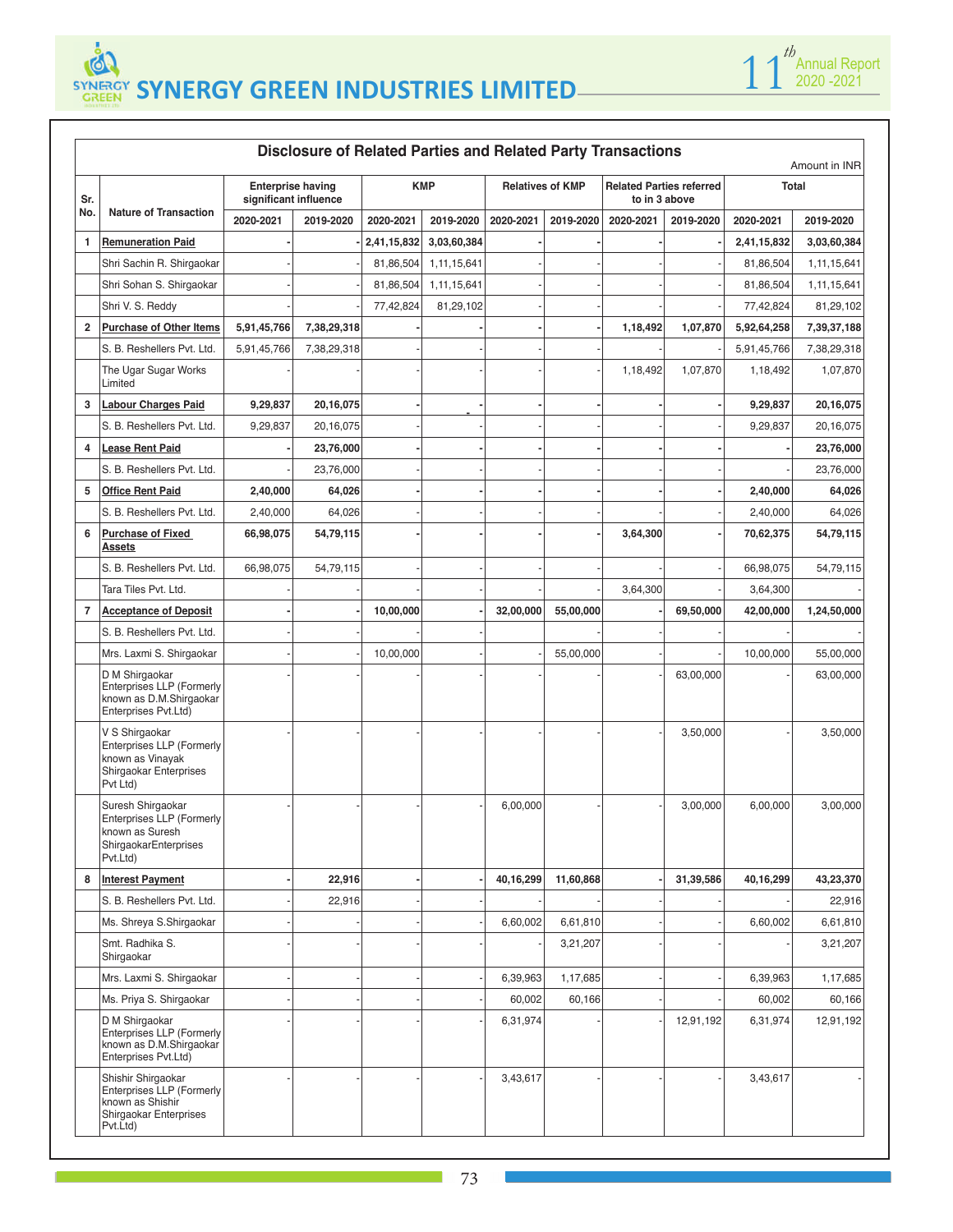

**Enterprise having** 

 $\mathbf{I}$  $\mathbb{R}$ 



| Sr. | <b>Nature of Transaction</b>                                                                                   | significant influence |                               |           |           |             |           | to in 3 above                                            |             |               |               |
|-----|----------------------------------------------------------------------------------------------------------------|-----------------------|-------------------------------|-----------|-----------|-------------|-----------|----------------------------------------------------------|-------------|---------------|---------------|
| No. |                                                                                                                | 2020-2021             | 2019-2020                     | 2020-2021 | 2019-2020 | 2020-2021   | 2019-2020 | 2020-2021                                                | 2019-2020   | 2020-2021     | 2019-2020     |
|     | Suresh Shirgaokar<br><b>Enterprises LLP (Formerly</b><br>known as Suresh<br>Shirgaokar Enterprises<br>Pvt.Ltd) |                       |                               |           |           | 7,94,934    |           |                                                          | 8,20,216    | 7,94,934      | 8,20,216      |
|     | V S Shirgaokar<br>Enterprises LLP (Formerly<br>known as Vinayak<br>Shirgaokar Enterprises<br>Pvt Ltd)          |                       |                               |           |           | 9,29,890    |           |                                                          | 10,28,178   | 9,29,890      | 10,28,178     |
| 9   | <b>Sitting Fees Paid</b>                                                                                       |                       |                               |           |           | 1,05,000    | 80,000    |                                                          |             | 1,05,000      | 80,000        |
|     | Shri Rajendra V.<br>Shirgaokar                                                                                 |                       |                               |           |           | 45,000      | 30,000    |                                                          |             | 45,000        | 30,000        |
|     | Shri Chandan S.<br>Shirgaokar                                                                                  |                       |                               |           |           | 60,000      | 50,000    |                                                          |             | 60,000        | 50,000        |
| 10  | <b>Repayment of Deposit</b>                                                                                    |                       | 34,00,000                     |           |           | 1,32,21,000 | 80,00,000 |                                                          | 1,09,00,000 | 1,32,21,000   | 2,23,00,000   |
|     | S. B. Reshellers Pvt. Ltd.                                                                                     |                       | 34,00,000                     |           |           |             |           |                                                          |             |               | 34,00,000     |
|     | Radhika S. Shirgaokar                                                                                          |                       |                               |           |           |             | 80,00,000 |                                                          |             |               | 80,00,000     |
|     | Chandan S Shirgaokar                                                                                           |                       |                               |           |           |             |           |                                                          |             |               |               |
|     | D M Shirgaokar<br>Enterprises LLP (Formerly<br>known as D.M.Shirgaokar<br>Enterprises Pvt.Ltd)                 |                       |                               |           |           | 90,00,000   |           |                                                          | 98,00,000   | 90,00,000     | 98,00,000     |
|     | Shishir Shirgaokar<br>Enterprise LLP (Formerly<br>known as Shishir<br>Shirgaokar Enterprises<br>Pvt.Ltd)       |                       |                               |           |           | 25,91,000   |           |                                                          |             | 25,91,000     |               |
|     | V S Shirgaokar<br><b>Enterprises LLP (Formerly</b><br>known as Vinayak<br>Shirgaokar Enterprises<br>Pvt Ltd)   |                       |                               |           |           | 10,00,000   |           |                                                          | 5,00,000    | 10,00,000     | 5,00,000      |
|     | Suresh Shirgaokar<br>Enterprises LLP (Formerly<br>known as Suresh<br>Shirgaokar Enterprises<br>Pvt.Ltd)        |                       |                               |           |           | 6,30,000    |           |                                                          | 6,00,000    | 6,30,000      | 6,00,000      |
| 11  | <b>Service Charges</b><br>Received                                                                             | 1,63,296              |                               |           |           |             |           |                                                          |             | 1,63,296      |               |
|     | S. B. Reshellers Pvt. Ltd.                                                                                     | 1,63,296              |                               |           |           |             |           |                                                          |             | 1,63,296      |               |
|     | 12 Sale of other material                                                                                      | 48,960                | 15,14,294                     |           |           |             |           |                                                          |             | 48,960        | 15,14,294     |
|     | S. B. Reshellers Pvt. Ltd.                                                                                     | 48,960                | 15, 14, 294                   |           |           |             |           |                                                          |             | 48,960        | 15, 14, 294   |
|     | 13 Sale of Asset                                                                                               |                       | 65,50,000                     |           |           |             |           |                                                          |             |               | 65,50,000     |
|     | S. B. Reshellers Pvt. Ltd.                                                                                     |                       | 65,50,000                     |           |           |             |           |                                                          |             |               | 65,50,000     |
|     | 14 Reimbursement of<br><b>Expenses</b>                                                                         |                       |                               |           |           |             |           |                                                          |             |               |               |
|     | S. B. Reshellers Pvt. Ltd.                                                                                     |                       |                               |           |           |             |           |                                                          |             |               |               |
|     | 15 Corporate/ Personal<br>Guarantee in<br>Company's favour                                                     |                       | *80,02,00,000   *57,05,00,000 |           |           |             |           |                                                          |             |               | *57,05,00,000 |
|     | S. B. Reshellers Pvt. Ltd.                                                                                     | 000,00,00,000         | *57,05,00,000                 |           |           |             |           |                                                          |             | *80,02,00,000 | *57,05,00,000 |
|     | 16 Outstanding Balance                                                                                         |                       |                               |           |           |             |           |                                                          |             |               |               |
|     | as on 31.03.2021                                                                                               |                       |                               |           |           |             |           |                                                          |             |               |               |
|     | Payable                                                                                                        | 1,52,76,735           |                               | 17,90,500 |           |             |           | 5,29,143 1,25,00,000 1,15,00,000 1,71,25,000 2,42,55,000 |             | 4,66,92,235   | 3,62,84,143   |
|     | Receivable                                                                                                     |                       | 63,97,618                     |           |           |             |           |                                                          |             |               | 63,97,618     |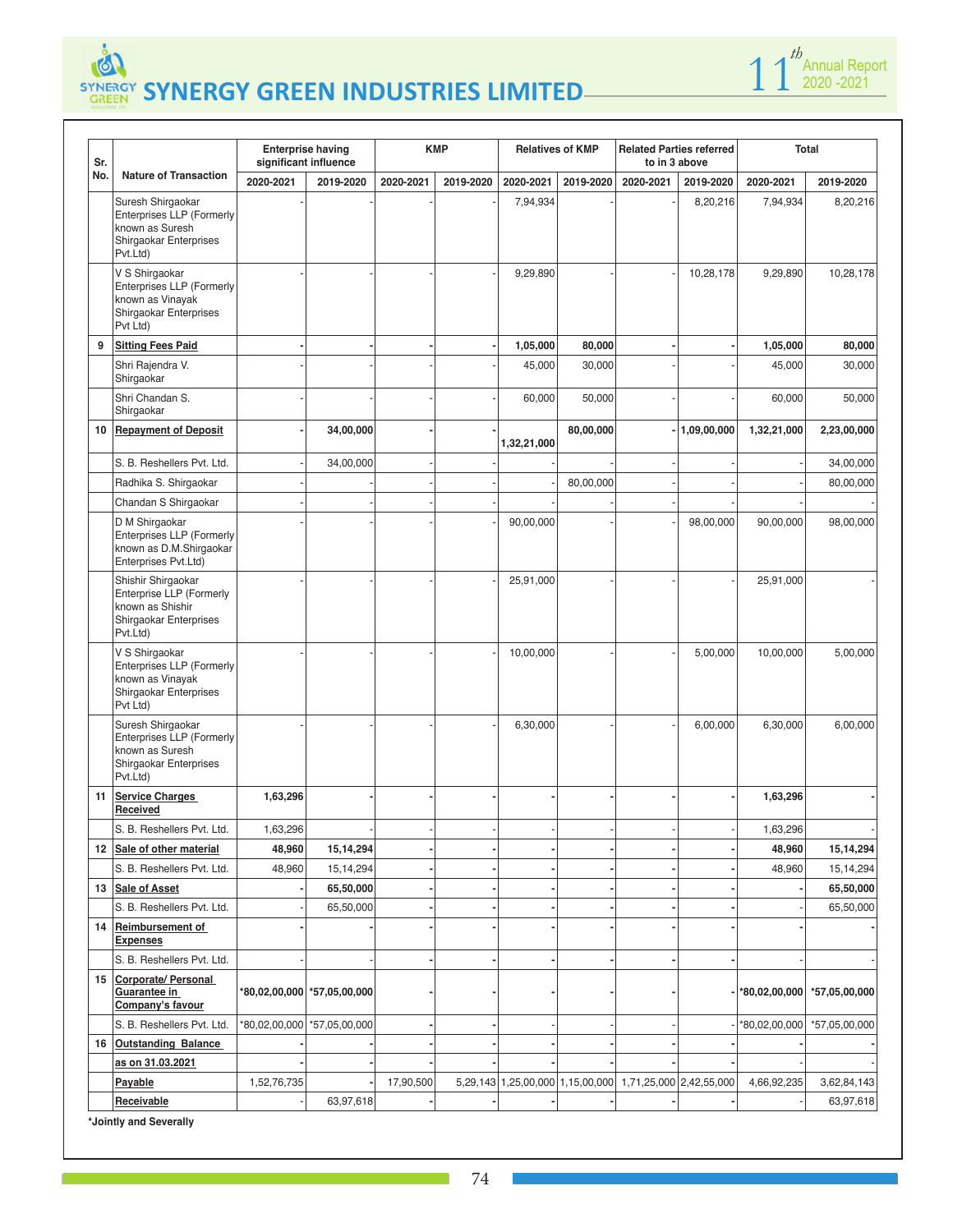



#### **42 Segment Reporting**

The Company has only one reportable segment viz: Castings. Hence reporting under Accounting Standard - 17 is not applicable.

#### **43 Operating Leases**

a. The Company has taken on lease the premises situated at Plot No C15, C16, Five Star MIDC Kagal and 392 E ward, Shahupuri, Kolhapur.

Amount in INR

| Amount Receivable                                 | <b>Total Future Minimum</b><br>Lease Payable | Total Future Minimum<br>Lease Payable |  |  |
|---------------------------------------------------|----------------------------------------------|---------------------------------------|--|--|
|                                                   | 2020-2021                                    | 2019-2020                             |  |  |
| Within one year                                   | 19,74,000                                    | 20,23,130                             |  |  |
| Later than one year and not later than five years | 2,64,600                                     |                                       |  |  |
| Later than five years                             |                                              |                                       |  |  |
| <b>Total</b>                                      | 22,38,600                                    | 20,23,130                             |  |  |

b. Accounting Policy adopted in respect of initial Direct Cost : Initial Direct Cost is charged to Profit and Loss Account in the year in which incurred.

#### **44 Corporate Social Responsibility (CSR)**

- (a) CSR amount required to be spent by the Company as per Section 135 of the Companies Act, 2013 read with Schedule VII thereof during the year is Rs 9,52,859/- (Previous Year Rs 8,09,487/-)
- (b) Expenditure related to Corporate Social Responsibility is Rs 9,65,000/- (Previous Year Rs 9,00,000/-). Details of Amount spent towards CSR is given below:

| <b>Particulars</b>                                                           | 2020-21       | 2019-20       |  |  |  |  |  |
|------------------------------------------------------------------------------|---------------|---------------|--|--|--|--|--|
| Setting up Day care centres and such other facilities for Senior Citizens    | 1,65,000      | 9,00,000      |  |  |  |  |  |
| Expenses under COVID-19                                                      | 8,00,000      |               |  |  |  |  |  |
| <b>Total</b>                                                                 | 9,65,000      | 9,00,000      |  |  |  |  |  |
| Details of provision and movement in Leave Encashment<br>Amount in INR<br>45 |               |               |  |  |  |  |  |
| <b>Particulars</b>                                                           | 2020-21       | 2019-20       |  |  |  |  |  |
| Carrying amount at beginning of the year                                     | 42,63,117     | 27,92,885     |  |  |  |  |  |
| Provision made during the year                                               | 26,96,491     | 31,83,603     |  |  |  |  |  |
| Amount paid during the year                                                  | (19, 71, 400) | (17, 13, 371) |  |  |  |  |  |
| Reversed during the year                                                     |               |               |  |  |  |  |  |
| Carrying amount at end of the year                                           | 49,88,208     | 42,63,117     |  |  |  |  |  |

**46** The global economic and business environment has been highly disruptive due to COVID-19 pandemic. As a result, the operations of the Company were halted from 24th March, 2020. Based on the opening of economic activity, the Company has partially started operations from 4th May 2020, eventually took the pace but again at year end, Government restrictions were started creating hinderance in the operations of the company. Even though, it is very difficult to predict the duration of the disruption and severity of its impact, on the basis of evaluation of overall economic environment, outstanding order book, liquidity position, recoverability of receivables, the Company does not anticipate any impairment of any of its assets.

**47 Figures for previous year has been regrouped / recast/ rearranged wherever necessary.**

SIGNATORIES TO PART A TO C **FOR P G BHAGWAT LLP Chartered Accountants** Firm Registration No.101118W/W00682

### **Akshay B. Kotkar**

**Partner** Membership No.140581 UDIN: 21140581AAAADJ5940

Place : Kolhapur Date : May 27, 2021

**Sachin R. Shirgaokar Chairman and Managing Director** DIN:00254442

**FOR SYNERGY GREEN INDUSTRIES LTD**

**Suhas B. Kulkarni Chief Financial Officer**

**Sohan S. Shirgaokar Jt. Managing Director** DIN:00217631

**Nilesh M. Mankar Company Secretary**